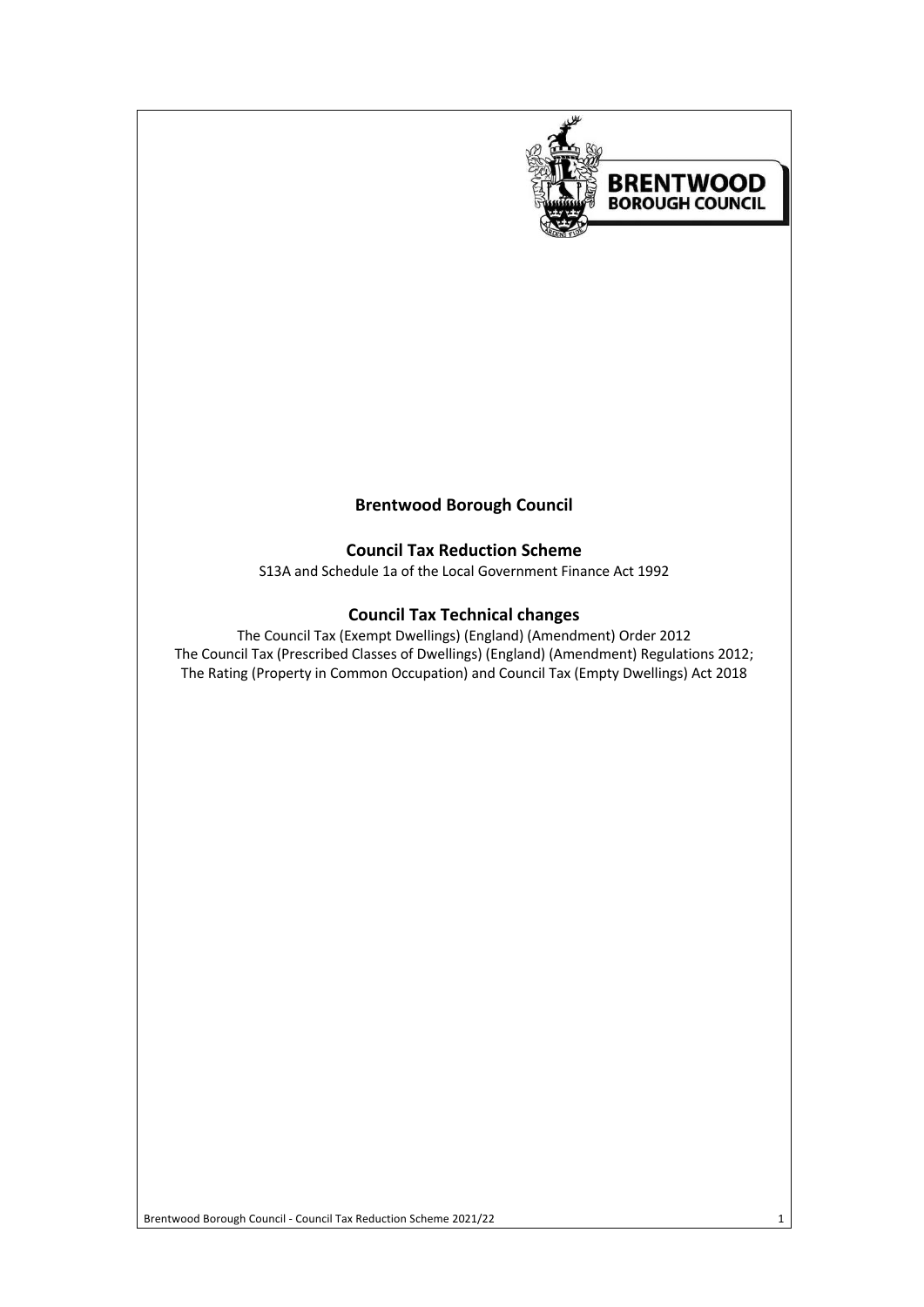| 1.0         |                                                                                                  |
|-------------|--------------------------------------------------------------------------------------------------|
| 2.0         |                                                                                                  |
| 3.0         |                                                                                                  |
| 4.0         |                                                                                                  |
| 5.0         | Persons who have attained the qualifying age for state pension credit 19                         |
| 6.0         | Persons who reside in dwellings with a Council Tax Band of F, G or H 19                          |
| 7.0<br>7A.0 | Persons treated as not being in Great Britain and Persons Subject to Immigration Control 19      |
| 8.0         |                                                                                                  |
| 9.0         |                                                                                                  |
| 10.0        | Circumstances in which a person is to be treated as responsible (or not responsible) for a child |
| 11.0        | Circumstances in which a child or young person is to be treated as being or not being a member   |
| 12.0        | Calculation of income and capital of members of applicant's family and of a polygamous           |
| 13.0        |                                                                                                  |
| 14.0        |                                                                                                  |
| 15.0        |                                                                                                  |
| 16.0        |                                                                                                  |
| 17.0        |                                                                                                  |
| 18.0        |                                                                                                  |
| 19.0        |                                                                                                  |
| 20.0        |                                                                                                  |
| 21.0        |                                                                                                  |
|             | 29                                                                                               |
| 23.0        |                                                                                                  |
| 24.0        |                                                                                                  |
| 25.0        |                                                                                                  |
| 26.0        |                                                                                                  |
| 27.0        |                                                                                                  |
|             |                                                                                                  |
| 30.0        |                                                                                                  |
| 31.0        |                                                                                                  |
|             |                                                                                                  |
| 39.0        |                                                                                                  |
| 40.0        |                                                                                                  |
| 41.0        |                                                                                                  |
|             |                                                                                                  |
|             | Brentwood Borough Council - Council Tax Reduction Scheme 2021/22<br>2                            |

Ξ

 $\Gamma$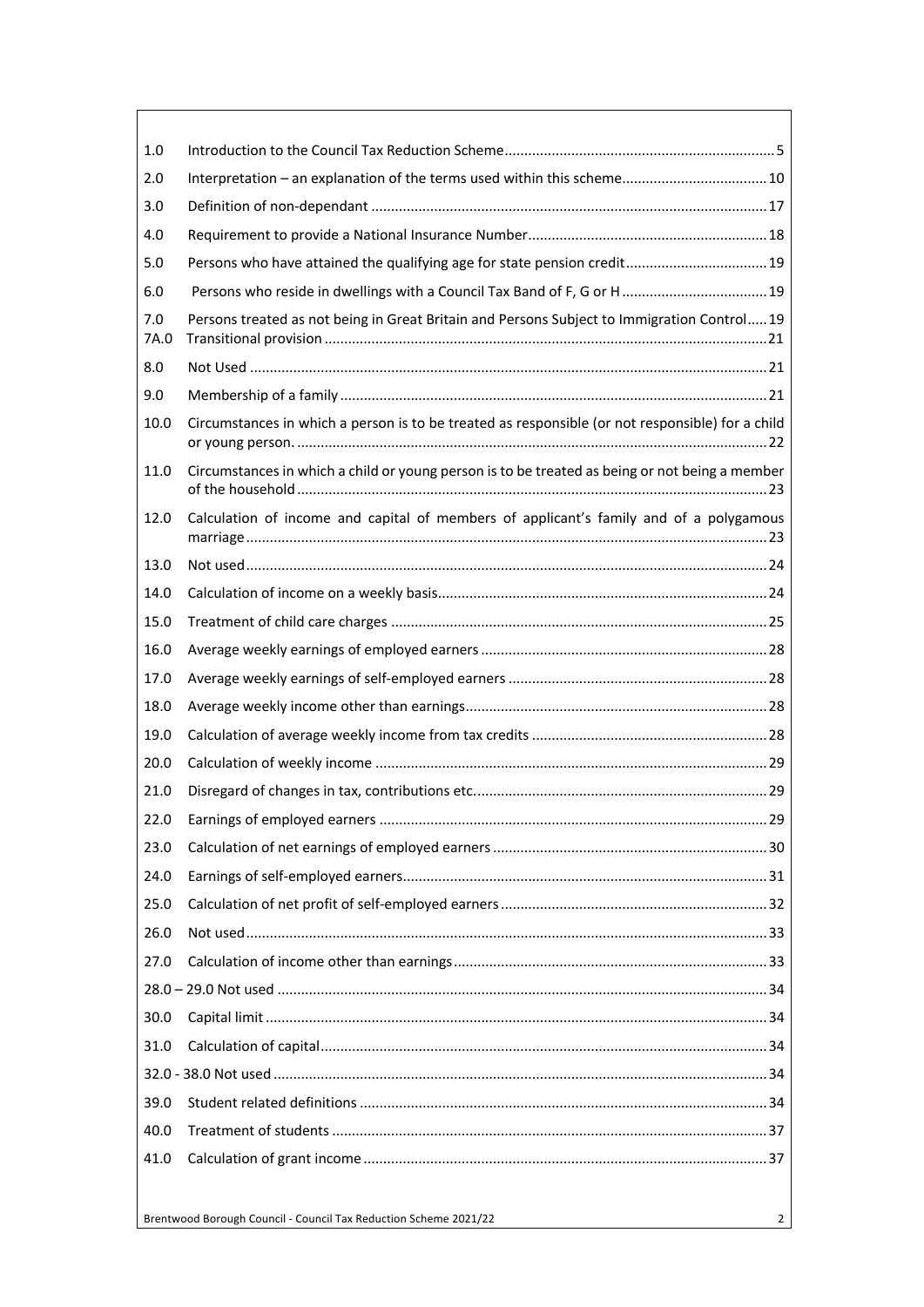| 42.0                                                                  |                                                                                               |  |  |
|-----------------------------------------------------------------------|-----------------------------------------------------------------------------------------------|--|--|
| 43.0                                                                  |                                                                                               |  |  |
| 44.0                                                                  |                                                                                               |  |  |
| 45.0                                                                  |                                                                                               |  |  |
| 46.0                                                                  |                                                                                               |  |  |
| 47.0                                                                  |                                                                                               |  |  |
| 48.0                                                                  |                                                                                               |  |  |
| 49.0                                                                  |                                                                                               |  |  |
| 50.0                                                                  | Relationship between extended reduction and entitlement to council tax reduction under the    |  |  |
| 51.0                                                                  |                                                                                               |  |  |
| 52.0                                                                  | Duration of extended reduction period (qualifying contributory benefits) 40                   |  |  |
| 53.0                                                                  |                                                                                               |  |  |
| 54.0                                                                  |                                                                                               |  |  |
| 55.0                                                                  | Relationship between extended reduction (qualifying contributory benefits) and entitlement to |  |  |
| 56.0                                                                  |                                                                                               |  |  |
| 57.0                                                                  |                                                                                               |  |  |
| 58.0                                                                  |                                                                                               |  |  |
| 59.0<br>60.0                                                          | Procedure by which a person may apply for a reduction under the authority's scheme43          |  |  |
| 61.0                                                                  |                                                                                               |  |  |
| 62.0                                                                  |                                                                                               |  |  |
| 63.0                                                                  |                                                                                               |  |  |
| 64.0<br>65.0                                                          |                                                                                               |  |  |
|                                                                       |                                                                                               |  |  |
| 67.0                                                                  |                                                                                               |  |  |
| 68.0                                                                  |                                                                                               |  |  |
| 69.0                                                                  |                                                                                               |  |  |
| 70.0                                                                  |                                                                                               |  |  |
| 71.0                                                                  |                                                                                               |  |  |
| 72.0                                                                  |                                                                                               |  |  |
| 73.0<br>74.0                                                          |                                                                                               |  |  |
| 75.0                                                                  | Use of information from and to the Department of Work and Pensions (DWP) and Her Majesty's    |  |  |
| 76.0                                                                  |                                                                                               |  |  |
| 77.0                                                                  |                                                                                               |  |  |
| 78.0                                                                  |                                                                                               |  |  |
|                                                                       |                                                                                               |  |  |
| Brentwood Borough Council - Council Tax Reduction Scheme 2021/22<br>3 |                                                                                               |  |  |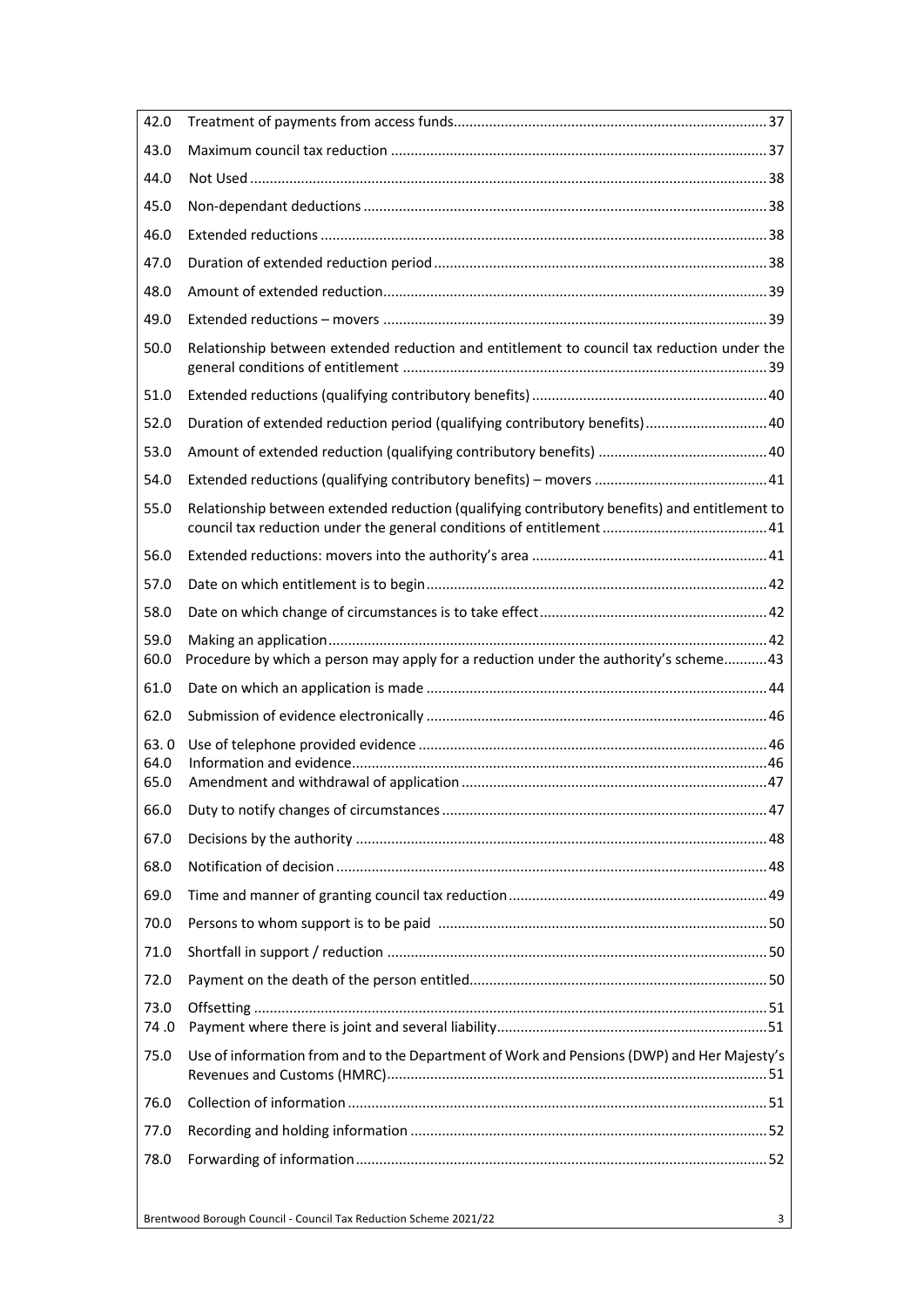| 79.0                                                                                         |                                                                                                                                                                                              |  |  |
|----------------------------------------------------------------------------------------------|----------------------------------------------------------------------------------------------------------------------------------------------------------------------------------------------|--|--|
| 80.0                                                                                         |                                                                                                                                                                                              |  |  |
| 81.0                                                                                         |                                                                                                                                                                                              |  |  |
| 82.0<br>83.0<br>84.0<br>1992 Act                                                             | Procedure by which a person may make an appeal against certain decisions of the authority 53<br>Procedure for an application to the authority for a reduction under section 13A(1)(c) of the |  |  |
|                                                                                              |                                                                                                                                                                                              |  |  |
| 86.0                                                                                         |                                                                                                                                                                                              |  |  |
| 87.0                                                                                         |                                                                                                                                                                                              |  |  |
| 88.0                                                                                         | Effect of delivering information by means of electronic communication 54                                                                                                                     |  |  |
| 89.0                                                                                         |                                                                                                                                                                                              |  |  |
| 90.0                                                                                         |                                                                                                                                                                                              |  |  |
| 91.0                                                                                         |                                                                                                                                                                                              |  |  |
|                                                                                              |                                                                                                                                                                                              |  |  |
|                                                                                              |                                                                                                                                                                                              |  |  |
| Calculation of the amount of Council Tax Reduction in accordance with the Discount Scheme 57 |                                                                                                                                                                                              |  |  |
|                                                                                              |                                                                                                                                                                                              |  |  |
|                                                                                              |                                                                                                                                                                                              |  |  |
|                                                                                              |                                                                                                                                                                                              |  |  |
|                                                                                              |                                                                                                                                                                                              |  |  |
|                                                                                              |                                                                                                                                                                                              |  |  |
|                                                                                              |                                                                                                                                                                                              |  |  |
|                                                                                              | The Council Tax (Prescribed Classes of Dwellings) (England) (Amendment) Regulations 2012 73                                                                                                  |  |  |
|                                                                                              | The Rating (Property in Common Occupation) and Council Tax (Empty Dwellings) Act 2018  73                                                                                                    |  |  |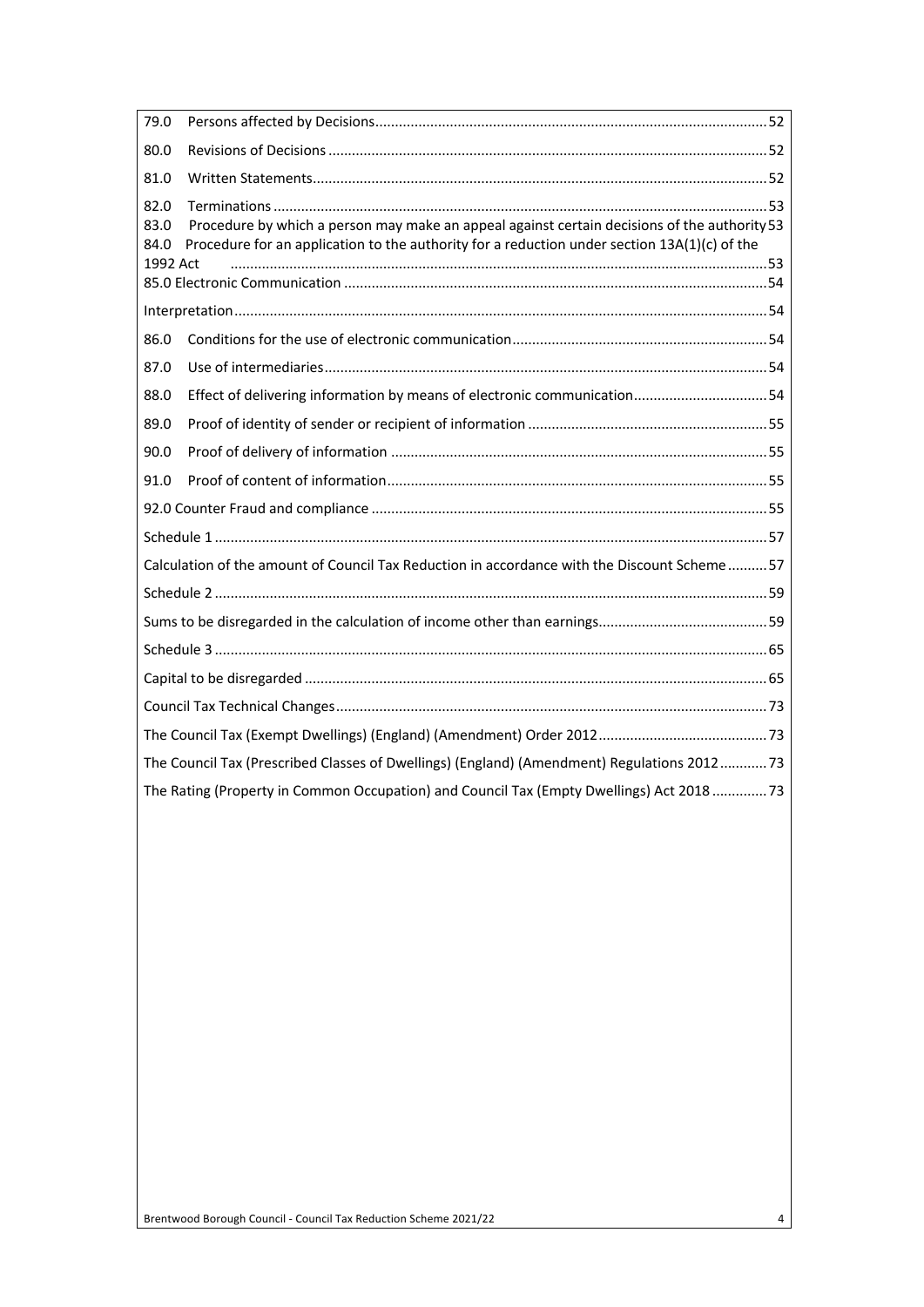#### **1.0 Introduction to the Council Tax Reduction Scheme**

 1.1 The following has been adopted by the Council and details the Council Tax Reduction scheme for the period from  $1<sup>st</sup>$  April 2021.

 1.2 This document details how the scheme will operate for both pension credit age and working age applicants and in accordance with Section 13A of the Local Government Finance Act 1992 specifies the classes of person who are to be entitled to a reduction under the scheme and is effective from  $1<sup>st</sup>$  April 2021 for a period of one financial year.

- 1.3 The scheme in respect of pension age applicants is defined by Central Government within the following:
	- Council Tax Reduction Schemes (Prescribed Requirements) (England) Regulations 2012;
	- • Council Tax Reduction Schemes (Prescribed Requirements and Default Scheme) (England) (Amendment) Regulations 2012;
	- Council Tax Reduction Schemes (Transitional Provision) (England) Regulations 2013;
	- • Council Tax Reduction Schemes (Detection of Fraud and Enforcement) (England) Regulations 2013;
	- • Council Tax Reduction Schemes (Prescribed Requirements) (England) (Amendment) Regulations 2013;
	- • The Council Tax Reduction Schemes (Prescribed Requirements) (England) (Amendment) (No. 2) Regulations 2014
	- • The Council Tax Reduction Schemes (Prescribed Requirements) (England) (Amendment) Regulations 2015:
	- • The Council Tax Reduction Schemes (Prescribed Requirements) (England) (Amendment) Regulations 2016;
	- **The Council Tax Reduction Schemes (Amendment) (England) Regulations 2017;**
	- • The Council Tax Reduction Schemes (Prescribed Requirements) (England) (Amendment) Regulations 2018;
	- • The Council Tax Reduction Schemes (Prescribed Requirements) (England) (Amendment) Regulations 2020;
	- • The Council Tax Reduction Schemes (Prescribed Requirements) (England) (Amendment) Regulations 2021; and
	- • Local Government Finance Act 1992 (as amended by the Local Government Finance Act 2012).

### **The scheme for pension age applicants – Central Government's scheme as defined by the Council Tax Reduction Scheme (Prescribed Requirements) (England) Regulations 2012**

- 1.4 There are three main classes under the prescribed pension credit age scheme, for each of which there are a number of qualifying criteria. In all cases individuals must not be of a prescribed class exempted from reduction, such as a person subject to immigration control with limited leave to remain. The definition of a pension credit age person is a person who;
	- a. has attained the qualifying age for state pension credit; and
	- b. is not, or, if he has a partner, his partner is not;
		- i. a person on income support, on an income-based jobseeker's allowance or on an income-related employment and support allowance; or
		- ii. a person with an award of universal credit

The three prescribed classes are as follows;

#### **Class A: pensioners whose income is less than the applicable amount.**

On any day Class A consists of any person who is a pensioner:

- a. who is for that day liable to pay council tax in respect of a dwelling of which he is a resident;
- b. who, subject to paragraph 5 of Schedule 1 of the Council Tax Reduction Schemes (Prescribed

Brentwood Borough Council - Council Tax Reduction Scheme 2021/22 5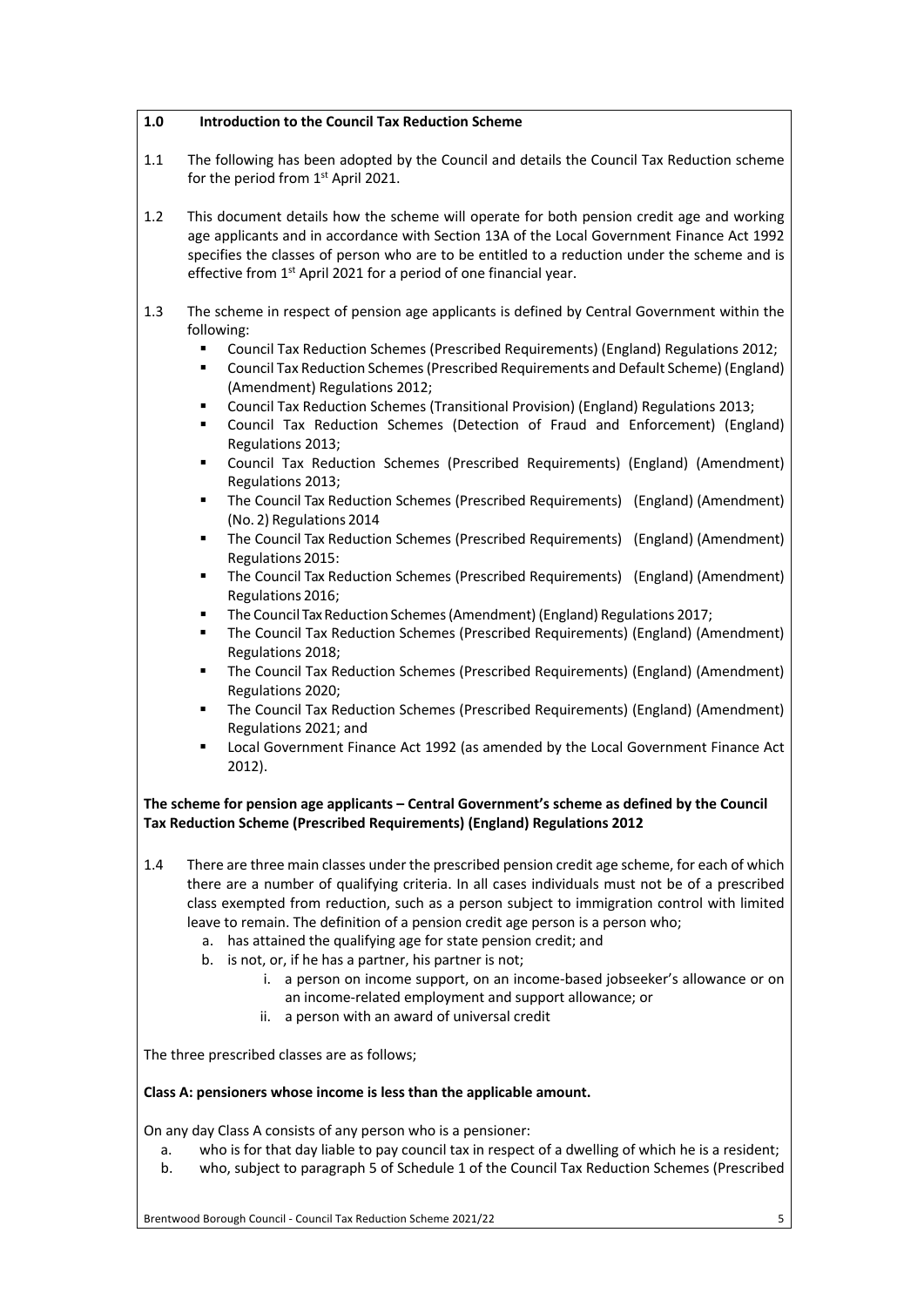Requirements) (England) Regulations 2012, is not absent from the dwelling throughout the day; in respect of whom a maximum Council Tax Reduction amount can be calculated;

- c. who does not fall within a class of persons prescribed for the purposes of paragraph 2(9) of Schedule 1A to the Local Government Finance Act 1992 and excluded from the authority's scheme;
- d. whose income (if any) for the relevant week does not exceed his applicable amount calculated in accordance with paragraph 9 and Schedule 2 of the Local Government Finance Act 1992;
- e. not have capital savings above £16,000; and
- f. who has made an application for a reduction under the authority's scheme.

#### **Class B: pensioners whose income is greater than the applicable amount.**

On any day class B consists of any person who is a pensioner:

- a. who is for that day liable to pay council tax in respect of a dwelling of which he is a resident;
- b. who, subject to paragraph 5 of Schedule 1 of the Council Tax Reduction Schemes (Prescribed Requirements) (England) Regulations 2012, is not absent from the dwelling throughout the day; in respect of whom a maximum Council Tax Reduction amount can be calculated;
- c. who does not fall within a class of person prescribed for the purposes of paragraph 2(9) of Schedule 1A to the Local Government Finance Act 1992 and excluded from the authority's scheme;
- d. whose income for the relevant week is greater than his applicable amount calculated in accordance with paragraph 9 and Schedule 2 to the Local Government Finance Act 1992;
- e. in respect of whom amount A exceeds amount B where;
	- (i) amount A is the maximum Council Tax Reduction in respect of the day in the applicant's case; and
		- (ii) amount B is 2 6/7 per cent of the difference between his income for the relevant week and his applicable amount;
- g. not have capital savings above £16,000; and
- h. who has made an application for a reduction under the authority's scheme.

# **Class C: alternative maximum Council Tax Reduction**

On any day class C consists of any person who is a pensioner:

- a. who is for that day liable to pay council tax in respect of a dwelling of which he is a resident;
- b. who, subject to paragraph 5 of Schedule 1 of the Council Tax Reduction Schemes (Prescribed Requirements) (England) Regulations 2012, is not absent from the dwelling throughout the day;
- c. in respect of whom a maximum Council Tax Reduction amount can be calculated;
- d. who does not fall within a class of person prescribed for the purposes of paragraph 2(9) of Schedule 1A to the 1992 Act and excluded from the authority's scheme;
- e. who has made an application for a reduction under the authority's scheme; and
- f. in relation to whom the condition below is met.

 The condition referred to in sub-paragraph f. is that no other resident of the dwelling is liable to pay rent to the applicant in respect of the dwelling and there is an alternative maximum Council Tax Reduction in respect of the day in the case of that person which is derived from the income, or aggregate income, of one or more residents to whom this sub-paragraph applies.

The above applies to any other resident of the dwelling who:

- a. is not a person who, in accordance with Schedule 1 to the 1992 Act, falls to be disregarded for the purposes of discount;
- b. is not a person who is liable for council tax solely in consequence of the provisions of section 9 of the 1992 Act (spouse's or civil partner's joint and several liability for tax);
- c. is not a person who is residing with a couple or with the members of a polygamous marriage where the applicant is a member of that couple or of that marriage and—
	- (i) in the case of a couple, neither member of that couple is a person who, in accordance with Schedule 1 to the 1992 Act, falls to be disregarded for the purposes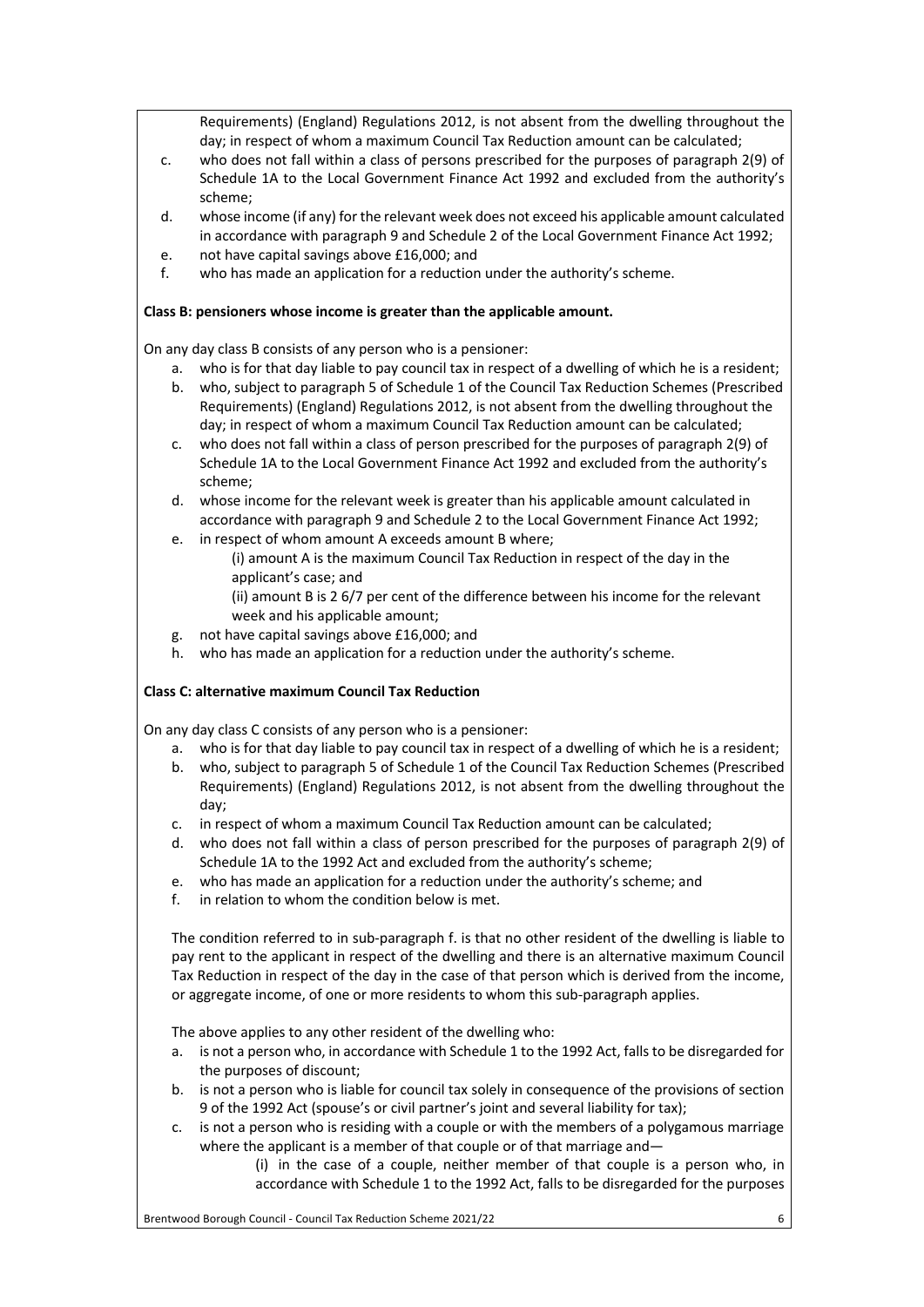#### of discount; or

- (ii) in the case of a polygamous marriage, two or more members of that marriage are not persons who, in accordance with Schedule 1 to the 1992 Act, fall to be disregarded for the purposes of discount;
- d. is not a person who, jointly with the applicant, falls within the same paragraph of section 6(2)(a) to (e) of the 1992 Act (persons liable to pay council tax) as applies in the case of the applicant; or
- e. is not a person who is residing with two or more persons both or all of whom fall within the are not persons who, in accordance with Schedule 1 to the 1992 Act, fall to be disregarded for the purposes of discount. same paragraph of section 6(2)(a) to (e) of the 1992 Act where two or more of those persons

#### **Disregard of certain incomes**

- 1.5 For those who have reached the qualifying age for state pension credit, the Council has resolved to enhance the government scheme (as defined by the Council Tax Reduction Scheme (Prescribed Requirements) (England) Regulations 2012 to disregard in full the following:
	- a. a war disablement pension;
	- b. a war widow's pension or war widower's pension;
	- c. a pension payable to a person as a widow, widower or surviving civil partner under any power of Her Majesty otherwise than under an enactment to make provision about pensions for or in respect of persons who have been disabled or have died in consequence of service as members of the armed forces of the Crown;
	- d. a guaranteed income payment;
	- e. a payment made to compensate for the non-payment of such a pension or payment as is mentioned in any of the preceding sub-paragraphs;
	- f. a pension paid by the government of a country outside Great Britain which is analogous to any of the pensions or payments mentioned in sub-paragraphs (a) to (d) above;
	- g. pension paid to victims of National Socialist persecution under any special provision made by the law of the Federal Republic of Germany, or any part of it, or of the Republic of Austria.

#### **The provisions outlined above, enhance the Central Government's scheme.**

#### THE SCHEME FOR WORKING AGE APPLICANTS – THE COUNCIL'S LOCAL SCHEME

- 1.6 The adopted scheme for working age applicants is an income banded / grid scheme means test, which compares income against a range of discounts available. Full details of the working age scheme of the authority are contained within this document from section 2 onwards. The authority is required to specify a scheme for working age and therefore this scheme only applies to a person who;
	- a. has not attained the qualifying age for state pension credit; or
	- b. has attained the qualifying age for state pension credit if he, and his partner, is a person on income support, on an income-based jobseeker's allowance, on an income-related employment and support allowance or on universal credit.
- 1.7 The Council has resolved that there will be *one* class of persons who will receive a reduction in line with adopted scheme. The scheme has qualifying criteria. In all cases individuals must not be of a prescribed class exempted from reduction as specified within section 7 of this scheme.

#### **Class D**

To obtain reduction the individual (or partner) must:

- a. have not attained the qualifying age for state pension credit; or
- b. he has attained the qualifying age for state pension credit and he, or if he has a partner, his partner, is a person on income support, on income-based jobseeker's allowance or an income-related employment and support allowance; or a person with an award of universal credit.
- c. be liable to pay council tax in respect of a dwelling in which he is solely or mainly resident;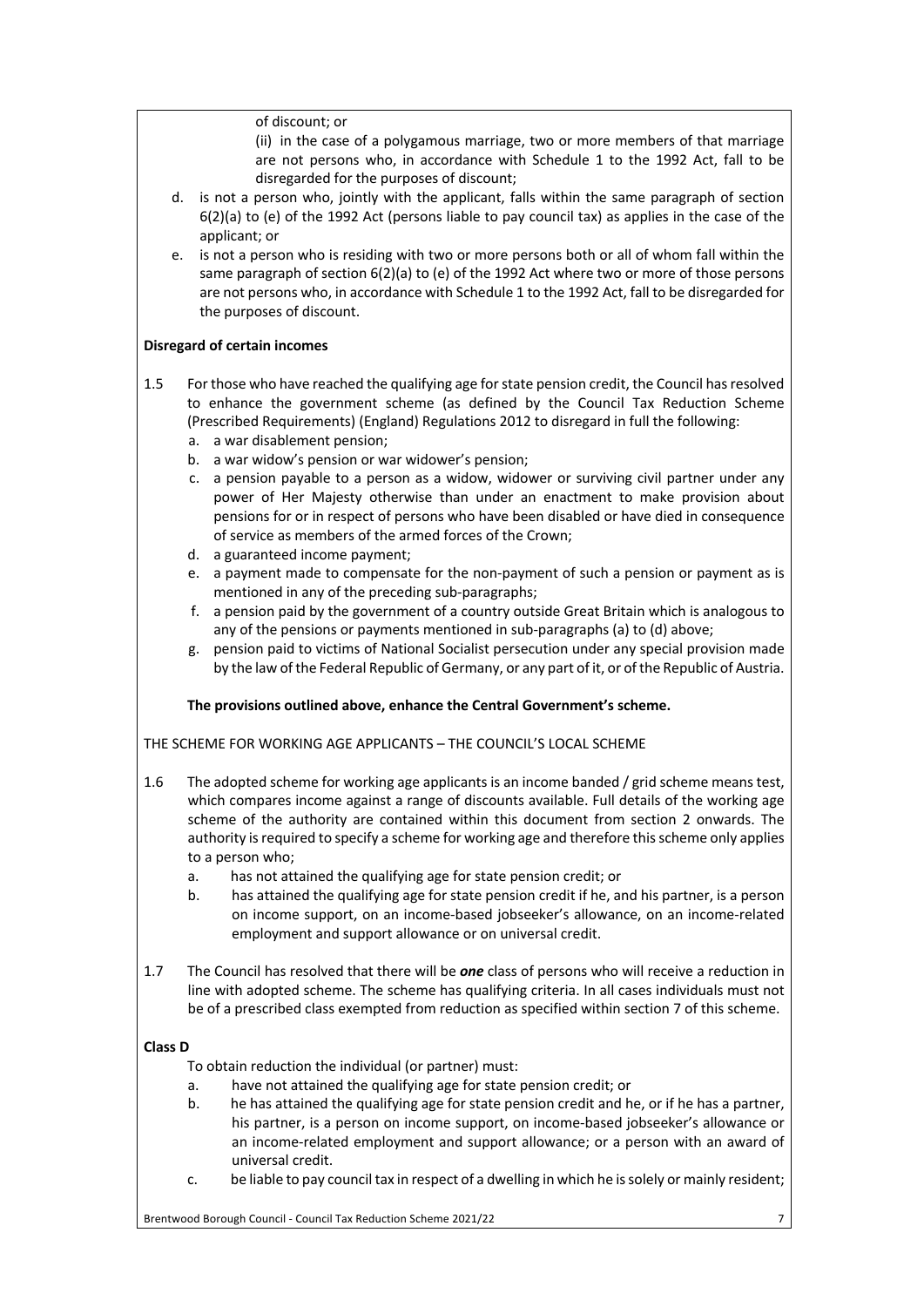- d. is not deemed to be absent from the dwelling;
- e. not fall within a class of person prescribed for the purposes of paragraph 2(9) of Schedule 1A to the Local Government Finance Act 1992 and excluded from the authority's scheme;
- f. be somebody in respect of whom a maximum Council Tax Reduction amount can be calculated;
- g. not have capital savings above £6,000;
- h. not reside in a dwelling which has a Council Tax band of F,G or H;
- i. not have income above the levels specified within the scheme;
- j. be a person in respect of whom a day in which s/he is liable to pay council tax falls within a week in respect of which the person's *income* is within a range of incomes specified within Schedule 1; and
- k. has made a valid application for reduction.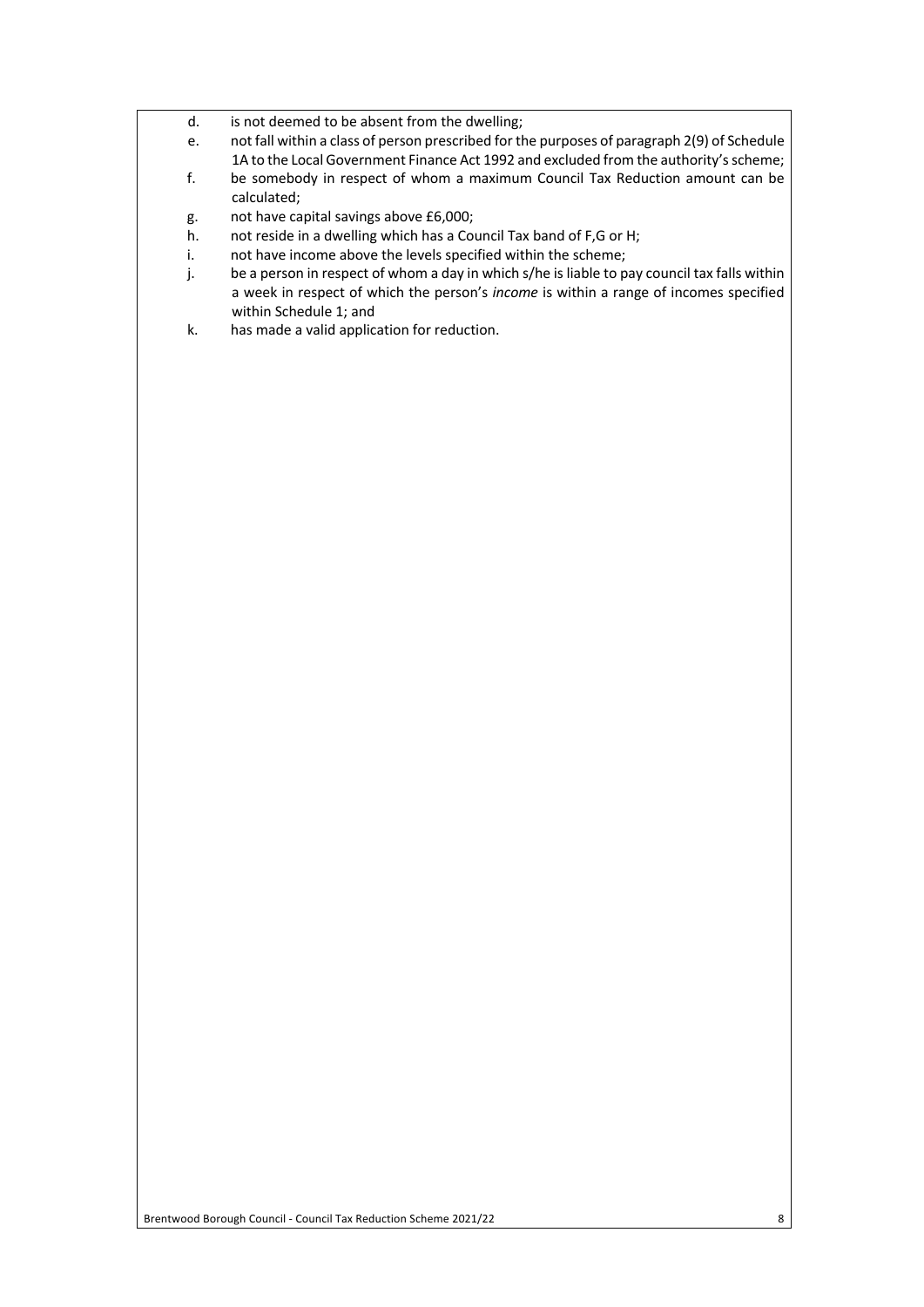# **Council Tax Reduction Scheme**

 Details of support to be given for **working age applicants** for the financial year 2021/22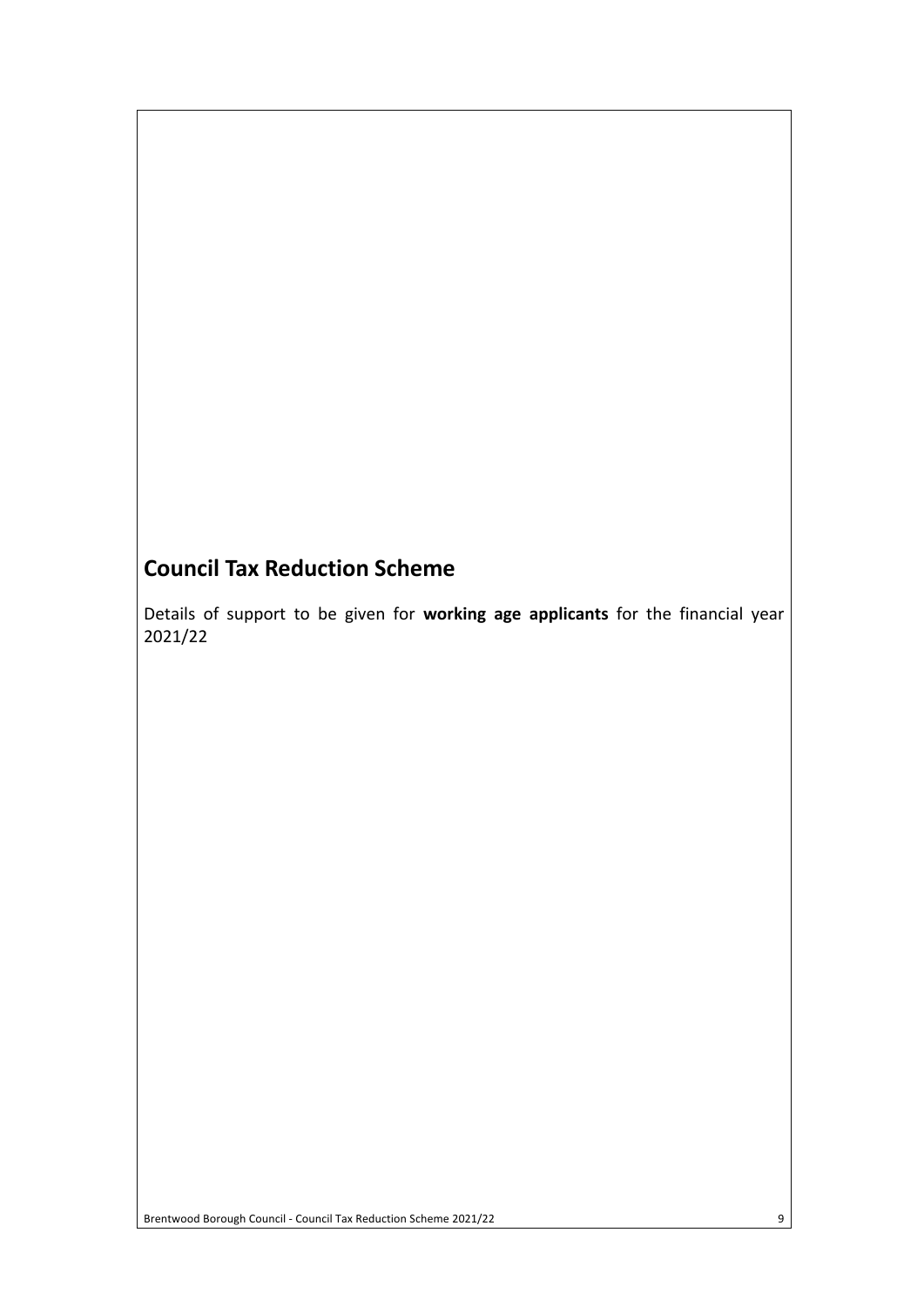| 2.0 | Interpretation $-$ an explanation of the terms used within this scheme |  |  |  |
|-----|------------------------------------------------------------------------|--|--|--|
|-----|------------------------------------------------------------------------|--|--|--|

| 2.1 |  | In this scheme- |
|-----|--|-----------------|
|-----|--|-----------------|

 **'the Act'** means the Social Security Contributions and Benefits Act 1992; **'the Administration Act'** means the Social Security Administration Act 1992;  '**the 1973 Act'** means the Employment and Training Act 1973;  **'the 1992 Act'** means the Local Government Finance Act 1992;  **'the 2000 Act'** means the Electronic Communications Act 2000; **'Abbeyfield Home'** means an establishment run by the Abbeyfield Society including all bodies corporate or incorporate which are affiliated to that Society; **'adoption leave'** means a period of absence from work on ordinary or additional adoption leave by virtue of section 75A or 75B of the Employment Rights Act 1996; **'an AFIP'** means an armed forces independence payment payable in accordance with an armed and reserve forces compensation scheme established under section 1(2) of the Armed Forces (Pensions and Compensation) Act 2004 **'applicant'** means a person who the authority designates as able to claim Council tax reduction – for the purposes of this scheme all references are in the masculine gender but apply equally to male and female; **'application'** means an application for a reduction under this scheme:  **'appropriate DWP office'** means an office of the Department for Work and Pensions dealing with state pension credit or office which is normally open to the public for the receipt of claims for income support, a jobseeker's allowance or an employment and support allowance; **'assessment period'** means such period as is prescribed in sections 19 to 21 over which income falls to be calculated; **'the authority'** means a billing authority in relation to whose area this scheme has effect by virtue of paragraph 4(6) of Schedule 1A to the 1992 Act;  **'Back to Work scheme(s)'** means any scheme defined within the Jobseekers (Back to Work Schemes) Act 2013 or Jobseeker's Allowance (Schemes for Assisting Persons to Obtain Employment) Regulations 2013; **'basic rate',** where it relates to the rate of tax, has the same meaning as in the Income Tax Act 2007 (see section 989 of that Act).  **'the benefit Acts'** means the Act (SSBA) and the Jobseekers Act 1995 and the Welfare Reform  **'board and lodging accommodation**' means accommodation provided to a family, for a charge which is inclusive of the provision of that accommodation and at least some cooked or prepared meals which both are cooked or prepared (by a person other than the person to whom the accommodation is provided or a member of his family) and are consumed in that **'care home'** has the meaning given by section 3 of the Care Standards Act 2000 and in Scotland means a care home service within the meaning given by section 2(3) of the Regulation of Care (Scotland) Act 2001 and in Northern Ireland means a nursing home within the meaning of Article 11 of the Health and Personal Social Services (Quality, Improvement and Regulation) (Northern Ireland) Order 2003 or a residential care home within the meaning of Article 10 of that Order;  **'the Caxton Foundation'** means the charitable trust of that name established on 28th March 2011 out of funds provided by the Secretary of State for the benefit of certain persons suffering from hepatitis C and other persons eligible for payment in accordance with its provisions; **'child'** means a person under the age of 16; **'child benefit'** has the meaning given by section 141 of the SSCBA as amended by The Child Benefit (General), Child Tax Credit (Amendment) Regulations 2014 and The Child Benefit  **'the Children Order'** means the Children (Northern Ireland) Order 1995;  **'child tax credit'** means a child tax credit under section 8 of the Tax Credits Act 2002; **'close relative'** means a parent, parent-in-law, son, son-in-law, daughter, daughter- in-law, step- parent, step-son, step-daughter, brother, sister, or if any of the preceding persons is one Act 2007; accommodation or associated premises; (General) (Amendment) Regulations 2015; **'claim'** means a claim for council tax reduction;

member of a couple, the other member of that couple;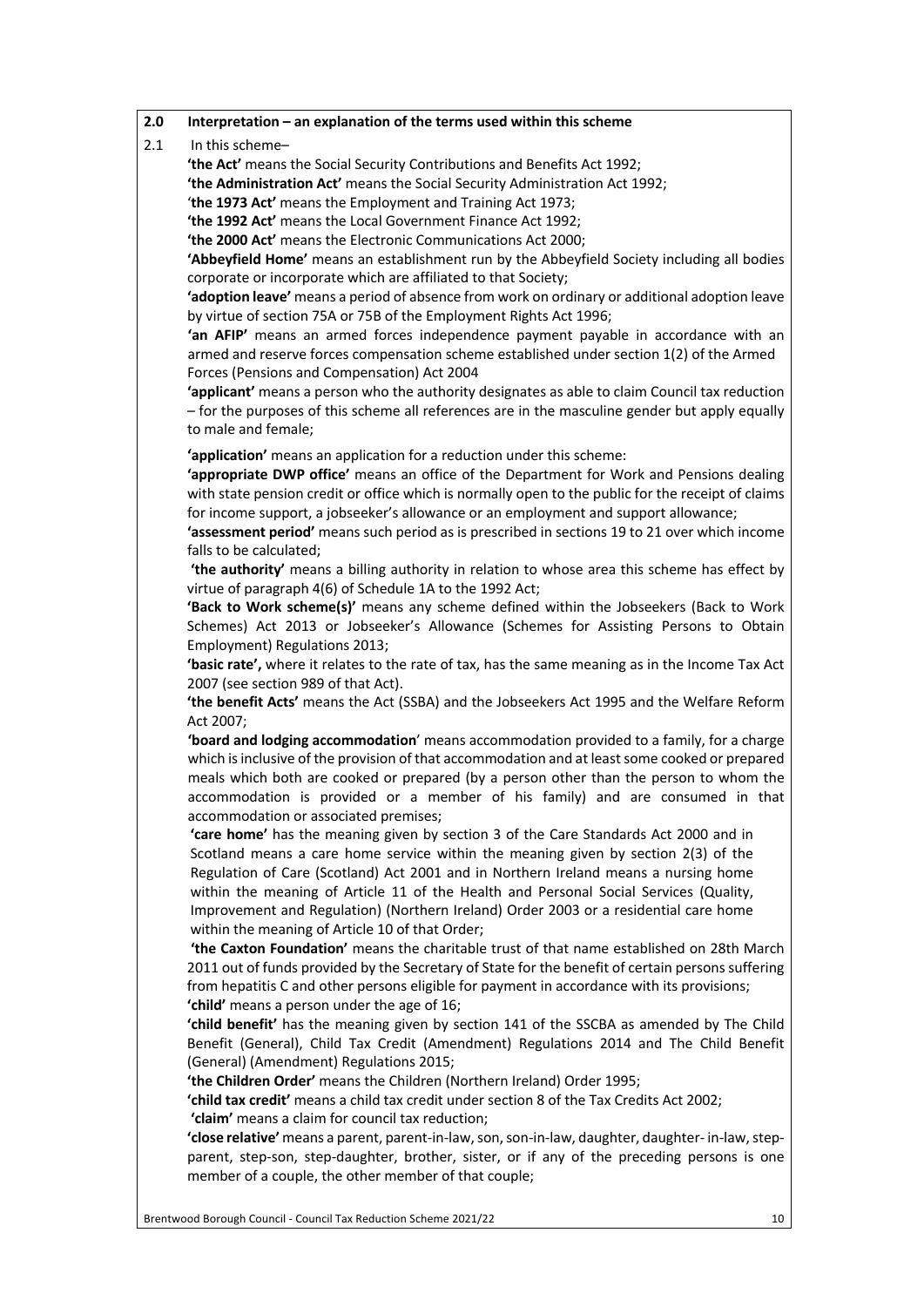**'concessionary payment'** means a payment made under arrangements made by the Secretary of State with the consent of the Treasury which is charged either to the National Insurance Fund or to a Departmental Expenditure Vote to which payments of benefit or tax credits under the benefit Acts or the Tax Credits Act are charged;

 **'the Consequential Provisions Regulations'** means the Housing Benefit and Council tax reduction (Consequential Provisions) Regulations 2006;

 **'contributory employment and support allowance**" means an allowance under Part 1 of the Welfare Reform Act 2007 as amended by the provisions of Schedule 3, and Part 1 of Schedule 14, to the Welfare Reform Act 2012 that remove references to an income-related allowance and a contributory allowance under Part 1 of the Welfare Reform Act 2007 as that Part has effect apart from those provisions;

**'council tax benefit'** means council tax benefit under Part 7 of the SSCBA;

 **'council tax reduction scheme'** has the same meaning as **'council tax reduction or reduction' 'council tax support (or reduction) '** means council tax reduction as defined by S13a Local Government Finance Act 1992 (as amended);

**'couple'** means;

- (a) a man and a woman who are married to each other and are members of the same household;
- (b) a man and a woman who are not married to each other but are living together as if they were a married couple or civil partners;
- same household; or (c) two people of the same sex who are civil partners of each other and are members of the
- (d) two people of the same sex who are not civil partners of each other but are living together as if they were civil partners,

 Two people of the same sex are to be treated as living together as if they were civil partners if, and only if, they would be treated as living together as husband and wife were they of opposite sexes. The above includes the Marriage (Same Sex Couples) Act 2013 and The Marriage (Same Sex Couples) Act 2013 (Commencement No. 3) Order 2014;

 **'date of claim'** means the date on which the application or claim is made, or treated as made, for the purposes of this scheme

'**designated authority**' means any of the following;

 the local authority; or a person providing services to, or authorised to exercise any function of, any such authority;

 '**designated office**' means the office designated by the authority for the receipt of claims for council tax reduction;

- (a) by notice upon or with a form approved by it for the purpose of claiming council tax reduction; or
- (b) by reference upon or with such a form to some other document available from it and sent by electronic means or otherwise on application; or

(c) by any combination of the provisions set out in sub-paragraphs (a) and (b) above;

 **'disability living allowance'** means a disability living allowance under section 71 of the Act; **'dwelling'** has the same meaning in section 3 or 72 of the 1992 Act;

**'earnings'** has the meaning prescribed in section 25 or, as the case may be, 27;

 **'the Eileen Trust'** means the charitable trust of that name established on 29th March 1993 out of funds provided by the Secretary of State for the benefit of persons eligible for payment in accordance with its provisions;

 **'electronic communication'** has the same meaning as in section 15(1) of the Electronic Communications Act 2000 ;

 **'employed earner'** is to be construed in accordance with section 2(1)(a) of the Act and also includes a person who is in receipt of a payment which is payable under any enactment having effect in Northern Ireland and which corresponds to statutory sick pay or statutory maternity pay;

 **'Employment and Support Allowance Regulations'** means the Employment and Support Allowance Regulations 2008 and the Employment and Support Regulations 2013 as appropriate;  **'Employment and Support Allowance (Existing Awards) Regulations'** means the Employment and Support Allowance (Transitional Provisions, Housing Benefit and Council Tax Benefit) (Existing Awards) Regulations 2010;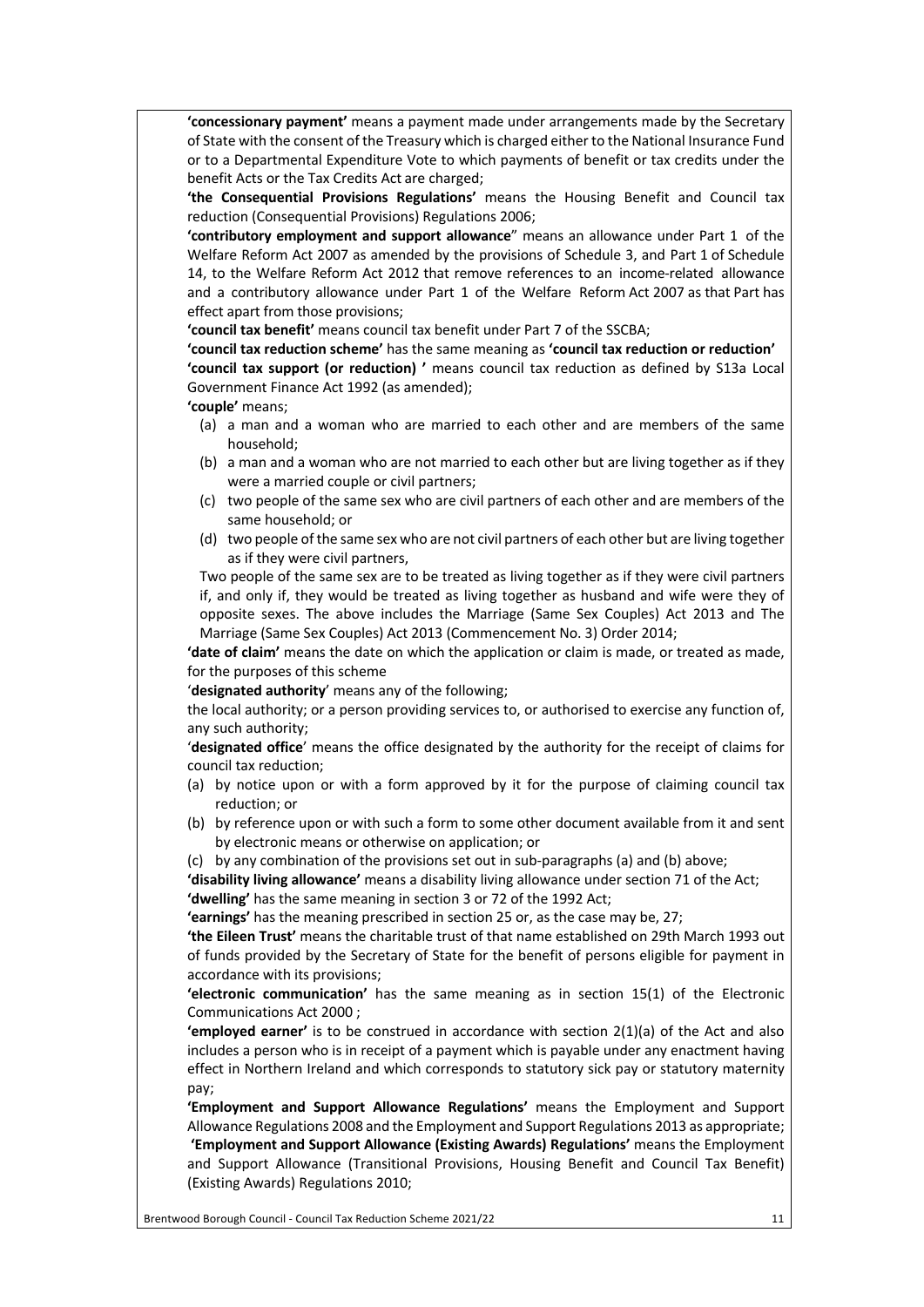**'the Employment, Skills and Enterprise Scheme'** means a scheme under section 17A (schemes for assisting persons to obtain employment; 'work for your benefit' schemes etc.) of the Jobseekers Act 1995 known by that name and provided pursuant to arrangements made by the Secretary of State that is designed to assist applicants to obtain employment, including self- employment, and which may include for any individual work-related activity (including work experience or job search). This also includes schemes covered by The Jobseekers Allowance (Employment, Skills and Enterprise Scheme) Regulations 2011 as amended by the Jobseekers (Back to Work Schemes) Act 2013 – see **'Back to Work Schemes'**;

 **'enactment'** includes an enactment comprised in, or in an instrument made under, an Act of the Scottish Parliament;

 **'extended reduction)'** means a payment of council tax reduction payable pursuant to section 60;

 **'extended reduction period'** means the period for which an extended reduction is payable in accordance with section 60A or 61A of this scheme;

 **'extended reduction (qualifying contributory benefits)**' means a payment of council tax reduction payable pursuant to section 61;

 **'family'** has the meaning assigned to it by section 137(1) of the Act and Section 9 of this scheme;

 **'the Fund'** means moneys made available from time to time by the Secretary of State for the benefit of persons eligible for payment in accordance with the provisions of a scheme established by him on 24th April 1992 or, in Scotland, on 10th April 1992;

 **'a guaranteed income payment'** means a payment made under article 15(1)(c) (injury benefits) or 29(1)(a) (death benefits) of the Armed Forces and Reserve Forces (Compensation Scheme) Order 2011;

**'he, him, his'** also refers to the feminine within this scheme

 **'housing benefit'** means housing benefit under Part 7 of the Act; 'the Housing Benefit Regulations' means the Housing Benefit Regulations 2006;

 **'Immigration and Asylum Act'** means the Immigration and Asylum Act 1999;

 **'an income-based jobseeker's allowance'** and **'a joint-claim jobseeker's allowance'** have the meanings given by section 1(4) of the Jobseekers Act 1995;

 **'income-related employment and support allowance'** means an income-related allowance under Part 1 of the Welfare Reform Act 2007;

 **'Income Support Regulations'** means the Income Support (General) Regulations 1987**(a)**; 'independent hospital'-**'independent hospital'**– (a) in England, means a hospital as defined by section 275 of the National Health Service Act

2006 that is not a health service hospital as defined by that section;

(b) in Wales, has the meaning assigned to it by section 2 of the Care Standards Act 2000; and

 (c) in Scotland means an independent health care service as defined by section 10F of the National Health Service (Scotland) Act 1978;

 **'the Independent Living Fund (2006)'** means the Trust of that name established by a deed dated 10th April 2006 and made between the Secretary of State for Work and Pensions of the one part and Margaret Rosemary Cooper, Michael Beresford Boyall and Marie Theresa Martin of the other part;

 **'invalid carriage or other vehicle'** means a vehicle propelled by a petrol engine or by electric power supplied for use on the road and to be controlled by the occupant;

 **'Jobseekers Act'** means the Jobseekers Act 1995; 'Jobseeker's Allowance Regulations' means the Jobseeker's Allowance Regulations 1996 and Jobseeker's Allowance Regulations 2013 as appropriate;

 **'limited capability for work'** has the meaning given in section 1(4) of the Welfare Reform Act;  **'limited capability for work-related activity'** has the meaning given in section 2(5) of the Welfare Reform Act 2007;

 **'the London Bombing Relief Charitable Fund'** means the company limited by guarantee (number 5505072), and registered charity of that name established on 11th July 2005 for the purpose of (amongst other things) relieving sickness, disability or financial need of victims (including families or dependants of victims) of the terrorist attacks carried out in London on 7th July 2005;

**'lone parent'** means a person who has no partner and who is responsible for and a member of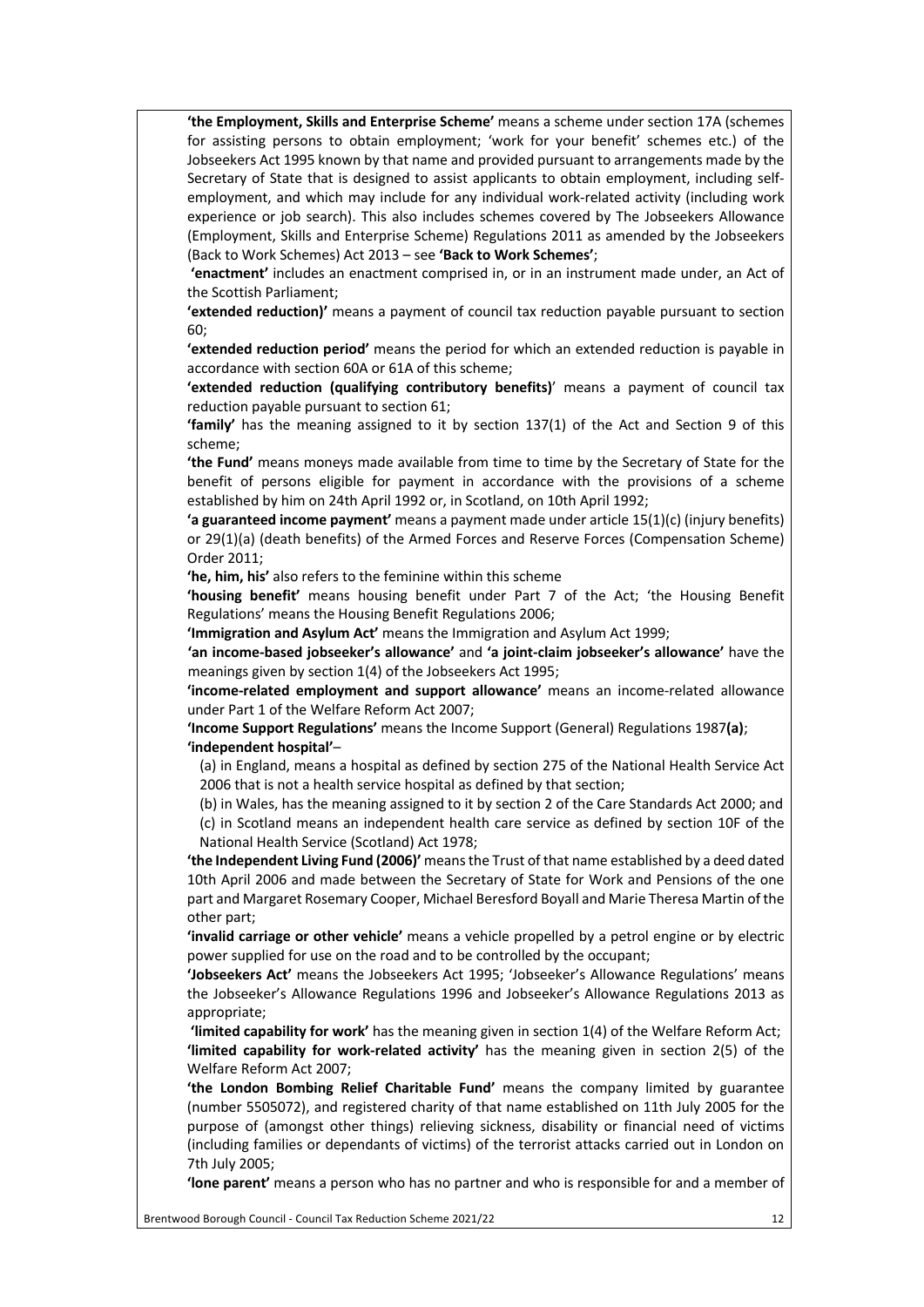the same household as a child or young person;

 **'the Macfarlane (Special Payments) Trust'** means the trust of that name, established on 29th January 1990 partly out of funds provided by the Secretary of State, for the benefit of certain persons suffering from haemophilia;

 **'the Macfarlane (Special Payments) (No.2) Trust'** means the trust of that name, established on 3rd May 1991 partly out of funds provided by the Secretary of State, for the benefit of certain persons suffering from haemophilia and other beneficiaries;

 **'the Macfarlane Trust'** means the charitable trust, established partly out of funds provided by the Secretary of State to the Haemophilia Society, for the relief of poverty or distress among those suffering from haemophilia;

 **'main phase employment and support allowance'** means an employment and support allowance where the calculation of the amount payable in respect of the applicant includes a component under section 2(1)(b) or 4(2)(b) of the Welfare Reform Act 2007 except in Part 1 of Schedule 1;

 **'the Mandatory Work Activity Scheme'** means a scheme within section 17A (schemes for assisting persons to obtain employment; 'work for your benefit' schemes etc.) of the Jobseekers Act 1995 known by that name and provided pursuant to arrangements made by the Secretary of State that is designed to provide work or work related activity for up to 30 hours per week over a period of four consecutive weeks with a view to assisting applicants to improve their prospect of obtaining employment;

 **'maternity leave'** means a period during which a woman is absent from work because she is pregnant or has given birth to a child, and at the end of which she has a right to return to work either under the terms of her contract of employment or under Part 8 of the Employment Rights Act 1996;

**'member of a couple'** means a member of a married or unmarried couple;

 **'MFET Limited'** means the company limited by guarantee (number 7121661) of that name, established for the purpose in particular of making payments in accordance with arrangements made with the Secretary of State to persons who have acquired HIV as a result of treatment by the NHS with blood or blood products;

**'mobility supplement'** means a supplement to which paragraph 9 of Schedule 2 refers;

 **'mover'** means an applicant who changes the dwelling in which the applicant is resident and in respect of which the applicant liable to pay council tax from a dwelling in the area of the appropriate authority to a dwelling in the area of the second authority;

**'net earnings**' means such earnings as are calculated in accordance with section 26;

**'net profit'** means such profit as is calculated in accordance with section 28;

 **'the New Deal options'** means the employment programmes specified in regulation 75(1)(a)(ii) of the Jobseeker's Allowance Regulations 1996 and the training scheme specified in regulation 75(1)(b)(ii) of those Regulations;

 **'new dwelling'** means, for the purposes of the definition of 'second authority' and sections 60C, and 61C the dwelling to which a applicant has moved, or is about to move, in which the applicant is or will be resident;

**'non-dependant'** has the meaning prescribed in section 3;

 **'non-dependant deduction'** means a deduction that is to be made under section 58; **'occasional assistance**' means any payment or provision made by a local authority, the Welsh Ministers or the Scottish Ministers for the purposes of:

(a) meeting, or helping to meet an immediate short-term need;

(i) arising out of an exceptional event or exceptional circumstances, or

 (ii) that needs to be met to avoid a risk to the well-being of an individual, and (b) enabling qualifying individuals to establish or maintain a settled home, and—

 (i) 'local authority' has the meaning given by section 270(1) of the Local Government Act 1972 ;and

 (ii) 'qualifying individuals' means individuals who have been, or without the assistance might otherwise be:

 (aa) in prison, hospital, an establishment providing residential care or other institution, or

 (bb) homeless or otherwise living an unsettled way of life; and 'local authority' means a local authority in England within the meaning of the Local Government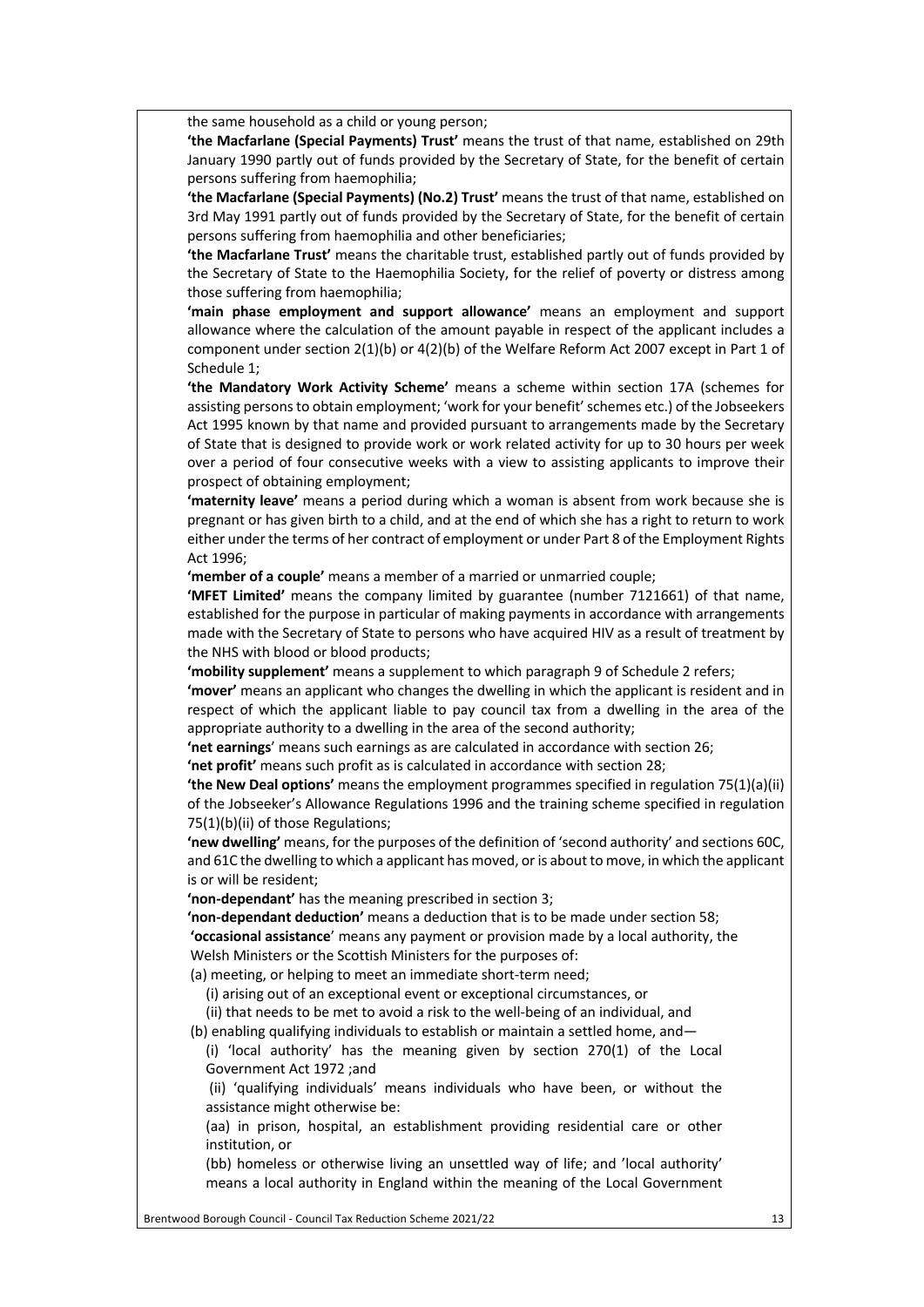#### Act 1972;

 **'occupational pension'** means any pension or other periodical payment under an occupational pension scheme but does not include any discretionary payment out of a fund established for relieving hardship in particular cases;

 **'occupational pension scheme'** has the same meaning as in section 1 of the Pension Schemes Act 1993

 **'ordinary clothing or footwear'** means clothing or footwear for normal daily use, but does not include school uniforms, or clothing or footwear used solely for sporting activities; **'partner'** in relation to a person, means

(a) where that person is a member of a couple, the other member of that couple;

 (b) subject to paragraph (c), where that person is polygamously married to two or more members of his household, any such member to whom he is married; or

 (c) where that person is polygamously married and has an award of universal credit with the other party to the earliest marriage that still subsists, that other party to the earliest  marriage;

 **'paternity leave'** means a period of absence from work on leave by virtue of section 80A or 80B of the Employment Rights Act 1996;

**'payment'** includes part of a payment;

 **'pensionable age'** has the meaning given by the rules in paragraph 1 of Schedule 4 to the Pensions Act 1995 as amended by the Public Services Pension Act 2013 and Pensions Act 2014;  **'pension fund holder'** means with respect to a personal pension scheme or an occupational pension scheme, the trustees, managers or scheme administrators, as the case may be, of the scheme concerned;

**'pensioner'** a person who has attained the age at which pension credit can be claimed;

 **'person affected'** shall be construed as a person to whom the authority decides is affected by any decision made by the council;

 **"person from abroad"** means, subject to the following provisions of this regulation, a person who is not habitually resident in the United Kingdom, the Channel Islands, the Isle of Man or the Republic of Ireland

 **'person on income support'** means a person in receipt of income support;

 **personal independence payment'** has the meaning given by Part 4 of the Welfare Reform Act 2012 and the Social Security (Personal Independence Payments) 2013;

 **'person treated as not being in Great Britain'** has the meaning given by section 7; **'personal pension scheme'** means–

- a. a personal pension scheme as defined by section 1 of the Pension Schemes Act 1993 as amended by the Public Service Pension Act 2013;
- b. an annuity contractor trust scheme approved under section 620 or 621of the Income and Corporation Taxes Act 1988 or a substituted contract within the meaning of section 622(3) or that Act which is treated as having become a registered pension scheme by virtue of paragraph 1(1)(f) of Schedule 36 of the Finance Act 2004;
- c. a personal pension scheme approved under Chapter 4 of Part 14 of the Income and Corporation Taxes Act 1988 which is treated as having become a registered pension scheme by virtue of paragraph 1(1)(g) of Schedule 36 to the Finance Act 2004;

 **'policy of life insurance'** means any instrument by which the payment of money is assured on death (except death by accident only) or the happening of any contingency dependent on human life, or any instrument evidencing a contract which is subject to payment of premiums for a term dependent on human life;

 **'polygamous marriage'** means a marriage to which section 133(1) of the Act refers namely; (a) a person is a husband or wife by virtue of a marriage entered into under a law which permits polygamy; and

 (b) either party to the marriage has for the time being any spouse additional to the other party.

 **'public authority'** includes any person certain of whose functions are functions of a public nature;

 **'qualifying age for state pension credit'** means (in accordance with section 1(2)(b) and (6) of the State Pension Credit Act 2002)–

(a) in the case of a woman, pensionable age; or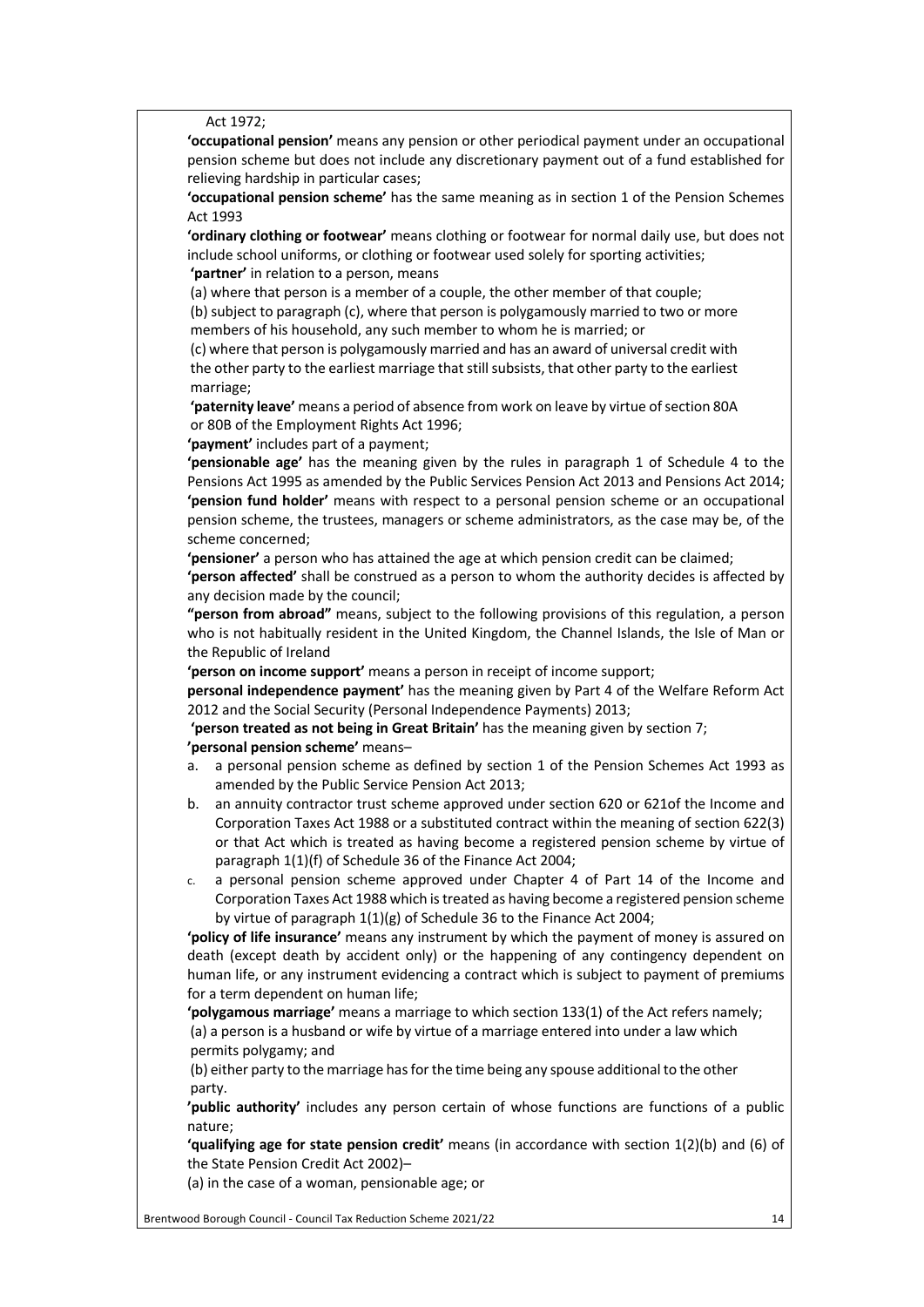(b) in the case of a man, the age which is pensionable age in the case of a woman born on the same day as the man;

**'qualifying contributory benefit'** means;

(a) severe disablement allowance;

(b) incapacity benefit;

(c) contributory employment and support allowance;

 **'qualifying course'** means a qualifying course as defined for the purposes of Parts 2 and 4 of the Job Seeker's Allowance Regulations 1996

**'qualifying income-related benefit'** means

(a) income support;

(b) income-based jobseeker's allowance;

(c) income-related employment and support allowance;

 **'qualifying person'** means a person in respect of whom payment has been made from the Fund, the Eileen Trust, MFET Limited, the Skipton Fund, the Caxton Foundation or the London Bombings Relief Charitable Fund;

 **'reduction week'** means a period of seven consecutive days beginning with a Monday and ending with a Sunday;

 **'relative'** means a close relative, grandparent, grandchild, uncle, aunt, nephew or niece; **'relevant authority'** means an authority administering council tax reduction;

 **'relevant week'** In relation to any particular day, means the week within which the day in question falls;

**'remunerative work'** has the meaning prescribed in section 6;

 **'rent'** means 'eligible rent' to which regulation 12 of the Housing Benefit Regulations refers less any deductions in respect of non-dependants which fall to be made under regulation 74 (non-dependant deductions) of those Regulations;

**'resident'** has the meaning it has in Part 1 or 2 of the 1992 Act;

 **'Scottish basic rate'** means the rate of income tax of that name calculated in accordance with section 6A of the Income Tax Act 2007;

 **'Scottish taxpayer'** has the same meaning as in Chapter 2 of Part 4A of the Scotland Act 1998 **'second adult'** has the meaning given to it in Schedule 2;

 **'second authority'** means the authority to which a mover is liable to make payments for the new dwelling;

**'self-employed earner'** is to be construed in accordance with section 2(1)(b) of the Act;

 **'self-employment route'** means assistance in pursuing self-employed earner's employment whilst participating in–

- (a) an employment zone programme;
- (b) a programme provided or other arrangements made pursuant to section 2 of the 1973 Act (functions of the Secretary of State) or section 2 of the Enterprise and New Towns (Scotland) Act 1990 (functions in relation to training for employment, etc.);
- (c) the Employment, Skills and Enterprise Scheme;
- (d) a scheme prescribed in regulation 3 of the Jobseeker's Allowance (Schemes for Assisting Persons to Obtain Employment) Regulations 2013;
- (e) Back to Work scheme.

'**single applicant'** means an applicant who neither has a partner nor is a lone parent;

 **'the Skipton Fund'** means the ex-gratia payment scheme administered by the Skipton Fund Limited, incorporated on 25th March 2004, for the benefit of certain persons suffering from hepatitis C and other persons eligible for payment in accordance with the scheme's provisions. **'special account'** means an account as defined for the purposes of Chapter 4A of Part 8 of the Jobseeker's Allowance Regulations or Chapter 5 of Part 10 of the Employment and Support Allowance Regulations;

 **'sports award'** means an award made by one of the Sports Councils named in section 23(2) of the National Lottery etc Act 1993 out of sums allocated to it for distribution under that section; **'the SSCBA'** means the Social Security Contributions and Benefits Act 1992

 **'State Pension Credit Act'** means the State Pension Credit Act 2002;

**'student'** has the meaning prescribed in section 43;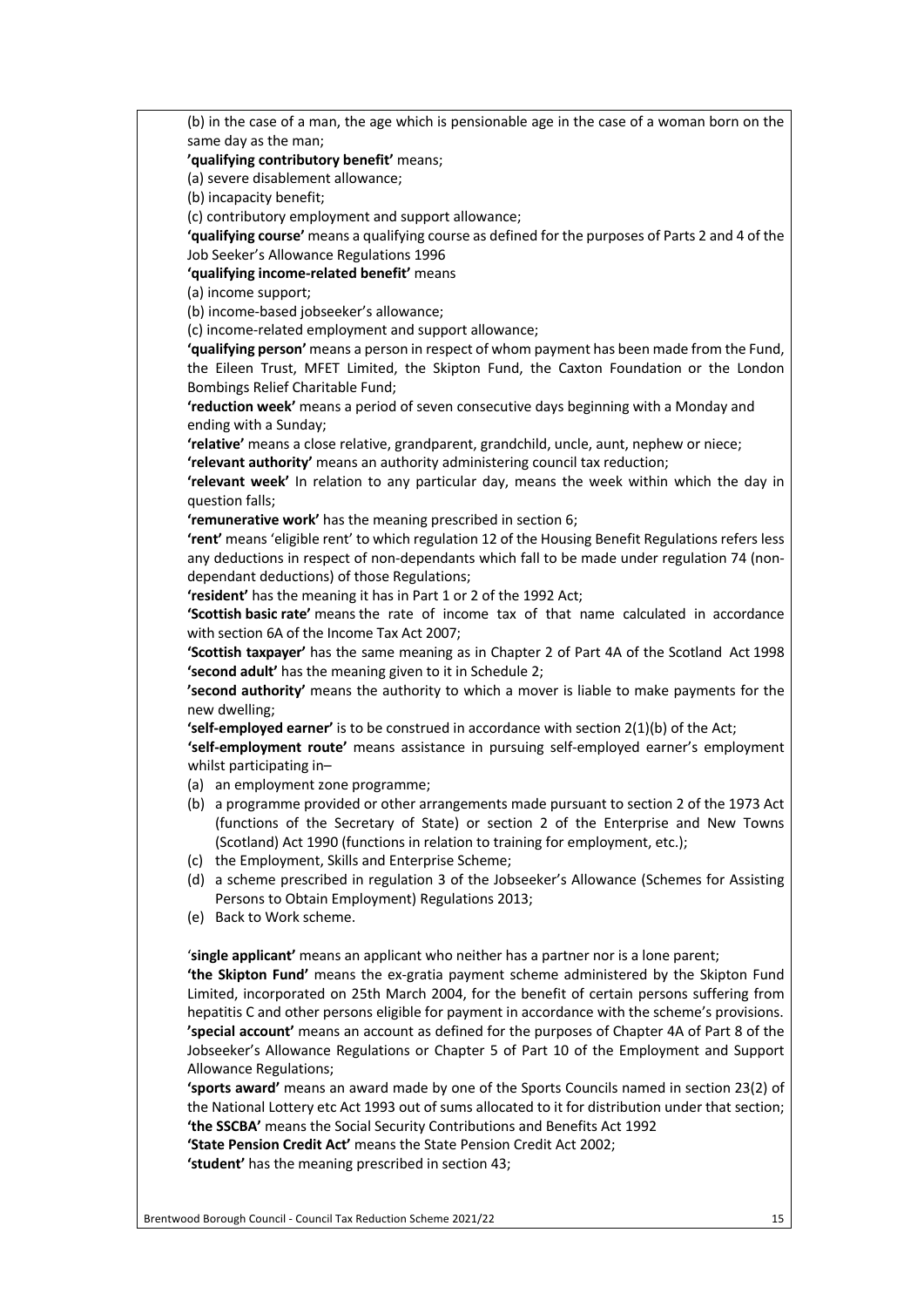**'subsistence allowance'** means an allowance which an employment zone contractor has agreed to pay to a person who is participating in an employment zone programme;

 **'the Tax Credits Act'** means the Tax Credits Act 2002;

 **'tax year'** means a period beginning with 6th April in one year and ending with 5th April in the next;

 **'training allowance'** means an allowance (whether by way of periodical grants or otherwise) payable–

- (a) out of public funds by a Government department or by or on behalf of the Secretary of State, Skills Development Scotland, Scottish Enterprise or Highlands and Islands Enterprise, the Young People's Learning Agency for England, the Chief Executive of Skills Funding or Welsh Ministers;
- (b) to a person for his maintenance or in respect of a member of his family; and
- (c) for the period, or part of the period, during which he is following a course of training or instruction provided by, or in pursuance of arrangements made with, the department or approved by the department in relation to him or so provided or approved by or on behalf of the Secretary of State, Skills Development Scotland Scottish Enterprise or Highlands and Islands Enterprise or the Welsh Ministers.

 It does not include an allowance paid by any Government department to or in respect of a person by reason of the fact that he is following a course of full-time education, other than under arrangements made under section 2 of the 1973 Actor is training as a teacher;

 **'the Trusts'** means the Macfarlane Trust, the Macfarlane (Special Payments) Trust and the Macfarlane (Special Payments) (No. 2) Trust;

 **'Universal Credit'** means any payment of Universal Credit payable under the Welfare Reform Act 2012, the Universal Credit Regulations 2013, The Universal Credit (Consequential, Supplementary, Incidental and Miscellaneous Provisions) Regulations 2013, Universal Credit (Miscellaneous Amendments) Regulations 2013 and the Universal Credit (Transitional Provisions) Regulations 2014;

 **'Uprating Act'** means the Welfare Benefit Up-rating Act 2013, the Welfare Benefits Up-rating Order 2014 and the Welfare Benefits Up-rating Order 2015;

 **'voluntary organisation'** means a body, other than a public or local authority, the activities of which are carried on otherwise than for profit;

 **'war disablement pension'** means any retired pay or pension or allowance payable in respect of disablement under an instrument specified in section 639(2) of the Income Tax (Earnings and Pensions) Act 2003;

 '**war pension'** means a war disablement pension, a war widow's pension or a war widower's pension;

 **'war widow's pension'** means any pension or allowance payable to a woman as a widow under an instrument specified in section 639(2) of the Income Tax (Earnings and Pensions) Act 2003 in respect of the death or disablement of any person;

 **'war widower's pension'** means any pension or allowance payable to a man as a widower or to a surviving civil partner under an instrument specified in section 639(2) of the Income Tax (Earnings and Pensions) Act 2003 in respect of the death or disablement of any person; **'water charges'** means;

 (a) as respects England and Wales, any water and sewerage charges under Chapter 1 of Part 5 of the Water Industry Act 1991,

 (b) as respects Scotland, any water and sewerage charges established by Scottish Water under a charges scheme made under section 29A of the Water Industry (Scotland) Act 2002, in so far as such charges are in respect of the dwelling which a person occupies as his home; **'week'** means a period of seven days beginning with a Monday;

 **'Working Tax Credit Regulations'** means the Working Tax Credit (Entitlement and Maximum Rate) Regulations 2002 as amended<sup>1</sup>; and

**'young person'** has the meaning prescribed in section 9(1) and in section 142 of the SSCBA.

2.2 In this scheme, references to an applicant occupying a dwelling or premises as his home shall

Brentwood Borough Council - Council Tax Reduction Scheme 2021/22 16 16

 <sup>1</sup> The Working Tax Credit (Entitlement and Maximum Rate) (Amendment) Regulations 2013; The Working Tax Credit (Entitlement and Maximum Rate) (Amendment) Regulations 2015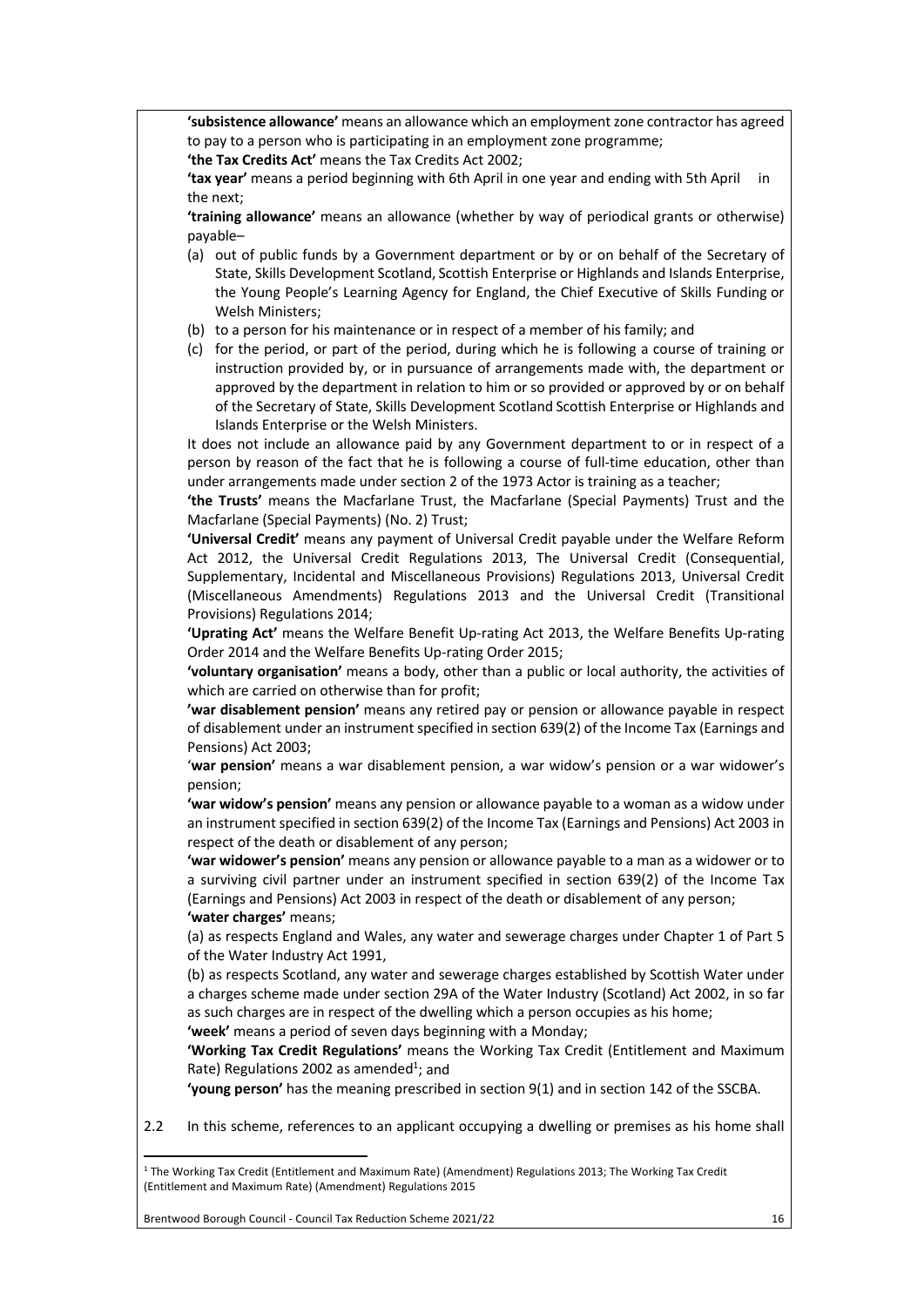be determined by the authority.

- 2.3 In this scheme, where an amount is to be rounded to the nearest penny, a fraction of a penny shall be disregarded if it is less than half a penny and shall otherwise be treated as a whole penny.
- 2.4 For the purpose of this scheme, a person is on an income-based jobseeker's allowance on any day in respect of which an income-based jobseeker's allowance is payable to him and on any day;
	- (a) in respect of which he satisfies the conditions for entitlement to an income- based jobseeker's allowance but where the allowance is not paid in accordance with regulation 27A of the Jobseeker's Allowance Regulations or section 19 or 20A or regulations made under section 17A of the Jobseekers Act (circumstances in which a jobseeker's allowance is not payable); or
	- (b) which is a waiting day for the purposes of paragraph 4 of Schedule 1 to that Act and which falls immediately before a day in respect of which an income- based jobseeker's allowance is payable to him or would be payable to him but for regulation 27A of the Jobseeker's Allowance Regulations or section 19 or 20A or regulations made under section 17A of that Act;
	- (c) in respect of which he is a member of a joint-claim couple for the purposes of the Jobseekers Act and no joint-claim jobseeker's allowance is payable in respect of that couple as a consequence of either member of that couple being subject to sanctions for the purposes of section 20A of that Act;
	- (d) in respect of which an income-based jobseeker's allowance or a joint-claim jobseeker's allowance would be payable but for a restriction imposed pursuant to section 6B, 7, 8 or 9 of the Social Security Fraud Act 2001 (loss of benefit provisions).
- 2.4A For the purposes of this scheme, a person is on an income-related employment and support allowance on any day in respect of which an income-related employment and support allowance is payable to him and on any day;
	- (a) in respect of which he satisfies the conditions for entitlement to an income- related employment and support allowance but where the allowance is not paid in accordance with section 18 of the Welfare Reform Act disqualification; or
	- (b) which is a waiting day for the purposes of paragraph 2 of Schedule 2 to that Act and which falls immediately before a day in respect of which an income- related employment and support allowance is payable to him or would be payable to him but for section 18 of that Act.
- 2.5 For the purposes of this scheme, two persons shall be taken to be estranged only if their estrangement constitutes a breakdown of the relationship between them.
- 2.6 In this scheme, references to any person in receipt of state pension credit includes a person who would be in receipt of state pension credit but for regulation 13 of the State Pension Credit Regulations 2002 (small amounts of state pension credit).

#### **3.0 Definition of non-dependant**

- 3.1 In this scheme, 'non-dependant' means any person, except someone to whom paragraph 3.2 applies, who normally resides with an applicant or with whom an applicant normally resides.
- 3.2 This paragraph applies to;
	- a. any member of the applicant's family;
	- b. if the applicant is polygamously married, any partner of his and any child or young person who is a member of his household and for whom he or one of his partners is responsible;
	- c. a child or young person who is living with the applicant but who is not a member of his household by virtue of section 11(membership of the same household);
	- d. subject to paragraph 3.3, any person who, with the applicant, is jointly and severally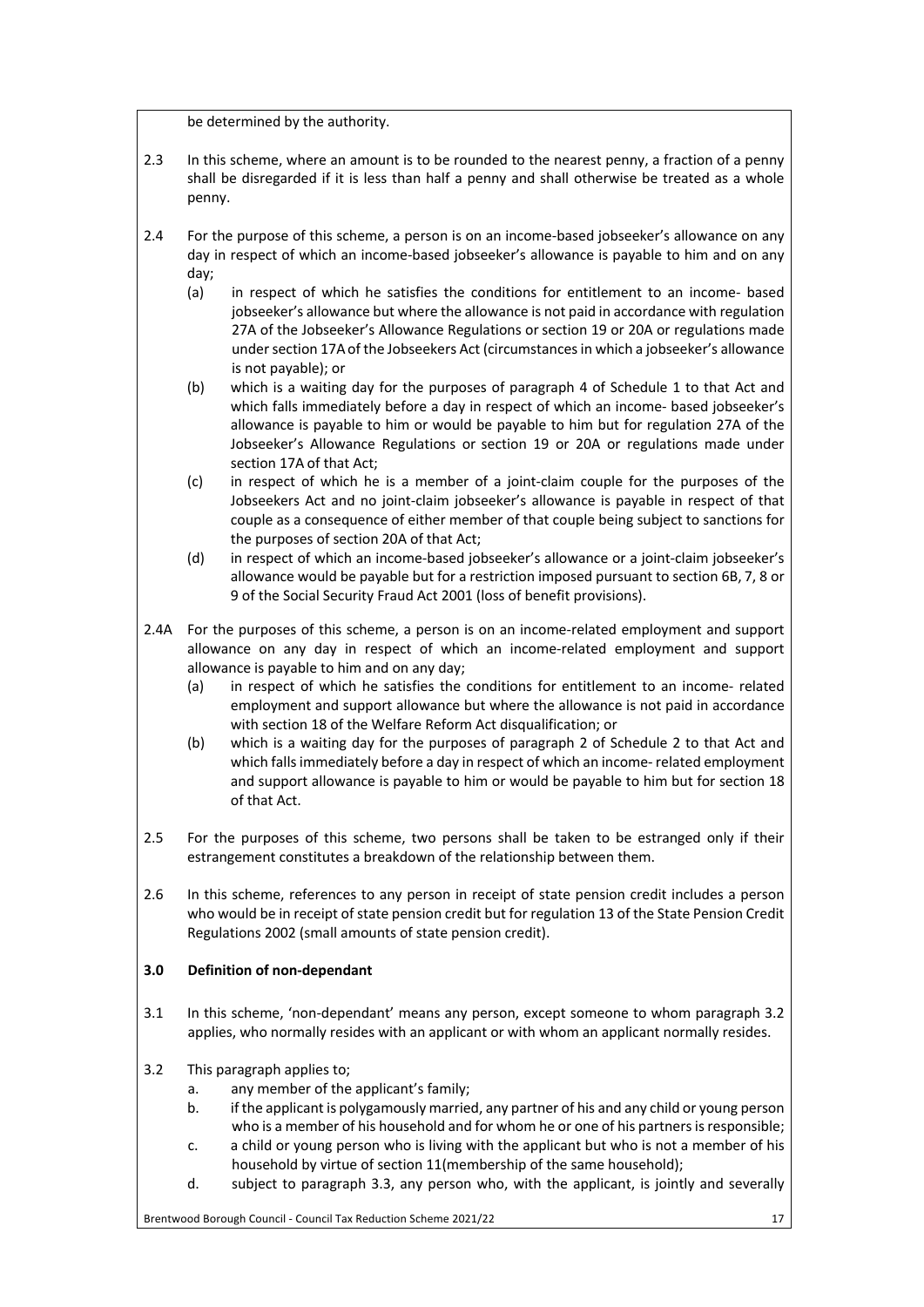liable to pay council tax in respect of a dwelling for any day under sections 6, 7 or 75 of the 1992 Act (persons liable to pay council tax);

- e. subject to paragraph 3.3, any person who is liable to make payments on a commercial basis to the applicant or the applicant's partner in respect of the occupation of the dwelling;
- f. a person who lives with the applicant in order to care for him or a partner of his and who is engaged by a charitable or voluntary organisation which makes a charge to the applicant or his partner for the services provided by that person.
- 3.3 Excepting persons to whom paragraph 3.2 a) to c) and f) refer, a person to whom any of the following sub-paragraphs applies shall be a non-dependant–
	- a. a person who resides with the person to whom he is liable to make payments in respect of the dwelling and either;
		- i. that person is a close relative of his or her partner; or
		- ii. the tenancy or other agreement between them is other than on a commercial basis;
	- b. a person whose liability to make payments in respect of the dwelling appears to the authority to have been created to take advantage of the council tax reduction scheme except someone who was, for any period within the eight weeks prior to the creation of the agreement giving rise to the liability to make such payments, otherwise liable to make payments of rent in respect of the same dwelling;
	- c. a person who becomes jointly and severally liable with the applicant for council tax in respect of a dwelling and who was, at any time during the period of eight weeks prior to his becoming so liable, a non-dependant of one or more of the other residents in that dwelling who are so liable for the tax, unless the authority is satisfied that the change giving rise to the new liability was not made to take advantage of the support scheme.
- 3.4 Where any member of a household is an apprentice and earns more than £195.01 but less than £300 per week and they are the only other adult in a property, they can be disregarded for Council Tax purposes for the term of their apprenticeship. Where any member of a household is an apprentice and earns more than £195.01 but less than £300 per week and they are the only other adult in the property not disregarded for Council Tax purposes, then the apprentice can be disregarded for the term of their apprenticeship.

# **4.0 Requirement to provide a National Insurance Number2**

- 4.1 No person shall be entitled to support unless the criteria below in 4.2 is satisfied in relation both to the person making the claim and to any other person in respect of whom he is claiming support.
- 4.2 This subsection is satisfied in relation to a person if–
	- a. the claim for support is accompanied by;
		- i. a statement of the person's national insurance number and information or evidence establishing that that number has been allocated to the person; or
		- ii. information or evidence enabling the national insurance number that has been allocated to the person to be ascertained; or
	- b. the person makes an application for a national insurance number to be allocated to him which is accompanied by information or evidence enabling such a number to be so allocated and the application for reduction is accompanied by evidence of the application and information to enable it to be allocated.
- 4.3 Paragraph 4.2 shall not apply–
	- a. in the case of a child or young person in respect of whom council tax reduction is claimed; b. to a person who;

Brentwood Borough Council - Council Tax Reduction Scheme 2021/22 18 18

 <sup>2</sup> Inserted by Council Tax Reduction Schemes (Prescribed Requirements) (England) Regulations 2012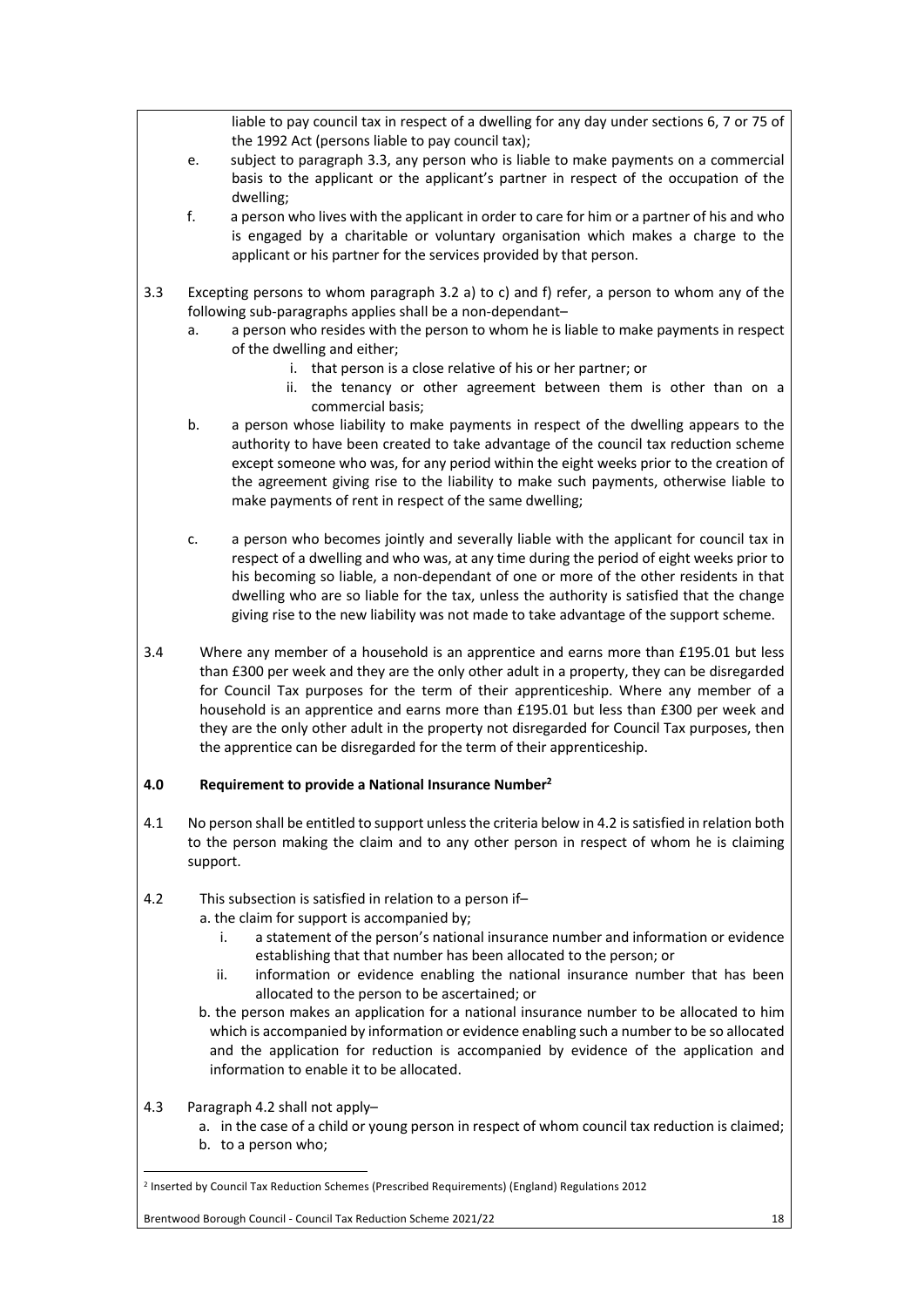- i. is a person in respect of whom a claim for council tax reduction is made;
- ii. is subject to immigration control within the meaning of section 115(9)(a) of the Immigration and Asylum Act; and
- iii. has not previously been allocated a national insurance number.

#### **5.0 Persons who have attained the qualifying age for state pension credit**

- 5.1 This scheme applies to a person if:
	- (i) he has not attained the qualifying age for state pension credit; or
	- (ii) he has attained the qualifying age for state pension credit and he, or if he has a partner, his partner, is;
		- (a) a person on income support, on income-based jobseeker's allowance or an income-related employment and support allowance; or
		- (b) a person with an award of universal credit.

#### **6.0 Persons who reside in dwellings with a Council Tax Band of F, G or H**

 6.1 Where a person resides in a property that is band F, G, H and is defined within the Housing Benefit regulations as an owner, the amount in section 43.0 shall be 0 percent.

### **7.0 Persons treated as not being in Great Britain and Persons Subject to Immigration Control**

### **Persons treated as not being in Great Britain**

- $7.1$  of paragraph 2(9)(b) of Schedule 1A to the 1992 Act and which must not be included in an authority's scheme. Persons treated as not being in Great Britain are a class of person prescribed for the purposes
- 7.2 Except where a person falls within paragraph (5) or (6), a person is to be treated as not being in Great Britain if the person is not habitually resident in the United Kingdom, the Channel Islands, the Isle of Man or the Republic of Ireland.
- 7.3 A person must not be treated as habitually resident in the United Kingdom, the Channel Islands, the Isle of Man or the Republic of Ireland unless the person has a right to reside in one of those places.
- 7**.**4 For the purposes of paragraph (3), a right to reside does not include a right, which exists by virtue of, or in accordance with—
	- (a) regulation 13 of the EEA Regulations;
	- $(aa)$  that regulation because the person is regulation 14 of the EEA Regulations, but only in a case where the right exists under
		- (i) a jobseeker for the purpose of the definition of "qualified person" in regulation 6(1) of those Regulations, or
		- (ii) a family member (within the meaning of regulation 7 of those Regulations) of such a jobseeker;
	- (b) regulation 15A(1) of the EEA Regulations, but only in a case where the right exists under that regulation because the applicant satisfies the criteria in paragraph (5) of that regulation of the Treaty on the Functioning of the European Union (in a case where the right to reside arises because a British citizen would otherwise be deprived of the genuine enjoyment of their rights as a European Union citizen).
- $7.4A$  virtue of a person having been granted limited leave to enter, or remain in, the United Kingdom under the Immigration Act 1971 by virtue of— For the purposes of paragraph (3), a right to reside does not include a right which exists by
	- (a) (Removed by the Council Tax Reductions Schemes (Prescribed Requirements) (England) (Amendment) Regulations 2021
	- (b) Appendix EU to the immigration rules made under section 3(2) of that Act;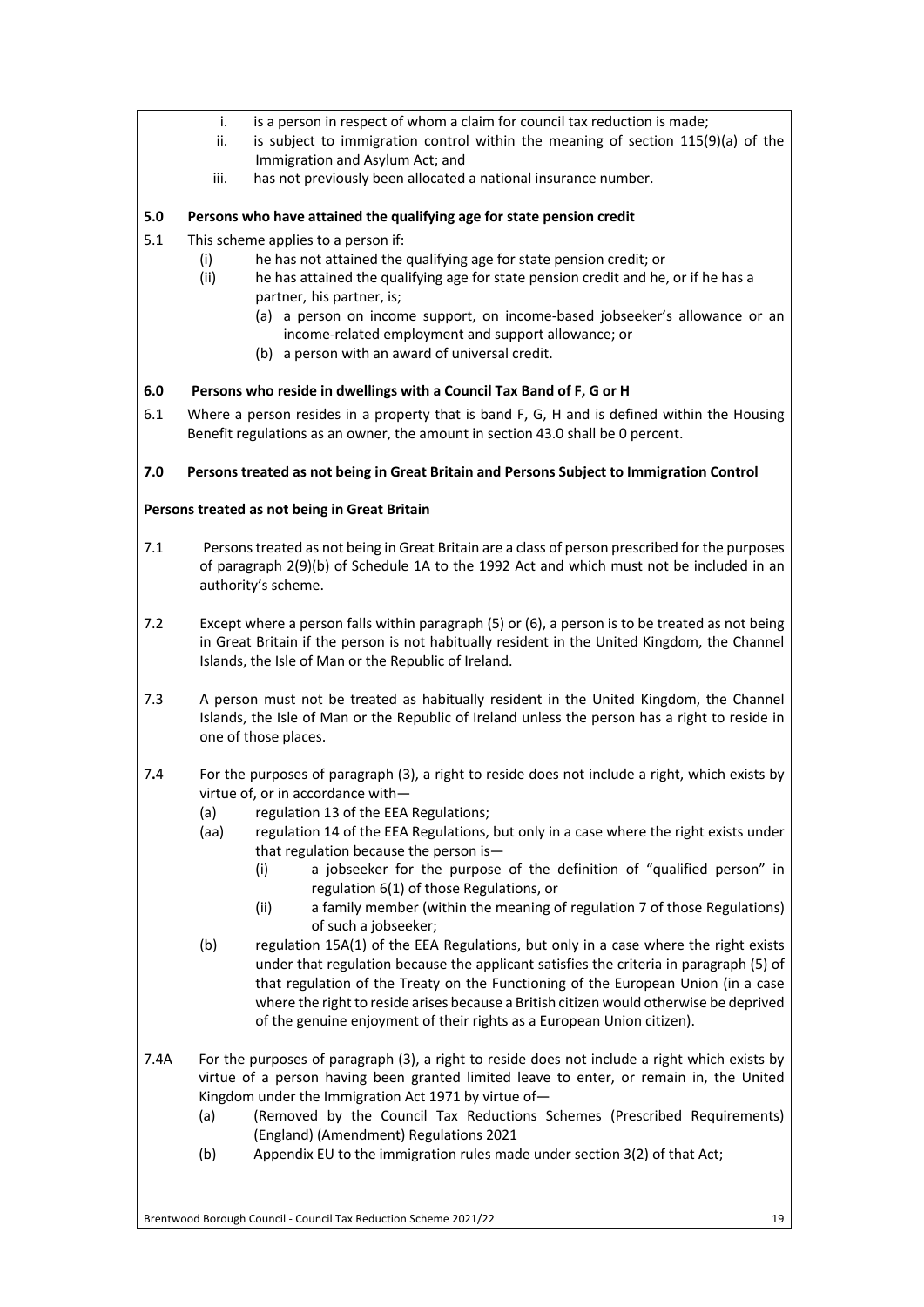| (d)<br>having arrived in the United Kingdom with an entry clearance that was granted under<br>Appendix EU (Family Permit) to the immigration rules made under section 3(2) of<br>that Act.<br>7.4B<br>Paragraph (4A)(b) does not apply to a person who-<br>(a) has a right to reside granted by virtue of being a family member of a relevant person of<br>Northern Ireland; and<br>(b) would have a right to reside under the EEA Regulations if the relevant person of Northern<br>Ireland were an EEA national, provided that the right to reside does not fall within<br>paragraph (4)(a) or (b)<br>7.5<br>A person falls within this paragraph if the person is-<br>a qualified person for the purposes of regulation 6 of the EEA Regulations as a worker<br>(a)<br>or a self-employed person;<br>(b)<br>a family member of a person referred to in sub-paragraph (a);<br>(c)<br>a person who has a right to reside permanently in the United Kingdom by virtue of<br>regulation 15(1)(c), (d) or (e) of the EEA Regulations;<br>(ca)<br>a family member of a relevant person of Northern Ireland, with a right to reside<br>which falls within paragraph (4A)(b), provided that the relevant person of Northern<br>Ireland falls within paragraph (5)(a), or would do so but for the fact that they are not<br>an EEA national;<br>a frontier worker within the meaning of regulation 3 of the Citizens' Rights (Frontier<br>(cb)<br>Workers) (EU Exit) Regulations 2020;<br>a family member of a person referred to in sub-paragraph (cb), who has been granted<br>(cc)<br>limited leave to enter, or remain in, the United Kingdom by virtue of Appendix EU to<br>the immigration rules made under section 3(2) of the Immigration Act 1971<br>(d)<br>a person recorded by the Secretary of State as a refugee within the definition in<br>Article 1 of the Convention relating to the Status of Refugees done at Geneva on 28th<br>July 1951, as extended by Article 1(2) of the Protocol relating to the Status of<br>Refugees done at New York on 31st January 1967;<br>(e)<br>a person who has been granted, or who is deemed to have been granted, leave<br>outside the rules made under section 3(2) of the Immigration Act 1971 <sup>3</sup> where that<br>leave is-<br>(i)<br>discretionary leave to enter or remain in the United Kingdom,<br>(ii)<br>leave to remain under the Destitution Domestic Violence concession which<br>came into effect on 1st April 2012, or<br>leave deemed to have been granted by virtue of regulation 3 of the<br>(iii)<br>Displaced Persons (Temporary Protection) Regulations 2005.<br>(f)<br>a person who has humanitarian protection granted under those rules;<br>(g)<br>a person who is not a person subject to immigration control within the meaning of<br>section 115(9) of the Immigration and Asylum Act 1999 and who is in the United<br>Kingdom as a result of his deportation, expulsion or other removal by compulsion of<br>law from another country to the United Kingdom;<br>(h)<br>in receipt of income support or on an income-related employment and support<br>allowance; or<br>in receipt of an income-based jobseeker's allowance and has a right to reside<br>(ha)<br>other than a right to reside falling within paragraph (4).<br>7.6<br>A person falls within this paragraph if the person is a Crown servant or member of Her<br>Majesty's forces posted overseas. | being a person with a Zambrano right to reside as defined in Annex 1 of Appendix EU |
|---------------------------------------------------------------------------------------------------------------------------------------------------------------------------------------------------------------------------------------------------------------------------------------------------------------------------------------------------------------------------------------------------------------------------------------------------------------------------------------------------------------------------------------------------------------------------------------------------------------------------------------------------------------------------------------------------------------------------------------------------------------------------------------------------------------------------------------------------------------------------------------------------------------------------------------------------------------------------------------------------------------------------------------------------------------------------------------------------------------------------------------------------------------------------------------------------------------------------------------------------------------------------------------------------------------------------------------------------------------------------------------------------------------------------------------------------------------------------------------------------------------------------------------------------------------------------------------------------------------------------------------------------------------------------------------------------------------------------------------------------------------------------------------------------------------------------------------------------------------------------------------------------------------------------------------------------------------------------------------------------------------------------------------------------------------------------------------------------------------------------------------------------------------------------------------------------------------------------------------------------------------------------------------------------------------------------------------------------------------------------------------------------------------------------------------------------------------------------------------------------------------------------------------------------------------------------------------------------------------------------------------------------------------------------------------------------------------------------------------------------------------------------------------------------------------------------------------------------------------------------------------------------------------------------------------------------------------------------------------------------------------------------------------------------------------------------------------------------------------------------------------------------------------------------------------------------------------------------------------------------------------------------------------------------------------------------------------------------------------------------------------------------------------------------------------------------|-------------------------------------------------------------------------------------|
|                                                                                                                                                                                                                                                                                                                                                                                                                                                                                                                                                                                                                                                                                                                                                                                                                                                                                                                                                                                                                                                                                                                                                                                                                                                                                                                                                                                                                                                                                                                                                                                                                                                                                                                                                                                                                                                                                                                                                                                                                                                                                                                                                                                                                                                                                                                                                                                                                                                                                                                                                                                                                                                                                                                                                                                                                                                                                                                                                                                                                                                                                                                                                                                                                                                                                                                                                                                                                                                   |                                                                                     |
|                                                                                                                                                                                                                                                                                                                                                                                                                                                                                                                                                                                                                                                                                                                                                                                                                                                                                                                                                                                                                                                                                                                                                                                                                                                                                                                                                                                                                                                                                                                                                                                                                                                                                                                                                                                                                                                                                                                                                                                                                                                                                                                                                                                                                                                                                                                                                                                                                                                                                                                                                                                                                                                                                                                                                                                                                                                                                                                                                                                                                                                                                                                                                                                                                                                                                                                                                                                                                                                   |                                                                                     |
|                                                                                                                                                                                                                                                                                                                                                                                                                                                                                                                                                                                                                                                                                                                                                                                                                                                                                                                                                                                                                                                                                                                                                                                                                                                                                                                                                                                                                                                                                                                                                                                                                                                                                                                                                                                                                                                                                                                                                                                                                                                                                                                                                                                                                                                                                                                                                                                                                                                                                                                                                                                                                                                                                                                                                                                                                                                                                                                                                                                                                                                                                                                                                                                                                                                                                                                                                                                                                                                   |                                                                                     |
|                                                                                                                                                                                                                                                                                                                                                                                                                                                                                                                                                                                                                                                                                                                                                                                                                                                                                                                                                                                                                                                                                                                                                                                                                                                                                                                                                                                                                                                                                                                                                                                                                                                                                                                                                                                                                                                                                                                                                                                                                                                                                                                                                                                                                                                                                                                                                                                                                                                                                                                                                                                                                                                                                                                                                                                                                                                                                                                                                                                                                                                                                                                                                                                                                                                                                                                                                                                                                                                   |                                                                                     |
|                                                                                                                                                                                                                                                                                                                                                                                                                                                                                                                                                                                                                                                                                                                                                                                                                                                                                                                                                                                                                                                                                                                                                                                                                                                                                                                                                                                                                                                                                                                                                                                                                                                                                                                                                                                                                                                                                                                                                                                                                                                                                                                                                                                                                                                                                                                                                                                                                                                                                                                                                                                                                                                                                                                                                                                                                                                                                                                                                                                                                                                                                                                                                                                                                                                                                                                                                                                                                                                   |                                                                                     |
|                                                                                                                                                                                                                                                                                                                                                                                                                                                                                                                                                                                                                                                                                                                                                                                                                                                                                                                                                                                                                                                                                                                                                                                                                                                                                                                                                                                                                                                                                                                                                                                                                                                                                                                                                                                                                                                                                                                                                                                                                                                                                                                                                                                                                                                                                                                                                                                                                                                                                                                                                                                                                                                                                                                                                                                                                                                                                                                                                                                                                                                                                                                                                                                                                                                                                                                                                                                                                                                   |                                                                                     |
|                                                                                                                                                                                                                                                                                                                                                                                                                                                                                                                                                                                                                                                                                                                                                                                                                                                                                                                                                                                                                                                                                                                                                                                                                                                                                                                                                                                                                                                                                                                                                                                                                                                                                                                                                                                                                                                                                                                                                                                                                                                                                                                                                                                                                                                                                                                                                                                                                                                                                                                                                                                                                                                                                                                                                                                                                                                                                                                                                                                                                                                                                                                                                                                                                                                                                                                                                                                                                                                   |                                                                                     |
|                                                                                                                                                                                                                                                                                                                                                                                                                                                                                                                                                                                                                                                                                                                                                                                                                                                                                                                                                                                                                                                                                                                                                                                                                                                                                                                                                                                                                                                                                                                                                                                                                                                                                                                                                                                                                                                                                                                                                                                                                                                                                                                                                                                                                                                                                                                                                                                                                                                                                                                                                                                                                                                                                                                                                                                                                                                                                                                                                                                                                                                                                                                                                                                                                                                                                                                                                                                                                                                   |                                                                                     |
|                                                                                                                                                                                                                                                                                                                                                                                                                                                                                                                                                                                                                                                                                                                                                                                                                                                                                                                                                                                                                                                                                                                                                                                                                                                                                                                                                                                                                                                                                                                                                                                                                                                                                                                                                                                                                                                                                                                                                                                                                                                                                                                                                                                                                                                                                                                                                                                                                                                                                                                                                                                                                                                                                                                                                                                                                                                                                                                                                                                                                                                                                                                                                                                                                                                                                                                                                                                                                                                   |                                                                                     |
|                                                                                                                                                                                                                                                                                                                                                                                                                                                                                                                                                                                                                                                                                                                                                                                                                                                                                                                                                                                                                                                                                                                                                                                                                                                                                                                                                                                                                                                                                                                                                                                                                                                                                                                                                                                                                                                                                                                                                                                                                                                                                                                                                                                                                                                                                                                                                                                                                                                                                                                                                                                                                                                                                                                                                                                                                                                                                                                                                                                                                                                                                                                                                                                                                                                                                                                                                                                                                                                   |                                                                                     |
|                                                                                                                                                                                                                                                                                                                                                                                                                                                                                                                                                                                                                                                                                                                                                                                                                                                                                                                                                                                                                                                                                                                                                                                                                                                                                                                                                                                                                                                                                                                                                                                                                                                                                                                                                                                                                                                                                                                                                                                                                                                                                                                                                                                                                                                                                                                                                                                                                                                                                                                                                                                                                                                                                                                                                                                                                                                                                                                                                                                                                                                                                                                                                                                                                                                                                                                                                                                                                                                   |                                                                                     |
|                                                                                                                                                                                                                                                                                                                                                                                                                                                                                                                                                                                                                                                                                                                                                                                                                                                                                                                                                                                                                                                                                                                                                                                                                                                                                                                                                                                                                                                                                                                                                                                                                                                                                                                                                                                                                                                                                                                                                                                                                                                                                                                                                                                                                                                                                                                                                                                                                                                                                                                                                                                                                                                                                                                                                                                                                                                                                                                                                                                                                                                                                                                                                                                                                                                                                                                                                                                                                                                   |                                                                                     |
|                                                                                                                                                                                                                                                                                                                                                                                                                                                                                                                                                                                                                                                                                                                                                                                                                                                                                                                                                                                                                                                                                                                                                                                                                                                                                                                                                                                                                                                                                                                                                                                                                                                                                                                                                                                                                                                                                                                                                                                                                                                                                                                                                                                                                                                                                                                                                                                                                                                                                                                                                                                                                                                                                                                                                                                                                                                                                                                                                                                                                                                                                                                                                                                                                                                                                                                                                                                                                                                   |                                                                                     |
|                                                                                                                                                                                                                                                                                                                                                                                                                                                                                                                                                                                                                                                                                                                                                                                                                                                                                                                                                                                                                                                                                                                                                                                                                                                                                                                                                                                                                                                                                                                                                                                                                                                                                                                                                                                                                                                                                                                                                                                                                                                                                                                                                                                                                                                                                                                                                                                                                                                                                                                                                                                                                                                                                                                                                                                                                                                                                                                                                                                                                                                                                                                                                                                                                                                                                                                                                                                                                                                   |                                                                                     |
|                                                                                                                                                                                                                                                                                                                                                                                                                                                                                                                                                                                                                                                                                                                                                                                                                                                                                                                                                                                                                                                                                                                                                                                                                                                                                                                                                                                                                                                                                                                                                                                                                                                                                                                                                                                                                                                                                                                                                                                                                                                                                                                                                                                                                                                                                                                                                                                                                                                                                                                                                                                                                                                                                                                                                                                                                                                                                                                                                                                                                                                                                                                                                                                                                                                                                                                                                                                                                                                   |                                                                                     |
|                                                                                                                                                                                                                                                                                                                                                                                                                                                                                                                                                                                                                                                                                                                                                                                                                                                                                                                                                                                                                                                                                                                                                                                                                                                                                                                                                                                                                                                                                                                                                                                                                                                                                                                                                                                                                                                                                                                                                                                                                                                                                                                                                                                                                                                                                                                                                                                                                                                                                                                                                                                                                                                                                                                                                                                                                                                                                                                                                                                                                                                                                                                                                                                                                                                                                                                                                                                                                                                   |                                                                                     |
|                                                                                                                                                                                                                                                                                                                                                                                                                                                                                                                                                                                                                                                                                                                                                                                                                                                                                                                                                                                                                                                                                                                                                                                                                                                                                                                                                                                                                                                                                                                                                                                                                                                                                                                                                                                                                                                                                                                                                                                                                                                                                                                                                                                                                                                                                                                                                                                                                                                                                                                                                                                                                                                                                                                                                                                                                                                                                                                                                                                                                                                                                                                                                                                                                                                                                                                                                                                                                                                   |                                                                                     |

<sup>&</sup>lt;sup>3</sup> As amended by the Immigration Act 2014 and the Immigration Act 2014 (Commencement No. 2) Order 2014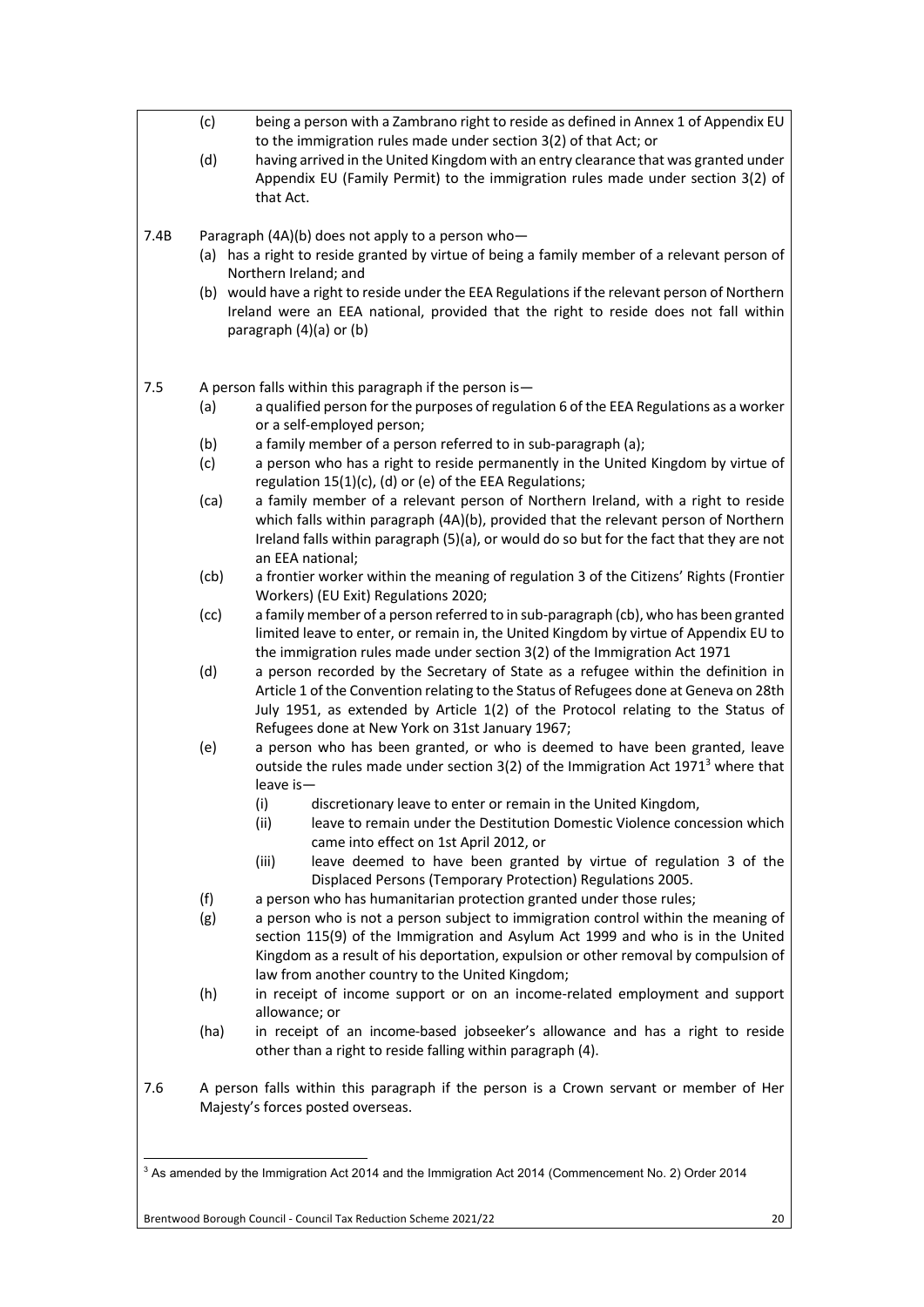- 7.7 A person mentioned in sub-paragraph (6) is posted overseas if the person is performing overseas the duties of a Crown servant or member of Her Majesty's forces and was, immediately before the posting or the first of consecutive postings, habitually resident in the United Kingdom.
- In this regulation-

 7.8 In this regulation— "claim for asylum" has the same meaning as in section 94(1) of the Immigration and Asylum Act 1999;

"Crown servant" means a person holding an office or employment under the Crown;

 "EEA Regulations" means the Immigration (European Economic Area) Regulations 2006; and references to the EEA Regulations are to be read with Schedule 4 to the Immigration and Social Security Co-ordination (EU Withdrawal) Act 2020 (Consequential, Saving, Transitional and Transitory Provisions) Regulations 2020 the Immigration (European Economic Area) (Amendment) (No. 2) Regulations 2014 and

"EEA national" has the meaning given in regulation 2(1) of the EEA Regulations;

"family member" has the meaning given in regulation  $7(1)(a)$ , (b) or (c) of the EEA Regulations, except that regulation 7(4) of the EEA Regulations does not apply for the purposes of paragraphs (4B) and (5)(ca);

 "relevant person of Northern Ireland" has the meaning given in Annex 1 of Appendix EU to the immigration rules made under section 3(2) of the Immigration Act 1971; and

"Her Majesty's forces" has the same meaning as in the Armed Forces Act 2006.

### **Persons subject to immigration control**

- 7.9 Persons subject to immigration control are a class of person prescribed for the purposes of paragraph 2(9)(b) of Schedule 1A to the 1992 Act and which must not be included in an authority's scheme.
- 7.10 A person who is a national of a state which has ratified the European Convention on Social and Medical Assistance (done in Paris on 11th December 1953) or a state which has ratified the Council of Europe Social Charter (signed in Turin on 18th October 1961) and who is lawfully present in the United Kingdom is not a person subject to immigration control for the purpose of paragraph 7.9
- $7.11$  Immigration and Asylum Act 1999. "Person subject to immigration control" has the same meaning as in section  $115(9)$  of the

# **7A.0 Transitional provision**

7A.1 The above does not apply to a person who, on 31st March 2015—

- (a) is liable to pay council tax at a reduced rate by virtue of a council tax reduction under an authority's scheme established under section 13A(2) of the Act; and
- (b) is entitled to an income-based jobseeker's allowance, until the first of the events in paragraph 7A.2 occurs.
- 7A.2 The events are—
	- (a) the person makes a new application for a reduction under an authority's scheme established under section 13A(2) of the Act; or
	- (b) the person ceases to be entitled to an income-based jobseeker's allowance.
- $7A.3$ In this section "the Act" means the Local Government Finance Act 1992.

## **8.0 Not Used**

#### **9.0 Membership of a family**

9.1 Within the support scheme adopted by the Council 'family' means;

Brentwood Borough Council - Council Tax Reduction Scheme 2021/22 21 21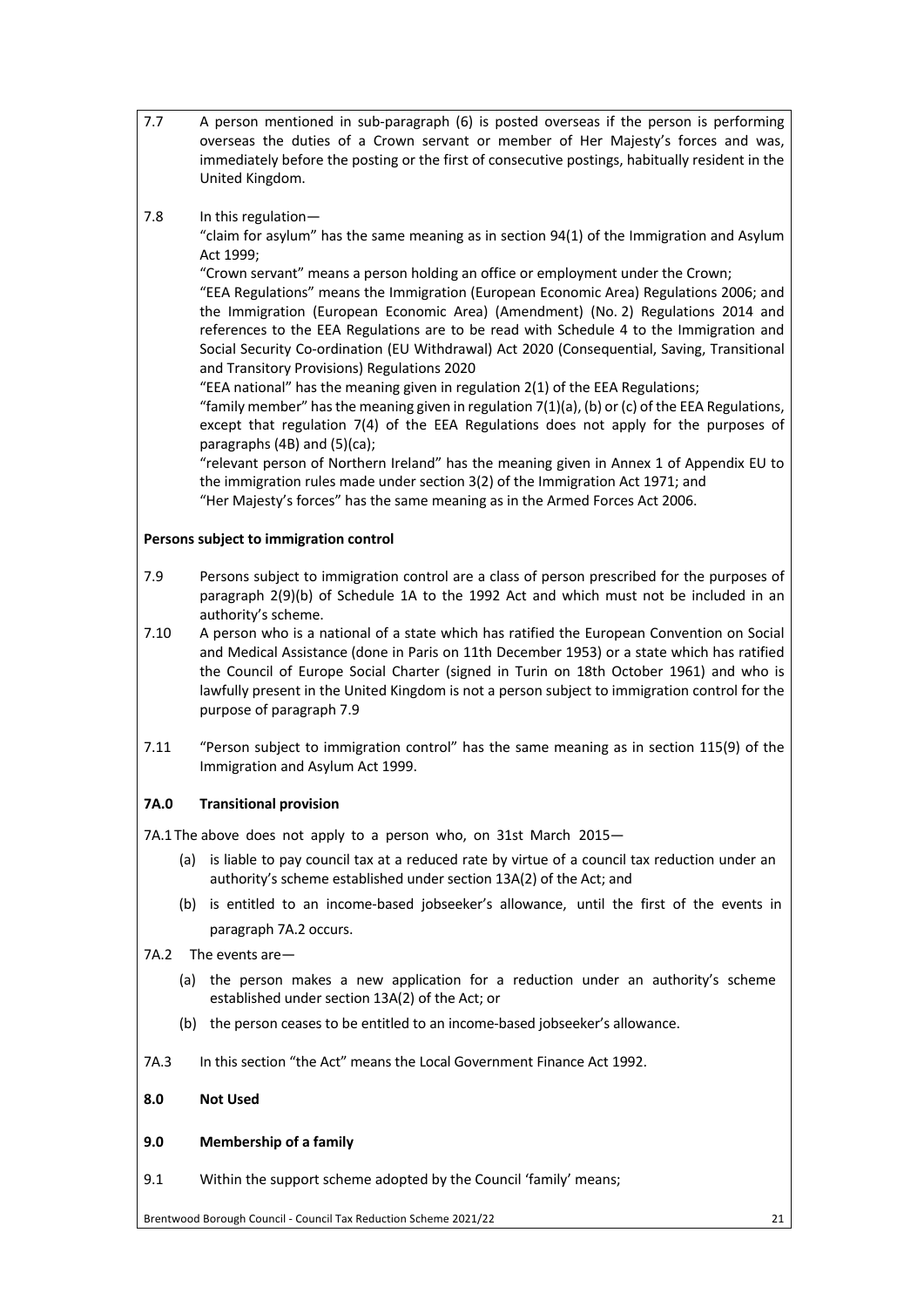|      | а.       | a married or unmarried couple;                                                                                                                                                                                                                                                                                                                                                                                                                                                      |
|------|----------|-------------------------------------------------------------------------------------------------------------------------------------------------------------------------------------------------------------------------------------------------------------------------------------------------------------------------------------------------------------------------------------------------------------------------------------------------------------------------------------|
|      | b.       | married or unmarried couple and a member of the same household for whom one of<br>them is or both are responsible and who is a child or a young person;                                                                                                                                                                                                                                                                                                                             |
|      | c.       | two people of the same sex who are civil partners of each other and are members of the<br>same household (with or without children);                                                                                                                                                                                                                                                                                                                                                |
|      | d.       | two people of the same sex who are not civil partners of each other but are living together<br>as if they were civil partners (with or without children),                                                                                                                                                                                                                                                                                                                           |
|      | e.       | and for the purposes of sub-paragraph (d) two people of the same sex are to be regarded<br>as living together as if they were civil partners if, but only if, they would be regarded as<br>living together as husband and wife were, they instead two people of the opposite sex;                                                                                                                                                                                                   |
|      | f.       | except in prescribed circumstances, a person who is not a member of a married or<br>unmarried couple and a member of the same household for whom that person is<br>responsible and who is a child or a young person;                                                                                                                                                                                                                                                                |
|      |          | For the purposes of the scheme a child is further defined as a 'child or young person'<br>A 'child' means a person under the age of 16 and a 'Young Person' is someone aged 16 or over<br>but under 20 and who satisfies other conditions. These conditions are:<br>they are aged 16, have left 'relevant education' or training, and 31 August following<br>the sixteenth birthday has not yet been passed;                                                                        |
|      |          | they are aged 16 or 17, have left education or training, are registered for work,<br>$\bullet$<br>education or training, are not in remunerative work and are still within their<br>'extension period';                                                                                                                                                                                                                                                                             |
|      |          | they are on a course of full-time non-advanced education, or are doing 'approved<br>$\bullet$<br>training', and they began that education or training before reaching the age of 19;<br>they have finished a course of full-time non-advanced education, but are enrolled on<br>٠<br>another such course (other than one provided as a result of their employment);<br>they have left 'relevant education' or 'approved training' but have not yet passed<br>their 'terminal date'. |
| 9.2  |          | Paragraph 9.1 the definition of child or young person shall not apply to a person who is;                                                                                                                                                                                                                                                                                                                                                                                           |
|      | a.<br>b. | on income support;<br>an income-based jobseeker's allowance or an income-related employment and support                                                                                                                                                                                                                                                                                                                                                                             |
|      | c.       | allowance; or has an award of Universal Credit; or<br>a person to whom section 6 of the Children (Leaving Care) Act 2000 (exclusion from<br>benefits) applies.                                                                                                                                                                                                                                                                                                                      |
| 9.3  |          | The definition also includes a child or young person in respect of whom there is an entitlement<br>to child benefit but only for the period that Child Benefit is payable                                                                                                                                                                                                                                                                                                           |
| 10.0 |          | Circumstances in which a person is to be treated as responsible (or not responsible) for a child<br>or young person.                                                                                                                                                                                                                                                                                                                                                                |
| 10.1 |          | Subject to the following paragraphs a person shall be treated as responsible for a child or young<br>person who is normally living with him and this includes a child or young person to whom<br>paragraph 9.3 applies                                                                                                                                                                                                                                                              |
| 10.2 | a.<br>b. | Where a child or young person spends equal amounts of time in different households, or where<br>there is a question as to which household he is living in, the child or young person shall be<br>treated for the purposes of paragraph 9.1 as normally living with;<br>the person who is receiving child benefit in respect of him; or<br>if there is no such person;                                                                                                               |
|      |          | where only one claim for child benefit has been made in respect of him, the<br>i.<br>person who made that claim; or<br>in any other case the person who has the primary responsibility for him.<br>ii.                                                                                                                                                                                                                                                                              |
| 10.3 |          | For the purposes of this scheme a child or young person shall be the responsibility of only one                                                                                                                                                                                                                                                                                                                                                                                     |

Brentwood Borough Council - Council Tax Reduction Scheme 2021/22 22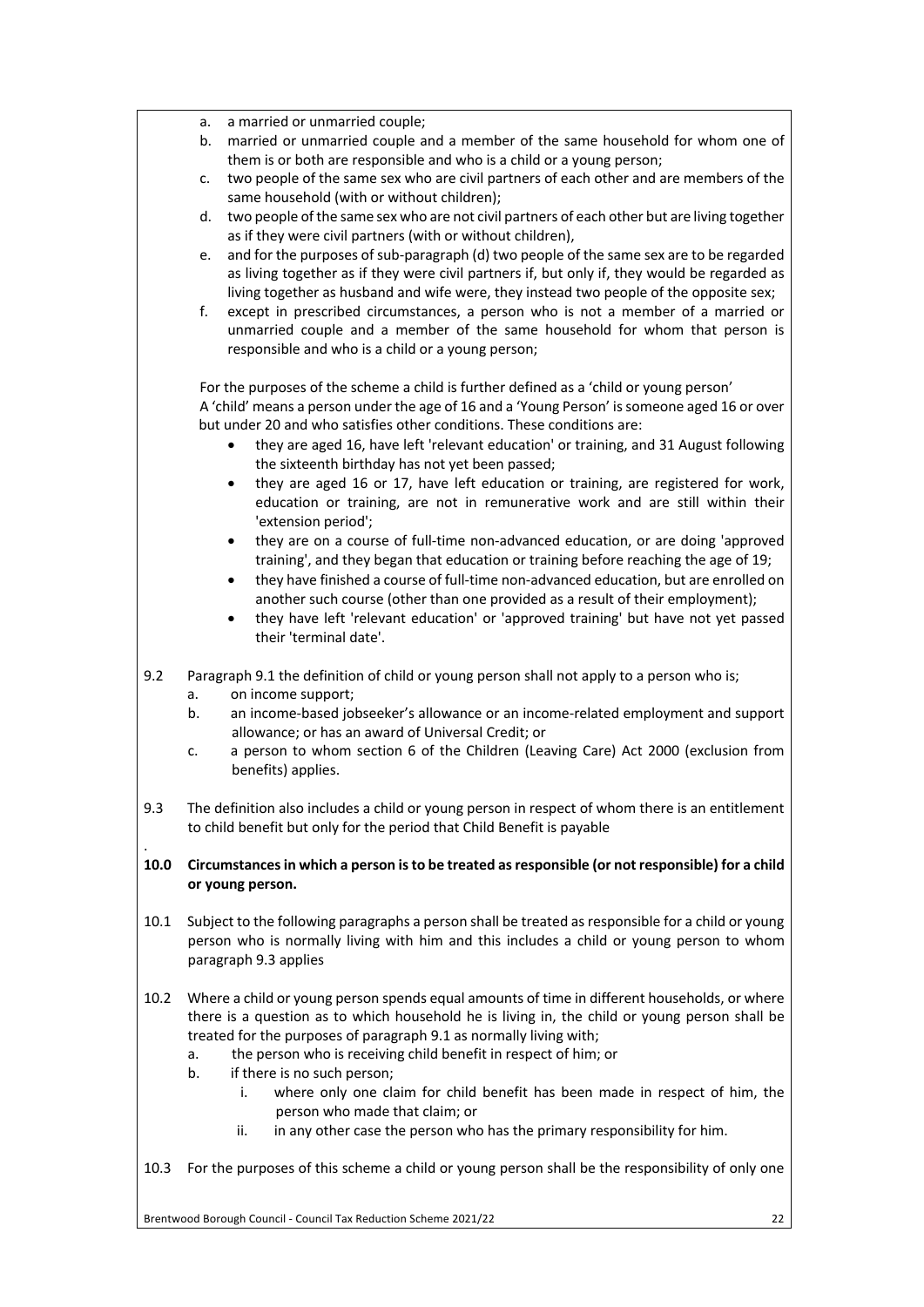under this section shall be treated as not so responsible. person and any person other than the one treated as responsible for the child or young person

 10.4 In accordance with Schedule 1 of this scheme, the number of dependants determined to be within the household shall be limited to two.

#### **11.0 Circumstances in which a child or young person is to be treated as being or not being a member of the household**

- 11.1 Subject to paragraphs 11.2 and 11.3, the applicant and any partner and, where the applicant or his partner is treated as responsible by virtue of section 10 (circumstances in which a person is to be treated as responsible or not responsible for a child or young person) for a child or young person, that child or young person and any child of that child or young person, shall be treated as members of the same household notwithstanding that any of them is temporarily absent from that household.
- 11.2 A child or young person shall not be treated as a member of the applicant's household where he is;
	- Children Act 1989 or by a voluntary organisation under section 59(1)(a) of that Act, or in Scotland boarded out with the applicant or his partner under a relevant enactment; or a. placed with the applicant or his partner by a local authority under section 23(2)(a) of the
	- b. placed, or in Scotland boarded out, with the applicant or his partner prior to adoption; or
	- c. placed for adoption with the applicant or his partner in accordance with the Adoption and Children Act 2002 or the Adoption Agencies (Scotland) Regulations 2009.
- 11.3 Subject to paragraph 11.4, paragraph 11.1 shall not apply to a child or young person who is not living with the applicant and he–
	- a. is being looked after by, or in Scotland is in the care of, a local authority under a relevant enactment; or
	- b. has been placed, or in Scotland boarded out, with a person other than the applicant prior to adoption; or
	- c. has been placed for adoption in accordance with the Adoption and Children Act 2002 or the Adoption Agencies (Scotland) Regulations 2009; or in accordance with an adoption allowance scheme made under section 71 of the Adoption and Children (Scotland) Act 2007 (adoption allowances schemes).
- 11.4 The authority shall treat a child or young person to whom paragraph 11.3 a) applies as being a member of the applicant's household where;
	- a. that child or young person lives with the applicant for part or all of that reduction week; and
	- b. the authority considers that it is responsible to do so taking into account the nature and frequency of that child's or young person's visits.
- 11.5 In this paragraph 'relevant enactment' means the Army Act 1955, the Air Force Act 1955**,** the Naval Discipline Act 1957, the Matrimonial Proceedings (Children) Act 1958, the Social Work (Scotland) Act 1968, the Family Law Reform Act 1969, the Children and Young Persons Act 1969, the Matrimonial Causes Act 1973, the Children Act 1975, the Domestic Proceedings and Magistrates' Courts Act 1978, the Adoption and Children (Scotland) Act 1978, the Family Law Act 1986, the Children Act 1989**,** the Children (Scotland) Act 1995 and the Legal Aid, Sentencing and Punishment of Offenders Act 2012.
- **12.0 Calculation of income and capital of members of applicant's family and of a polygamous marriage**
- 12.1 The income and capital of: (b) any partner of that applicant, (a) an applicant; and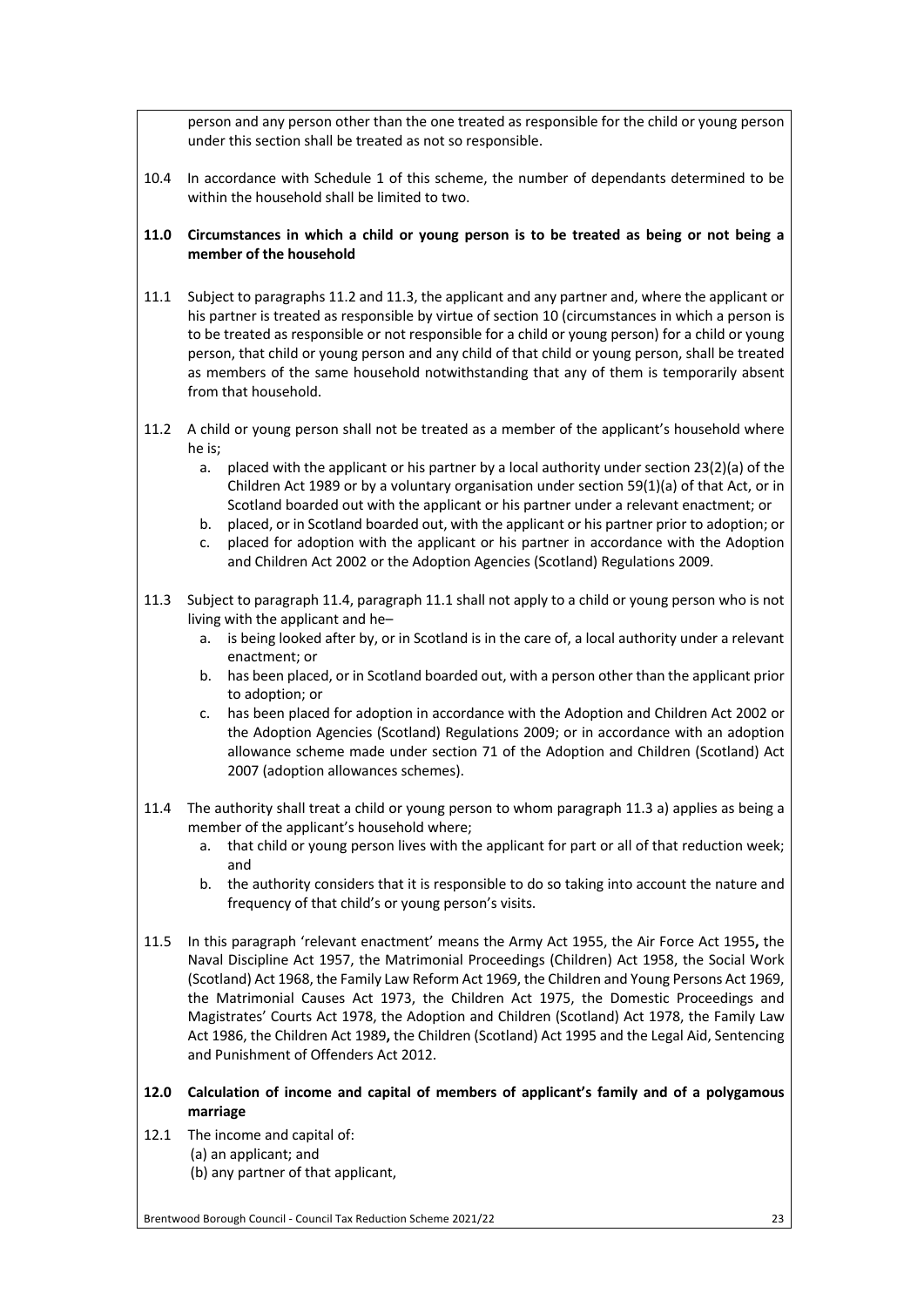is to be calculated in accordance with the following provisions.

- 12.2 The income and capital of any partner of the applicant is to be treated as income and capital of the applicant, and in this section any reference to the applicant applies equally to any partner of that applicant.
- 12.3 Where an applicant or the partner of an applicant is married polygamously to two or more members of his household:
	- (a) the applicant must be treated as possessing capital and income belonging to each such member; and
	- (b) the income and capital of that member is to be calculated in accordance with the following provisions in like manner as for the applicant.
- 12.4 In determining the income and capital of a person who has an award of universal credit of an applicant
	- a. who has, or
	- b. who (jointly with his partner) has,

 an award of universal credit the authority may, subject to the following provisions of this paragraph use the calculation or estimate of the income of the applicant, or the applicant and his partner jointly (as the case may be), made by the Secretary of State for the purpose of determining the award of universal credit.

- 12.5 The award of universal credit shall be the gross award **before** any deductions for loans, sanctions, advances, third party payments, payments to landlords or any other such deductions made by the Secretary of State.
- 12.6 The authority may adjust the amount referred to in sub-paragraph (4) to take account of (a) income consisting of the award of universal credit;
	- (b) the authority's determination of any housing element;
	- (c) a sum of £25 disregarded from the calculation of earnings;

 (d) any sum to be disregarded under paragraphs of Schedule 2 to this scheme (sums to be disregarded in the calculation of income other than earnings);

 (e) such further reduction (if any) as the authority thinks fit under section 13A(1)(c) of the 1992 Act (power of billing authority to reduce amount of council tax payable)

- 12.7 The amount for the award of universal credit is to be determined by multiplying the amount of the award by 12 and dividing the product by 52.
- 12.8 In determining the capital of an applicant;
	- (a) who has, or

(b) who (jointly with his partner) has,

 an award of universal credit, the authority must use the calculation or estimate of the capital of the applicant, or the applicant and his partner jointly (as the case may be), made by the Secretary of State for the purpose of determining that award

#### **13.0 Not used**

#### **14.0 Calculation of income on a weekly basis**

- 14.1 For the purposes of this scheme, the income of an applicant shall be calculated on a weekly basis;
	- a. by estimating the amount which is likely to be his average weekly income in accordance with this section; and
	- b. by then deducting any relevant child care charges to which section 15 (treatment of child care charges) applies from any earnings which form part of the average weekly income or, in a case where the conditions in paragraph 14.2 are met, from those earnings plus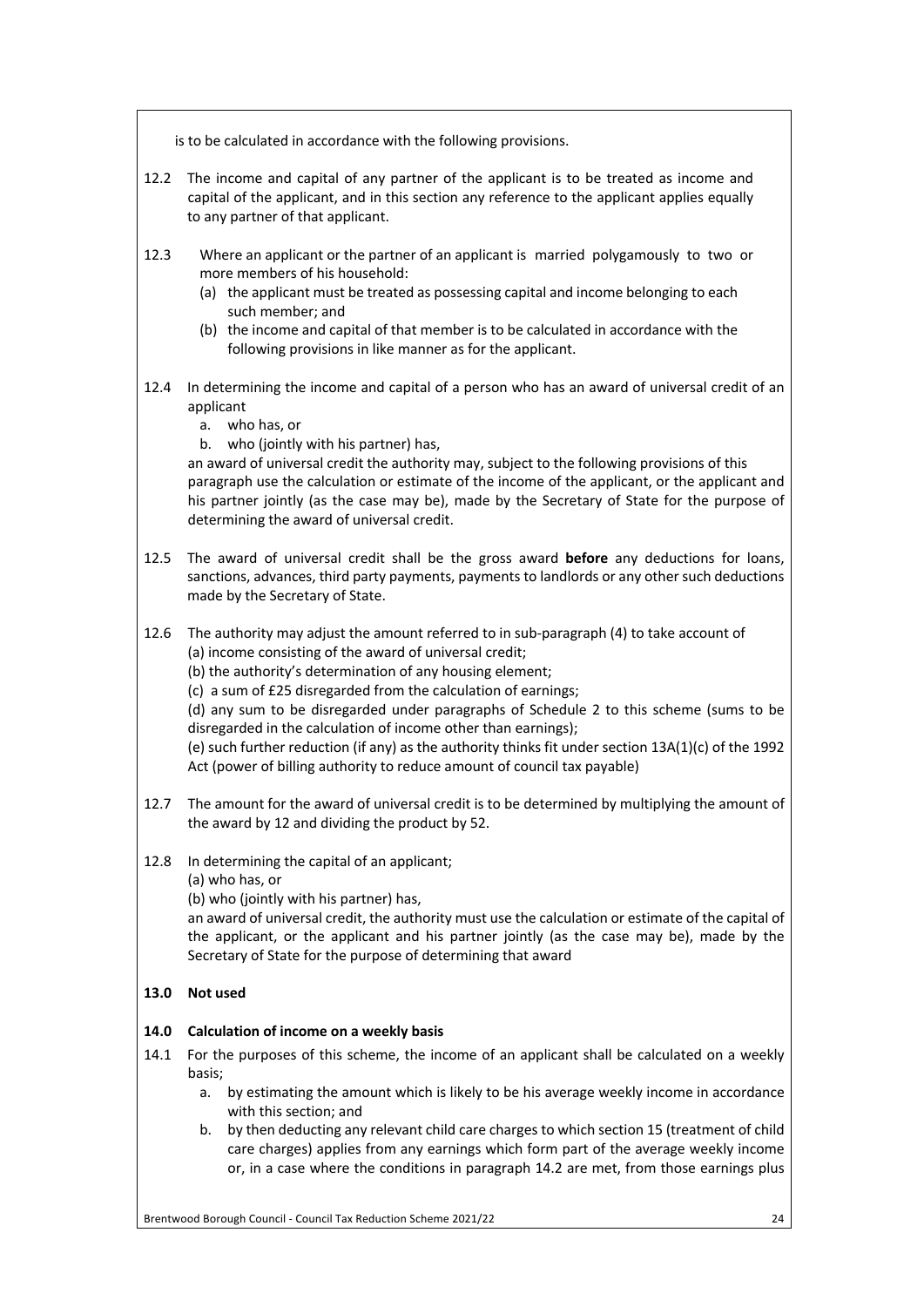whichever credit specified in sub- paragraph (b) of that paragraph is appropriate, up to a maximum deduction in respect of the applicant's family of whichever of the sums specified in paragraph (3) applies in his case.

- 14.2 The conditions of this paragraph are that;
	- a. the applicant's earnings which form part of his average weekly income are less than the lower of either his relevant child care charges or whichever of the deductions specified in paragraph (3) otherwise applies in his case; and
	- b. that applicant or, if he is a member of a couple either the applicant or his partner, is in receipt of either working tax credit or child tax credit.
- 14.3 The maximum deduction to which paragraph 14.1 b) above refers shall be;
	- a. where the applicant's family includes only one child in respect of whom relevant child care charges are paid, £175.00 per week.
	- child care charges are paid, £300.00 per week. b. where the applicant's family includes more than one child in respect of whom relevant

#### **15.0 Treatment of child care charges**

- 15.1 This section applies where an applicant is incurring relevant child-care charges and;
	- a. is a lone parent and is engaged in work;
	- b. is a member of a couple both of whom are engaged in work; or
	- c. is a member of a couple where one member is engaged in work and the other;
		- i. is incapacitated;
		- ii. is an in-patient in hospital; or
		- iii. is in prison (whether serving a custodial sentence or remanded in custody awaiting trial or sentence).
- 15.2 For the purposes of paragraph 15.1 a person shall be treated as engaged in work if:
	- a. they are engaged in genuine and effective work; or
	- b. was working but off work sick and getting Statutory Sick Pay from their employer; or
	- c. Was working but on maternity and getting Statuary Maternity Pay from their employer
- 15.3 15.4 Not used
- 15.5 Relevant child care charges are those charges for care to which paragraphs 15.6 and 15.7 apply, and shall be calculated on a weekly basis in accordance with paragraph 15.10.
- 15.6 The charges are paid by the applicant for care, which is provided
	- a. in the case of any child of the applicant's family who is not disabled, in respect of the period beginning on that child's date of birth and ending on the day preceding the first Monday in September following that child's fifteenth birthday; or
	- b. in the case of any child of the applicant's family who is disabled, in respect of the period beginning on that person's date of birth and ending on the day preceding the first Monday in September following that person's sixteenth birthday.
- 15.7 The charges are paid for care, which is provided by one, or more of the care providers listed in paragraph 15.8 and are not paid–
	- a. in respect of the child's compulsory education;
	- b. by an applicant to a partner or by a partner to an applicant in respect of any child for whom either or any of them is responsible in accordance with section 10 (circumstances in which a person is treated as responsible or not responsible for another); or
	- c. in respect of care provided by a relative of the child wholly or mainly in the child's home.
- 15.8 The care to which paragraph 15.7 refers may be provided;
	- a. out of school hours, by a school on school premises or by a local authority;
		- i. for children who are not disabled in respect of the period beginning on their eight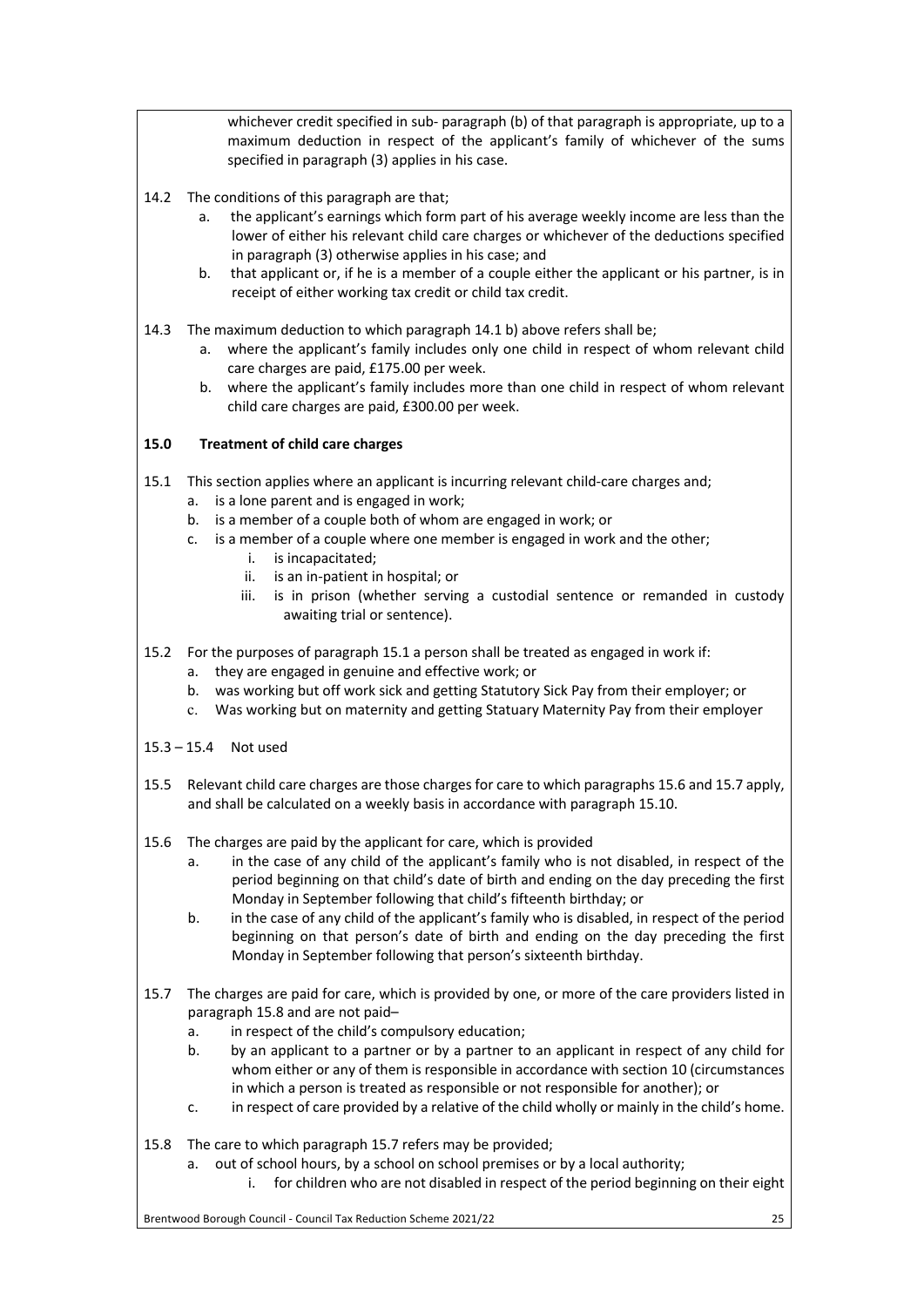birthday and ending on the day preceding the first Monday in September following their fifteenth birthday; or ii. for children who are disabled in respect of the period beginning on their eight birthday and ending on the day preceding the first Monday in September following their sixteenth birthday; or b. by a child care provider approved in accordance with by the Tax Credit (New Category of Child Care Provider) Regulations 1999; c. by persons registered under Part 2 of the Children and Families (Wales) Measure 2010; d. by a person who is excepted from registration under Part 2 of the Children and Families (Wales) Measure 2010 because the child care that person provides is in a school or establishment referred to in article 11, 12 or 14 of the Child Minding and Day Care Exceptions (Wales) order 2010; or i. persons registered under section 59(1) of the Public Services Reform Scotland Act ii. local authorities registered under section 83(1) of that Act, where the care provided is child minding or day care within the meaning of that Act; or f. by a person prescribed in regulations made pursuant to section 12(4) of the Tax Credits Act 2002 or g. by a person who is registered under Chapter 2 or 3 of Part 3 of the Childcare Act 2006; h. by any of the schools mentioned in section 34(2) of the Childcare Act 2006 in circumstances where the requirement to register under Chapter 2 of Part 3 of that Act does not apply by virtue of section 34(2) of that Act; or i. by any of the schools mentioned in section 53(2) of the Childcare Act 2006 in circumstances where the requirement to register under Chapter 3 of Part 3 of that Act does not apply by virtue of section 53(2) of that Act; or j. by any of the establishments mentioned in section 18(5) of the Childcare Act 2006 in circumstances where the care is not included in the meaning of 'childcare' for the purposes of Part 1 and Part 3 of that Act by virtue of that subsection; or k. by a foster parent or kinship carer under the Fostering Services Regulations 2002, the Fostering Services (Wales) Regulations 2003 or the Looked After Children (Scotland) Regulations 2009 in relation to a child other than one whom the foster parent is fostering or kinship carer is looking after; or l. by a domiciliary care worker under the Domiciliary Care Agencies Regulations 2002 or the Domiciliary Care Agencies (Wales) Regulations 2004; or m. by a person who is not a relative of the child wholly or mainly in the child's home. 15.9 In paragraphs 15.6 and 15.8 a), 'the first Monday in September' means the Monday which first occurs in the month of September in any year. 15.10 Relevant child care charges shall be estimated over such period, not exceeding a year, as is appropriate in order that the average weekly charge may be estimated accurately having regard to information as to the amount of that charge provided by the child minder or person providing 15.11 For the purposes of this scheme the other member of a couple is incapacitated where, **but for the implementation of this scheme**: a. the applicant's applicable amount includes a disability premium on account of the other member's incapacity or the support component or the work- related activity component on account of his having limited capability for work b. the applicant's applicable amount would include a disability premium on account of the other member's incapacity but for that other member being treated as capable of work or e. by; 2010; or or the care.

by virtue of a determination made in accordance with regulation made under section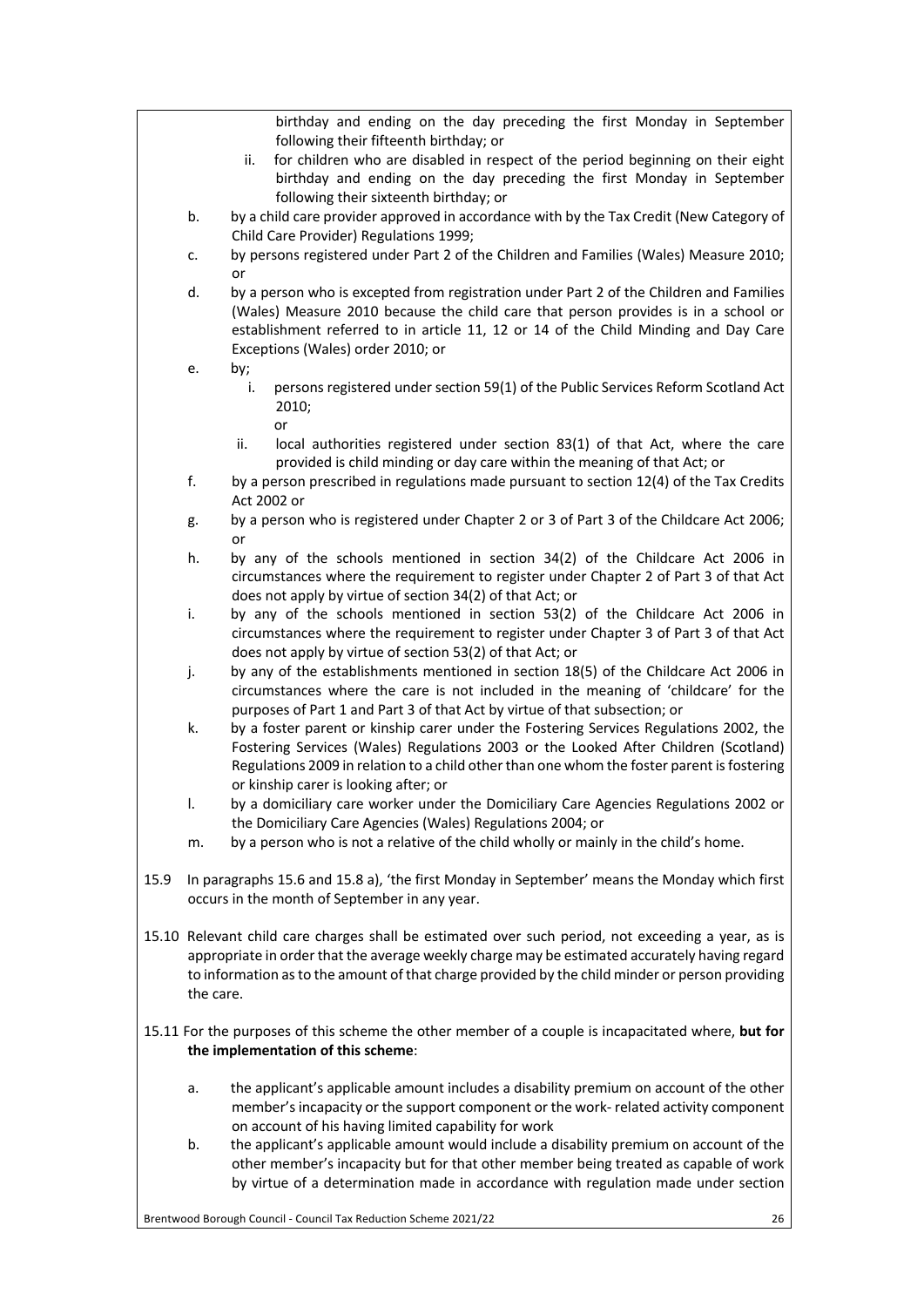171E of the Act;

| c. | the applicant's applicable amount would include the support component or the work-<br>related activity component on account of the other member having limited capability for<br>work but for that other member being treated as not having limited capability for work<br>by virtue of a determination made in accordance with the Employment and Support<br>Allowance Regulations 2008 or 2013 as appropriate;                                                                               |
|----|------------------------------------------------------------------------------------------------------------------------------------------------------------------------------------------------------------------------------------------------------------------------------------------------------------------------------------------------------------------------------------------------------------------------------------------------------------------------------------------------|
| d. | the applicant (within the meaning of this scheme) is, or is treated as, incapable of work<br>and has been so incapable, or has been so treated as incapable, of work in accordance<br>with the provisions of, and regulations made under, Part 12A of the Act (incapacity for<br>work) for a continuous period of not less than 196 days; and for this purpose any two or<br>more separate periods separated by a break of not more than 56 days shall be treated<br>as one continuous period; |
| е. | the applicant (within the meaning of this scheme) has, or is treated as having, limited<br>capability for work and has had, or been treated as having, limited capability for work in<br>accordance with the Employment and Support Allowance Regulations for a continuous<br>period of not less than 196 days and for this purpose any two or more separate periods<br>separated by a break of not more than 84 days must be treated as one continuous<br>period;                             |
| f. | there is payable in respect of him one or more of the following pensions or<br>allowances:<br>i.<br>long-term incapacity benefit or short-term incapacity benefit at the higher rate<br>under Schedule 4 to the Act;                                                                                                                                                                                                                                                                           |
|    | ii.<br>attendance allowance under section 64 of the Act;                                                                                                                                                                                                                                                                                                                                                                                                                                       |
|    | iii.<br>severe disablement allowance under section 68 of the Act;                                                                                                                                                                                                                                                                                                                                                                                                                              |
|    | disability living allowance under section 71 of the Act;<br>iv.                                                                                                                                                                                                                                                                                                                                                                                                                                |
|    | personal independence payment under the Welfare Reform Act 2012;<br>v.                                                                                                                                                                                                                                                                                                                                                                                                                         |
|    | vi.<br>an AFIP;                                                                                                                                                                                                                                                                                                                                                                                                                                                                                |
|    | vii.<br>increase of disablement pension under section 104 of the Act;                                                                                                                                                                                                                                                                                                                                                                                                                          |
|    | viii.<br>a pension increase paid as part of a war disablement pension or under an<br>industrial injuries scheme which is analogous to an allowance or increase of<br>disablement pension under head (ii), (iv) or (v) above;                                                                                                                                                                                                                                                                   |
| g. | main phase employment and support allowance;<br>ix.<br>a pension or allowance to which head (ii), (iv). (v) or (vi) of sub-paragraph (f) above refers                                                                                                                                                                                                                                                                                                                                          |
|    | was payable on account of his incapacity but has ceased to be payable in consequence<br>of his becoming a patient, which in this section shall mean a person (other than a person<br>who is serving a sentence of imprisonment or detention in a youth custody institution)<br>who is regarded as receiving free in-patient treatment within the meaning of social<br>security (Hospital In-Patients) Regulations 2005:                                                                        |
| h. | an AFIP would be payable to that person but for any suspension of payment in accordance<br>with any terms of the armed and reserve forces compensation scheme which allow for a<br>suspension because a person is undergoing medical treatment in a hospital or similar<br>institution;                                                                                                                                                                                                        |
| i. | paragraphs (f) or (g) would apply to him if the legislative provisions referred to in those sub-<br>paragraphs were provisions under any corresponding enactment having effect in Northern<br>Ireland; or                                                                                                                                                                                                                                                                                      |
| j. | he has an invalid carriage or other vehicle provided to him by the Secretary of State under<br>section 5(2)(a) of and Schedule 2 to the National Health Service Act 1977 or under section<br>46 of the National Health Service (Scotland) Act 1978 or provided by the Department of<br>Health, Social Services and Public Safety in Northern Ireland under Article 30(1) of the<br>Health and Personal Social Services (Northern Ireland) Order 1972.                                          |
|    | 15.12 For the purposes of paragraph 15.11, once paragraph 15.11e) applies to the applicant, if he then<br>ceases, for a period of 84 days or less, to have, or to be treated as having, limited capability for<br>work, that paragraph is, on his again having, or being treated as having, limited capability for<br>work at the end of that period, immediately thereafter apply to him for so long as he has, or is<br>treated as having, limited capability for work.                      |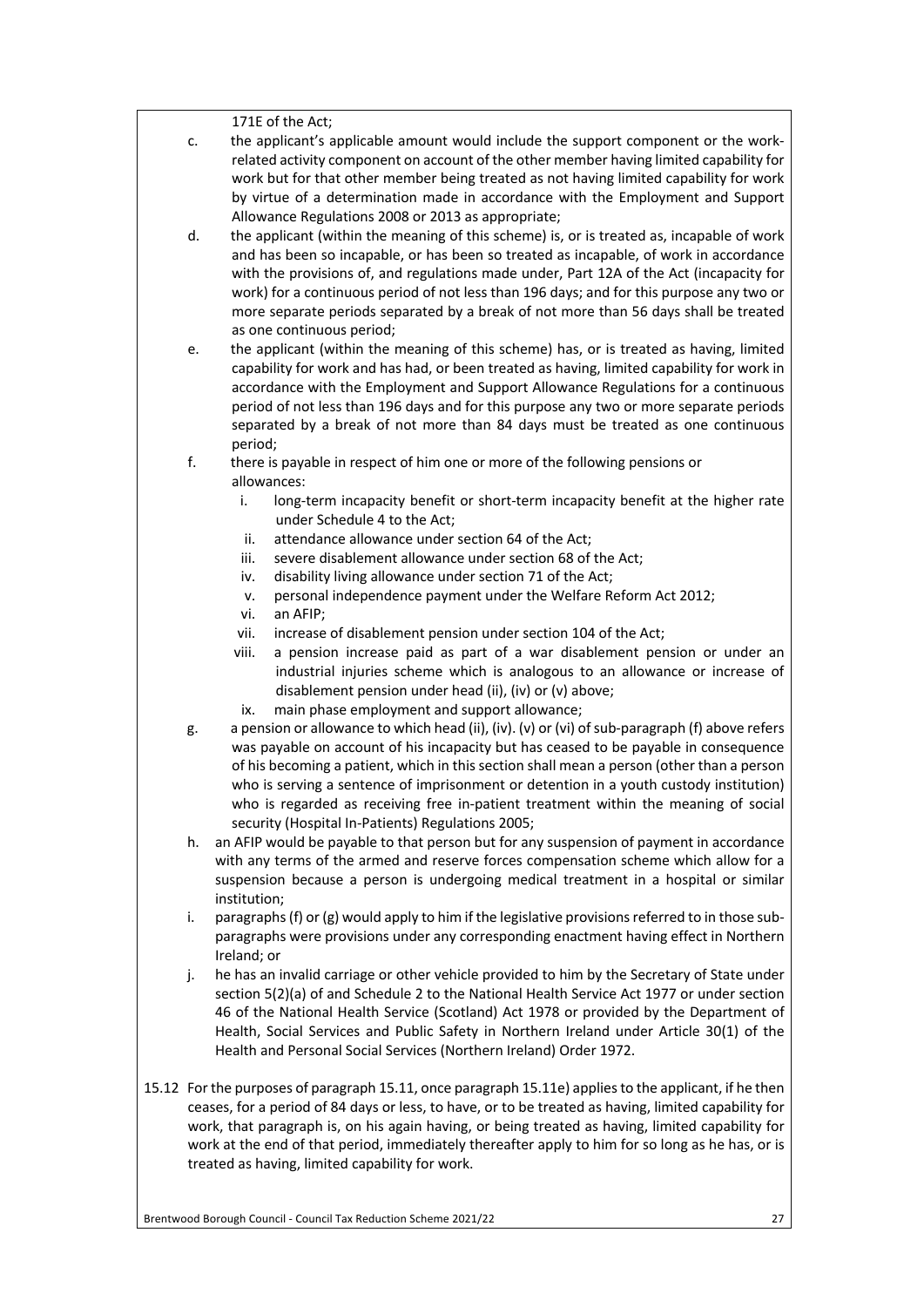15.13 For the purposes of paragraphs 15.6 and 15.8 a), a person is disabled if he is a person–

- a. in respect of whom disability living allowance or personal independence payment is payable, or has ceased to be payable solely because he is a patient;
- b. who is registered as blind in a register compiled under section 29 of the National Assistance Act 1948 welfare services) or, in Scotland, has been certified as blind and in consequence he is registered as blind in a register maintained by or on behalf of a council constituted under section 2 of the Local Government (Scotland) Act 1994; or
- c. who ceased to be registered as blind in such a register within the period beginning 28 weeks before the first Monday in September following that person's fifteenth birthday and ending on the day preceding that person's sixteenth birthday.

# 15.14 - 15.16 Not used

15.17 In this section 'applicant' does not include an applicant;

- a. who has, or
- b. who (jointly with his partner) has,
- an award of universal credit

# **16.0 Average weekly earnings of employed earners**

- 16.1 Where an applicant's income consists of earnings from employment as an employed earner his average weekly earnings shall be estimated by reference to his earnings from that employment based on the last weekly pay slip or monthly salary slip. Where an applicant's earnings fluctuate, over such other period preceding the reduction week in which the claim is made or treated as made as may, in any particular case, enable his average weekly earnings to be estimated more accurately.
- 16.2 Where the amount of an applicant's earnings changes during an award the authority shall estimate his average weekly earnings by reference to his likely earnings from the employment over such period as is appropriate in order that his average weekly earnings may be estimated accurately but the length of the period shall not in any case exceed 52 weeks.
- 16.3 For the purposes of this section the applicant's earnings shall be calculated in accordance with the following sections.

# **17.0 Average weekly earnings of self-employed earners**

 17.1 Where an applicant's income consists of earnings from employment as a self-employed earner his average weekly earnings shall be estimated by reference to his earnings from that employment over such period as is appropriate in order that his average weekly earnings may be estimated accurately but the length of the period shall not in any case exceed a year.

# **18.0 Average weekly income other than earnings**

- 18.1 An applicant's income which does not consist of earnings shall, except where paragraph 18.2 applies, be estimated over such period as is appropriate in order that his average weekly income may be estimated accurately but the length of the period shall not in any case exceed 52 weeks; and nothing in this paragraph shall authorise the authority to disregard any such income other than that specified in Schedule 2 of this scheme
- 18.2 The period over which any benefit under the benefit Acts is to be taken into account shall be the period in respect of which that support is payable.

# **19.0 Calculation of average weekly income from tax credits**

19.1 This section applies where an applicant receives a tax credit.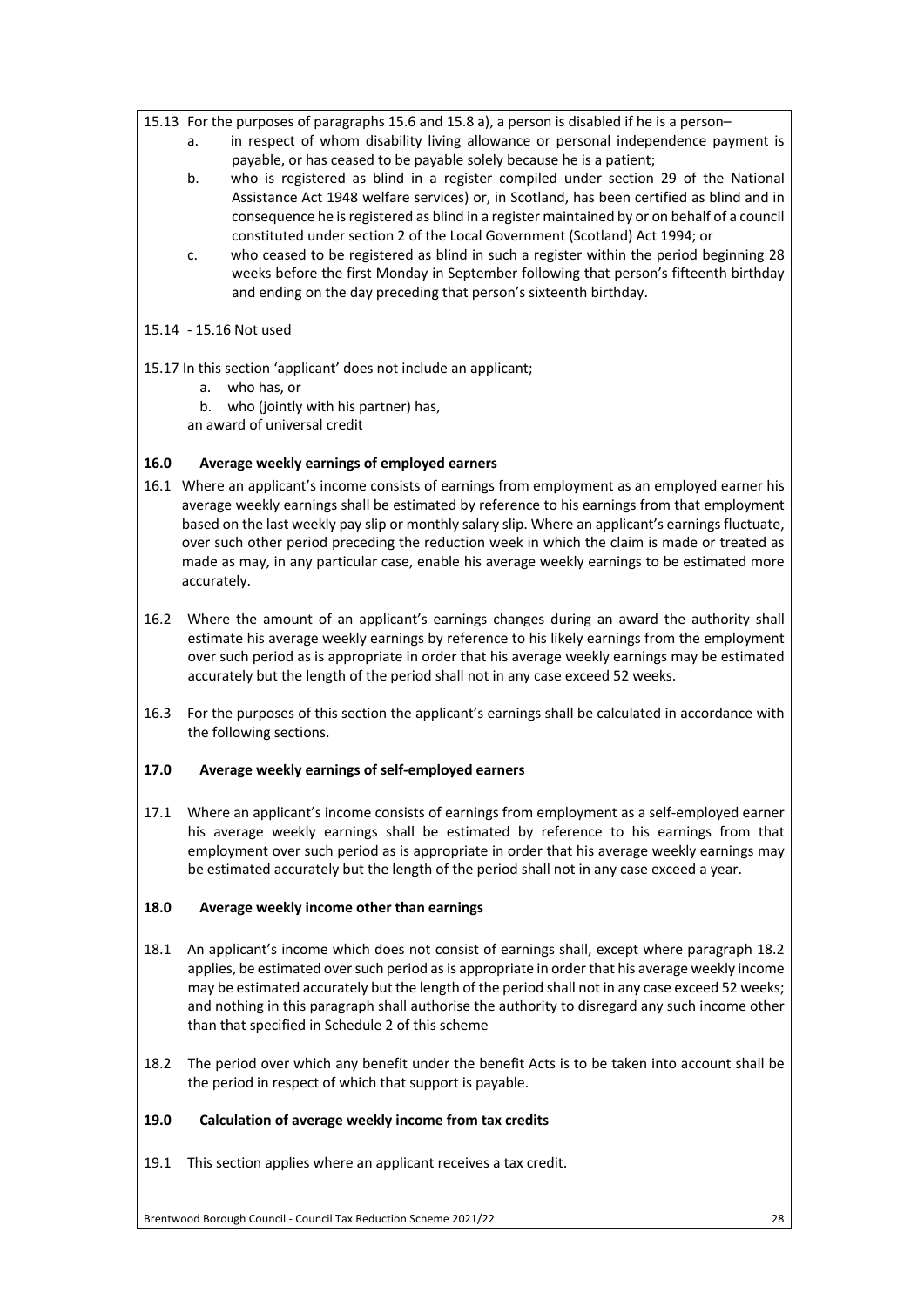- $19.2$  be the period set out in paragraph 19.3 Where this section applies, the period over which a tax credit is to be taken into account shall
- 19.3 Where the instalment in respect of which payment of a tax credit is made is;
	- a. a daily instalment, the period is 1 day, being the day in respect of which the instalment is paid;
	- b. a weekly instalment, the period is 7 days, ending on the day on which the instalment is due to be paid;
	- c. a two-weekly instalment, the period is 14 days, commencing 6 days before the day on which the instalment is due to be paid;
	- d. a four-weekly instalment, the period is 28 days, ending on the day on which the instalment is due to be paid.
- 19.4 For the purposes of this section 'tax credit' means child tax credit or working tax credit.

# **20.0 Calculation of weekly income**

- 20.1 For the purposes of average weekly earnings of employed earners, average weekly income other than earnings and calculation of average weekly income from tax credits, where the period in respect of which a payment is made;
	- a. does not exceed a week, the weekly amount shall be the amount of that payment;
	- b. exceeds a week, the weekly amount shall be determined–
		- i. in a case where that period is a month, by multiplying the amount of the payment by 12 and dividing the product by 52;
		- ii. in any other case, by dividing the amount of the payment by the number equal to the number of days in the period to which it relates and multiplying the product by 7.
- 20.2 For the purpose of calculating the average weekly earnings of self-employed earners the weekly amount of earnings of an applicant shall be determined by dividing his earnings over the assessment period by the number equal to the number of days in that period and multiplying the product by 7.

# **21.0 Disregard of changes in tax, contributions etc.**

- 21.1 In calculating the applicant's income the appropriate authority may disregard any legislative change
	- a. in the basic or other rates of income tax;
	- b. in the amount of any personal tax relief;
	- c. in the rates of national insurance contributions payable under the Act or in the lower earnings limit or upper earnings limit for Class 1 contributions under the Act, the lower or upper limits applicable to Class 4 contributions under the Act or the amount specified in section11(4) of the Act (small profits threshold in relation to Class 2 contributions);
	- d. in the amount of tax payable as a result of an increase in the weekly rate of Category A, B, C or D retirement pension or any addition thereto or any graduated pension payable under the Act;

in the maximum rate of child tax credit or working tax credit,

#### **22.0 Earnings of employed earners**

- 22.1 Subject to paragraph 22.2, 'earnings' means in the case of employment as an employed earner, any remuneration or profit derived from that employment and includes–
	- a. any bonus or commission;
	- b. any payment in lieu of remuneration except any periodic sum paid to an applicant on account of the termination of his employment by reason of redundancy;
	- c. any payment in lieu of notice or any lump sum payment intended as compensation for the loss of employment but only in so far as it represents loss of income;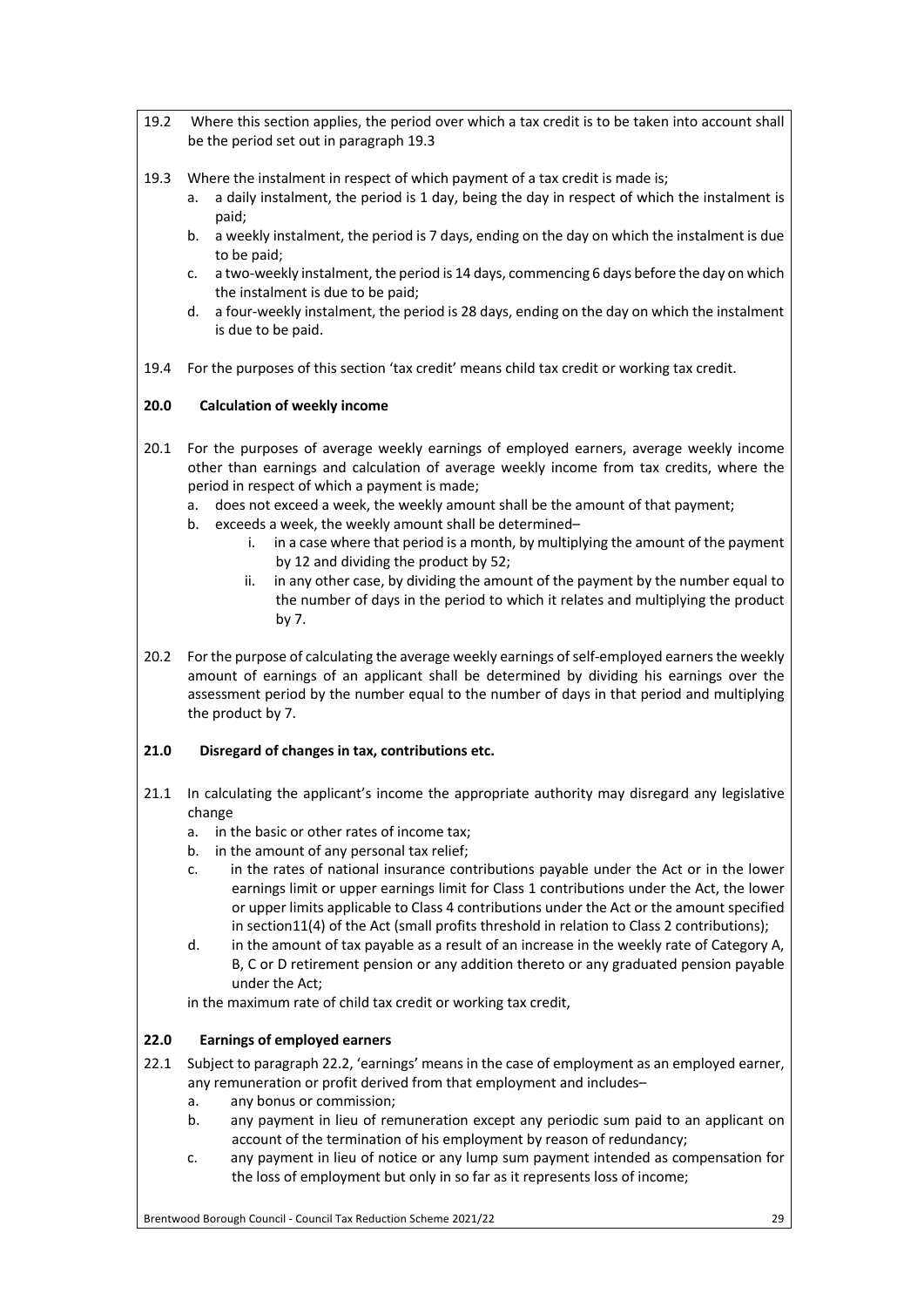- d. any holiday pay except any payable more than 4 weeks after termination or interruption of the employment; e. any payment by way of a retainer; f. any payment made by the applicant's employer in respect of expenses not wholly, exclusively and necessarily incurred in the performance of the duties of the employment, g. (i) travelling expenses incurred by the applicant between his home and his place of h. any award of compensation made under section 112(4) or 117(3)(a) of the Employment Rights Act 1996 (remedies and compensation for unfair dismissal); i. any payment or remuneration made under section 28, 34, 64, 68 or 70 of the Employment Rights Act 1996 (right to guarantee payments, remuneration on suspension j. any such sum as is referred to in section 112 of the Act (certain sums to be earnings for social security purposes); k. any statutory sick pay, statutory maternity pay, statutory paternity pay, shared parental pay or statutory adoption pay, or a corresponding payment under any enactment having effect in Northern Ireland; l. any remuneration paid by or on behalf of an employer to the applicant who for the time being is on maternity leave, paternity leave, shared parental pay or adoption leave or is absent from work because he is ill; m. the amount of any payment by way of a non-cash voucher which has been taken into account in the computation of a person's earnings in accordance with Part 5 of Schedule 3 to the Social Security (Contributions) Regulations 2001 as amended<sup>4</sup>.  $22.2$  a. subject to paragraph 22.3, any payment in kind; b. any payment in respect of expenses wholly, exclusively and necessarily incurred in the performance of the duties of employment; d. any payment in respect of expenses arising out of the applicant's participation in a service user group or an applicant participating as a service user 22.3 Paragraph 22.2 a) shall not apply in respect of any non-cash voucher referred to in paragraph  **23.0 Calculation of net earnings of employed earners**  including any payment made by the applicant's employer in respect of– employment; (ii) expenses incurred by the applicant under arrangements made for the care of a member of his family owing to the applicant's absence from home; on medical or maternity grounds, complaints to employment tribunals); Earnings shall not includec. any occupational pension 22.1)
- 23.1 For the purposes of average weekly earnings of employed earners, the earnings of an applicant derived or likely to be derived from employment as an employed earner to be taken into account shall, be his net earnings.
- 23.2 There shall be disregarded from an applicant's net earnings, £20 per week. This disregard shall apply irrespective of the number of hours worked.
- 23.3 For the purposes of paragraph 23.1 net earnings shall, except where paragraph 23.6 applies, be calculated by taking into account the gross earnings of the applicant from that employment over the assessment period, less;
	- a. any amount deducted from those earnings by way of i) income tax;
		- ii) primary Class 1 contributions under the Act;
	- b. one-half of any sum paid by the applicant by way of a contribution towards an

Brentwood Borough Council - Council Tax Reduction Scheme 2021/22 30 30

 <sup>4</sup> Social Security (Contributions)(Amendment) Regulations 2013, Social Security (Contributions)(Amendment No.2) Regulations 2013 and Social Security (Contributions)(Amendment No.2) Regulations 2013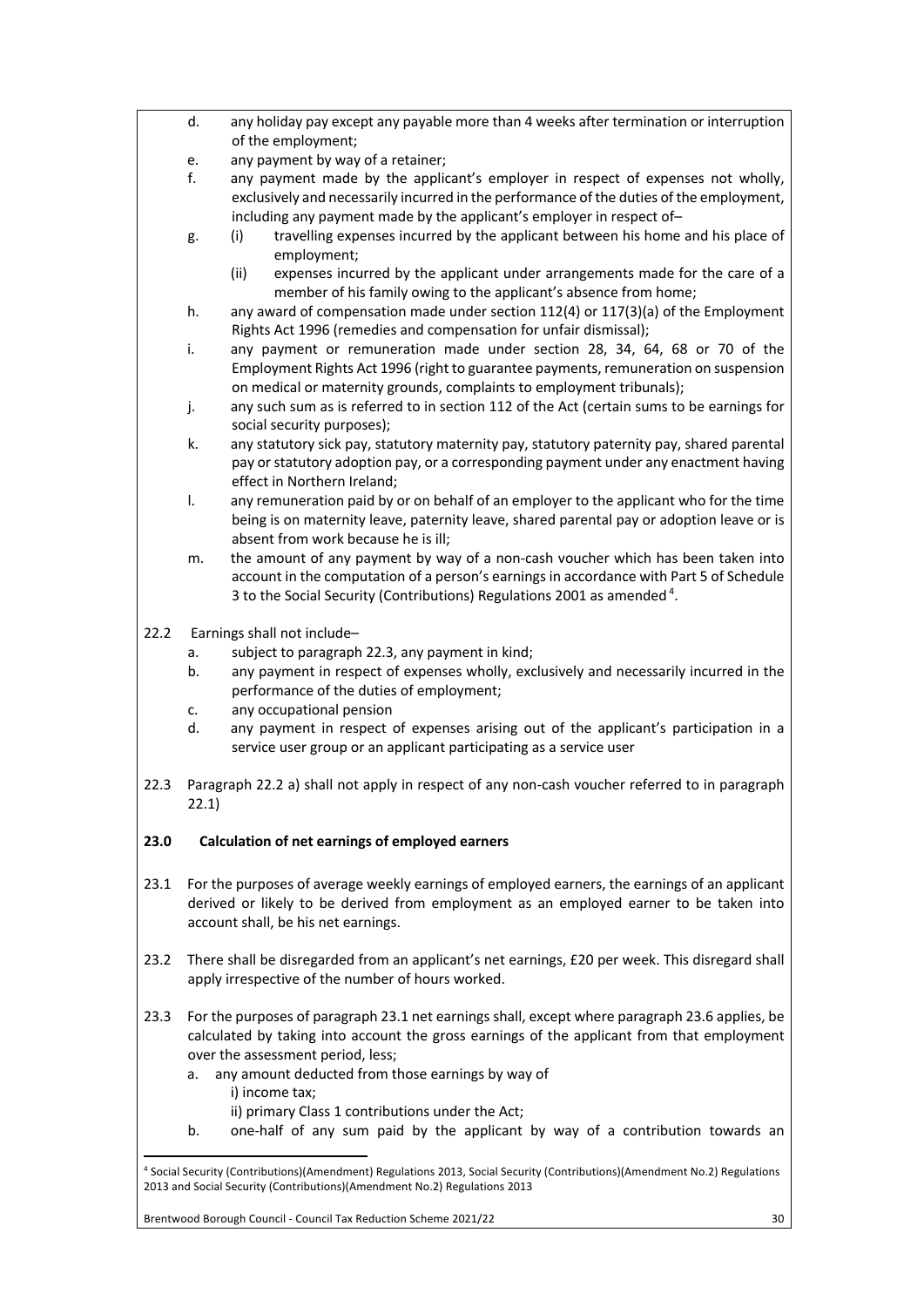occupational pension scheme;

- c. one-half of the amount calculated in accordance with paragraph 26.5 in respect of any qualifying contribution payable by the applicant; and
- d. where those earnings include a payment which is payable under any enactment having effect in Northern Ireland and which corresponds to statutory sick pay, statutory maternity pay, statutory paternity pay or statutory adoption pay, any amount deducted for those earnings by way of any contributions which are payable under any enactment under the Act. having effect in Northern Ireland and which correspond to primary Class 1 contributions
- 23.4 In this section 'qualifying contribution' means any sum which is payable periodically as a contribution towards a personal pension scheme.
- 23.5 The amount in respect of any qualifying contribution shall be calculated by multiplying the daily amount of the qualifying contribution by the number equal to the number of days in the assessment period; and for the purposes of this section the daily amount of the qualifying contribution shall be determined–
	- a. where the qualifying contribution is payable monthly, by multiplying the amount of the qualifying contribution by 12 and dividing the product by 365;
	- b. in any other case, by dividing the amount of the qualifying contribution by the number equal to the number of days in the period to which the qualifying contribution relates.
- 23.6 Where the earnings of an applicant are estimated, his net earnings shall be calculated by taking into account those earnings over the assessment period, less–
	- a. an amount in respect of income tax equivalent to an amount calculated by applying to those earnings the basic rate of tax applicable to the assessment period less only the personal relief to which the applicant is entitled under sections 257(1) of the Income and Corporation Taxes Act 1988(personal allowances) as is appropriate to his circumstances but, if the assessment period is less than a year, the earnings to which the basic rate is to be applied and the amount of the personal relief deductible under this sub-paragraph shall be calculated on a pro rata basis;
	- b. an amount equivalent to the amount of the primary Class 1 contributions that would be payable by him under the Act in respect of those earnings if such contributions were payable; and
	- c. one-half of any sum which would be payable by the applicant by way of a contribution towards an occupational or personal pension scheme, if the earnings so estimated were actual earnings.

# **24.0 Earnings of self-employed earners**

- 24.1 Subject to paragraph 24.2, 'earnings', in the case of employment as a self-employed earner, means the gross income of the employment.
- 24.2 'Earnings' shall not include any payment payments in respect of a person accommodated with the applicant under arrangements made by a local authority or voluntary organisation and payments made to the applicant by a health authority, local authority or voluntary organisation in respect of persons temporarily in the applicant's care) nor shall it include any sports award.
- 24.3 This paragraph applies to–
	- a. royalties or other sums paid as a consideration for the use of, or the right to use, any copyright, design, patent or trade mark; or
	- b. any payment in respect of any–

(i) book registered under the Public Lending Right Scheme 1982; or

 (ii) work made under any international public lending right scheme that is analogous to the Public Lending Right Scheme 1982, where the applicant is the first owner of the copyright, design, patent or trade mark, or an original contributor to the book of work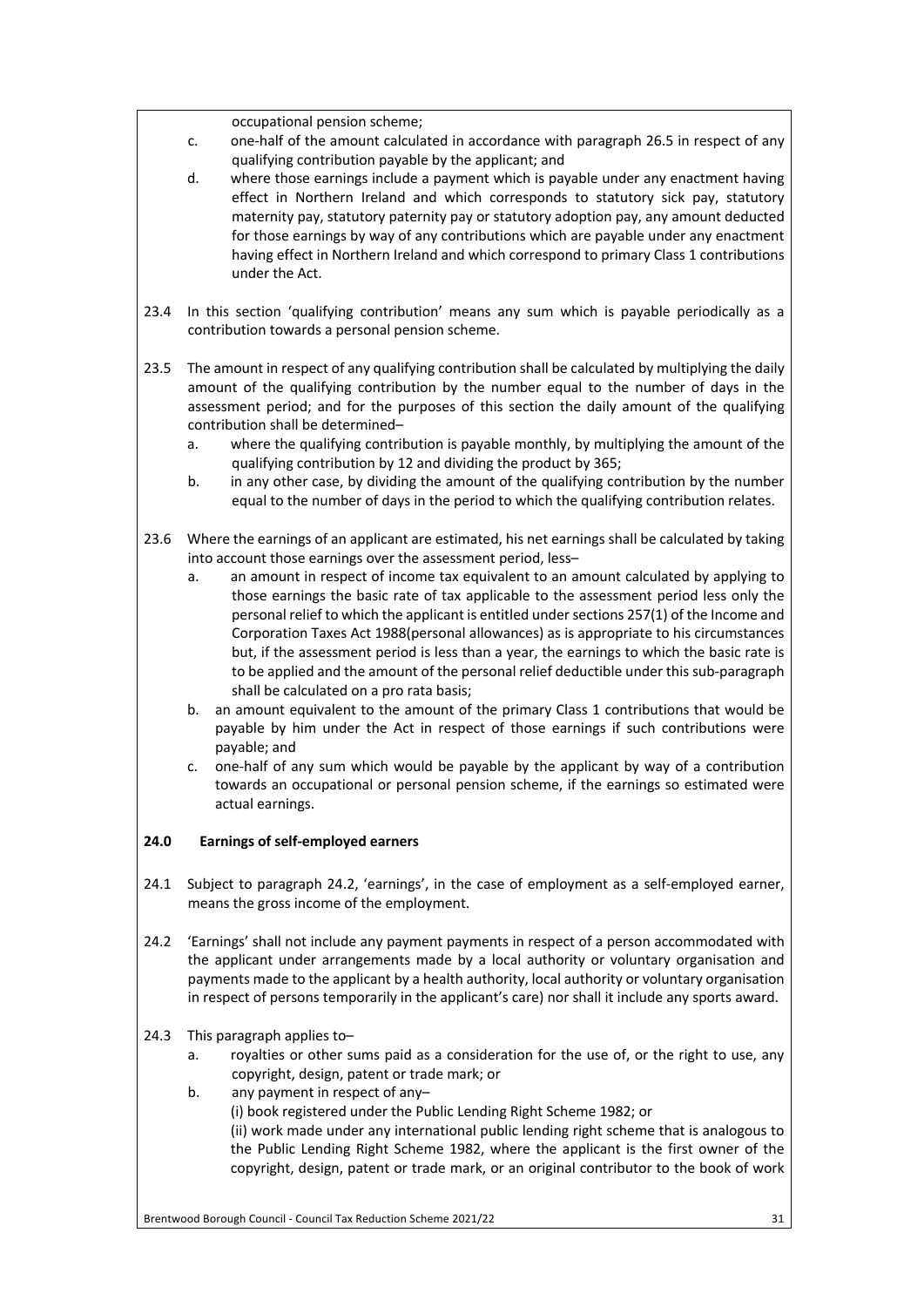concerned.

- 24.4 earnings shall be taken into account over a period equal to such number of weeks as is equal to the number obtained (and any fraction is to be treated as a corresponding fraction of a week) by dividing the earnings by 24.4 Where the applicant's earnings consist of any items to which paragraph 24.3 applies, those
	- a) the amount of the reduction under this scheme which would be payable had the payment not been made, plus
	- b) an amount of £20 per week. This disregard shall apply irrespective of the number of hours worked.

#### **25.0 Calculation of net profit of self-employed earners**

- 25.1 For the purposes of calculating the average weekly earnings of self- employed earners, the earnings of an applicant to be taken into account shall be, in the case of a self-employed earner who is engaged in employment on his own account, the net profit derived from that employment;
- 25.2 There shall be disregarded from an applicant's net profit, an amount of £20 per week. This disregard shall apply irrespective of the number of hours worked
- 25.3 The net profit of the employment shall be calculated by taking into account the earnings for the employment over the assessment period less
	- a. any expenses wholly and exclusively incurred in that period for the purposes of that employment;
	- b. an amount in respect of;
		- (i) income tax, and
		- (ii) national insurance contributions payable under the Act; and
	- c. one-half of the amount calculated in accordance with paragraph (28.11) in respect of any qualifying premium.
- 25.4 The net profit of the employment shall be calculated by taking into account the earnings of the employment over the assessment period less, any expenses wholly and exclusively incurred in that period for the purposes of the employment.
- 25.5 No deduction shall be made in respect of–
	- a. any capital expenditure;
	- b. the depreciation of any capital asset;
	- c. any sum employed or intended to be employed in the setting up or expansion of the employment;
	- d. any loss incurred before the beginning of the assessment period;
	- e. the repayment of capital on any loan taken out for the purposes of the employment;
	- f. any expenses incurred in providing business entertainment, and
	- g. any debts, except bad debts proved to be such, but this sub-paragraph shall not apply to any expenses incurred in the recovery of a debt.
- 25.6 A deduction shall be made in respect of the repayment of capital on any loan used for–
	- a. the replacement in the course of business of equipment or machinery; and
	- b. the repair of an existing business asset except to the extent that any sum is payable under an insurance policy for its repair.
- 25.7 The authority shall refuse to make deductions in respect of any expenses where it is not satisfied given the nature and the amount of the expense that it has been reasonably incurred.
- 25.8 For the avoidance of doubt–
	- a. deductions shall not be made in respect of any sum unless it has been expended for the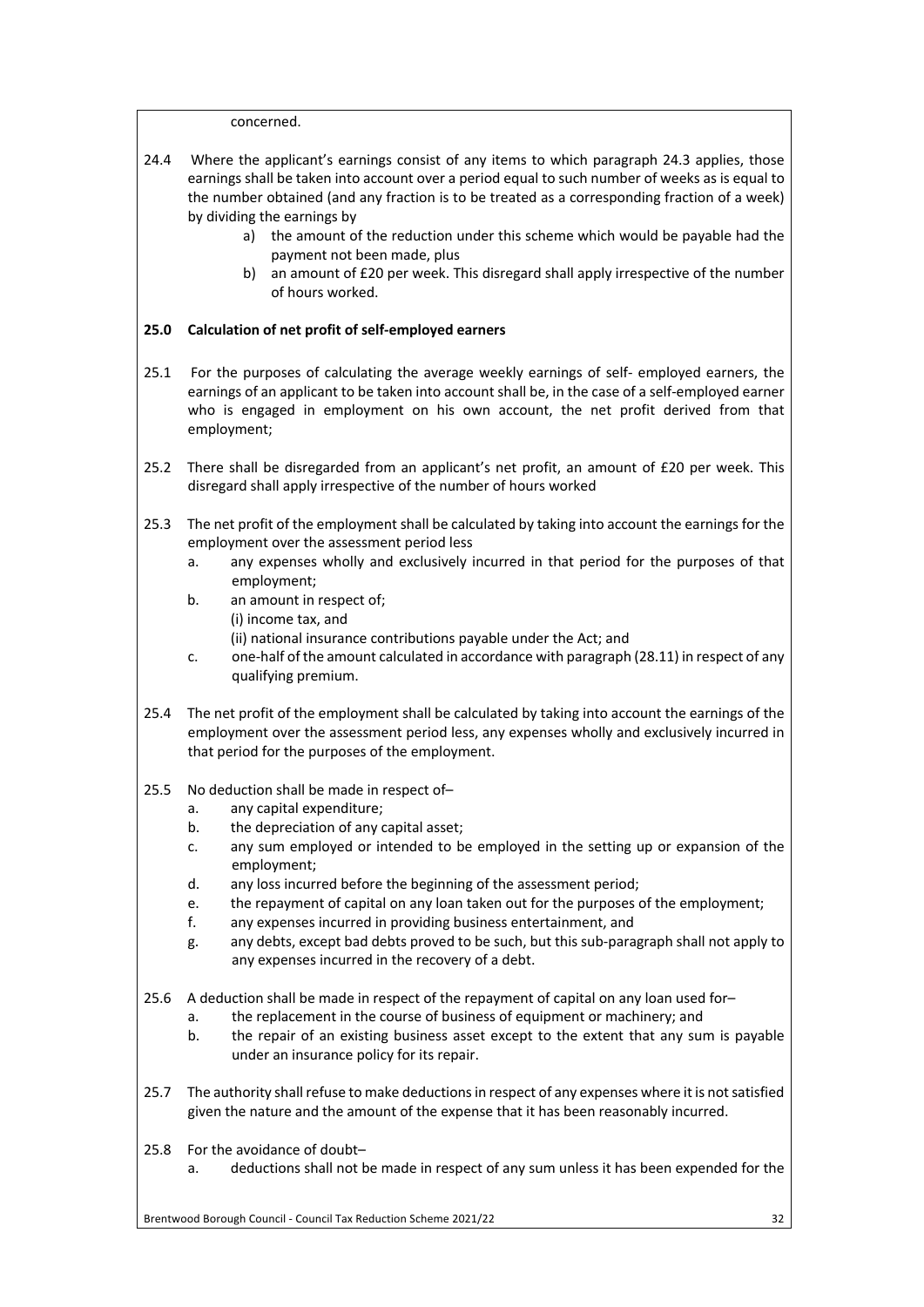purposes of the business;

- b. a deduction shall be made thereunder in respect of-
	- i. the excess of any value added tax paid over value added tax received in the assessment period;
	- ii. any income expended in the repair of an existing business asset except to the extent that any sum is payable under an insurance policy for its repair;
	- iii. any payment of interest on a loan taken out for the purposes of the employment
- 25.9 Where an applicant is engaged in employment, as a child minder the net profit of the employment shall be one-third of the earnings of that employment, less an amount in respect of
	- a. income tax; and
	- b. national insurance contributions payable under the Act,; and
	- c. one-half of the amount calculated in respect of any qualifying contribution.
- 25.10 For the avoidance of doubt where an applicant is engaged in employment as a self-employed earner and he is also engaged in one or more other employments as a self-employed or employed earner any loss incurred in any one of his employments shall not be offset against his earnings in any other of his employments.
- 25.11 The amount in respect of any qualifying premium shall be calculated by multiplying the daily amount of the qualifying premium by the number equal to the number of days in the assessment period; and for the purposes of this section the daily amount of the qualifying premium shall be determined
	- a. where the qualifying premium is payable monthly, by multiplying the amount of the qualifying premium by 12 and divided the product by 365;
	- b. in any other case, by dividing the amount of the qualifying premium by the number equal to the number of days in the period to which the qualifying premium relates.
- 25.12 In this section, 'qualifying premium' means any premium which is payable periodically in respect of a personal pension scheme and is so payable on or after the date of claim.

# **26.0 Not used**

#### **27.0 Calculation of income other than earnings**

- 27.1 The income of an applicant which does not consist of earnings to be taken into account shall, be his gross income and any capital treated as income.
- 27.2 There is to be disregarded from the calculation of an applicant's gross income, any sum, where applicable, specified in Schedule 2.
- 27.3 Where the payment of any benefit under the benefit Acts is subject to any deduction by way of recovery the amount to be taken into account shall be the gross amount payable.
- 27.4 Where the applicant or, where he is a member of a couple, his partner is receiving a contributory employment and support allowance and that benefit has been reduced under regulation 63 of the Employment and Support Allowance Regulations 2008 or 2013 as appropriate, the amount of that benefit to be taken into account is the amount as if it had not been reduced.
- $27.5$  subject to a deduction by way of recovery of an overpayment of working tax credit or child tax credit which arose in a previous tax year the amount to be taken into account shall be the amount of working tax credit or child tax credit awarded less the amount of that deduction. 27.5 Where an award of any working tax credit or child tax credit under the Tax Credits Act 2002 is
- 27.6 In paragraph 30.5 'tax year' means a period beginning with 6th April in one year and ending

Brentwood Borough Council - Council Tax Reduction Scheme 2021/22 33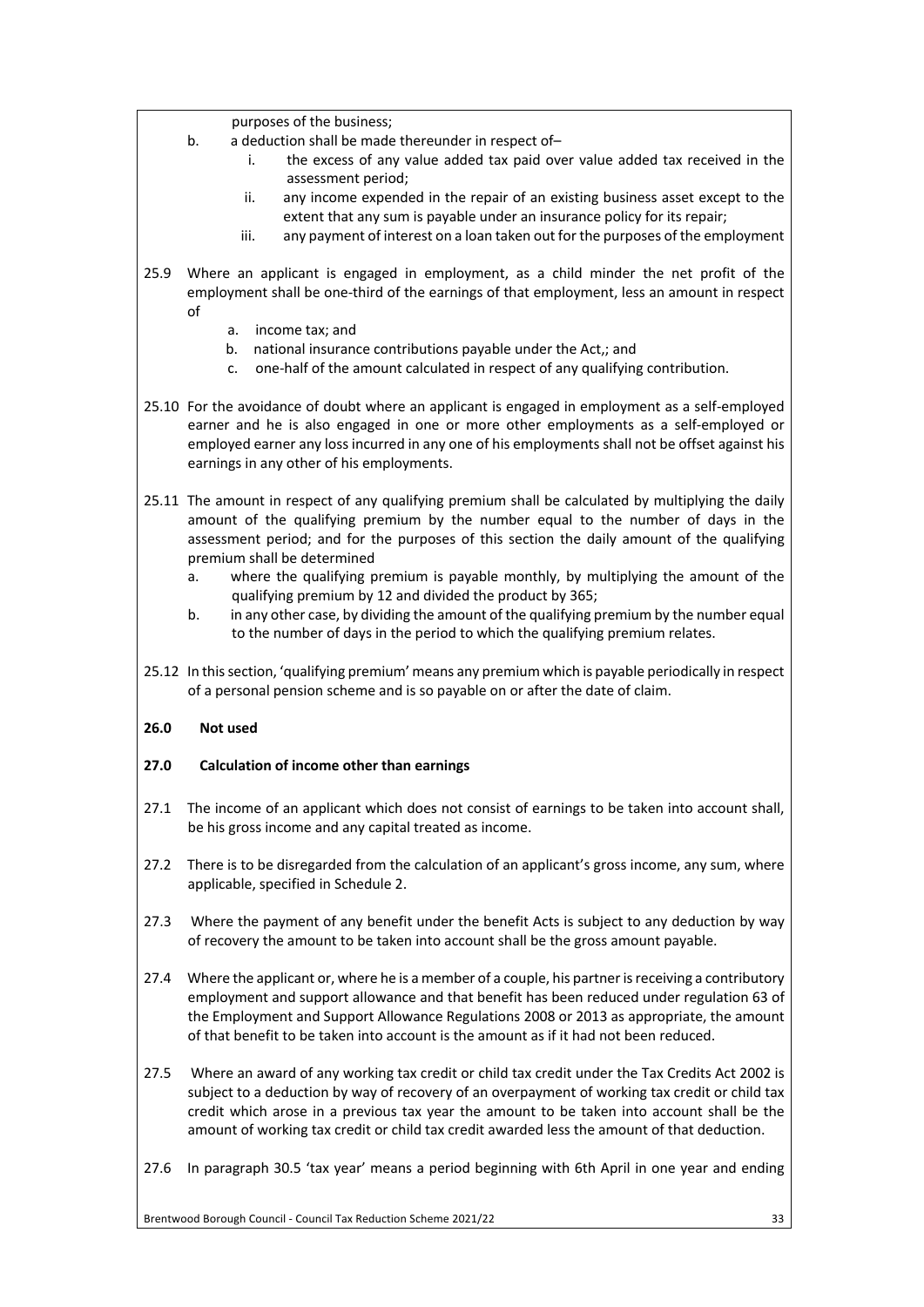with 5th April in the next.

 27.7 For the avoidance of doubt there shall be included as income to be taken into account in the case of an applicant who is receiving support under section 95 or 98 of the Immigration and that Act, the amount of such support provided in respect of essential living needs of the applicant and his dependants (if any) as is specified in regulations made under paragraph 3 of Schedule 8 to the Immigration and Asylum Act 1999. Asylum Act 1999 including support provided by virtue of regulations made under Schedule 9 to

# **28.0 – 29.0 Not used**

### **30.0 Capital limit**

 30.1 For the purposes of this scheme, the prescribed amount is £6,000 and no reduction shall be granted when the applicant has an amount greater than this level.

### **31.0 Calculation of capital**

 31.1 For the purposes of this scheme, the capital of an applicant to be taken into account shall, be the whole of his capital calculated in accordance with this scheme..

# **32.0 - 38.0 Not used**

### **39.0 Student related definitions**

### 39.1 In this scheme the following definitions apply;

 **'academic year'** means the period of twelve months beginning on 1st January, 1st April, 1st July or 1st September according to whether the course in question begins in the winter, the spring, the summer or the autumn respectively but if students are required to begin attending the course during August or September and to continue attending through the autumn, the academic year of the course shall be considered to begin in the autumn rather than the summer; **'access funds'** means;

- a. grants made under section 68 of the Further and Higher Education Act 1992 for the purpose of providing funds on a discretionary basis to be paid to students;
- b. grants made under section 73(a) and (c) and 74(1) of the Education (Scotland) Act 1980;
- c. grants made under Article 30 of the Education and Libraries (Northern Ireland) Order 1993 or grants, loans or other payments made under Article 5 of the Further Education (Northern Ireland) Order 1997in each case being grants, or grants, loans or other payments as the case may be, for the purpose of assisting students in financial difficulties;
- students in further education by institutions out of funds provided by the Secretary of State under section 14 of the Education Act 2002 or the Chief Executive of Skills Funding under sections 100 and 101 of the Apprenticeships, Skills, Children and Learning Act d. discretionary payments, known as "learner support funds", which are made available to 2009; or

e Financial Contingency Funds made available by the Welsh Ministers;

 **'college of further education'** means a college of further education within the meaning of Part 1 of the Further and Higher Education (Scotland) Act 1992;

 **'course of study'** means any course of study, whether or not it is a sandwich course and whether or not a grant is made for attending or undertaking it;

 **'covenant income'** means the gross income payable to a full-time student under a Deed of Covenant by his parent;

 **'education authority'** means a government department, a local authority as defined in section 579 of the Education Act 1996 (interpretation), a local education authority as defined in section 123 of the Local Government (Scotland) Act 1973, an education and library board established under Article 3 of the Education and Libraries (Northern Ireland) Order 1986, any body which is a research council for the purposes of the Science and Technology Act 1965 or any analogous government department, authority, board or body,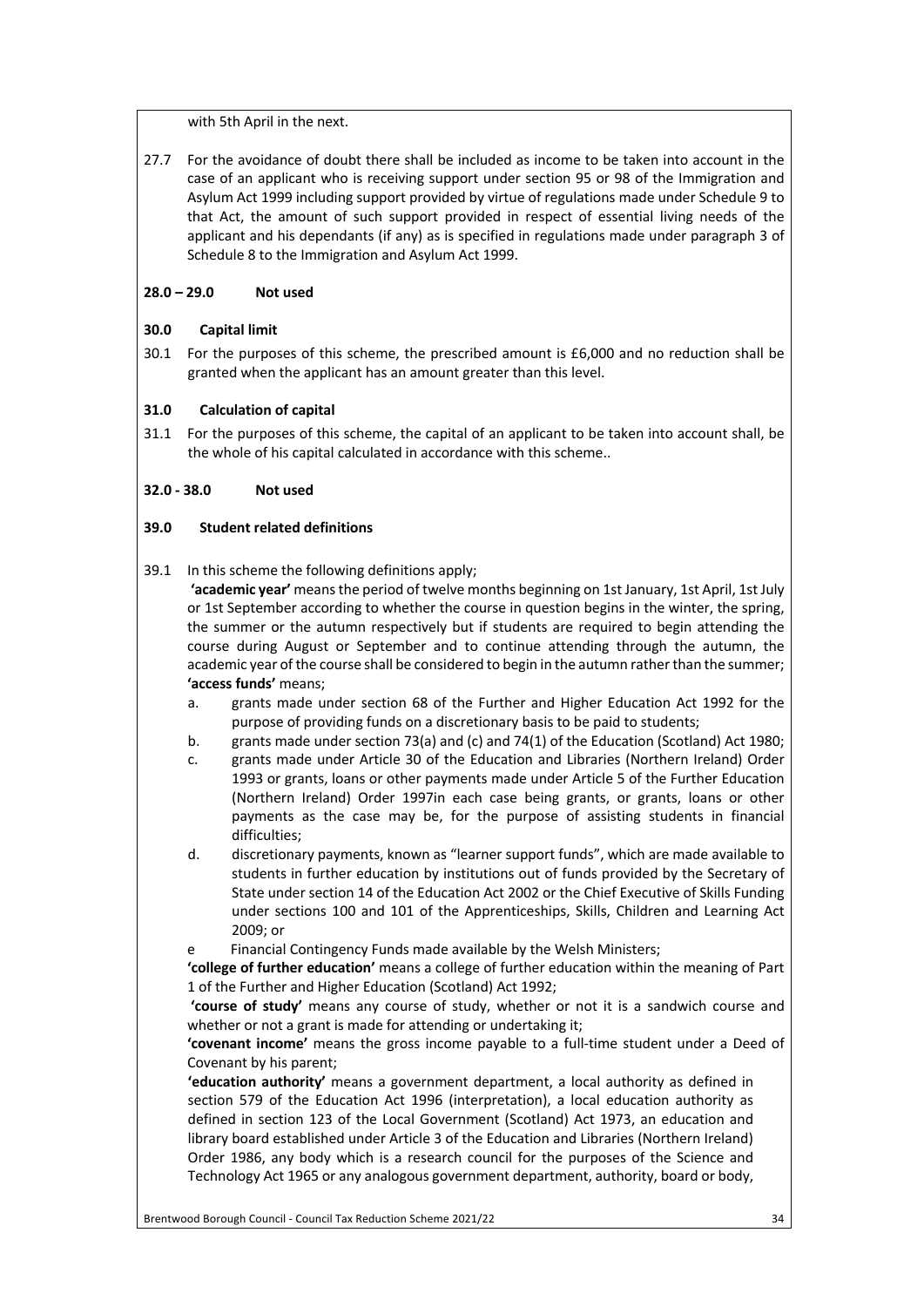of the Channel Islands, Isle of Man or any other country outside Great Britain;  **'full-time course of study'** means a full-time course of study which;

- Education Act 2002, the Chief Executive of Skills Funding or by the Welsh Ministers or a full-time course of study which is not funded in whole or in part by the Scottish Ministers at a college of further education or a full-time course of study which is a course of higher education and is funded in whole or in part by the Scottish Ministers; a. is not funded in whole or in part by the Secretary of State under section 14 of the
- b. is funded in whole or in part by the Secretary of State under section 14 of the Education Act 2002, the Chief Executive of Skills Funding or by the Welsh Ministers if it involves more than 16 guided learning hours per week for the student in question, according to the number of guided learning hours per week for that student set out—

 (i) in the case of a course funded by the Secretary of State under section 14 of the Education Act 2002 or the Chief Executive of Skills Funding, in the student's learning agreement signed on behalf of the establishment which is funded by either

of those persons for the delivery of that course; or

 (ii) in the case of a course funded by the Welsh Ministers, in a document signed on behalf of the establishment which is funded by that Council for the delivery of that course; or

 c. is not higher education and is funded in whole or in part by the Scottish Ministers at a college of further education and involves—

 (i) more than 16 hours per week of classroom-based or workshop-based programmed learning under the direct guidance of teaching staff according to the number of hours set out in a document signed on behalf of the college; or

 (ii) 16 hours or less per week of classroom-based or workshop-based programmed learning under the direct guidance of teaching staff and additional hours using structured learning packages supported by the teaching staff where the combined total of hours exceeds 21 hours per week, according to the number of hours set out in a document signed on behalf of the college;

 **'full-time student'** means a person attending or undertaking a full-time course of study and includes a student on a sandwich course;

 **'grant'** (except in the definition of 'access funds') means any kind of educational grant or award and includes any scholarship, studentship, exhibition allowance or bursary but does not include a payment from access funds or any payment to which paragraph 12 of Schedule 2 or paragraph 53 of Schedule 3 applies;

**'grant income'** means

- (a) any income by way of a grant;
- (b) any contribution whether or not it is paid;

 **'higher education'** means higher education within the meaning of Part 2 of the Further and Higher Education (Scotland) Act 1992;

# **'last day of the course'** means;

- a. in the case of a qualifying course, the date on which the last day of that course falls or the date on which the final examination relating to that course is completed, whichever is the later;
- b. in any other case, the date on which the last day of the final academic term falls in respect of the course in which the student is enrolled;

# **'period of study'** means–

- a. in the case of a course of study for one year or less, the period beginning with the start of the course and ending with the last day of the course;
- b. in the case of a course of study for more than one year, in the first or, as the case may be, any subsequent year of the course, other than the final year of the course, the period beginning with the start of the course or, as the case may be, the year's start and ending with either–

 (i) the day before the start of the next year of the course in a case where the student's grant or loan is assessed at a rate appropriate to his studying throughout the year, or, if he does not have a grant or loan, where a loan would have been assessed at such a rate had he had one; or

(ii) in any other case, the day before the start of the normal summer vacation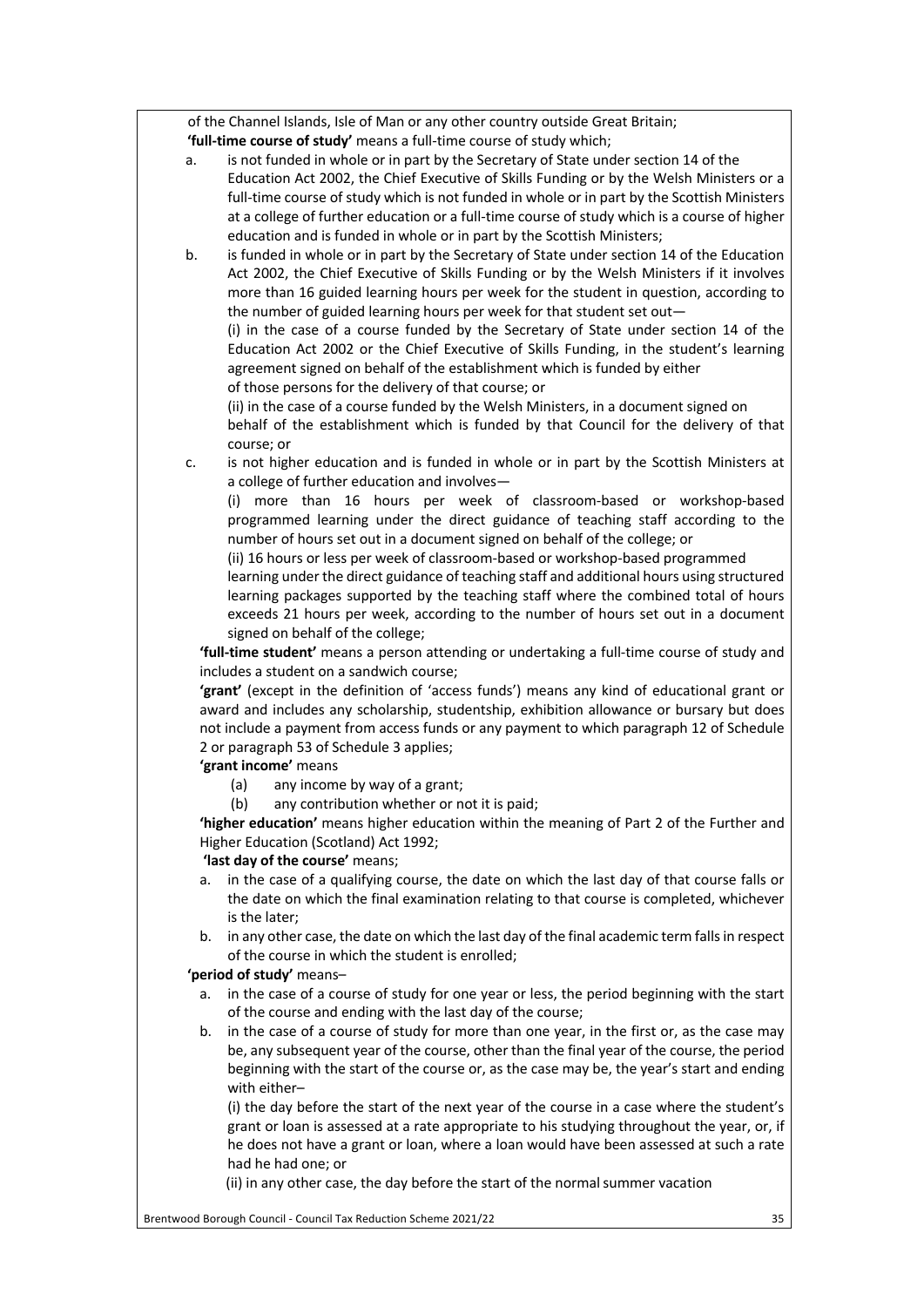appropriate to his course;

 that year's start and ending with the last day of the course; c. in the final year of a course of study of more than one year, the period beginning with

 **'periods of experience'** means periods of work experience which form part of a sandwich course;

 **'qualifying course'** means a qualifying course as defined for the purposes of Parts 2 and 4 of the Jobseeker's Allowance Regulations;

 **'modular course'** means a course of study which consists of two or more modules, the successful completion of a specified number of which is required before a person is considered by the educational establishment to have completed the course.

 **'sandwich course'** has the meaning prescribed in regulation 2(9) of the Education (Student Support) Regulations 2008, regulation 4(2) of the Education (Student Loans), (Scotland), Regulations 2007 or regulation 2(8) of the Education (Student Support) Regulations (Northern Ireland) 2007, as the case may be;

**'standard maintenance grant'** means–

- a. except where paragraph (b) or (c) applies, in the case of a student attending or undertaking a course of study at the University of London or an establishment within the area comprising the City of London and the Metropolitan Police District, the amount specified for the time being in paragraph 2(2)(a) of Schedule 2 to the Education (Mandatory Awards) Regulations 2003 ('the 2003 Regulations') for such a student;
- b. except where paragraph (c) applies, in the case of a student residing at his parent's home, the amount specified in paragraph 3 thereof;
- c. in the case of a student receiving an allowance or bursary under the Education (Scotland) Act 1980**,** the amount of money specified as 'standard maintenance allowance' for the relevant year appropriate for the student set out in the Student Support in Scotland Guide issued by the student Awards Agency for Scotland, or its nearest equivalent in the case of a bursary provided by a college of further education or a local education authority;
- d. in any other case, the amount specified in paragraph 2(2) of Schedule 2 to the 2003 Regulations other than in sub-paragraph (a) or (b) thereof;

 **'student'** means a person, other than a person in receipt of a training allowance, who is attending or undertaking–

- a. a course of study at an educational establishment; or
- b. a qualifying course;
- **'student' loan'** means a loan towards a student's maintenance pursuant to any regulations made under section 22 of the Teaching and Higher Education Act 1998, section 73 of the Education (Scotland) Act 1980 or Article 3 of the Education (Student Support) (Northern Ireland) Order 1998 and shall include, in Scotland, a young student's bursary paid under regulation 4(1)(c) of the Student's Allowances (Scotland) Regulations 2007
- 39.2 For the purposes of the definition of 'full-time student', a person shall be regarded as attending or, as the case may be, undertaking a full-time course of study or as being on a sandwich course
	- be a full-time course of study for the purposes of this Part, for the period beginning on the day on which that part of the course starts and ending; a. in the case of a person attending or undertaking a part of a modular course which would

 (i) on the last day on which he is registered with the educational establishment as attending or undertaking that part as a full-time course of study; or

- (ii) on such earlier date (if any) as he finally abandons the course or is dismissed from it; attending or undertaking the course and ending on the last day of the course or on such earlier date (if any) as he finally abandons it or is dismissed from it. b. in any other case, throughout the period beginning on the date on which he starts
- 39.3 For the purposes of sub-paragraph (a) of paragraph 39.2, the period referred to in that subparagraph shall include;
	- a. where a person has failed examinations or has failed to successfully complete a module relating to a period when he was attending or undertaking a part of the course as a full- time course of study, any period in respect of which he attends or undertakes the course for the purpose of retaking those examinations or that module;

Brentwood Borough Council - Council Tax Reduction Scheme 2021/22 36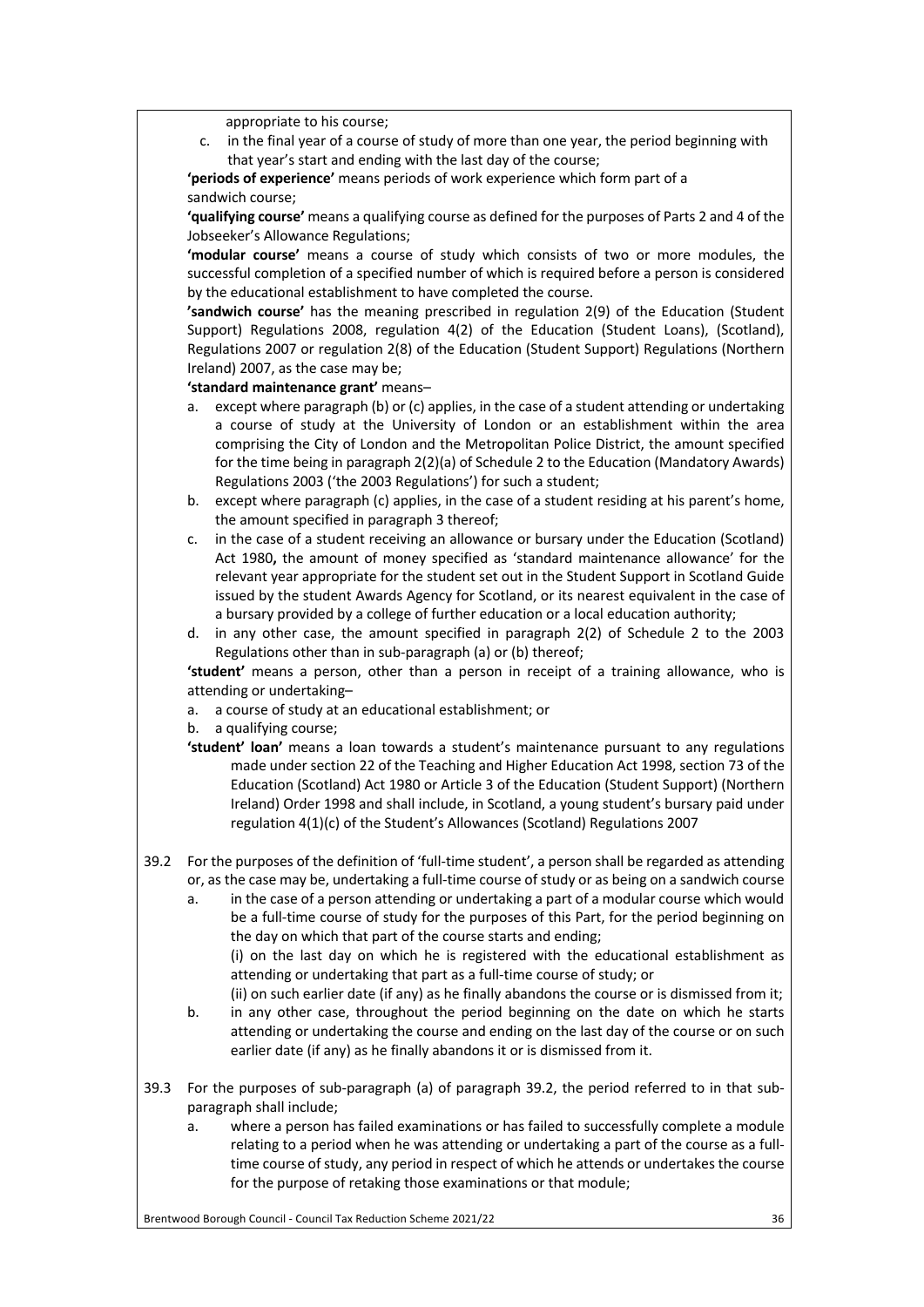following that period except where the person has registered with the educational establishment to attend or undertake the final module in the course and the vacation immediately follows the last day on which he is required to attend or undertake the b. any period of vacation within the period specified in that paragraph or immediately course.

# **40.0 Treatment of students**

40.1 The following sections relate to students who claim Council tax reduction

## **41.0 Calculation of grant income**

- 41.1 The amount of a student's grant, covenant income or loan income to be taken into account shall, be the **whole** of his grant, covenant or loan income. No disregards shall be applied.
- 41.2 Any grant, covenant income or loan income shall be calculated at the level actually received or at the level that could be received if applied for.
- 41.3 In calculating the weekly income, the authority shall take the total grant, covenant income or loan income and apportion it equally between the period for which it is paid or for which it could be paid if applied for.

# **42.0 Treatment of payments from access funds**

- 42.1 This paragraph applies to payments from access funds.
- 42.2 A payment from access funds, shall be calculated as income.
- 42.3 In calculating the weekly income from access funds, the authority shall take the total access fund payment or any amount that could be paid if applied for and apportion it equally between the period for which it is paid or for which it could be paid if applied for.

#### **43.0 Maximum council tax reduction**

 43.1 Subject to paragraphs 43.2 to 43.4, the amount of a person's maximum council tax support in respect of a day for which he is liable to pay council tax, shall be 100 per cent, of the amount A/B where;

 A is the amount set by the appropriate authority as the council tax for the relevant financial year in respect of the dwelling in which he is a resident and for which he is liable, subject to any discount which may be appropriate to that dwelling under the 1992 Act; and B is the number of days in that financial year,

 In this paragraph "relevant financial year" means, in relation to any particular day, financial year within which the day in question falls.

- 43.2 In calculating a person's maximum council tax reduction any reduction in the amount that person is liable to pay in respect of council tax, which is made in consequence of any enactment in, or made under, the 1992 Act, shall be taken into account.
- 43.3 Subject to paragraph 43.4, where an applicant is jointly and severally liable for council tax in respect of a dwelling in which he is resident with one or more other persons, in determining the maximum council tax reduction in his case in accordance with paragraph 43.1, the amount A shall be divided by the number of persons who are jointly and severally liable for that tax.
- 43.4 Where an applicant is jointly and severally liable for council tax in respect of a dwelling with only his partner, paragraph 43.3 shall not apply in his case.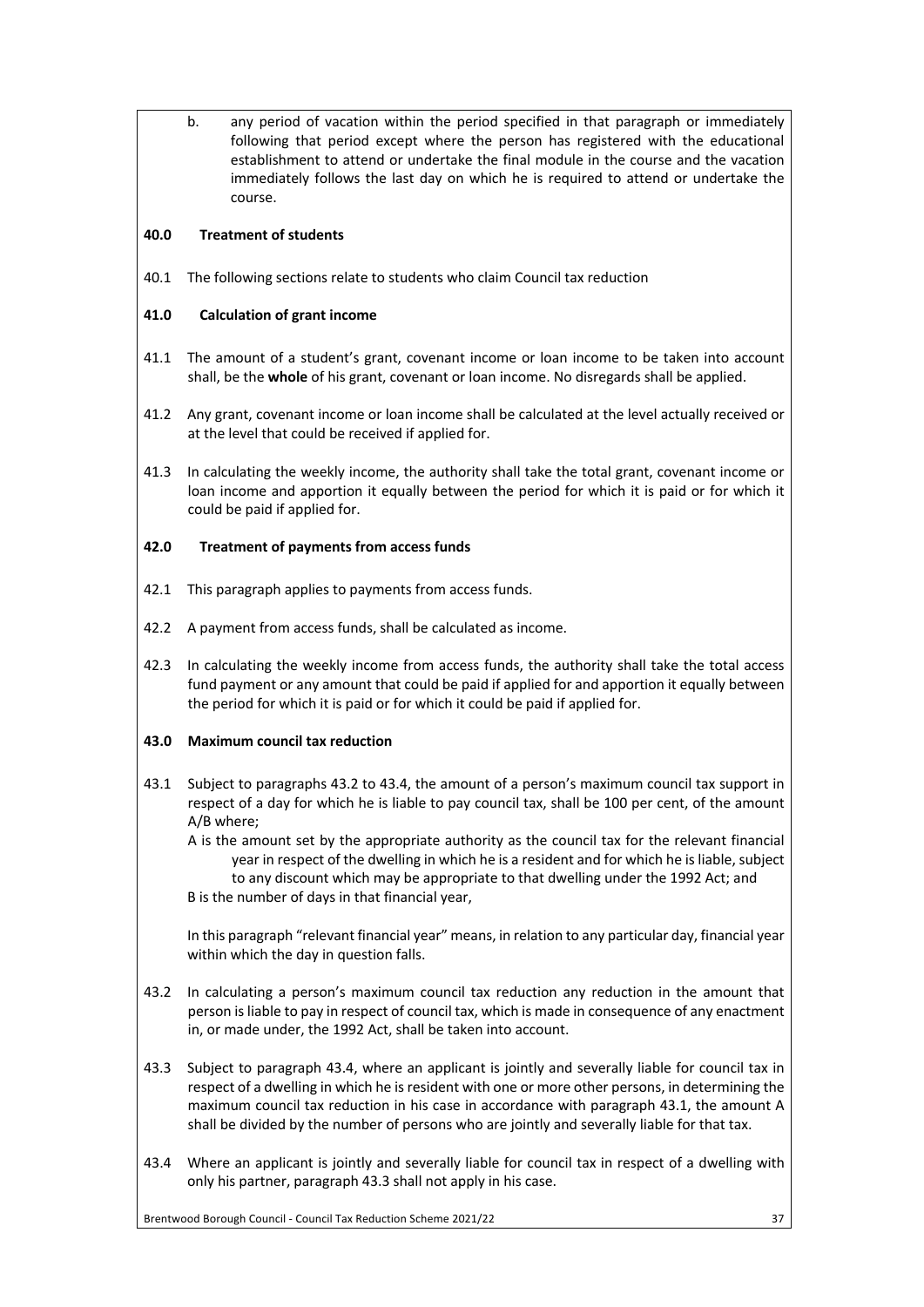#### **44.0 Not Used**

# **45.0 Non-dependant deductions**

45.1 There shall be no non-dependant deductions.

# **46.0 Extended reductions**

- 46.1 An applicant who is entitled to council tax reduction (by virtue of the general conditions of entitlement) shall be entitled to an extended reduction where;
	- (a) the applicant or the applicant's partner was entitled to a qualifying income- related benefit;
	- (b) entitlement to a qualifying income-related benefit ceased because the applicant or the applicant's partner–
		- (i) commenced employment as an employed or self-employed earner;
		- (ii) increased their earnings from such employment; or
		- (iii) increased the number of hours worked in such employment,

 and that employment is or, as the case may be, increased earnings or increased number of hours are expected to last five weeks or more; and

- (c) the applicant or the applicant's partner had been entitled to and in receipt of a qualifying income-related benefit, jobseeker's allowance or a combination of those benefits for a continuous period of at least 26 weeks before the day on which the entitlement to a qualifying income-related benefit ceased.
- 46.2 For the purpose of paragraph 46.1(c), an applicant or an applicant's partner is to be treated as having been entitled to and in receipt of a qualifying income-related benefit or jobseeker's allowance during any period of less than five weeks in respect of which the applicant or the applicant's partner was not entitled to any of those benefits because the applicant or the applicant's partner was engaged in remunerative work as a consequence of their participation in an employment zone programme.
- 46.3 For the purpose of this section, where an applicant or an applicant's partner is entitled to and in receipt of joint-claim jobseeker's allowance they shall be treated as being entitled to and in receipt of jobseeker's allowance.
- 46.4 An applicant must be treated as entitled to council tax reduction by virtue of the general conditions of entitlement where–
	- vacated the dwelling in which the applicant was resident; (a) the applicant ceased to be entitled to council tax reduction because the applicant
	- entitlement to a qualifying income-related benefit ceased, or in the preceding week; and (b) the day on which the applicant vacated the dwelling was either in the week in which
	- (c) entitlement to the qualifying income-related benefit ceased in any of the circumstances listed in paragraph 46.1(b).
- 46.5 This section shall not apply where, on the day before an applicant's entitlement to income support ceased, regulation 6(5) of the Income Support Regulations (remunerative work: housing costs) applied to that applicant.

# **47.0 Duration of extended reduction period**

- 47.1 Where an applicant is entitled to an extended reduction, the extended reduction period starts on the first day of the reduction week immediately following the reduction week in which the applicant, or the applicant's partner, ceased to be entitled to a qualifying income-related benefit.
- 47.2 For the purpose of paragraph (47.1), an applicant or an applicant's partner ceases to be entitled to a qualifying income-related benefit on the day immediately following the last day of entitlement to that benefit.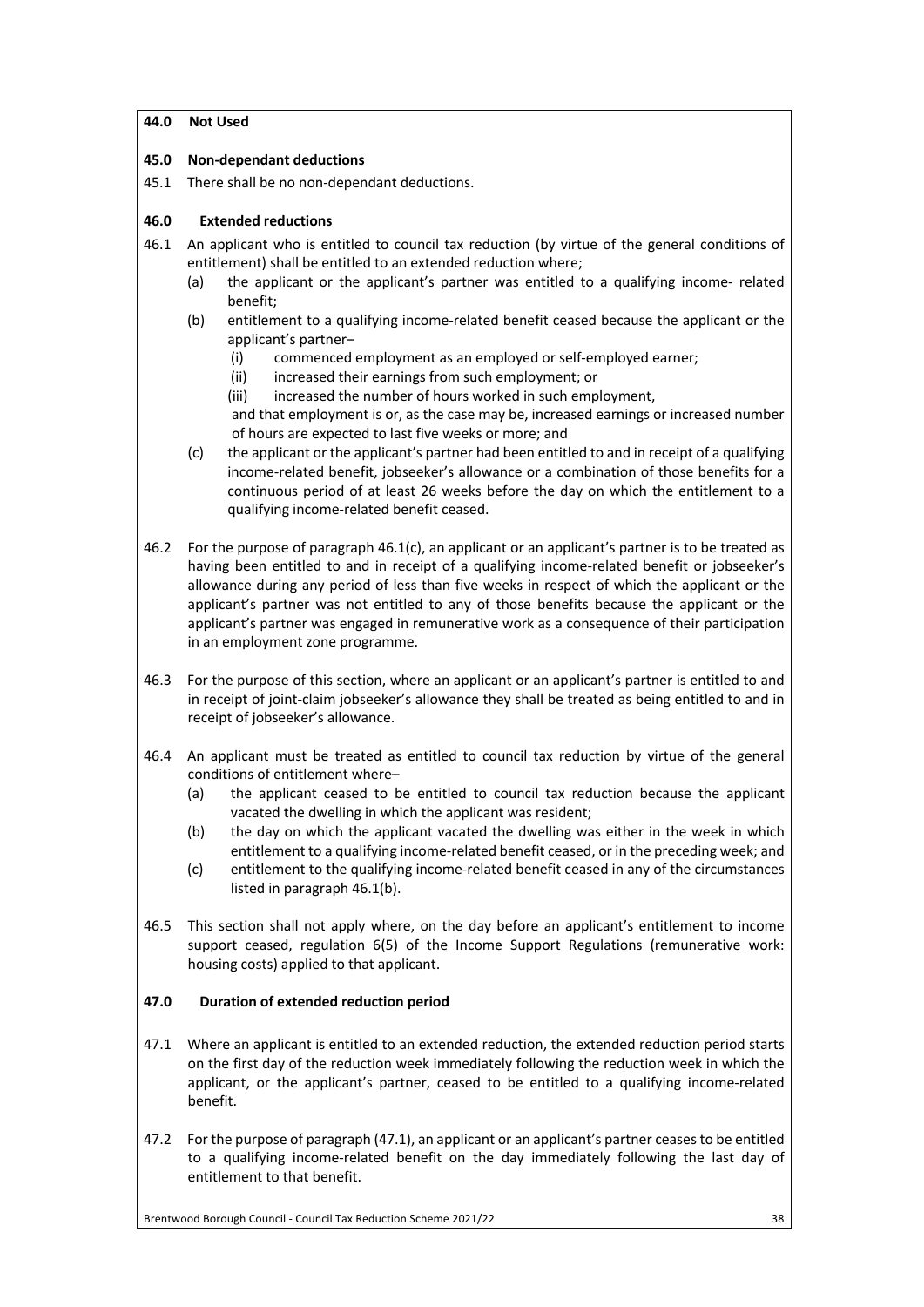## 47.3 The extended reduction period ends;

- (a) at the end of a period of four weeks; or
- (b) on the date on which the applicant to whom the extended reduction is payable has no liability for council tax, if that occurs first.

# **48.0 Amount of extended reduction**

- 48.1 For any week during the extended reduction period the amount of the extended reduction payable to an applicant shall be the higher of–
	- general conditions of entitlement in the last reduction week before the applicant or the applicant's partner ceased to be entitled to a qualifying income- related benefit; (a) the amount of council tax reduction to which the applicant was entitled under the
	- (b) the amount of council tax reduction to which the applicant would be entitled under the general conditions of entitlement for any reduction week during the extended reduction period, if section 47 (extended reductions) did not apply to the applicant; or
	- under the general conditions of entitlement, if section 47 did not apply to the applicant. (c) the amount of council tax reduction to which the applicant's partner would be entitled
- 48.2 Paragraph 48.1 does not apply in the case of a mover.
- 48.3 Where an applicant is in receipt of an extended reduction under this section and the applicant's partner makes a claim for council tax reduction, no amount of council tax reduction shall be payable by the appropriate authority during the extended reduction period.

## **49.0 Extended reductions – movers**

- 49.1 This section applies;
	- (a) to a mover; and
	- (b) from the Monday following the day of the move.
- 49.2 The amount of the extended reduction payable from the Monday from which this section applies until the end of the extended reduction period shall be the amount of council tax reduction which was payable to the mover for the last reduction week before the mover, or the mover's partner, ceased to be entitled to a qualifying income-related benefit.
- 49.3 Where a mover's liability to pay council tax in respect of the new dwelling is to the second authority, the extended reduction may take the form of a payment from the appropriate authority to;
	- (a) the second authority; or
	- (b) the mover directly.

#### 49.4 Where–

- (a) a mover, or the mover's partner, makes a claim for council tax reduction to the second authority after the mover, or the mover's partner, ceased to be entitled to a qualifying income-related benefit; and
- (b) the mover, or the mover's partner, is in receipt of an extended reduction from the appropriate authority, the second authority shall reduce the weekly amount of council tax reduction that the mover, or the mover's partner, is entitled to by a sum equal to the amount of the extended reduction until the end of the extended reduction period.

## **50.0 Relationship between extended reduction and entitlement to council tax reduction under the general conditions of entitlement**

 50.1 Where an applicant's council tax reduction award would have ended when the applicant ceased to be entitled to a qualifying income-related benefit in the circumstances listed in paragraph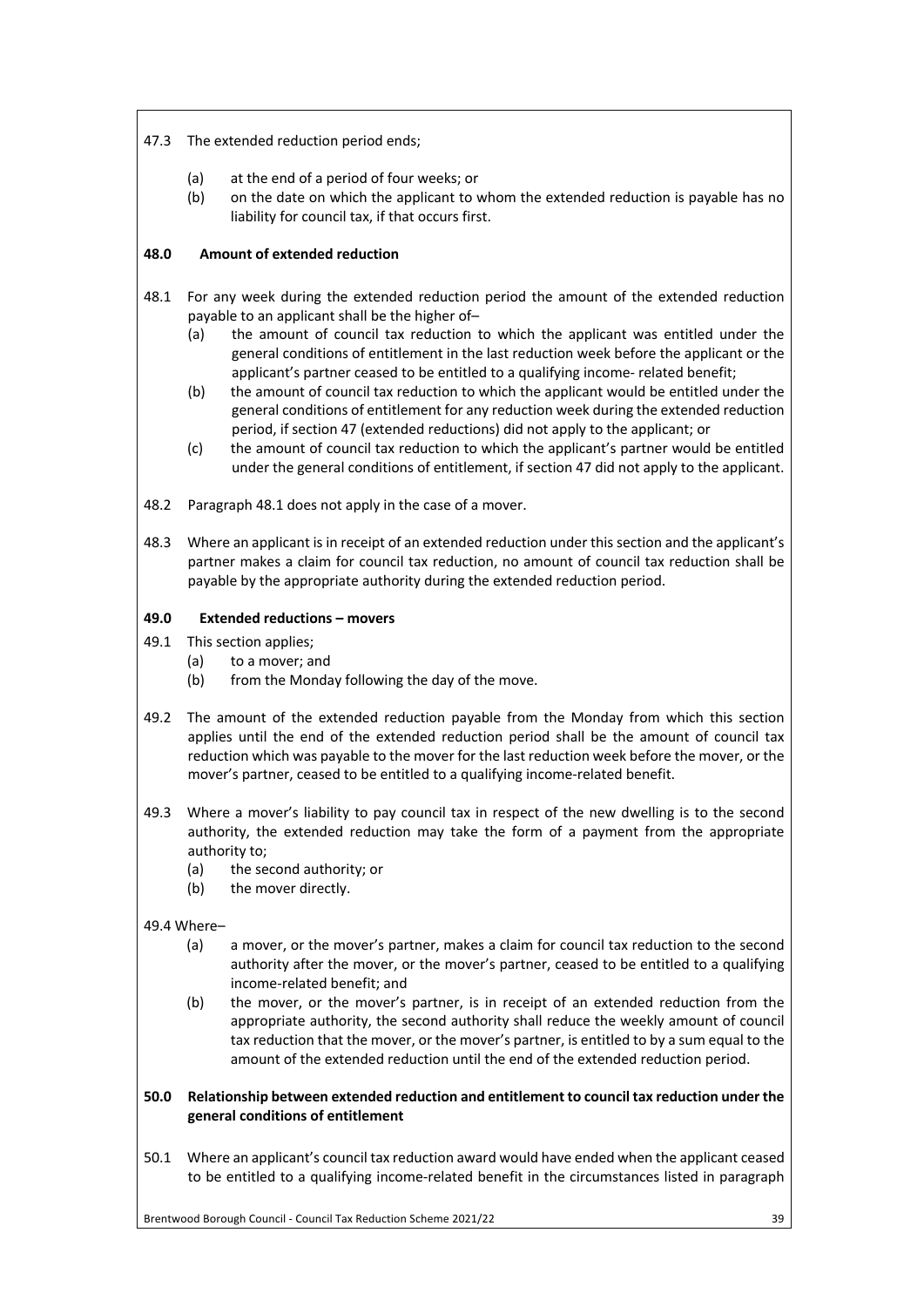51.1(b), that award will not cease until the end of the extended reduction period.

# **51.0 Extended reductions (qualifying contributory benefits)**

- 51.1 An applicant who is entitled to council tax reduction (by virtue of the general conditions of entitlement) shall be entitled to an extended reduction (qualifying contributory benefits) where;
	- (a) the applicant or the applicant's partner was entitled to a qualifying contributory benefit;
	- (b) entitlement to a qualifying contributory benefit ceased because the applicant or the applicant's partner;
		- (i) commenced employment as an employed or self-employed earner;
		- (ii) increased their earnings from such employment; or
		- (iii) increased the number of hours worked in such employment, and that employment is or, as the case may be, increased earnings or increased number of hours are expected to last five weeks or more;
	- contributory benefit or a combination of qualifying contributory benefits for a continuous period of at least 26 weeks before the day on which the entitlement to a qualifying contributory benefit ceased; and (c) the applicant or the applicant's partner had been entitled to and in receipt of a qualifying
	- qualifying income-related benefit in the last reduction week in which the applicant, or the applicant's partner, was entitled to a qualifying contributory benefit. (d) the applicant or the applicant's partner was not entitled to and not in receipt of a
- 51.2 An applicant must be treated as entitled to council tax reduction by virtue of the general conditions of entitlement where;
	- (a) the applicant ceased to be entitled to council tax reduction because the applicant vacated the dwelling in which the applicant was resident;
	- (b) the day on which the applicant vacated the dwelling was either in the week in which entitlement to a qualifying contributory benefit ceased, or in the preceding week; and
	- (c) entitlement to the qualifying contributory benefit ceased in any of the circumstances listed in paragraph 51.1(b).

# **52.0 Duration of extended reduction period (qualifying contributory benefits)**

- 52.1 Where an applicant is entitled to an extended reduction (qualifying contributory benefits), the extended reduction period starts on the first day of the reduction week immediately following the reduction week in which the applicant, or the applicant's partner, ceased to be entitled to a qualifying contributory benefit.
- 52.2 For the purpose of this section, an applicant or an applicant's partner ceases to be entitled to a qualifying contributory benefit on the day immediately following the last day of entitlement to that benefit.
- 52.3 The extended reduction period ends;
	- (a) at the end of a period of four weeks; or
	- (b) on the date on which the applicant to whom the extended reduction (qualifying contributory benefits) is payable has no liability for council tax, if that occurs first.

# **53.0 Amount of extended reduction (qualifying contributory benefits)**

- $53.1$  (qualifying contributory benefits) payable to an applicant shall be the higher of; 53.1 For any week during the extended reduction period the amount of the extended reduction
	- (a) the amount of council tax reduction to which the applicant was entitled under the general conditions of entitlement in the last reduction week before the applicant or the applicant's partner ceased to be entitled to a qualifying contributory benefit;
	- (b) the amount of council tax reduction to which the applicant would be entitled under the general conditions of entitlement for any reduction week during the extended reduction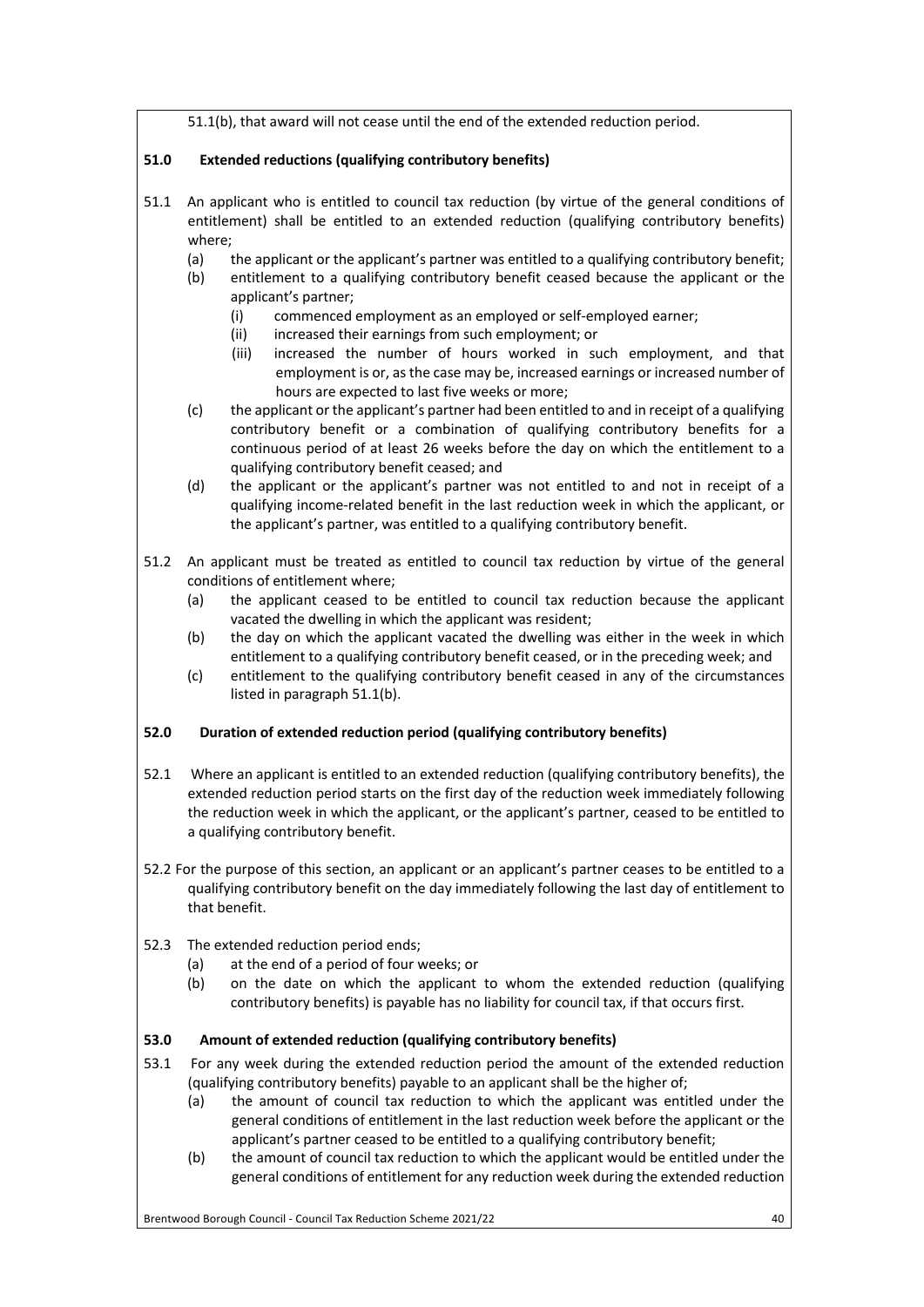period, if section 61 (extended reductions (qualifying contributory benefits)) did not apply to the applicant; or

- (c) the amount of council tax reduction to which the applicant's partner would be entitled under the general conditions of entitlement, if section 61 did not apply to the applicant.
- 53 .2 Paragraph 53.1 does not apply in the case of a mover.
- 53.3 Where an applicant is in receipt of an extended reduction (qualifying contributory benefits) under this section and the applicant's partner makes a claim for council tax reduction, no amount of council tax reduction shall be payable by the appropriate authority during the extended reduction period.

## **54.0 Extended reductions (qualifying contributory benefits) – movers**

- 54.1 This section applies;
	- (a) to a mover; and
	- (b) from the Monday following the day of the move.
- 54.2 The amount of the extended reduction (qualifying contributory benefit) payable from the Monday from which this section applies until the end of the extended reduction period shall be the amount of council tax reduction which was payable to the mover for the last reduction week before the mover, or the mover's partner, ceased to be entitled to a qualifying contributory benefit.
- 54.3 Where a mover's liability to pay council tax in respect of the new dwelling is to the second authority, the extended reduction (qualifying contributory benefits) may take the form of a payment from the appropriate authority to–
	- (a) the second authority; or
	- (b) the mover directly.
- 54.4 Where
	- (a) a mover, or the mover's partner, makes a claim for council tax reduction to the second authority after the mover, or the mover's partner, ceased to be entitled to a qualifying contributory benefit; and
	- (b) the mover, or the mover's partner, is in receipt of an extended reduction (qualifying contributory benefits) from the appropriate authority, the second authority shall reduce the weekly amount of council tax reduction that the mover, or the mover's partner, is entitled to by a sum equal to the amount of the extended reduction (qualifying contributory benefits) until the end of the extended reduction period.

## **to council tax reduction under the general conditions of entitlement 55.0 Relationship between extended reduction (qualifying contributory benefits) and entitlement**

- $55.1$  to be entitled to a qualifying contributory benefit in the circumstances listed, that award will not cease until the end of the extended reduction period. 55.1 Where an applicant's council tax reduction award would have ended when the applicant ceased
- 55.2 Changes of circumstances and increases for exceptional circumstances shall not apply to any extended reduction payable in accordance amount of extended reduction– movers.

#### 56.0 Extended reductions: movers into the authority's area<sup>5</sup>

#### 56.1 Where:

- a. an application is made to the authority for a reduction under its scheme, and
- b. the applicant or the partner of the applicant, is in receipt of an extended reduction from; (i) another billing authority in England; or

 <sup>5</sup> Inserted by Council Tax Reduction Schemes (Prescribed Requirements) (England) Regulations 2012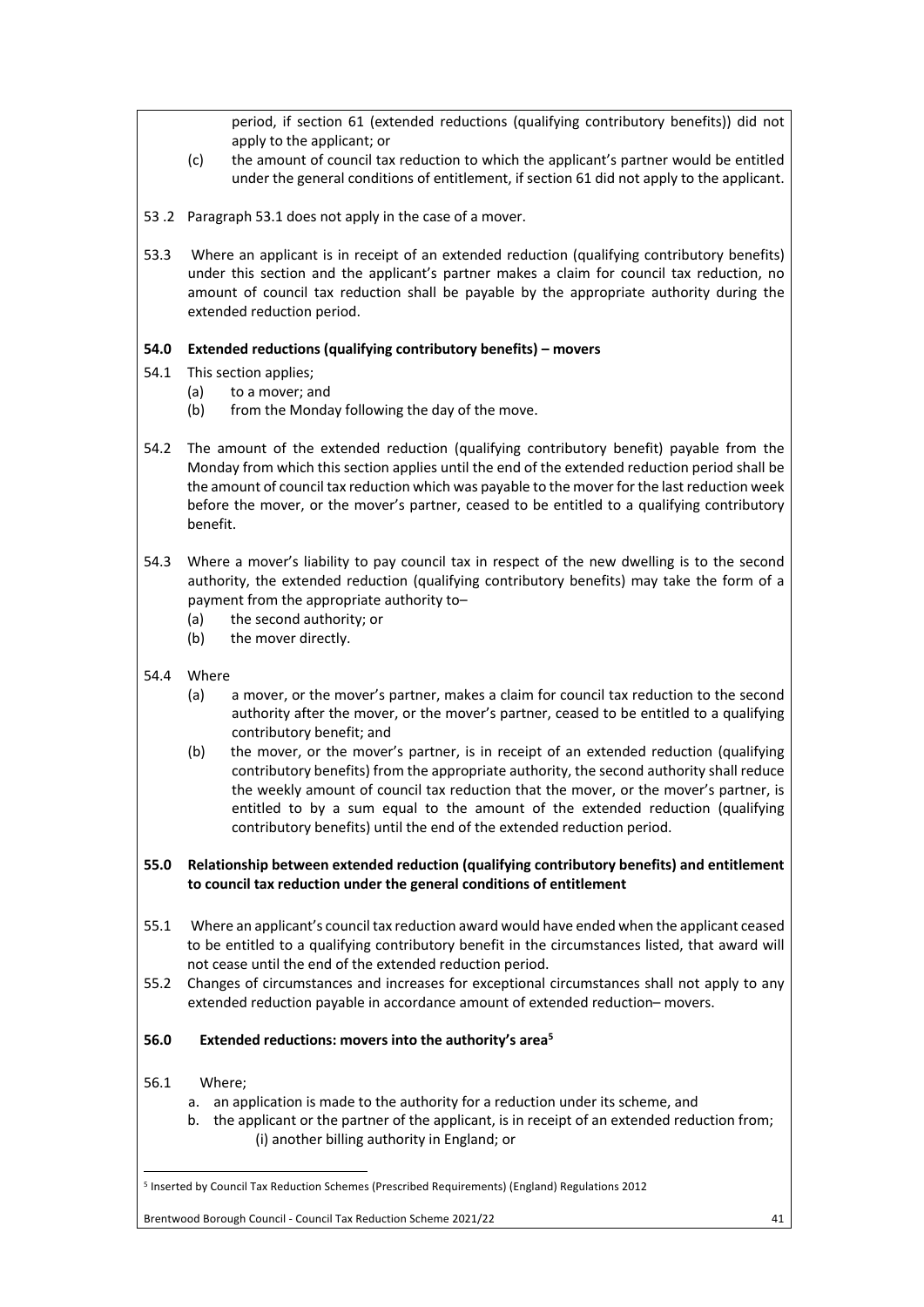#### (ii) a billing authority in Wales,

 the current authority must reduce any reduction to which the applicant is entitled under its Council Tax Reduction scheme by the amount of that extended reduction.

## **57.0 Date on which entitlement is to begin**

 57.1 Any person to whom or in respect of whom a claim for council tax reduction is made and who is otherwise entitled to that support shall be so entitled from the date on which that claim is made or is treated as made.

# **58.0 Date on which change of circumstances is to take effect**

## 58.1 Where:

- a) there is a change of circumstances which results in an **increase** in reduction for the applicant; **and**
- b) the applicant has reported that change to the authority within 21 days of the happening of the event,

the change shall be effected from the actual date of the change.

#### 58.2 Where:

- a) there is a change of circumstances which results in an **increase** in reduction for the applicant; **and**
- b) the applicant has failed to reported that change to the authority within 21 days of the happening of the event,
- the change shall be effected from the date that the notification is received by the authority.

# 58.3 Where:

 a) there is a change of circumstances which results in a **decrease** in reduction for the applicant the change shall be effected from the actual date of the change

#### **59.0 Making an application6**

- 59.1 In the case of a couple or members of a polygamous marriage an application is to be made by whichever one of them they agree should so apply or, in default of agreement, by such one of them as the authority determines.
- 59.2 Where a person who is liable to pay council tax in respect of a dwelling is unable for the time being to act, and;
	- (a) a deputy has been appointed by the Court of Protection with power to claim, or as the case may be, receive benefit on his behalf; or
	- (b) in Scotland, his estate is being administered by a judicial factor or any guardian acting or appointed under the Adults with Incapacity (Scotland) Act 2000 who has power to apply or, as the case may be, receive benefit on his behalf; or
	- (c) an attorney with a general power or a power to apply or, as the case may be, receive benefit, has been appointed by that person under the Powers of Attorney Act 1971, the Enduring Powers of Attorney Act 1985 or the Mental Capacity Act 2005 or otherwise,

 that deputy, judicial factor, guardian or attorney, as the case may be, may make an application on behalf of that person.

 59.3 Where a person who is liable to pay council tax in respect of a dwelling is unable for the time being to act and sub-paragraph (2) does not apply to him, the authority may, upon written application made to them by a person who, if a natural person, is over the age of 18,

 <sup>6</sup> Inserted by Council Tax Reduction Schemes (Prescribed Requirements) (England) Regulations 2012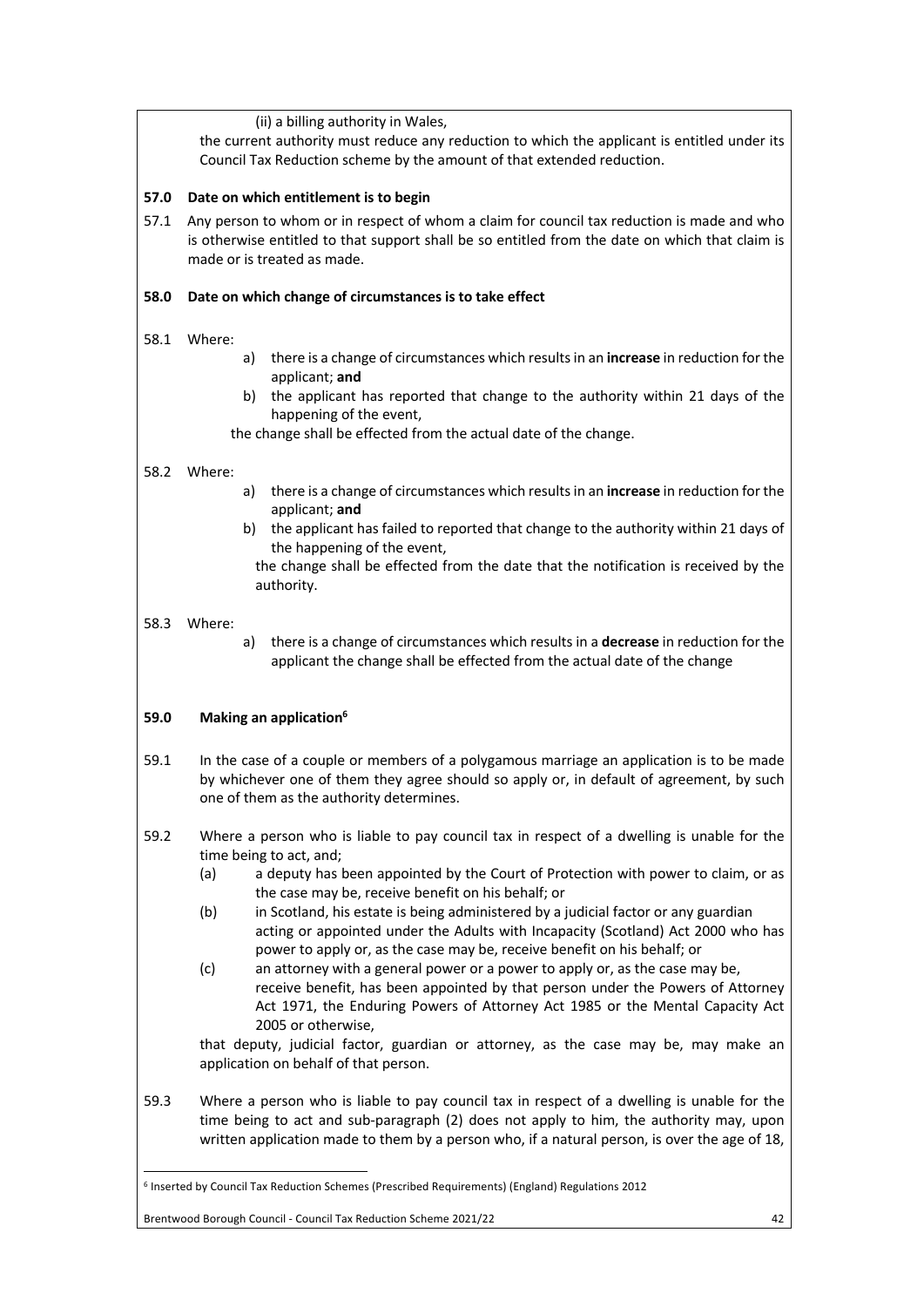appoint that person to exercise on behalf of the person who is unable to act, any right to which that person might be entitled under the authority's scheme and to receive and deal on his behalf with any sums payable to him.

- 59.4 Where a person who is liable to pay council tax in respect of a dwelling is for the time being unable to act and the Secretary of State has appointed a person to act on his behalf under regulation 33 of the Social Security (Claims and Payments) Regulations 1987 (persons unable to act), the authority may if that person agrees, treat him as if he had been appointed by them under sub-paragraph (3).
- 59.5 Where the authority has made an appointment under sub-paragraph (3) or treated a person as an appointee under sub-paragraph (4);
	- (a) it may at any time revoke the appointment;
	- (b) the person appointed may resign his office after having given 4 weeks' notice in writing to the authority of his intention to do so;
	- (c) any such appointment terminates when the authority is notified of the appointment of a person mentioned in sub-paragraph (2).
- 59.6 Anything required by the authority's scheme to be done by or to any person who is for the time being unable to act may be done by or to the persons mentioned in sub-paragraph (2) above or by or to the person appointed or treated as appointed under this paragraph and the receipt of any such person so appointed shall be a good discharge to the authority for any sum paid.
- 59.7 The authority must;
	- (a) inform any person making an application of the duty imposed by paragraph  $9(1)(a)$ of the Council Tax Reduction Scheme (Prescribed Requirements) Regulations 2012;
	- (b) explain the possible consequences (including prosecution) of failing to comply with that duty; and
	- (c) set out the circumstances a change in which might affect entitlement to the reduction or its amount.

# 60.0 Procedure by which a person may apply for a reduction under the authority's scheme<sup>7</sup>

- 60.1. Paragraphs 2 to 7 apply to an application made under the authority's scheme. Notwithstanding other paragraphs within this section, the authority will determine the method by which claims are to be made as well as where claims should be sent or delivered. For the purposes of this scheme any Universal Credit claim, a Local Authority Information Document (LAID) or Local Authority Customer Information document (LACI) issued by the Department for Work and Pensions shall be treated as a valid claim
- 60.2. An application may be made;
	- (a) in writing,
	- (b) by means of an electronic communication or by means of an electronic communication from either the DWP or HMRC; or
	- (c) where the authority has published a telephone number for the purpose of receiving such applications, by telephone.
- 60.3 60.3 (1) An application which is made in writing must be made to the designated office on a properly completed form.
	- (2) The form must be provided free of charge by the authority for the purpose.

 <sup>7</sup> Inserted by Council Tax Reduction Schemes (Prescribed Requirements) (England) Regulations 2012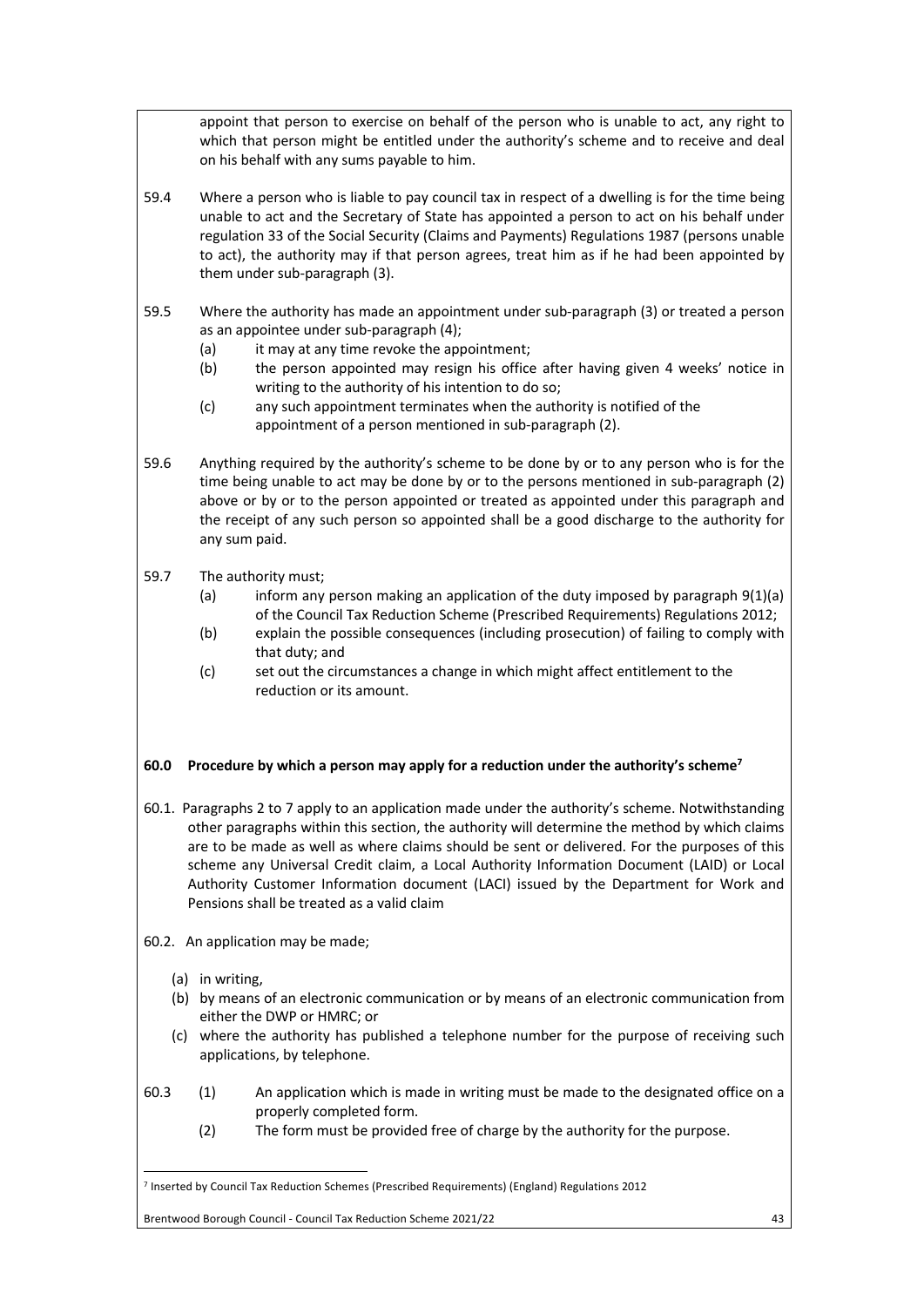| 60.4  | (1) Where an application made in writing is defective because-<br>it was made on the form supplied for the purpose but that form is not accepted by                                                                                                                             |  |
|-------|---------------------------------------------------------------------------------------------------------------------------------------------------------------------------------------------------------------------------------------------------------------------------------|--|
|       | (a)<br>the authority as being properly completed; or                                                                                                                                                                                                                            |  |
|       | it was made in writing but not on the form approved for the purpose and the<br>(b)                                                                                                                                                                                              |  |
|       | authority does not accept the application as being in a written form which is<br>sufficient in the circumstances of the case having regard to the sufficiency of the                                                                                                            |  |
|       | written information and evidence,                                                                                                                                                                                                                                               |  |
|       | the authority may, in a case to which sub-paragraph (a) applies, request the applicant to<br>complete the defective application or, in the case to which sub-paragraph (b) applies, supply<br>the applicant with the approved form or request further information and evidence. |  |
|       | (2) An application made on a form provided by the authority is properly completed if it is<br>completed in accordance with the instructions on the form, including any instructions to<br>provide information and evidence in connection with the application.                  |  |
| 60.5. | (1)<br>If an application made by electronic communication is defective the authority must<br>provide the person making the application with an opportunity to correct the<br>defect.                                                                                            |  |
|       | (2)<br>An application made by electronic communication is defective if the applicant does<br>not provide all the information the authority requires.                                                                                                                            |  |
| 60.6. | In a particular case the authority may determine that an application made by telephone is<br>only valid if the person making the application approves a written statement of his<br>circumstances provided by the authority.                                                    |  |
| 60.7  | (1)<br>If an application made by telephone is defective the authority must provide the                                                                                                                                                                                          |  |
|       | person making the application with an opportunity to correct the defect.                                                                                                                                                                                                        |  |
|       | (2)<br>An application made by telephone is defective if the applicant does not provide all<br>the information the authority requests during the telephone call.                                                                                                                 |  |
| 60.8  | Notwithstanding other paragraphs within this section, the authority will determine the method<br>by which claims are to be made as well as where claims should be sent or delivered.                                                                                            |  |
| 60.9  | The authority may determine that the date of application can be backdated. The backdating of<br>applications will be at the authority's discretion but in any event would be no further that the<br>start of the financial year in which the application is made.               |  |
| 61.0  | Date on which an application is made                                                                                                                                                                                                                                            |  |
| 61.1  | Subject to sub-paragraph (7), the date on which an application is made is;                                                                                                                                                                                                      |  |
|       | (a) in a case where;                                                                                                                                                                                                                                                            |  |
|       | (i) an award of income support, an income-based jobseeker's allowance or an<br>income- related employment and support allowance or an award of universal credit                                                                                                                 |  |
|       | has been made to the applicant or his partner, and                                                                                                                                                                                                                              |  |
|       | (ii) the application is made within one calendar month of the date on which the claim<br>for that income support, jobseeker's allowance, employment and support allowance<br>or universal credit was received,                                                                  |  |
|       | the first day of entitlement to income support, an income-based jobseeker's allowance, an                                                                                                                                                                                       |  |
|       | income-related employment and support allowance or universal credit arising from that                                                                                                                                                                                           |  |
|       | claim;<br>(b) in a case where;                                                                                                                                                                                                                                                  |  |
|       | (i) an applicant or his partner is a person on income support, an income-based                                                                                                                                                                                                  |  |
|       | jobseeker's allowance or an income-related employment and support allowance or<br>has an award of universal credit,                                                                                                                                                             |  |
|       | (ii) the applicant becomes liable for the first time to pay council tax in respect of the                                                                                                                                                                                       |  |
|       |                                                                                                                                                                                                                                                                                 |  |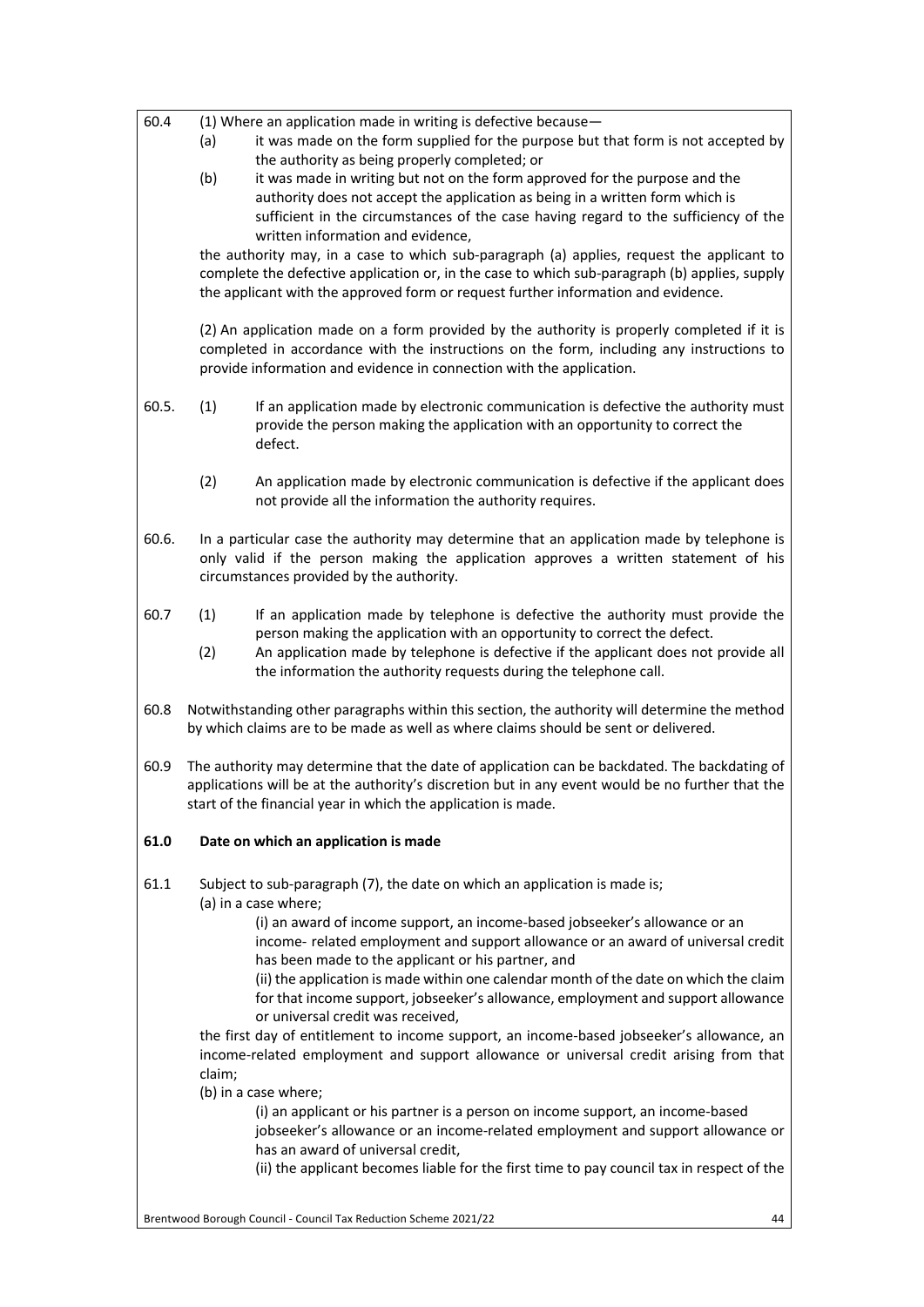dwelling which he occupies as his home, and

 (iii) the application is received at the designated office within one calendar month of the date of the change,

the date on which the change takes place;

(c) in a case where;

(i) an applicant is the former partner of a person who was, at the date of his death or their separation, entitled to a reduction under the authority's scheme, and

(ii) the applicant makes an application for a reduction under that scheme within one calendar month of the date of the death or the separation,

the date of the death or separation;

 (d) except where paragraph (a), (b) or (e) is satisfied, in a case where a properly completed application is received within one calendar month (or such longer period as the authority considers reasonable) of the date on which an application form was issued to an applicant following the applicant first notifying, by whatever means, the authority of an intention to make an application, the date of first notification;

(e) in any other case, the date on which an application is received at the designated office.

 61.2 For the purposes only of sub-paragraph (1)(a) a person who has been awarded an income-based jobseeker's allowance or an income-related employment and support allowance is to be treated as entitled to that allowance for any days which immediately precede the first day in that award and on which he would, but for regulations made under;

 (a) in the case of income-based jobseeker's allowance, paragraph 4 of Schedule 1 to the Jobseekers Act 1995 (waiting days); or

 (b) in the case of income-related employment and support allowance, paragraph 2 of Schedule 2 to the Welfare Reform Act 2007 (waiting days), have been entitled to that allowance.

61.3 Where there is a defect in an application by telephone;

 (a) is corrected within one calendar month (or such longer period as the authority considers reasonable) of the date the authority last drew attention to it, the authority must treat the application as if it had been duly made in the first instance;

 (b) is not corrected within one calendar month (or such longer period as the authority considers reasonable) of the date the authority last drew attention to it, the authority must treat the application as if it had been duly made in the first instance where it considers it has sufficient information to decide the application.

- 61.4 The authority is to treat a defective application as if it had been validly made in the first instance if, in any particular case, the conditions specified in sub-paragraph (5)(a), (b) or (c) are satisfied.
- 61.5 The conditions are that—

 (a) where the authority receives the properly completed application or the information requested to complete it or the evidence within one calendar month of the request, or such longer period as the authority may consider reasonable; or

 (b) where an application is not on approved form or further information requested by authority applies;

 (i) the approved form sent to the applicant is received at the offices of the authority properly completed within one calendar month of it having been sent to him; or, as the case may be; (ii) the applicant supplies whatever information or evidence was requested within one calendar month of the request; or,

 (c) where the authority has requested further information, the authority receives at its offices the properly completed application or the information requested to complete it within one calendar month of the request or within such longer period as the authority considers in either case, within such longer period as the authority may consider reasonable; or reasonable.

61.6 Except in the case of an application made by a person treated as not being in Great Britain,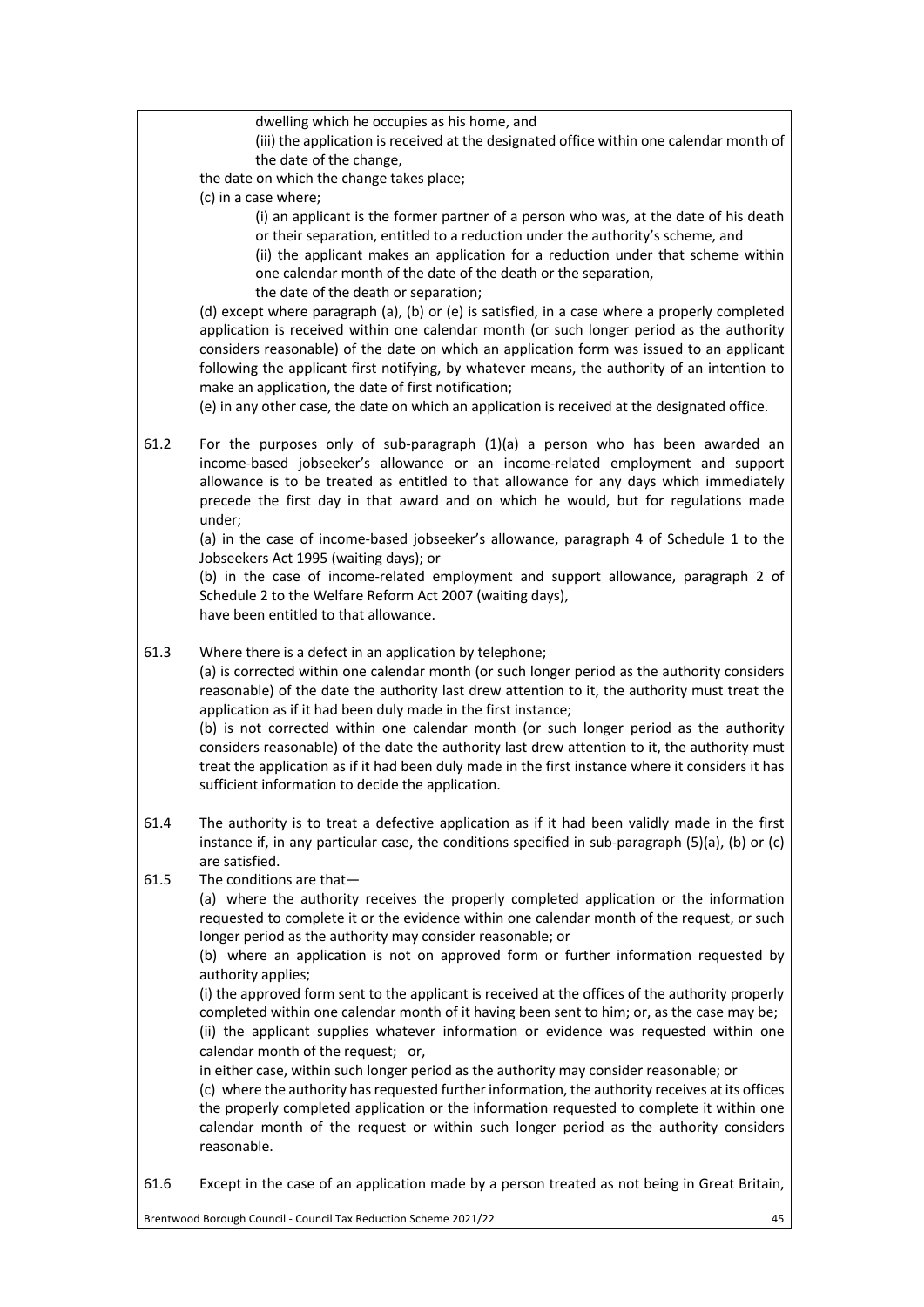where a person has not become liable for council tax to the authority but it is anticipated that he will become so liable within the period of 8 weeks (the relevant period), he may apply for a reduction under that authority's scheme at any time in that period in respect of that tax and, provided that liability arises within the relevant period, the authority must treat the application as having been made on the day on which the liability for the tax arises.

#### **62.0 Submission of evidence electronically**

 62.1 The authority may accept such evidence, documents and certificates to support the claim electronically where it feels that this would be acceptable given the nature of the claim

## **63. 0 Use of telephone provided evidence**

 63.1 The authority may accept such evidence to support the claim by telephone where it feels that this would be acceptable given the nature of the claim

# **64.0 Information and evidence8**

- 64.1 Subject to sub-paragraph (3), a person who makes an application for a reduction under an authority's scheme must satisfy sub-paragraph (2) in relation both to himself and to any other person in respect of whom he is making the application.
- (a) the application is accompanied by; 64.2 This sub-paragraph is satisfied in relation to a person if—

(i) a statement of the person's national insurance number and information or evidence establishing that that number has been allocated to the person; or (ii) information or evidence enabling the authority to ascertain the national insurance number that has been allocated to the person; or

 (b) the person has made an application for a national insurance number to be allocated to him and the application for the reduction is accompanied by;

(i) evidence of the application for a national insurance number to be so allocated; and

(ii) the information or evidence enabling it to be so allocated.

# 64.3 Sub-paragraph (2) does not apply;

 (a) in the case of a child or young person in respect of whom an application for a reduction is made;

(b) to a person who;

(i) is a person treated as not being in Great Britain for the purposes of this scheme;

(ii) is subject to immigration control within the meaning of section 115(9)(a) of the Immigration and Asylum Act 1999; and

(iii) has not previously been allocated a national insurance number.

- 64.4 Subject to sub-paragraph (5), a person who makes an application, or a person to whom a reduction under the authority's scheme has been awarded, must furnish such certificates, documents, information and evidence in connection with the application or the award, or any question arising out of the application or the award, as may reasonably be required by that authority in order to determine that person's entitlement to, or continuing entitlement to a reduction under its scheme and must do so within one calendar month of the authority requiring him to do so or such longer period as the authority may consider reasonable.
- 64.5 Nothing in this paragraph requires a person who is a pensioner to furnish any certificates, documents, information or evidence relating to a payment to which sub-paragraph (7) applies.

 <sup>8</sup> Inserted by Council Tax Reduction Schemes (Prescribed Requirements) (England) Regulations 2012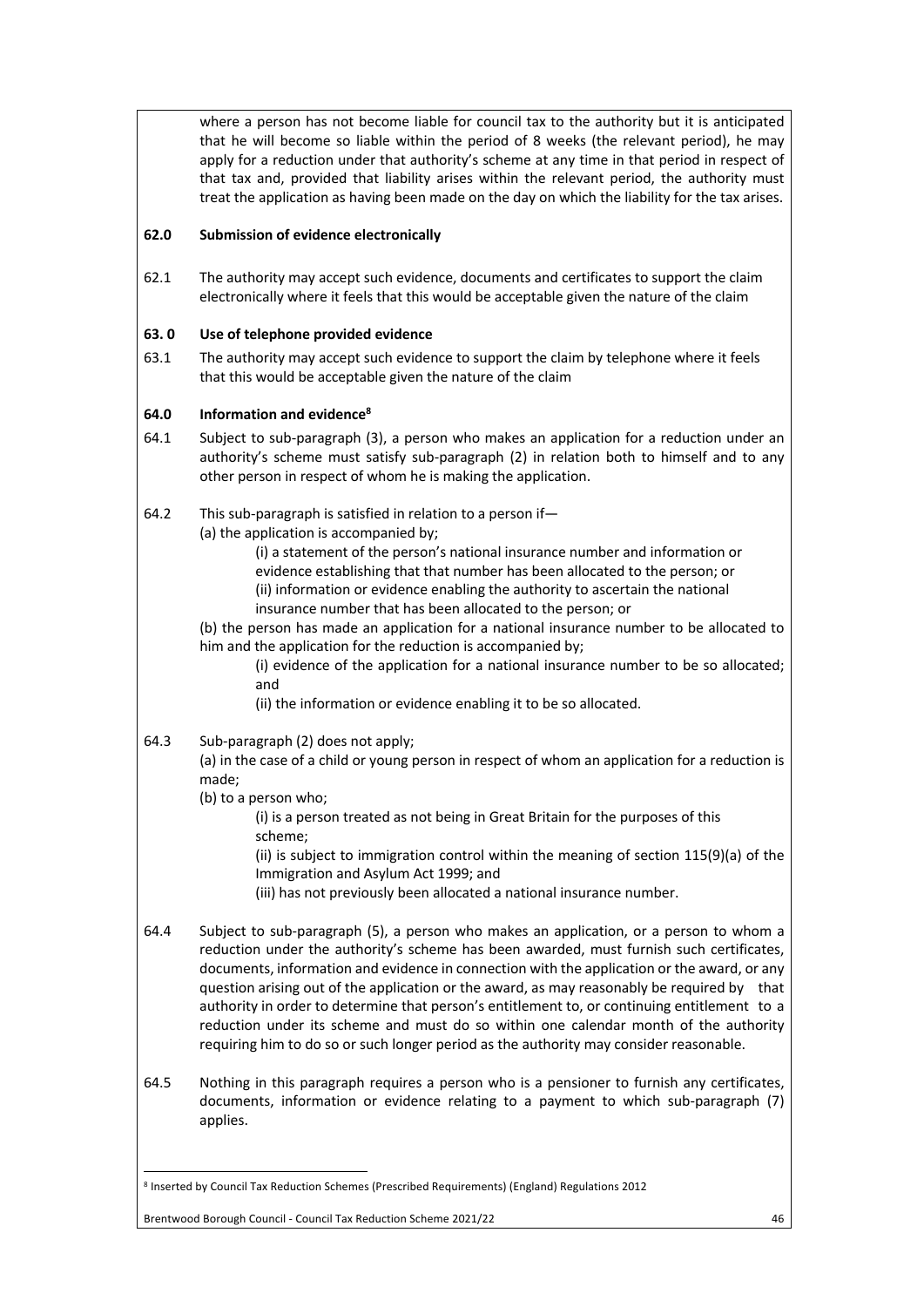- 64.6 Where the authority makes a request under sub-paragraph (4), it must; (a) inform the applicant or the person to whom a reduction under its scheme has been awarded of his duty under paragraph 9 of Schedule 8 the Council Tax Reduction Scheme (Prescribed Requirements) Regulations 2012 (duty to notify change of circumstances) to notify the authority of any change of circumstances; and (b) without prejudice to the extent of the duty owed under paragraph 9, indicate to him either orally or by notice or by reference to some other document available to him on application and without charge, the kind of change of circumstances which must be notified.
- 64.7 This sub-paragraph applies to any of the following payments; (a) a payment which is made under or by the Trusts, the Fund, the Eileen Trust, MFET Limited, the Skipton Fund, the Caxton Foundation, the London Emergencies Trust, the We Love Manchester Emergency Fund, or the London Bombings Relief Charitable Fund; (b) a payment which is disregarded under paragraph 24 of Schedule 3, other than a payment under the Independent Living Fund (2006);
- 64.8 Where an applicant or a person to whom a reduction under the authority's scheme has been awarded or any partner has attained the qualifying age for state pension credit and is a member of, or a person deriving entitlement to a pension under, a personal pension scheme, he must where the authority so requires furnish the following information; (a) the name and address of the pension fund holder;
	- (b) such other information including any reference or policy number as is needed to enable the personal pension scheme to be identified.

# **65.0 Amendment and withdrawal of application9**

- 65.1 A person who has made an application may amend it at any time before a decision has been made on it by a notice in writing delivered or sent to the designated office.
- 65.2 Where the application was made by telephone the amendment may also be made by telephone.
- 65.3 Any application amended is to be treated as if it had been amended in the first instance.
- 65.4 A person who has made an application may withdraw it by notice to the designated office at any time before a decision has been made on it.
- 65.5 Where the application was made by telephone, the withdrawal may also be made by telephone.
- 65.6 Any notice of withdrawal given in accordance with sub-paragraph (4) or (5) has effect when it is received.
- 65.7 required to do so by the authority) confirm the amendment or withdrawal by a notice in writing delivered or sent to the designated office. Where a person, by telephone, amends or withdraws an application the person must (if

# **66.0 Duty to notify changes of circumstances10**

 66.1 Subject to sub-paragraphs (3), (6) and (7), an applicant (or any person acting on his behalf) must comply with sub-paragraph (2) if there is a relevant change of circumstances at any time;

(a) between the making of an application and a decision being made on it, or

<sup>&</sup>lt;sup>9</sup> Inserted by Council Tax Reduction Schemes (Prescribed Requirements) (England) Regulations 2012 <sup>9</sup> Inserted by Council Tax Reduction Schemes (Prescribed Requirements) (England) Regulations 2012<br><sup>10</sup> Inserted by Council Tax Reduction Schemes (Prescribed Requirements) (England) Regulations 2012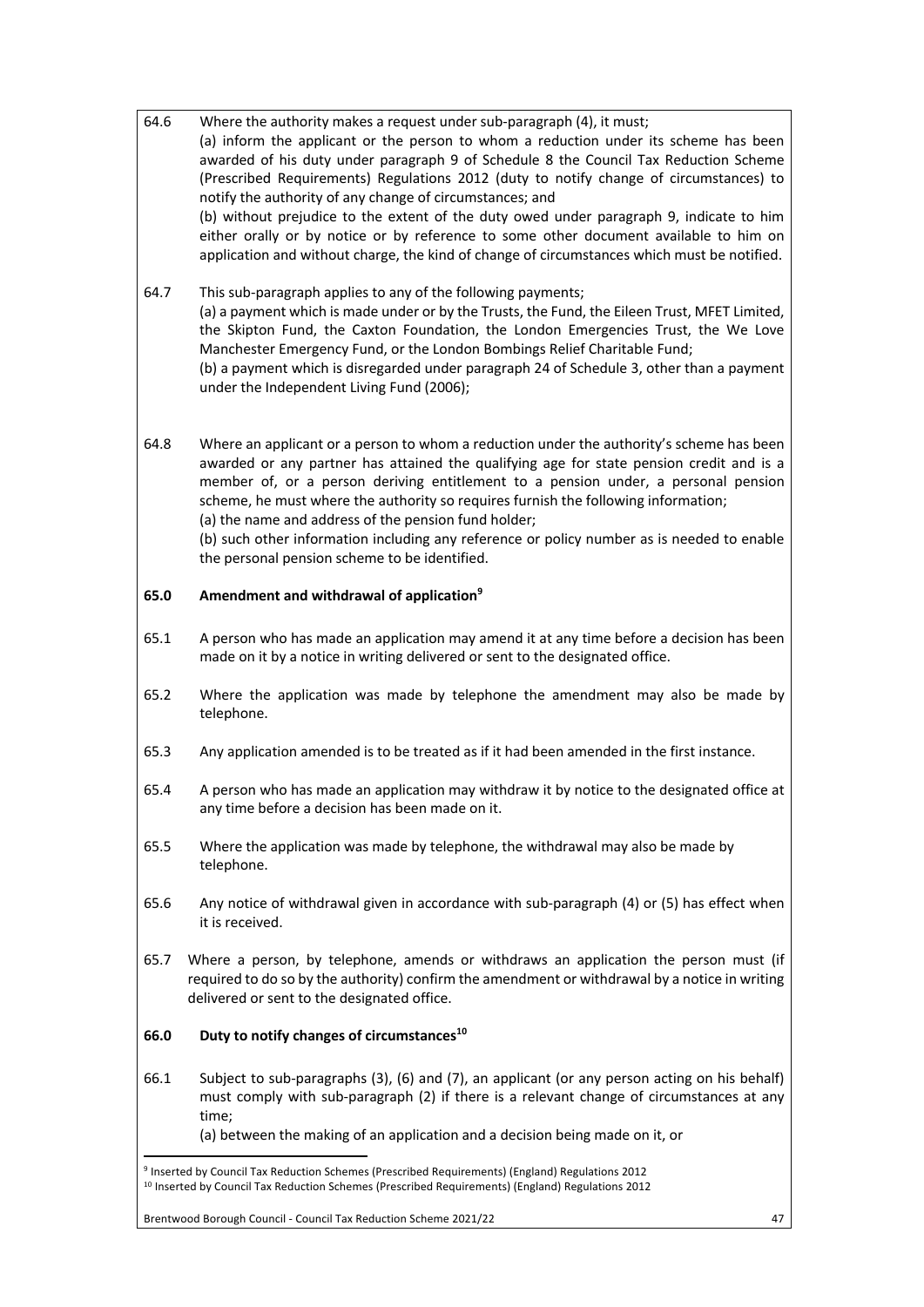|      | (b) after the decision is made (where the decision is that the applicant is entitled to a<br>reduction under the authority's scheme) including at any time while the applicant is in<br>receipt of such a reduction.                                                                                                                                                                                                                                                                                                                      |
|------|-------------------------------------------------------------------------------------------------------------------------------------------------------------------------------------------------------------------------------------------------------------------------------------------------------------------------------------------------------------------------------------------------------------------------------------------------------------------------------------------------------------------------------------------|
| 66.2 | The applicant (or any person acting on his behalf) must notify any change of circumstances<br>which the applicant (or that person) might reasonably be expected to know might affect his<br>entitlement to, or the amount of, a reduction under the authority's scheme (a "relevant<br>change of circumstances") by giving notice to the authority;<br>(a) in writing; or<br>(b) by telephone-                                                                                                                                            |
|      | (i) where the authority has published a telephone number for that purpose unless<br>the authority determines that in any particular case or class of case notification<br>may not be given by telephone; or                                                                                                                                                                                                                                                                                                                               |
|      | (ii) in any case or class of case where the authority determines that notice may be<br>given by telephone; or                                                                                                                                                                                                                                                                                                                                                                                                                             |
|      | (c) by using the on-line council tax reduction form available on the authority's website; or<br>(d) by any other means which the authority agrees to accept in any particular case,<br>within a period of 21 days beginning with the day on which the change occurs, or as soon as<br>reasonably practicable after the change occurs, whichever is later.                                                                                                                                                                                 |
| 66.3 | The duty imposed on a person by sub-paragraph (1) does not extend to notifying<br>(a) changes in the amount of council tax payable to the authority;<br>(b) changes in the age of the applicant or that of any member of his family;<br>(c) in the case of an applicant in receipt of a relevant benefit, changes in circumstances<br>which affect the amount of the benefit but not the amount of the reduction under the<br>authority's scheme to which he is entitled, other than the cessation of that entitlement to<br>the benefit. |
| 66.4 | For the purposes of sub-paragraph (3)(c) "relevant benefit" means income support, an<br>income-based jobseeker's allowance or an income-related employment and support<br>allowance or universal credit.                                                                                                                                                                                                                                                                                                                                  |
| 66.5 | Notwithstanding sub-paragraph (3)(b) or (c) an applicant is required by sub-paragraph (1) to<br>notify the authority of any change in the composition of his family arising from the fact that<br>a person who was a member of his family is now no longer such a person because he has<br>ceased to be a child or young person.                                                                                                                                                                                                          |
| 67.0 | Decisions by the authority <sup>11</sup>                                                                                                                                                                                                                                                                                                                                                                                                                                                                                                  |
| 67.1 | An authority must make a decision on an application under its scheme within 14 days of<br>paragraphs 4 and 7 and Part 1 of Schedule 7 of the Council Tax Reduction Scheme<br>(Prescribed Requirements) Regulations 2012 being satisfied, or as soon as reasonably<br>practicable thereafter.                                                                                                                                                                                                                                              |
| 68.0 | Notification of decision <sup>12</sup>                                                                                                                                                                                                                                                                                                                                                                                                                                                                                                    |
| 68.1 | The authority must notify in writing any person affected by a decision made by it under its<br>scheme;<br>(a) in the case of a decision on an application, forthwith or as soon as reasonably practicable                                                                                                                                                                                                                                                                                                                                 |
|      | thereafter;<br>(b) in any other case, within 14 days of that decision or as soon as reasonably practicable<br>thereafter.                                                                                                                                                                                                                                                                                                                                                                                                                 |

68.2 Where the decision is to award a reduction, the notification under sub-paragraph (1) must

<sup>&</sup>lt;sup>11</sup> Inserted by Council Tax Reduction Schemes (Prescribed Requirements) (England) Regulations 2012<br><sup>12</sup> Inserted by Council Tax Reduction Schemes (Prescribed Requirements) (England) Regulations 2012

Brentwood Borough Council - Council Tax Reduction Scheme 2021/22 48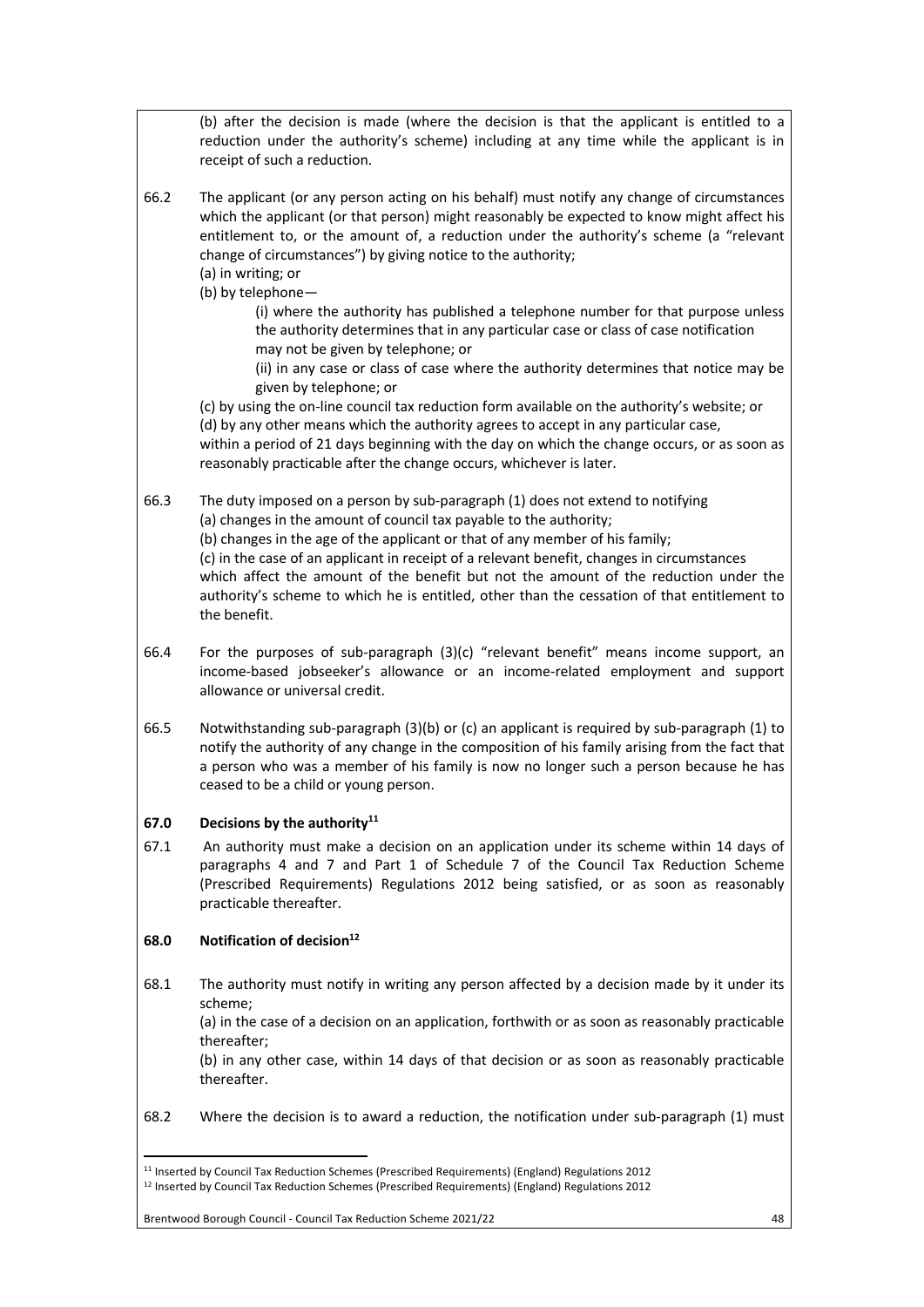include a statement;

 (a) informing the person affected of the duty imposed by paragraph 9 of Schedule 8 the Council Tax Reduction Scheme (Prescribed Requirements) Regulations 2012 (duty to notify change of circumstances) to notify the authority of any change of circumstances; (b) explaining the possible consequences (including prosecution) of failing to comply with that duty; and

 (c) setting out the circumstances a change in which might affect entitlement to the reduction or its amount.

- 68.3 Where the decision is to award a reduction, the notification under sub-paragraph (1) must include a statement as to how that entitlement is to be discharged.
- 68.4 In any case, the notification under sub-paragraph (1) must inform the person affected of the procedure by which an appeal may be made and must refer the person to the provisions in the authority's scheme relating to the procedure for making an appeal.
- 68.5 A person affected to whom the authority sends or delivers a notification of decision may, within one calendar month of the date of the notification of that decision request in writing the authority to provide a written statement setting out the reasons for its decision on any matter set out in the notice.
- 68.6 The written statement referred to in sub-paragraph (5) must be sent to the person requesting it within 14 days or as soon as reasonably practicable thereafter.
- 68.7 For the purposes of this paragraph a person is to be treated as a person affected by a decision of the authority under its scheme where the rights, duties or obligations of that person are affected by that decision and the person falls within sub-paragraph (8).
- 68.8 This sub-paragraph applies to—

(a) the applicant;

 unable for the time being to act; (b) in the case of a person who is liable to pay council tax in respect of a dwelling and is

(i) a deputy appointed by the Court of Protection with power to claim, or as the case may be, receive benefit on his behalf; or

(ii) in Scotland, a judicial factor or any guardian acting or appointed under the Adults with Incapacity (Scotland) Act 2000 who has power to apply or, as the case may be, receive benefit on the person's behalf; or

(iii) an attorney with a general power or a power to apply or, as the case may be, receive benefit, has been appointed by that person under the Powers of Attorney Act 1971, the Enduring Powers of Attorney Act 1985 or the Mental Capacity Act 2005 or otherwise,

(c) a person appointed by the authority to act for a person unable to act.

# 69.0 Time and manner of granting council tax reduction<sup>13</sup>

- 69.1 Where a person is entitled to a reduction under this authority's scheme in respect of his liability for the authority's council tax as it has effect in respect of a chargeable financial year ("the chargeable year"), the authority must discharge his entitlement;
	- Council Tax (Administration and Enforcement) Regulations 1992 refers; or (a) by reducing, so far as possible, the amount of his liability to which regulation 20(2) of the
	- (b) where;

(i) such a reduction is not possible; or

 (ii) such a reduction would be insufficient to discharge the entitlement to a reduction under the authority's scheme; or

(iii) the person entitled to the reduction is jointly and severally liable for the council tax

 <sup>13</sup> Inserted by Council Tax Reduction Schemes (Prescribed Requirements) (England) Regulations 2012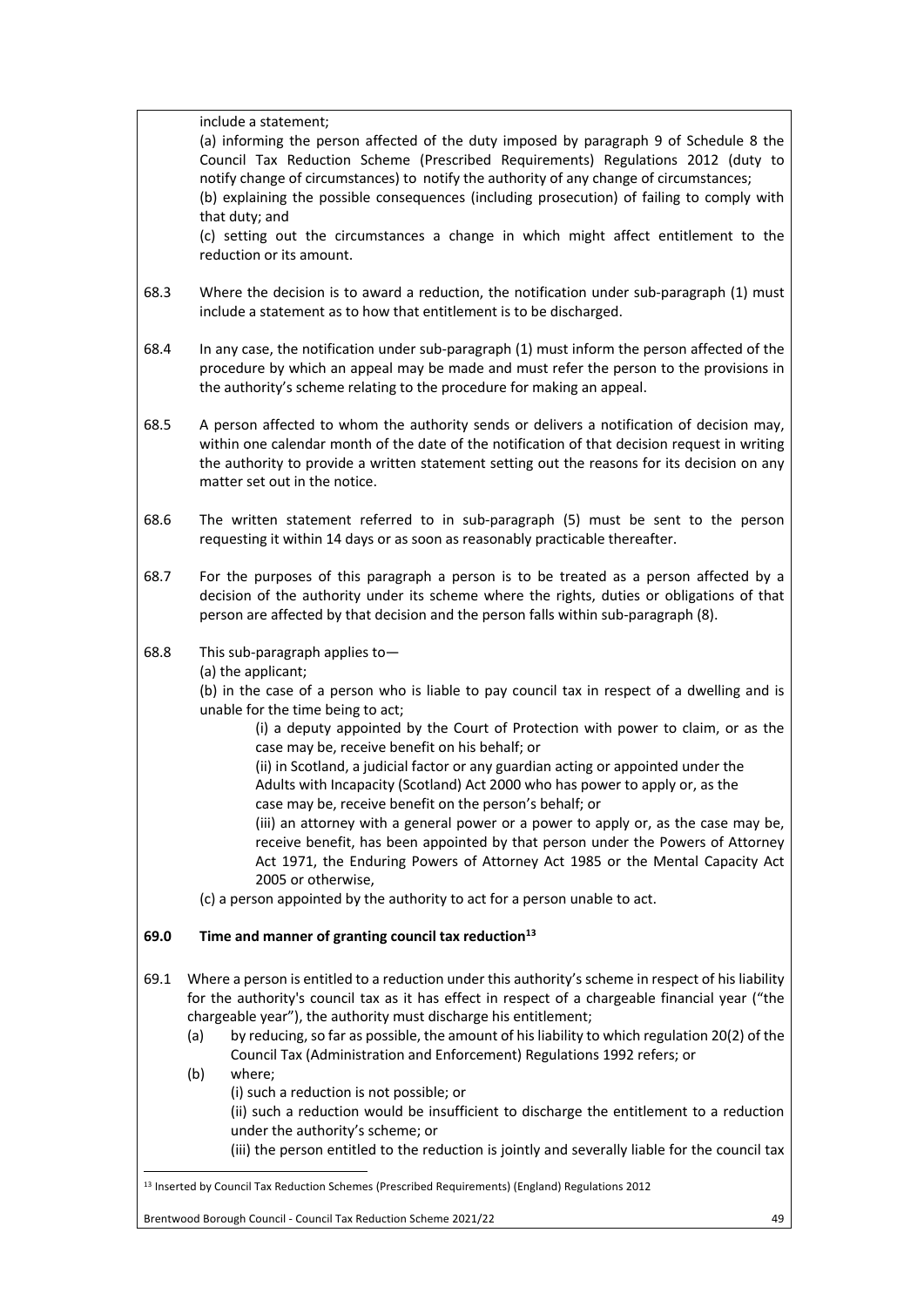and the authority determines that such a reduction would be inappropriate, by making payment to him of the amount of reduction to which he is entitled, rounded where necessary to the nearest penny.

- 69.2 The authority must notify the person entitled to a reduction under this scheme of the amount of that reduction and how his entitlement is to be discharged in pursuance of paragraph (1).
- 69.3 In a case to which paragraph (1)(b) refers;
	- year, after any reduction to which sub-paragraph (1)(a) refers has been made, is insufficient to enable his entitlement to a reduction under the authority's scheme in respect thereof to be discharged, upon the final instalment of that tax becoming due any (a) if the amount of the council tax for which he remains liable in respect of the chargeable outstanding reduction;

(i) must be paid to that person if he so requires; or

 (ii) in any other case must (as the authority determines) either be repaid or credited against any subsequent liability of the person to make a payment in respect of the authority's council tax as it has effect for any subsequent year;

- the liability for that tax, the outstanding balance (if any) of the reduction under the authority's scheme in respect thereof must be paid within 14 days or, if that is not reasonably practicable, as soon as practicable thereafter (b) if that person has ceased to be liable for the authority's council tax and has discharged
- days of the receipt of the application at the offices of the authority or, if that is not reasonably practicable, as soon as practicable thereafter. (c) in any other case, the reduction under the authority's scheme must be paid within 14
- 69.4 For the purposes of this paragraph "instalment" means any instalment of the authority's council tax to which regulation 19 of the Council Tax (Administration and Enforcement) Regulations 1992 refers (council tax payments).

# **70.0 Persons to whom support is to be paid 14**

- 70.1 Subject to section 80 (payment on death) and paragraph (2), any payment of the amount of a reduction must be made to that person.
- 70.2 Where a person other than a person who is entitled to a reduction under this authority's scheme made the application for the reduction and that first person is a person acting pursuant to an appointment or is treated as having been so appointed, the amount of the reduction may be paid to that person.

# **71.0** Shortfall in support / reduction<sup>15</sup>

- 71.1 Where, on the revision of a decision allowing a reduction under the authority's scheme to a person, it is determined that the amount allowed was less than the amount to which that person was entitled, the authority must either;
	- possible the next and any subsequent payments he is liable to make in respect of the council tax of the authority as it has effect for the chargeable financial year until that shortfall is made good; or (a) make good any shortfall in reduction which is due to that person, by reducing so far as
	- (b) where this is not possible or the person concerned so requests, pay the amount of any shortfall in reduction due to that person within 14 days of the revision of the decision being made or if that is not reasonably practicable, as soon as possible afterwards.

# **72.0 Payment on the death of the person entitled16**

<sup>&</sup>lt;sup>14</sup> Inserted by Council Tax Reduction Schemes (Prescribed Requirements) (England) Regulations 2012

<sup>&</sup>lt;sup>15</sup> Inserted by Council Tax Reduction Schemes (Prescribed Requirements) (England) Regulations 2012

<sup>16</sup> Inserted by Council Tax Reduction Schemes (Prescribed Requirements) (England) Regulations 2012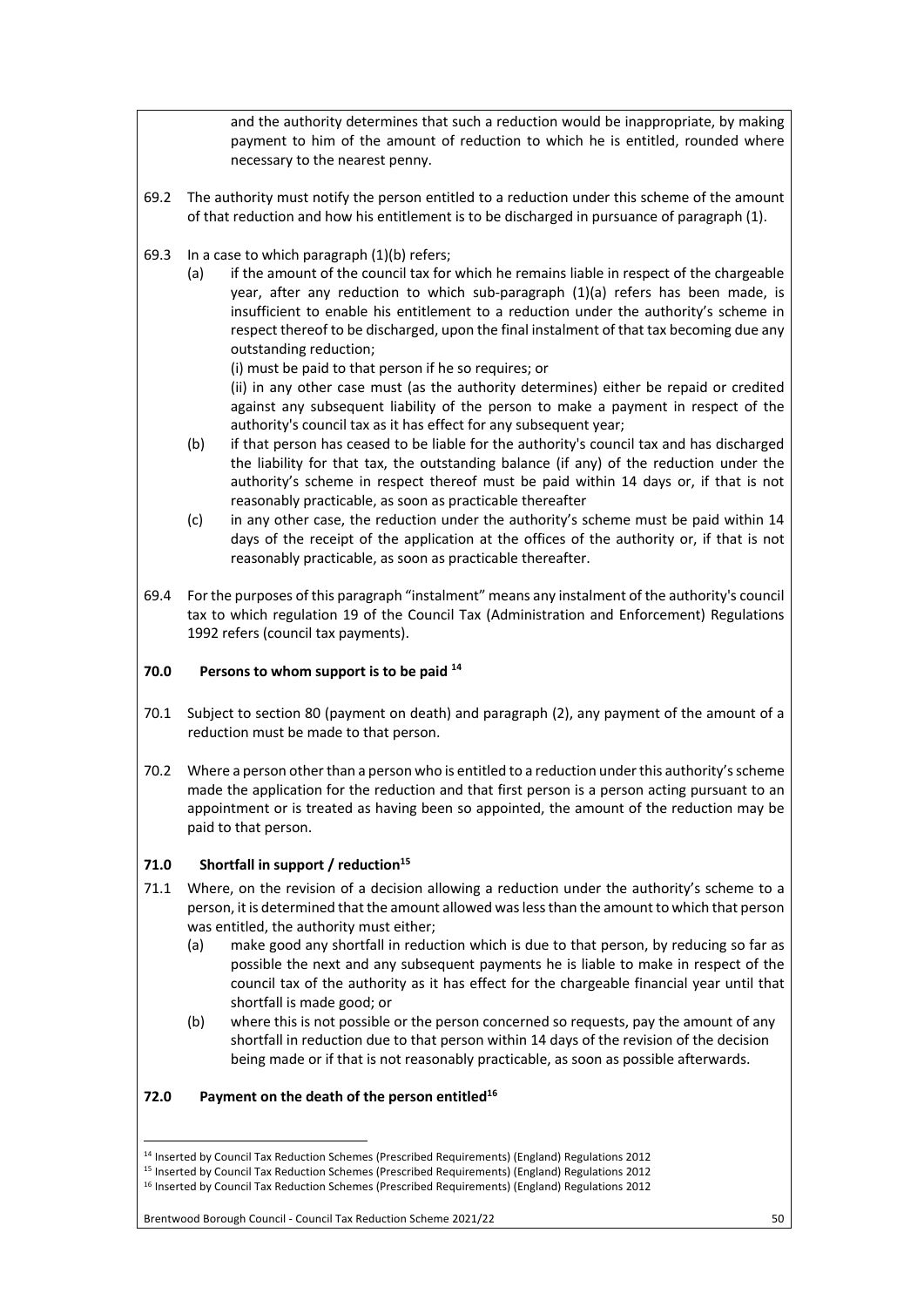72.1 Where the person entitled to any reduction under this scheme has died and it is not possible to award the reduction which is due in the form of a reduction of the council tax for which he was liable, the authority must make payment of the amount of the reduction to his executor or administrator in accordance with regulation 58(4) of the Council Tax (Administration and Enforcement) Regulations 1992.

# **73.0 Offsetting**

 73.1 Where a person has been allowed or paid a sum of council tax reduction under a decision which is subsequently revised or further revised, any sum allowed or paid in respect of a period covered by the subsequent decision shall be offset against arrears of entitlement under the subsequent decision except to the extent that the sum exceeds the arrears and shall be treated as properly awarded or paid on account of them.

#### Payment where there is joint and several liability<sup>17</sup>

 $74.1$ Where;

 (a) a person is entitled to a reduction under the authority's scheme in respect of his liability for the authority's council tax as it has effect in respect of a chargeable financial year; (b) the person entitled to the reduction is jointly and severally liable for the council tax; and (c) the authority determines that discharging his entitlement by reducing the amount of his liability to which regulation 20(2) of the Council Tax (Administration and Enforcement) Regulations 1992(7) refers would be inappropriate,

 it may make a payment to him of the amount of the reduction to which he is entitled, rounded where necessary to the nearest penny.

- 74.2 Subject to sub-paragraph (3) any payment made under sub-paragraph (1) must be made to the person who is entitled to the reduction.
- 74.3 Where a person other than a person who is entitled to a reduction under the authority's scheme made the application and that first person is a person acting pursuant to an appointment or is treated as having been so appointed, the amount of the reduction may be paid to that person.

# **75.0 Use of information from and to the Department of Work and Pensions (DWP) and Her Majesty's Revenues and Customs (HMRC)**

- 75.1 The authority may use information provided by the DWP and HMRC for the purposes of Council Tax Reduction, council tax liability, billing, administration and enforcement as outlined within Schedule 2 of the Local Government Finance Act 1992 as amended by the Local Government Finance Act 2012 and the Social Security (Information-sharing in relation to Welfare Services etc.) (Amendment) Regulations 2013
- 75.2 Where required by the relevant department and where required by law, the authority may share information obtained for Council Tax Reduction with the DWP or HMRC as appropriate and in accordance with Data Protections requirements<sup>18</sup>.

# **76.0 Collection of information**

- 76.1 The authority may receive and obtain information and evidence relating to claims for council tax reduction, the council may receive or obtain the information or evidence from–
	- (a) persons making claims for council tax reduction;

 <sup>17</sup> Inserted by Schedule 8 of the Council Tax Reductions Scheme (Prescribed Requirements) (England) Regulations 2012  $18$  Data Retention and Investigatory Powers Act 2014, Data Retention Regulations 2014 and The Regulation of Investigatory Powers (Acquisition and Disclosure of Communications Data: Code of Practice) Order 2015

Brentwood Borough Council - Council Tax Reduction Scheme 2021/22 51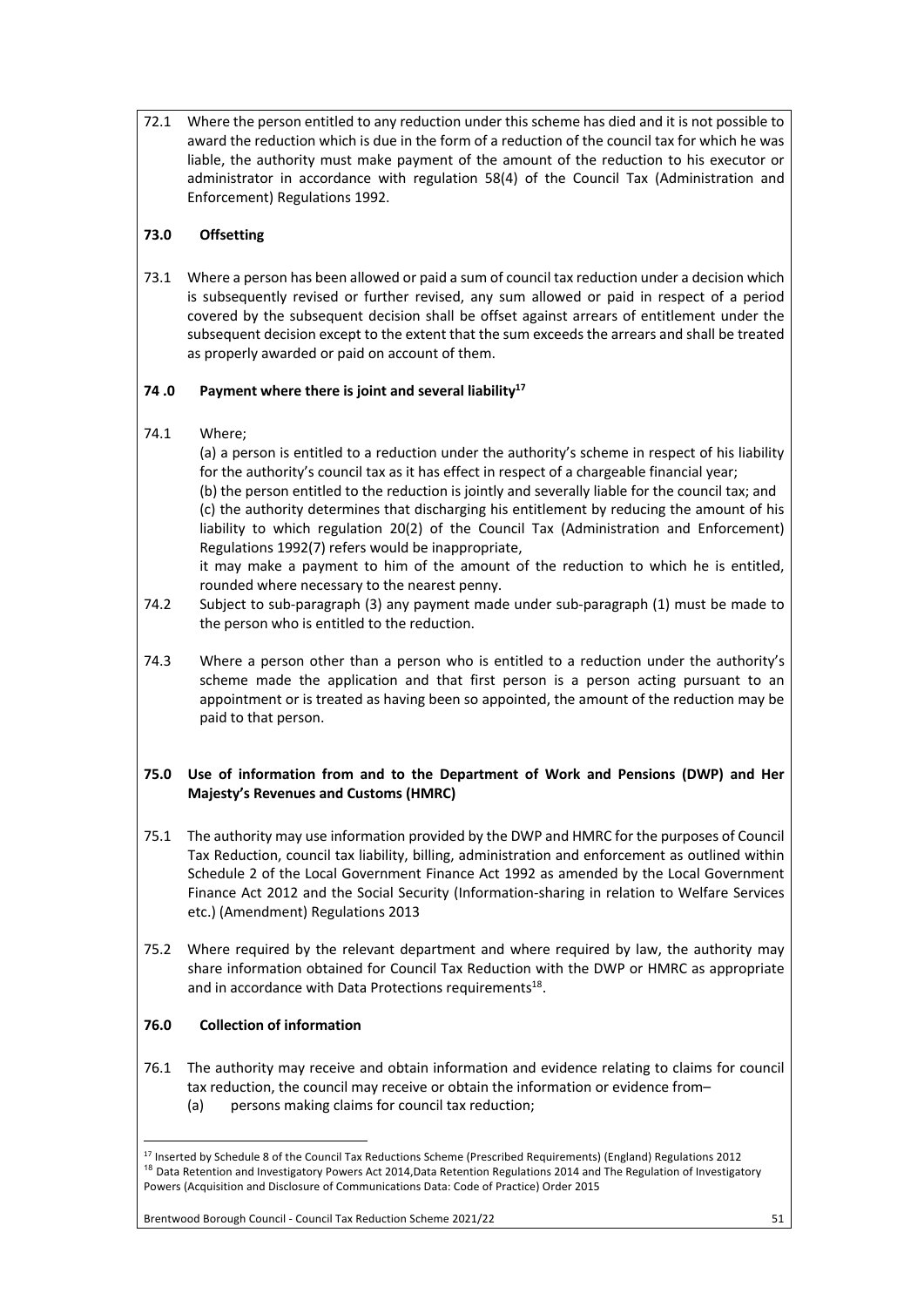- other persons in connection with such claims; (b)
- other local authorities; or (c)
- central government departments including the DWP and HMRC (d)
- 76.2 The authority may verify relevant information supplied to, or obtained.

# **77.0 Recording and holding information**

- 77.1 The authority may
	- (a) may make a record of such information; and
	- (b) may hold that information, whether as supplied or obtained or recorded, for the purpose of forwarding it to the person or authority for the time being administering council tax reduction.

# **78.0 Forwarding of information**

 78.1 The authority may forward it to the person or authority for the time being administering claims to or awards of council tax reduction to which the relevant information relates, being (i) a local authority;

(ii) a person providing services to a local authority; or

 (iii) a person authorised to exercise any function of a local authority relating to council tax reduction.

# **79.0 Persons affected by Decisions**

- 79.1 A person is to be treated as a person affected by a relevant decision of the authority where that person is;
	- a. an applicant;
	- b. in the case of a person who is liable to make payments in respect of a dwelling and is unable for the time being to act

 (i) a Deputy appointed by the Court of Protection with power to claim, or as the case may be, receive benefit or support on his behalf,

 (ii) in Scotland, a tutor, curator, judicial factor or other guardian acting or appointed in terms of law administering that person's estate, or

 (iii) an attorney with a general power or a power to receive benefit or support appointed by the person liable to make those payments under the Powers of Attorney Act 1971, the Enduring Powers of Attorney Act 1985 or the Mental Capacity Act 2005 or otherwise;

c. a person appointed by the authority under this scheme;

# **80.0 Revisions of Decisions**

 80.1 Subject to the provisions in this scheme, a relevant decision ('the original decision) may be revised or further revised by the authority, which made the decision where the person affected makes an application for a revision within;

 (i) one calendar month of the date of notification of the original decision; or (ii) such extended time as the authority may allow.

- 80.2 The authority may revise or further revise that original decision at any time. Where further information is required from the person affected, the authority shall request such information and evidence as it feels is reasonable. Such information must be supplied within;
	- i) one calendar month of the date of notification of the additional information; or
		- (ii) such extended time as the authority may allow

# **81.0 Written Statements**

 81.1 Subject to the provisions in the scheme, the authority may upon a written request issue a written statement to a person affected to further explain the decision of the authority in relation to Council tax reduction. The request must be received within one calendar month of the date of the notification being issued by the authority.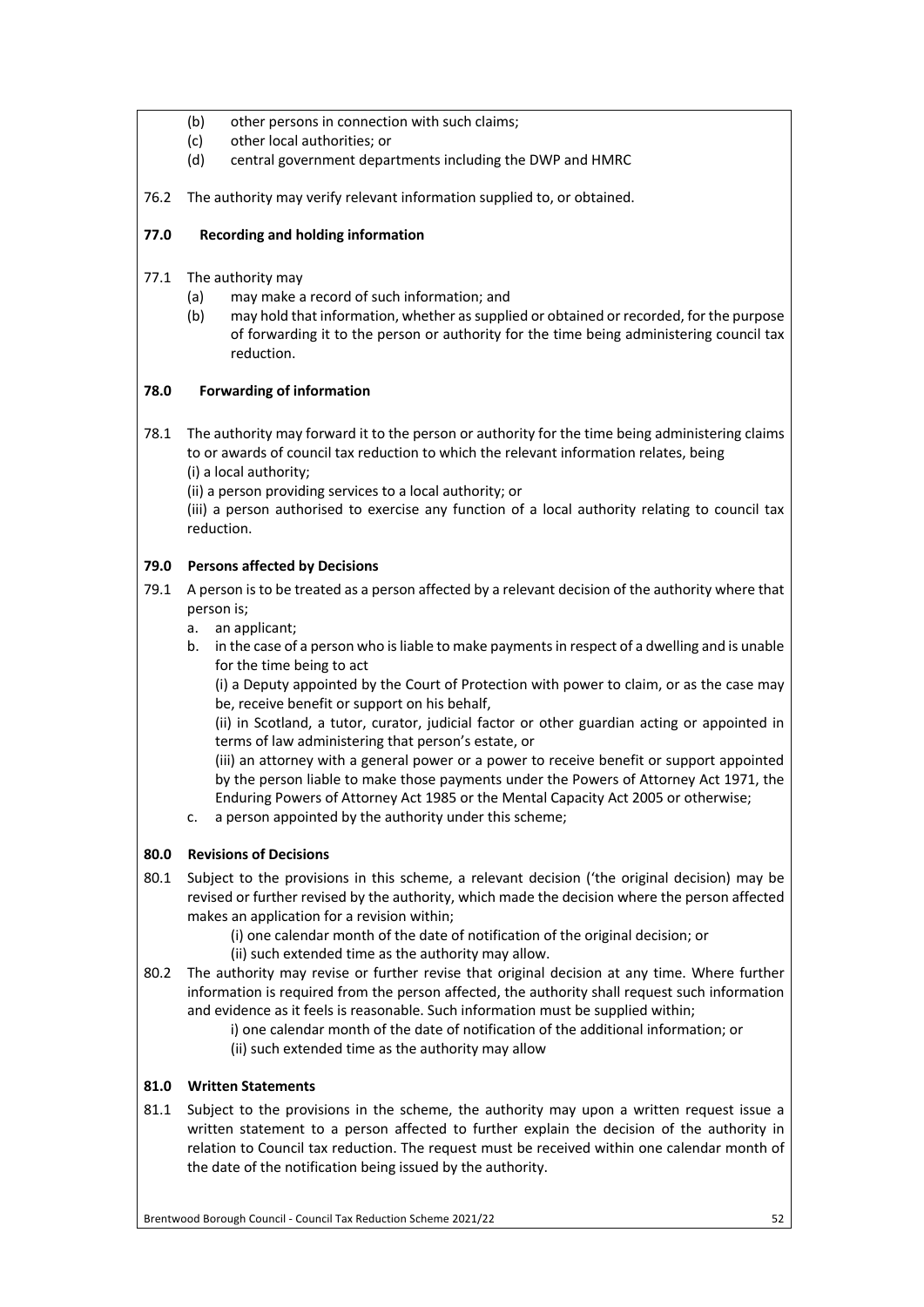#### **82.0 Terminations**

- 82.1 The authority may terminate support in whole or in part the Council tax reduction where it appears to the authority that an issue arises whether;
	- a. the conditions for entitlement to Council tax reduction are or were fulfilled; or
	- b. a decision as to an award of such a support should be revised or superseded.
- 82.2 The authority may terminate, in whole or in part the Council tax reduction where it appears to the authority that an issue arises whether;
	- a. the conditions for entitlement to Council tax reduction are or were fulfilled; or
	- b. a decision as to an award of such a support should be revised or superseded.

 Where the person fails to provide information to the authority as requested in relation to any matter relating to their liability for Council Tax

#### **83.0 Procedure by which a person may make an appeal against certain decisions of the authority19**

83.1 A person who is aggrieved by a decision of the authority, which affects;

(a) the person's entitlement to a reduction under its scheme, or

(b) the amount of any reduction to which that person is entitled,

 may serve a written notice on the authority stating the matter by which, and the grounds on which, he is aggrieved.

## 83.2 The authority must

- (a) consider the matter to which the notice relates;
- (b) notify the aggrieved person in writing;
	- (i) that the grievance is not well founded, giving reasons for that belief; or (ii) that steps have been taken to deal with the grievance, stating the steps taken.
- 83.3 Where, following notification under sub-paragraph (2)(b)(i) or (ii), the person is still aggrieved, or if the authority fails to notify the person aggrieved in accordance with sub-paragraph (2)(b) within two months of the service of his notice, he may appeal to the valuation tribunal under section 16 of the 1992 Act<sup>20</sup>.

## **84.0 Procedure for an application to the authority for a reduction under section 13A(1)(c) of the 1992 Act21**

- 84.1 An application to the authority for a reduction under section  $13A(1)(c)$  of the 1992 Act may be made;
	- (a) in writing,
	- (b) by means of an electronic communication in accordance this scheme or
	- (c) where the authority has published a telephone number for the purpose of receiving such applications, by telephone.

#### $842$ Where:

- (a) the authority has made a determination under section  $13A(1)(c)$  in relation to a class of case in which liability is to be reduced; and
- (b) a person in that class would otherwise be entitled to a reduction under its scheme, that person's application for a reduction under the authority's scheme may also be treated as an application for a reduction under section 13A(1)(c).

<sup>19</sup> Inserted by Council Tax Reduction Schemes (Prescribed Requirements) (England) Regulations 2012

<sup>&</sup>lt;sup>20</sup> As amended by the Tribunal Procedure (Amendment No 3) Rules 2014, The First-tier Tribunal and Upper Tribunal

<sup>(</sup>Chambers) (Amendment) Order 2015 and The Tribunal Procedure (Amendment) Rules 2015 (Chambers) (Amendment) Order 2015 and The Tribunal Procedure (Amendment) Rules 2015<br><sup>21</sup> Inserted by Council Tax Reduction Schemes (Prescribed Requirements) (England) Regulations 2012

Brentwood Borough Council - Council Tax Reduction Scheme 2021/22 53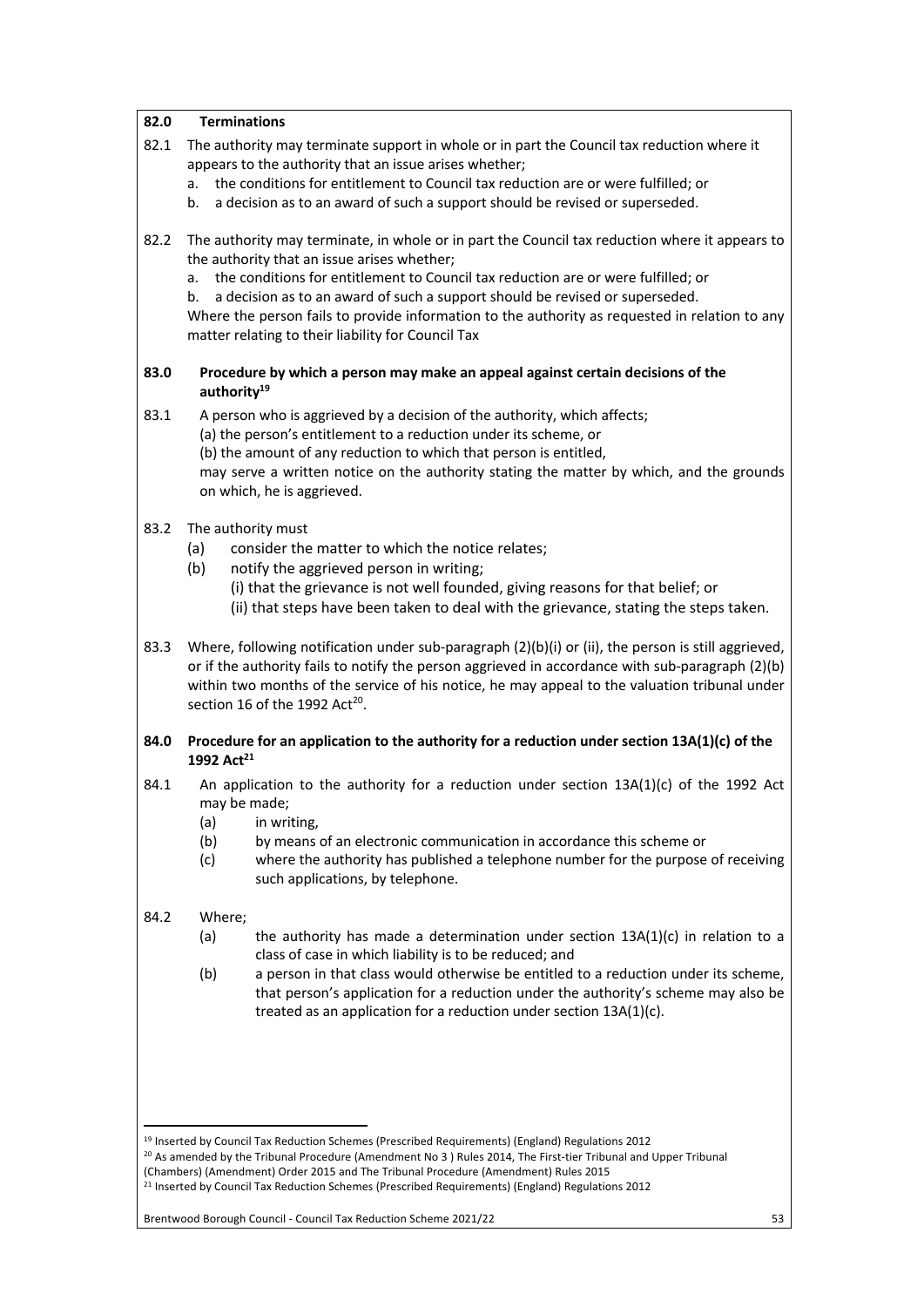## **85.0 Electronic Communication**

## **Interpretation**

85.1 In this Part;

 **"official computer system"** means a computer system maintained by or on behalf of an authority for sending, receiving, processing or storing of any information. **"information"** includes an application, a certificate, notice or other evidence; and

## **86.0 Conditions for the use of electronic communication**

- 86.1 The authority may use an electronic communication in connection with applications for, and awards of, reductions under its scheme including any or all information received via DWP or HMRC.
- 86.2 A person other than the authority may use an electronic communication in connection with the matters referred to in paragraph (1) if the conditions specified in paragraphs (3) to (6) are satisfied.
- 86.3 The first condition is that the person is for the time being permitted to use an electronic communication by an authorisation given by means of a direction of the Chief Executive of the authority.
- 86.4 The second condition is that the person uses an approved method of;
	- (a) authenticating the identity of the sender of the communication;
	- (b) electronic communication;
	- (c) authenticating any application or notice delivered by means of an electronic communication; and
	- (d) subject to sub-paragraph (7), submitting to the authority any information.
- 86.5 The third condition is that any information sent by means of an electronic communication is in a form approved for the purposes.
- 86.6 The fourth condition is that the person maintains such records in written or electronic form as may be specified in a direction given by the Chief Executive of the authority.
- 86.7 Where the person uses any method other than the method approved of submitting any information, that information is to be treated as not having been submitted.
- 86.8 In this paragraph "approved" means approved by means of a direction given by the Chief Executive of the authority for the purposes of this section.

#### **87.0 Use of intermediaries**

 (a) the delivery of any information by means of an electronic communication; and (b) the authentication or security of anything transmitted by such means, and may require other persons to use intermediaries in connection with those matters. 87.1 The authority may use intermediaries in connection with;

#### **88.0 Effect of delivering information by means of electronic communication**

 88.1 Any information which is delivered by means of an electronic communication is to be treated as having been delivered in the manner or form required by any provision of an authority's scheme on the day the conditions imposed; (a) by this section; and (b) by or under an enactment, are satisfied.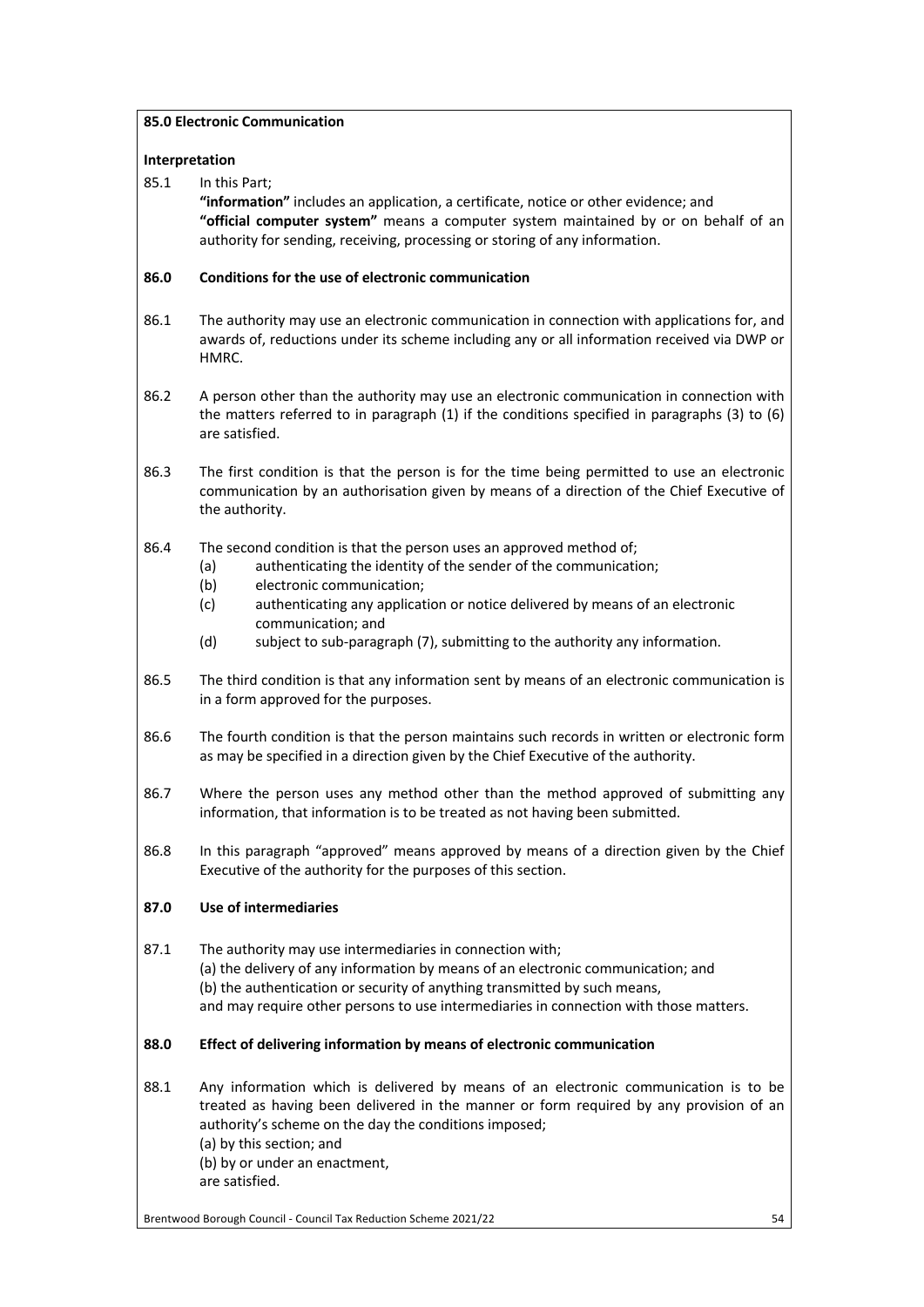- 88.2 The authority may determine that any information is to be treated as delivered on a different day (whether earlier or later) from the day provided for in sub-paragraph (1).
- 88.3 Information may not be taken to have been delivered to an official computer system by means of an electronic communication unless it is accepted by the system to which it is delivered.

# **89.0 Proof of identity of sender or recipient of information**

89.1 (a) the sender of any information delivered by means of an electronic communication to an official computer system; or If it is necessary to prove, for the purpose of any legal proceedings, the identity of—

 (b) the recipient of any such information delivered by means of an electronic communication from an official computer system,

 the sender or recipient, as the case may be, is to be presumed to be the person whose name is recorded as such on that official computer system.

## **90.0 Proof of delivery of information**

90.1 If it is necessary to prove, for the purpose of any legal proceedings, that the use of an electronic communication has resulted in the delivery of any information this is presumed to have been the case where;

 (a) any such information has been delivered to the relevant authority, if the delivery of that information has been recorded on an official computer system; or

 (b) any such information has been delivered by the relevant authority, if the delivery of that information has been recorded on an official computer system.

- 90.2 If it is necessary to prove, for the purpose of any legal proceedings, that the use of an electronic communication has resulted in the delivery of any such information, this is presumed not to be the case, if that information delivered to the relevant authority has not been recorded on an official computer system.
- 90.3 If it is necessary to prove, for the purpose of any legal proceedings, when any such information sent by means of an electronic communication has been received, the time and date of receipt is presumed to be that recorded on an official computer system.

#### **91.0 Proof of content of information**

91.1 If it is necessary to prove, for the purpose of any legal proceedings, the content of any information sent by means of an electronic communication, the content is presumed to be that recorded on an official computer system.

#### **92.0 Counter Fraud and compliance**

- 92.1 In order to protect the finances of the authority and also in the interests of all council taxpayers, the authority will undertake such actions as allowed by law to;
	- a. Prevent and detect fraudulent claims and actions in respect of Council tax reduction;
	- b. Carry out investigations fairly, professionally and in accordance with the law; and
	- c. Ensure that sanctions are applied in appropriate cases

#### 92.2 The authority believes that it is important to minimise the opportunity for fraud and;

- a. will implement rigorous procedures for the verification of claims for council tax reduction;
- b. will employ sufficient Officers to fulfil the authority's commitment to combat fraud;
- c. will actively tackle fraud where it occurs in accordance with this scheme;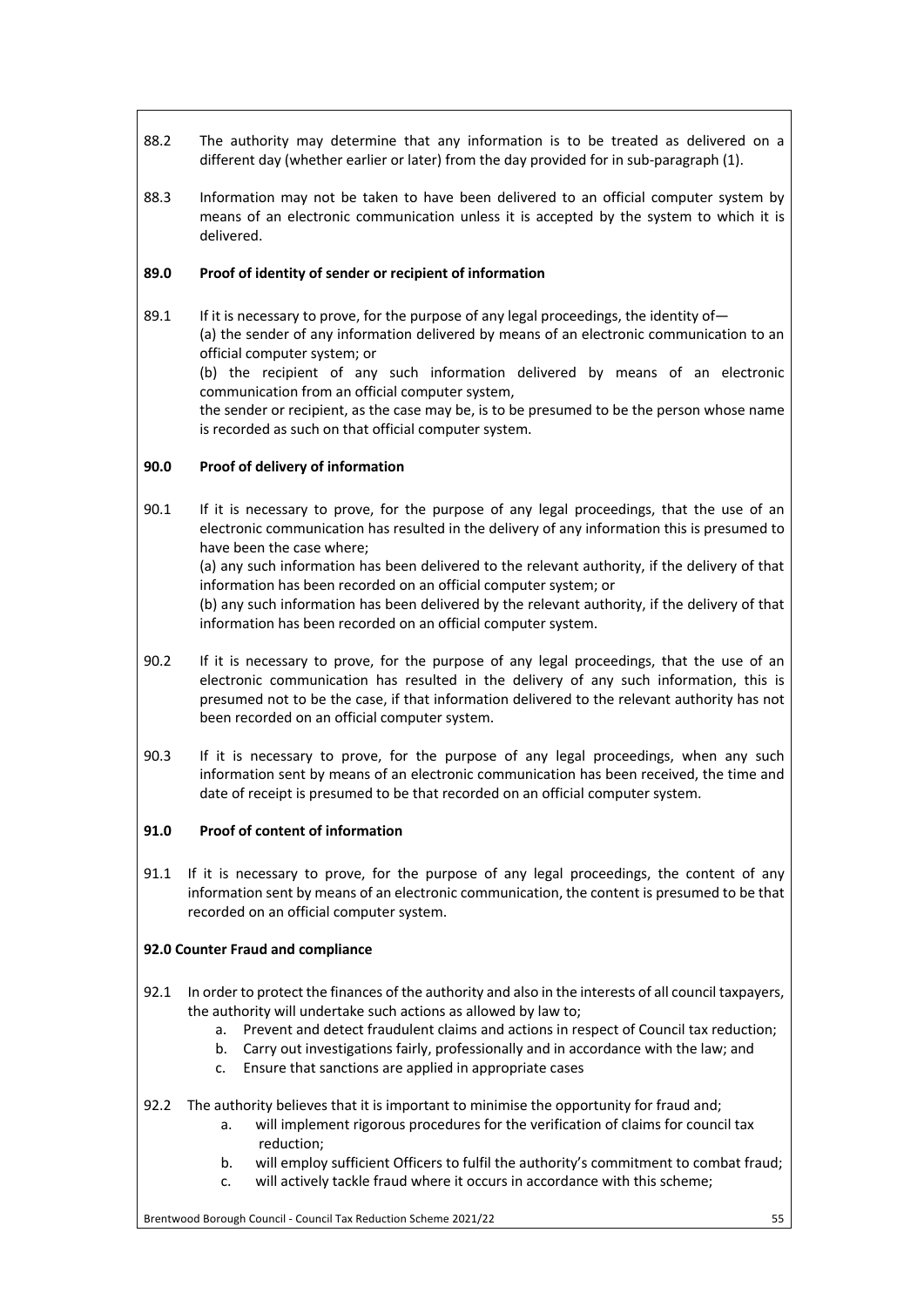- d. will co-operate with the Department for Work and Pensions (DWP), Her Majesty's Revenues and Customs and take part in joint working including prosecutions; and
- e. will in all cases seek to recover all outstanding council tax.
- 92.3 The authority shall put into place such administrative policies, procedures and processes as are necessary to ensure that the actions outlined within paragraph 107.1 and 107.2 can be carried out successfully. In particular the authority shall undertake actions provided by the Council Tax Reduction Schemes (Detection of Fraud and Enforcement) (England) Regulations 2013.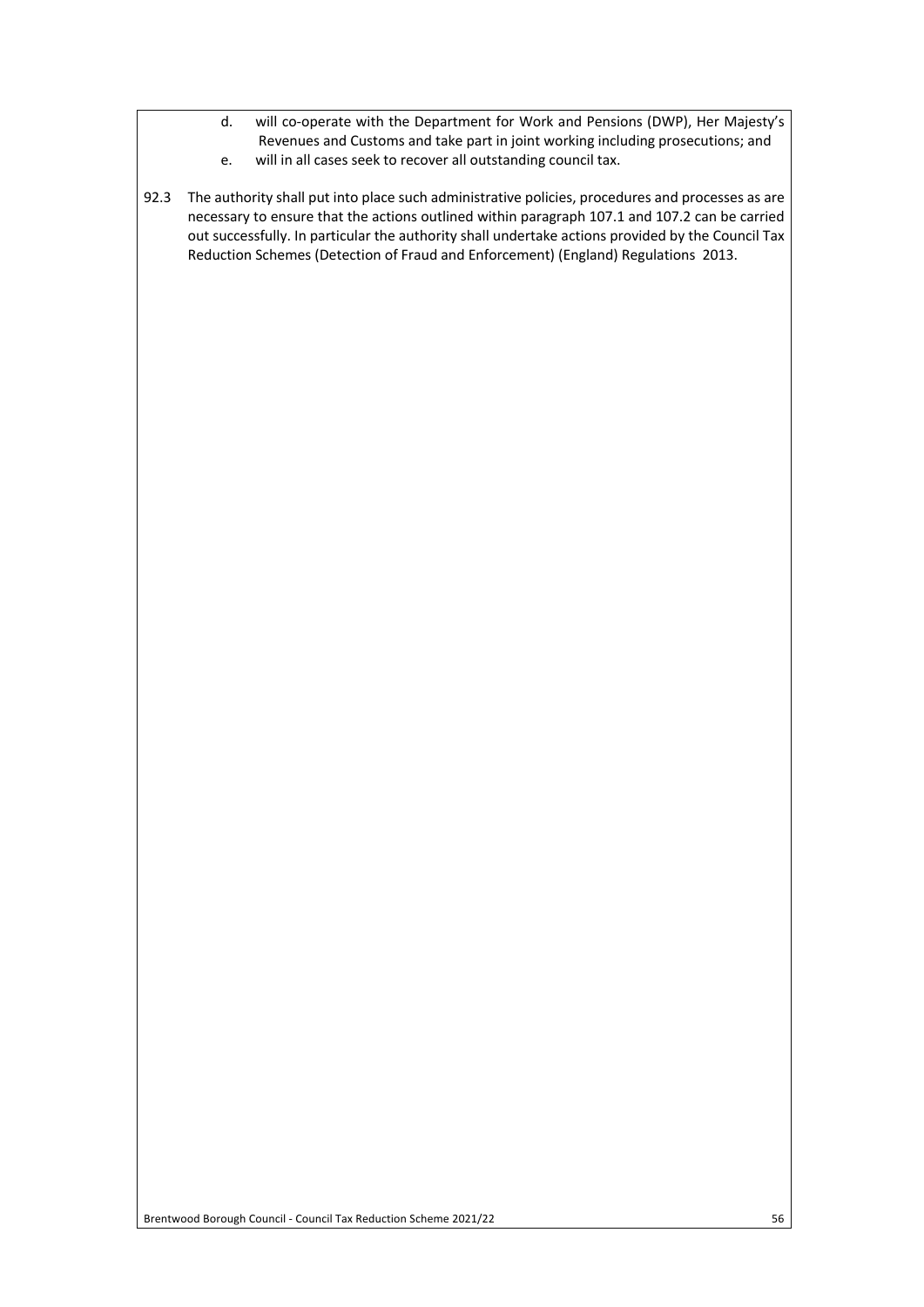**Schedule 1** 

 **Calculation of the amount of Council Tax Reduction in accordance with the Discount Scheme**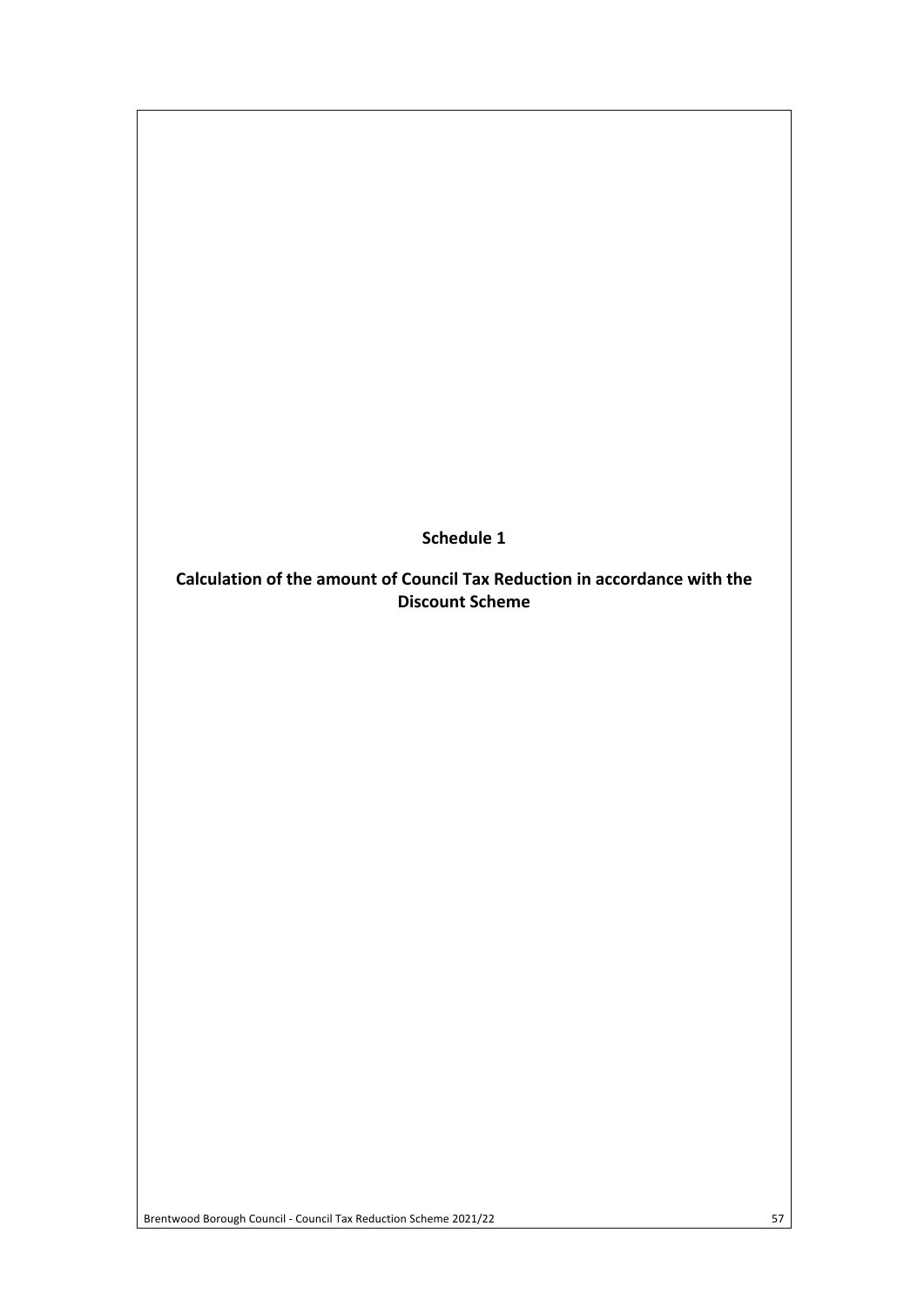1 The authority's Council Tax Reduction scheme from 2021/22 shall be calculated on the basis of the following Banded Discount Scheme:

|           |                           | Weekly Income & Discount (%) |          |             |             |           |           |
|-----------|---------------------------|------------------------------|----------|-------------|-------------|-----------|-----------|
|           |                           | £0-£75.00                    | £75.01 - | $£150.01 -$ | $£225.01 -$ | £300.01 - | £375.01 - |
|           |                           |                              | £150.00  | £225.00     | £300.00     | £375.00   | £450.00   |
|           | Single with no dependant  | 75%                          | 75%      | 50%         | 25%         | 0%        | 0%        |
|           | Couple with no dependant  | 75%                          | 75%      | 50%         | 25%         | 0%        | 0%        |
|           | Single with one dependant | 75%                          | 75%      | 50%         | 50%         | 25%       | 25%       |
| Household | Couple with one dependant | 75%                          | 75%      | 50%         | 50%         | 25%       | 25%       |
|           | Couple with two or more   | 75%                          | 75%      | 75%         | 50%         | 50%       | 25%       |
|           | dependants                |                              |          |             |             |           |           |
|           | Single with two or more   | 75%                          | 75%      | 75%         | 50%         | 50%       | 25%       |
|           | dependants                |                              |          |             |             |           |           |

2 The amount of discount to be granted is to be based on the following factors:

- a. The maximum Council Tax Reduction as defined within this scheme;
- b. The Council Tax family as defined within this scheme
- c. The income of the applicant as defined within this scheme;
- d. The capital of the applicant as defined within this scheme.

 3. Where the applicant, their partner or any dependant in their household is entitled to any of the following:

- Disabled Living Allowance
- Personal Independence Payments
- Armed Forces Independence Payments
- Working Tax Credit with the disability element.
- Severe Disablement Allowance
- Employment Support Allowance which includes the support component

 **and** the applicant is entitled to any award within the table in paragraph 1, then the amount to be granted shall be increased to 100%.

- 4 For the sake of clarity all incomes shown within the table above are weekly in accordance with the scheme requirements and definitions.
- 5 Discount bands vary depending on both weekly income and the household (family as defined within this scheme). For the sake of clarity, It should be noted that in any application for reduction is limited to a maximum of two dependant children or young persons.
- 6 Any applicant who capital is greater than £6,000 shall not be entitled to any Council Tax Reductions whatsoever.
- 7. The authority may increase the level of incomes within the grid specified in paragraph 1 on an annual basis by the appropriate level of inflation measured by the Consumer Price Index (CPI) at 1<sup>st</sup> October preceding the effective financial year.
- 8 Where Government increase benefits or makes changes to the welfare benefit system generally to allow for additional monies to be paid to applicants generally, the authority make changes to either the levels of discounts or to the income ranges within each discount band to ensure that applicants are not disadvantaged
- 9. Where an applicant or partner is in receipt of a relevant benefit namely Income Support, Income Related Employment and Support Allowance or Income Based Jobseeker's Allowance, discount will be award at 75%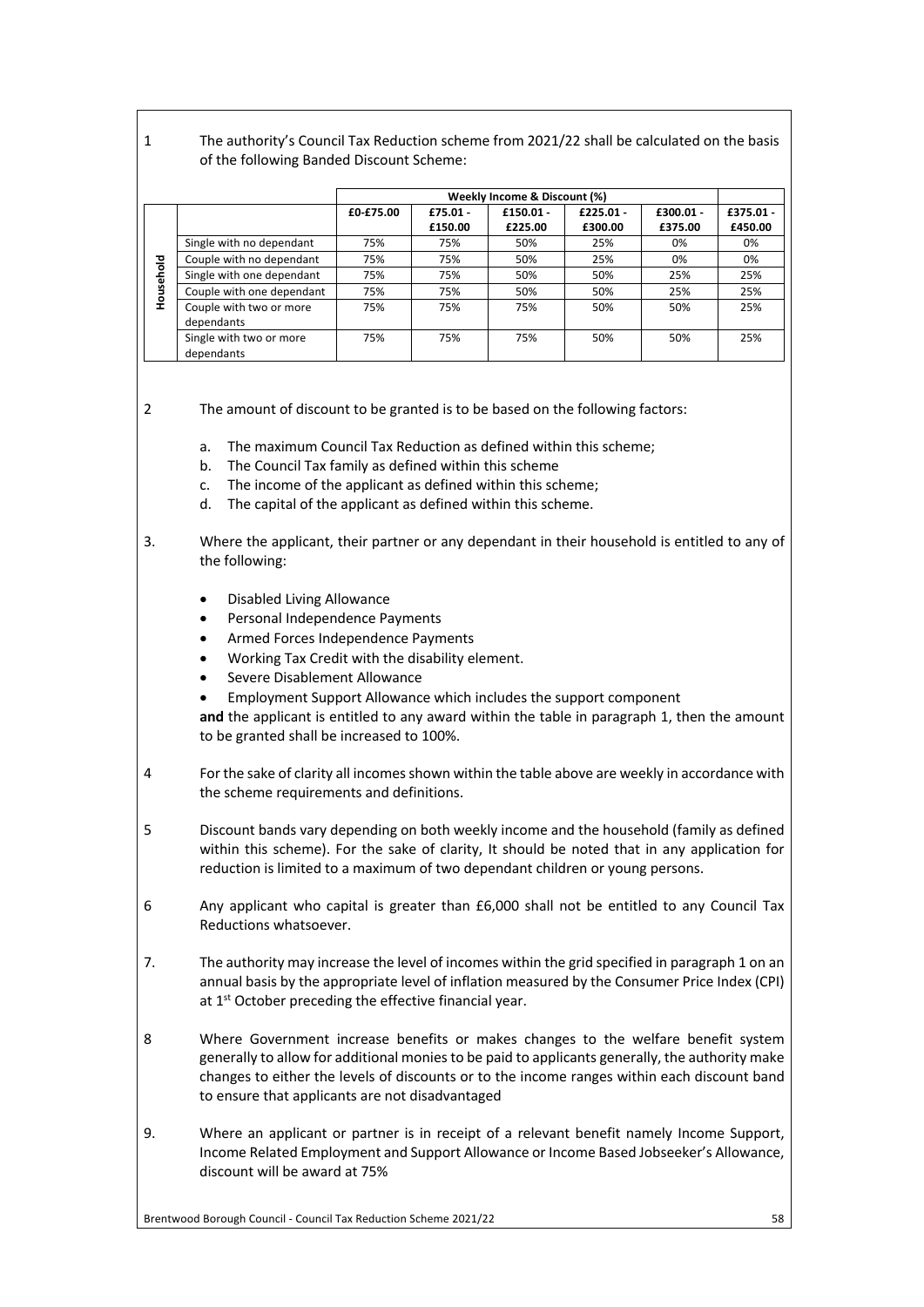**Schedule 2** 

Sums to be disregarded in the calculation of income other than earnings<sup>22</sup>

 $22$  Any amounts shown in this schedule will be uprated in line with the Housing Benefit Regulations 2006 as amended

Brentwood Borough Council - Council Tax Reduction Scheme 2021/22 59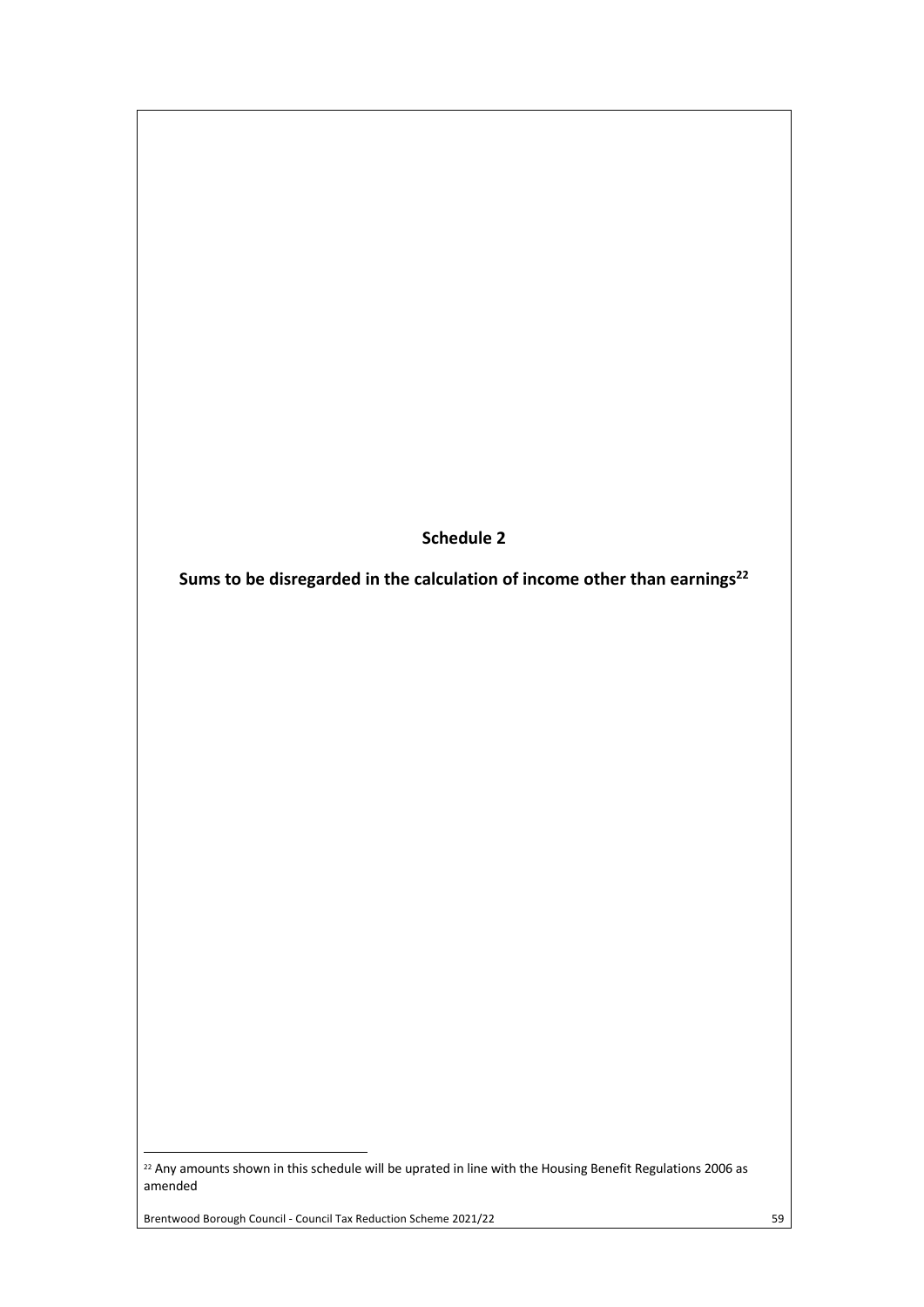- **1.** Any amount paid by way of tax on income, which is to be taken into account under section 30 (calculation of income other than earnings).
- 2. Where an applicant is on income support, an income-based jobseeker's allowance or an income-related employment and support allowance the whole of his income.
- **3.** Where the applicant is a member of a joint-claim couple for the purposes of the Jobseekers Act and his partner is on an income-based jobseeker's allowance, the whole of the applicant's income.
- **4.** Any disability living allowance or personal independence payment or AFIP
- **5.** Any mobility supplement under article 20 of the Naval, Military and Air Forces Etc. (Disablement and Death) Service Pensions Order 2006 (including such a supplement by virtue of any other scheme or order) or under article 25A of the Personal Injuries (Civilians) Scheme 1983or any payment intended to compensate for the non-payment of such a supplement.
- **6.** Any attendance allowance.
- (1) Subject to sub-paragraph (2), any of the following payments; **7** 
	- (a) a charitable payment;
	- (b) a voluntary payment;
	- funds are derived from a payment made in consequence of any personal injury to (c) a payment (not falling within sub-paragraph (a) or (b) above) from a trust whose the applicant;
	- (d) a payment under an annuity purchased;
		- (i) pursuant to any agreement or court order to make payments to the applicant; or
		- (ii) from funds derived from a payment made,
		- in consequence of any personal injury to the applicant; or
	- agreement or court order to make payments to the applicant in consequence of any personal injury to the applicant. (e) a payment (not falling within sub-paragraphs (a) to (d) received by virtue of any
	- (2) Sub-paragraph (1) shall not apply to a payment, which is made or due to be made by-
		- applicant's family; or (a) a former partner of the applicant, or a former partner of any member of the
		- member of the applicant's family. (b) the parent of a child or young person where that child or young person is a
- **8.** 100% of any of the following, namely
	- (a) a war disablement pension (except insofar as such a pension falls to be disregarded under paragraph 9 or 10);
	- (b) a war widow's pension or war widower's pension;
	- power of Her Majesty otherwise than under an enactment to make provision about pensions for or in respect of persons who have been disabled or have died in consequence of service as members of the armed forces of the Crown; (c) a pension payable to a person as a widow, widower or surviving civil partner under any
	- (d) a guaranteed income payment;
	- (e) a payment made to compensate for the non-payment of such a pension or payment as is mentioned in any of the preceding sub-paragraphs;
	- to any of the pensions or payments mentioned in sub-paragraphs (a) to (d) above; (f) a pension paid by the government of a country outside Great Britain which is analogous

 provision made by the law of the Federal Republic of Germany, or any part of it, or of the Republic of Austria. (g) pension paid to victims of National Socialist persecution under any special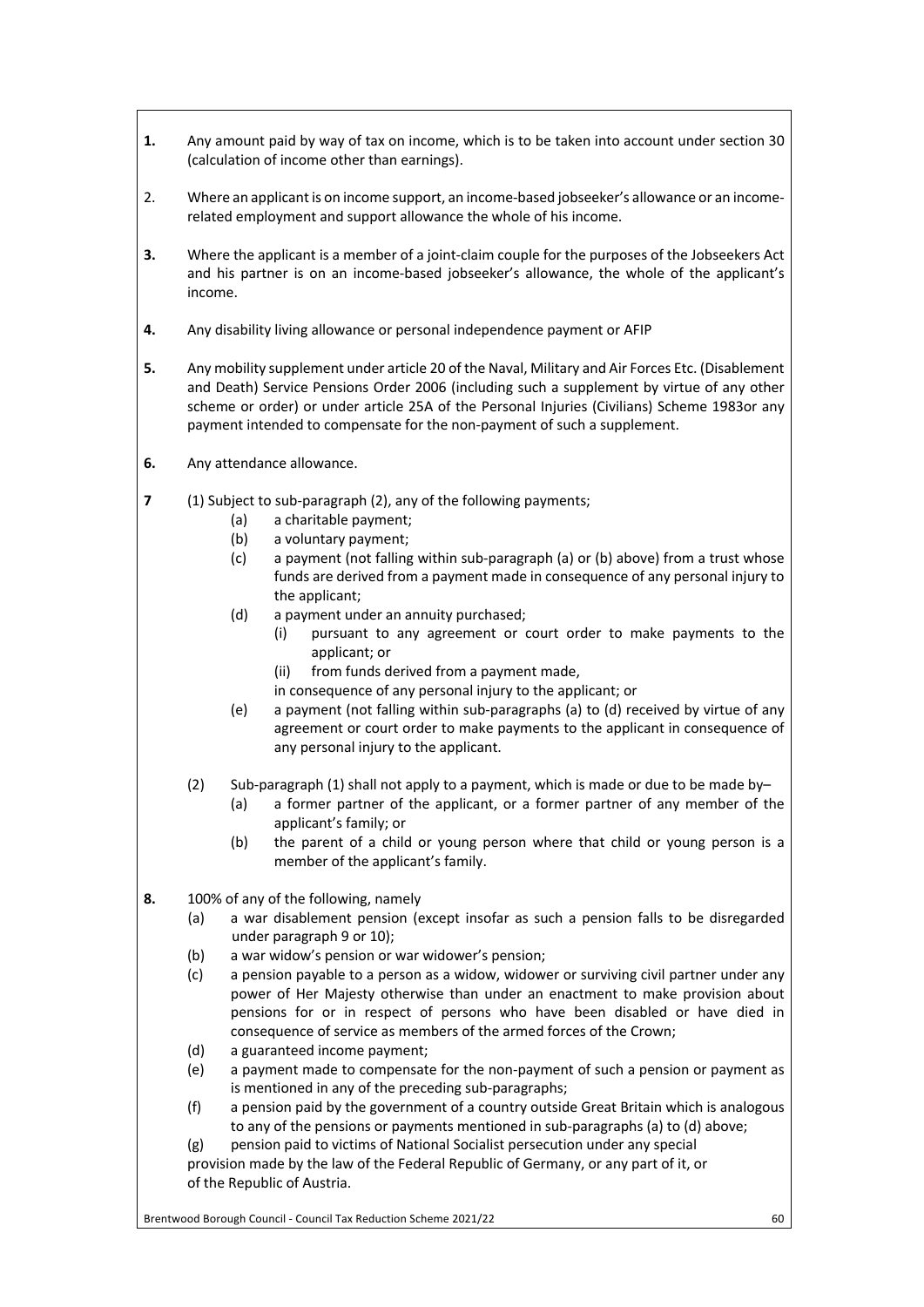| 9.  |                                                                                                                                                                                                                                                                                                                                                                                                                                                                                                                                                                                                     | Any payment made to the applicant by a child or young person or a non-dependant.                                                                                                                                                                                                                                                                                                                                                                                                                                                                                                                                                                                                                                                        |  |  |
|-----|-----------------------------------------------------------------------------------------------------------------------------------------------------------------------------------------------------------------------------------------------------------------------------------------------------------------------------------------------------------------------------------------------------------------------------------------------------------------------------------------------------------------------------------------------------------------------------------------------------|-----------------------------------------------------------------------------------------------------------------------------------------------------------------------------------------------------------------------------------------------------------------------------------------------------------------------------------------------------------------------------------------------------------------------------------------------------------------------------------------------------------------------------------------------------------------------------------------------------------------------------------------------------------------------------------------------------------------------------------------|--|--|
| 10. | (1)                                                                                                                                                                                                                                                                                                                                                                                                                                                                                                                                                                                                 | Any payment made to the applicant in respect of a person who is a member of his family-<br>(a) pursuant to regulations under section 2(6)(b), 3 or 4 of the Adoption and Children<br>Act 2002 or in accordance or with a scheme approved by the Scottish<br>Ministers under section 51A of the Adoption (Scotland) Act 1978(b)<br>(schemes for payments of allowances to adopters); or in accordance with<br>an Adoption Allowance Scheme made under section 71 of the Adoption and<br>Children (Scotland) Act 2007 (Adoption Allowances Schemes)                                                                                                                                                                                       |  |  |
|     |                                                                                                                                                                                                                                                                                                                                                                                                                                                                                                                                                                                                     | (b) not used<br>(ba)<br>which is a payment made by a local authority in pursuance of section 15(1)<br>of, and paragraph 15 of Schedule 1 to, the Children Act 1989 (local authority<br>contribution to a child's maintenance where the child is living with a person<br>as a result of a residence order) or in Scotland section 50 of the Children Act<br>1975 (payments towards maintenance of children);                                                                                                                                                                                                                                                                                                                             |  |  |
|     |                                                                                                                                                                                                                                                                                                                                                                                                                                                                                                                                                                                                     | (c) which is a payment made by an authority, as defined in Article 2 of the Children<br>Order, in pursuance of Article 15 of, and paragraph 17 of Schedule 1 to, that<br>Order (contribution by an authority to child's maintenance);<br>(d) in accordance with regulations made pursuant to section 14F of the Children Act                                                                                                                                                                                                                                                                                                                                                                                                            |  |  |
|     | (2)                                                                                                                                                                                                                                                                                                                                                                                                                                                                                                                                                                                                 | 1989(c) (special guardianship support services);<br>Any payment, other than a payment to which sub-paragraph (1)(a) applies, made<br>to the applicant pursuant to regulations under section 2(6)(b), 3 or 4 of the Adoption and<br>Children Act 2002.                                                                                                                                                                                                                                                                                                                                                                                                                                                                                   |  |  |
| 11. | (a)<br>(b)                                                                                                                                                                                                                                                                                                                                                                                                                                                                                                                                                                                          | Any payment made to the applicant with whom a person is accommodated by virtue of<br>arrangements made<br>by a local authority under-<br>(i) section 23(2)(a) of the Children Act 1989 (provision of accommodation and<br>maintenance for a child whom they are looking after),<br>(ii) section 26 of the Children (Scotland) Act 1995 (manner of provision of<br>accommodation to child looked after by local authority), or<br>(iii) regulations 33 or 51 of the Looked After Children (Scotland) Regulations 2009<br>(fostering and kinship care allowances and fostering allowances); or<br>by a voluntary organisation under section 59(1)(a) of the Children Act 1989 (provision of<br>accommodation by voluntary organisations). |  |  |
| 12. |                                                                                                                                                                                                                                                                                                                                                                                                                                                                                                                                                                                                     | Any payment made by a local authority in accordance with section 17, 23B, 23C or 24A of the<br>Children Act 1989 or, as the case may be, section 12 of the Social Work (Scotland) Act 1968<br>or section 22, 29 or 30 of the Children (Scotland) Act 1995 (provision of services for<br>children and their families and advice and assistance to certain children).                                                                                                                                                                                                                                                                                                                                                                     |  |  |
| 13. | (1) Subject to sub-paragraph (2), any payment (or part of a payment) made by a local authority<br>in accordance with section 23C of the Children Act 1989(e) or section 29 of the Children<br>(Scotland) Act 1995(local authorities' duty to promote welfare of children and powers to grant<br>financial assistance to persons in, or formerly in, their care) to a person ('A') which A passes on<br>to the applicant.<br>(2) Sub-paragraph (1) applies only where A;<br>(a) was formerly in the applicant's care, and<br>(b) is aged 18 or over, and<br>(c)continues to live with the applicant. |                                                                                                                                                                                                                                                                                                                                                                                                                                                                                                                                                                                                                                                                                                                                         |  |  |
| 14. |                                                                                                                                                                                                                                                                                                                                                                                                                                                                                                                                                                                                     | (1) Subject to sub-paragraph (2), any payment received under an insurance policy taken out to<br>insure against the risk of being unable to maintain repayments;<br>on a loan which is secured on the dwelling which the applicant occupies as his<br>(a)                                                                                                                                                                                                                                                                                                                                                                                                                                                                               |  |  |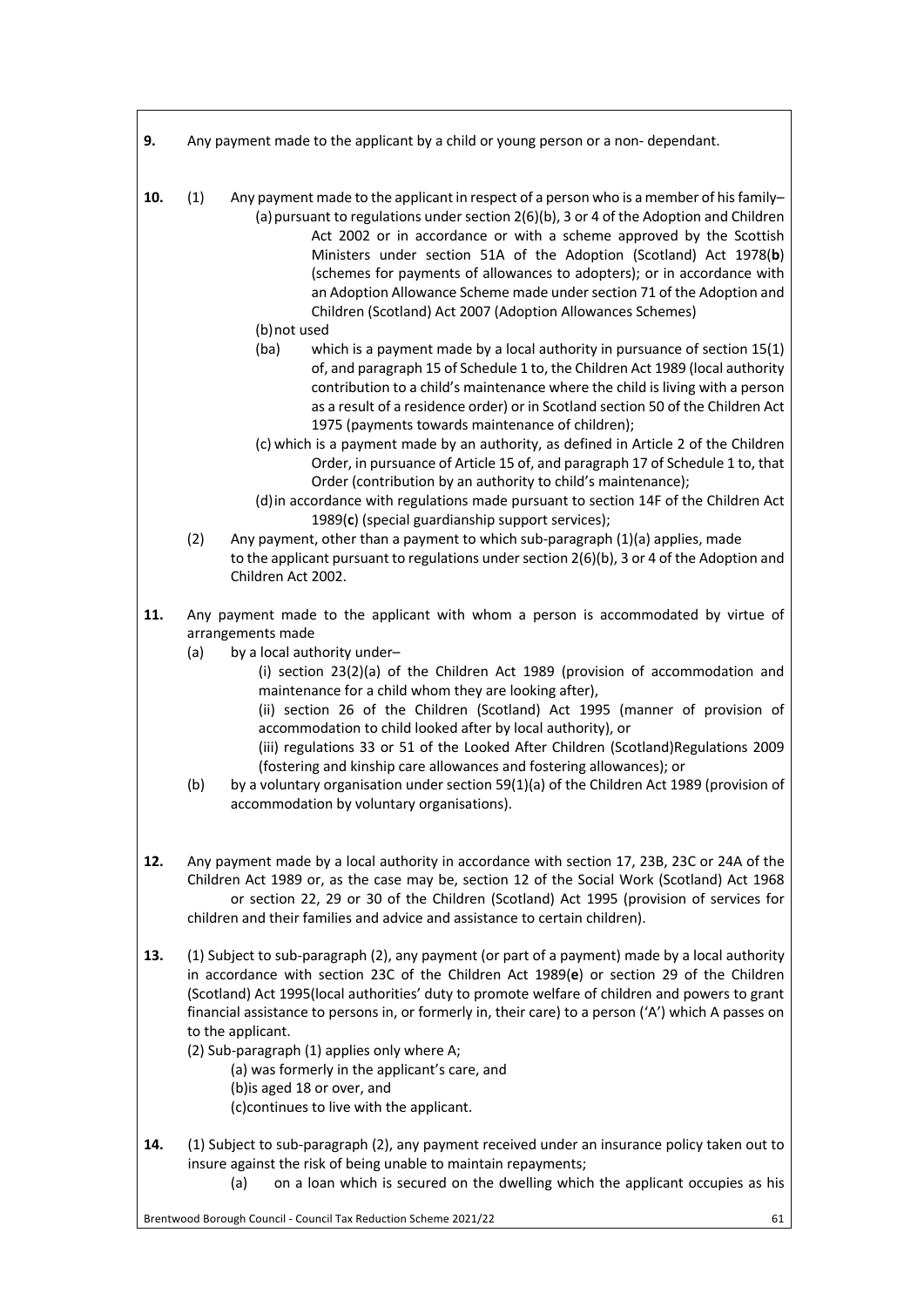home; or

 (b) under a regulated agreement as defined for the purposes of the Consumer Credit Act 1974 or under a hire-purchase agreement or a conditional sale agreement as defined for the purposes of Part 3 of the Hire-Purchase Act 1964.

 (2) A payment referred to in sub-paragraph (1) shall only be disregarded to the extent that the payment received under that policy does not exceed the amounts, calculated on a weekly basis, which are used to–

(a) maintain the repayments referred to in sub-paragraph  $(1)(a)$  or, as the case may be,  $(b)$ ; and

(b) meet any amount due by way of premiums on–

(i) that policy; or

 (ii) in a case to which sub-paragraph(1)(a) applies, an insurance policy taken out to insure against loss or damage to any building or part of a building which is occupied by the applicant as his home and which is required as a condition of the loan referred to in subparagraph (1)(a).

- **15.** Any social fund payment made pursuant to Part 8 of the Act (the Social Fund) or any local welfare fund provision
- **16.** Any payment under Part 10 of the Act (Christmas bonus for pensioners).
- $17.$  Limited, the Skipton Fund, the Caxton Foundation or the Independent Living Fund (2006). (2) Any payment by or on behalf of a person who is suffering or who suffered from haemophilia or who is or was a qualifying person, which derives from a payment made under or by any of the Trusts to which sub-paragraph (1) refers and which is made to or for the benefit of– **17.** (1) Any payment made under or by any of the Trusts, the Fund, the Eileen Trust, MFET

 (a) that person's partner or former partner from whom he is not, or where that person has died was not, estranged or divorced or with whom he has formed a civil partnership that has not been dissolved or, where that person has died, had not been dissolved at the time of that person's death;

 (b) any child who is a member of that person's family or who was such a member and who is a member of the applicant's family; or

 (c) any young person who is a member of that person's family or who was such a member and who is a member of the applicant's family.

 (3) Any payment by or on behalf of the partner or former partner of a person who is suffering or who suffered from haemophilia or who is or was a qualifying person provided that the partner or former partner and that person are not, or if either of them has died were not, estranged or divorced or, where the partner or former partner and that person have formed a civil partnership, the civil partnership has not been dissolved or, if either of them has died, had not been dissolved at the time of the death, which derives from a payment made under or by any of the Trusts to which sub-paragraph (1) refers and which is made to or for the benefit of;

(a) the person who is suffering from haemophilia or who is a qualifying person;

 (b) any child who is a member of that person's family or who was such a member and who is a member of the applicant's family; or

 (c) any young person who is a member of that person's family or who was such a member and who is a member of the applicant's family.

 (4) Any payment by a person who is suffering from haemophilia or who is a qualifying person, which derives from a payment under or by any of the Trusts to which sub-paragraph (1) refers, where;

 (a) that person has no partner or former partner from whom he is not estranged or divorced or with whom he has formed a civil partnership that has not been dissolved, nor any child or young person who is or had been a member of that person's family; and

(b) the payment is made either;

(i) to that person's parent or step-parent, or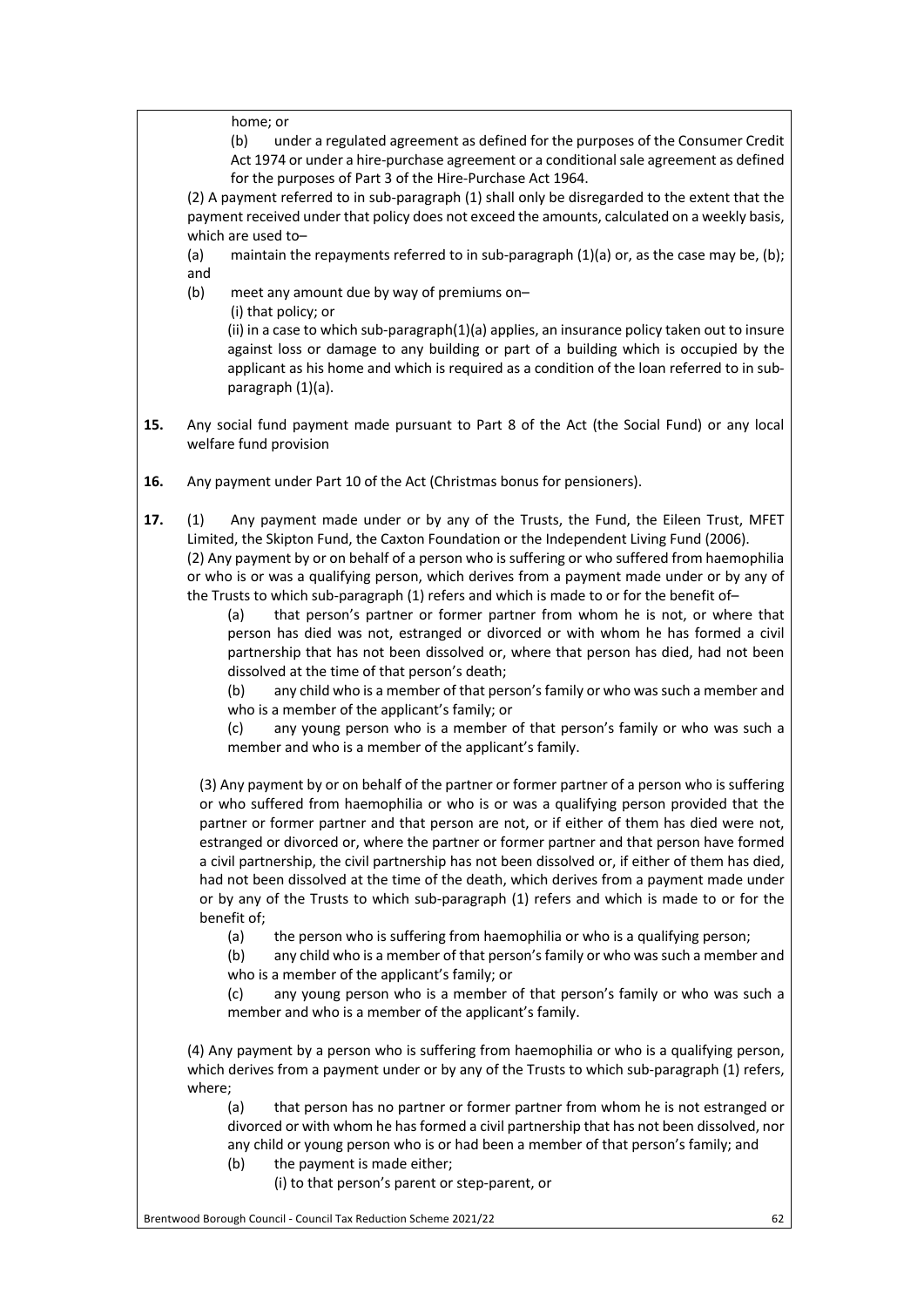student who has not completed his full-time education and has no parent or step-parent, (ii) where that person at the date of the payment is a child, a young person or a to his guardian,

 but only for a period from the date of the payment until the end of two years from that person's death.

 (5) Any payment out of the estate of a person who suffered from haemophilia or who was a qualifying person, which derives from a payment under or by any of the Trusts to which sub-paragraph (1) refers, where;

 (a) that person at the date of his death (the relevant date) had no partner or former partner from whom he was not estranged or divorced or with whom he has formed a civil partnership that has not been dissolved, nor any child or young person who was or had been a member of his family; and

(b) the payment is made either

(i) to that person's parent or step-parent, or

 (ii) where that person at the relevant date was a child, a young person or a student who had not completed his full-time education and had no parent or step-parent, to his guardian,

but only for a period of two years from the relevant date.

 (6) In the case of a person to whom or for whose support payment referred to in this paragraph is made, any income which derives from any payment of income or capital made under or deriving from any of the Trusts.

 (7) For the purposes of sub-paragraphs (2) to (6), any reference to the Trusts shall be construed as including a reference to the Fund, the Eileen Trust, MFET Limited, the Skipton Fund, the Caxton Foundation and the London Bombings Relief Charitable Fund.

- **18.** Any housing benefit or council tax benefit.
- **19.** Any payment to a juror or witness in respect of attendance at a court other than compensation for loss of earnings or for the loss of a benefit payable under the benefit Acts.
- **20.** Any payment in consequence of a reduction of council tax under section 13 or section 80 of the 1992 Act (reduction of liability for council tax).
- **21.** Any payment made to such persons entitled to receive benefits as may be determined by or under a scheme made pursuant to section 13 of the Social Security Act 1988 in lieu of vouchers or similar arrangements in connection with the provision of those benefits (including payments made in place of healthy start vouchers, milk tokens or the supply of vitamins).

 **22.** (1) Any payment of child maintenance made or derived from a liable relative where the child or young person in respect of whom the payment is made is a member of the applicant's family, except where the person making the payment is the applicant or the applicant's partner. (2) In paragraph (1)

 'child maintenance' means any payment towards the maintenance of a child or young person, including any payment made voluntarily and payments made under;

- (a) the Child Support Act 1991;
- (b) the Child Support (Northern Ireland) Order 1991;
- (c) a court order;
- (d) a consent order;

 (e) a maintenance agreement registered for execution in the Books of Council and Session or the sheriff court books;

 'liable relative' means a person listed in regulation 54 (interpretation) of the Income Support (General) Regulations 1987, other than a person falling within sub-paragraph (d) of that definition.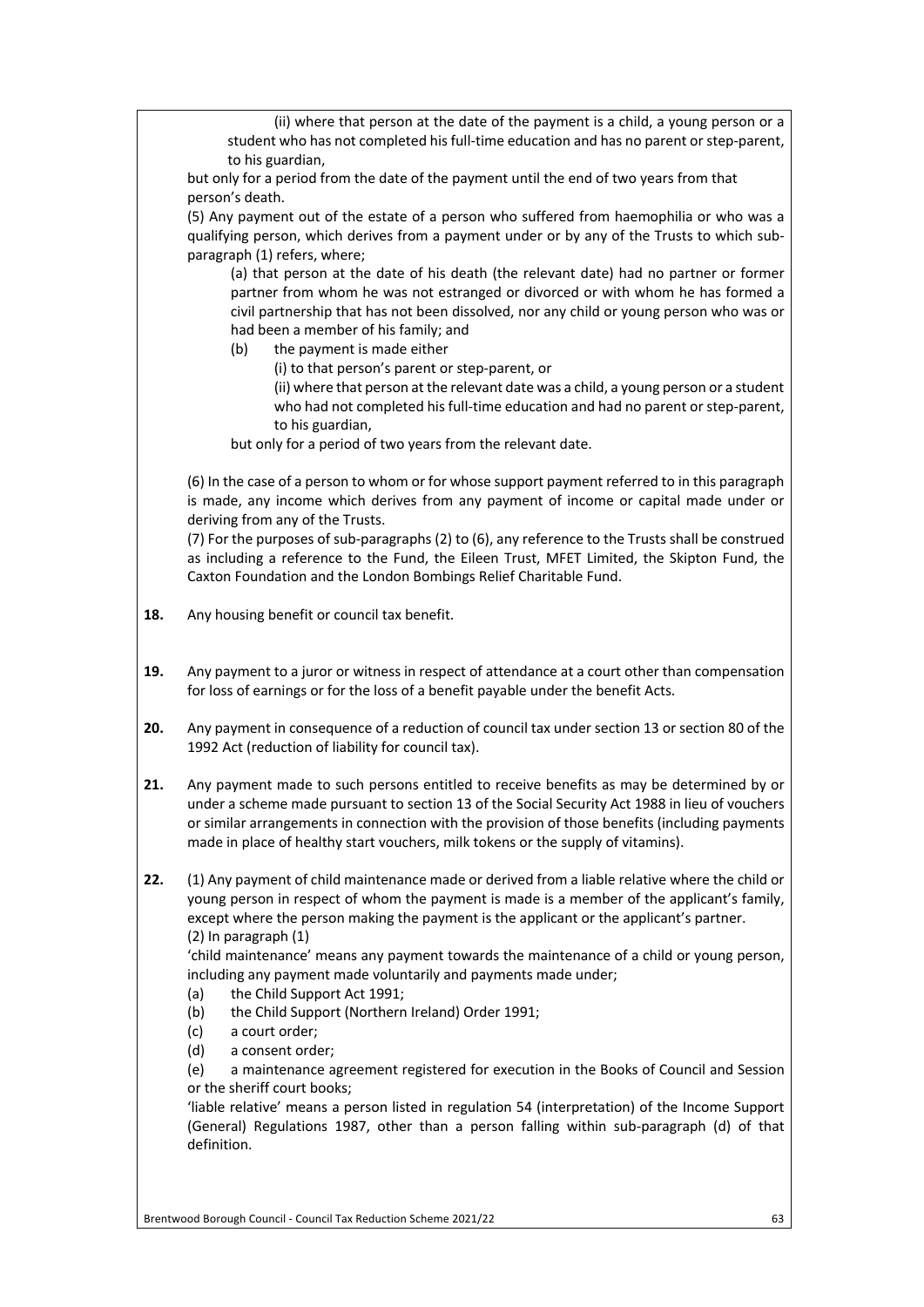23. in the rate of that benefit arising under Part 4 (increases for dependants) or section 106(a) (unemployability supplement) of the Act, where the dependant in respect of whom the increase **23.** (1) If the applicant is in receipt of any benefit under Parts 2, 3 or 5 of the Act, any increase is paid is not a member of the applicant's family.

 (2) If the applicant is in receipt of any pension or allowance under Part 2 or 3 of the Naval, Military and Air Forces Etc. (Disablement and Death) Service Pensions Order 2006, any increase in the rate of that pension or allowance under that Order, where the dependant in respect of whom the increase is paid is not a member of the applicant's family.

- **24.** Any supplementary pension under article 23(2) of the Naval, Military and Air Forces Etc. (Disablement and Death) Service Pensions Order 2006 (pensions to surviving spouses and surviving civil partners) and any analogous payment made by the Secretary of State for Defence to any person who is not a person entitled under that Order.
- **25.** In the case of a pension awarded at the supplementary rate under article 27(3) of the Personal Injuries (Civilians) Scheme 1983(**a**) (pensions to widows, widowers or surviving civil partners), the sum specified in paragraph 1(c) of Schedule 2 to that Scheme.
- **26** (1) Any payment which is

 (a) made under any of the Dispensing Instruments to a widow, widower or (b)surviving civil partner of a person;

 (i) whose death was attributable to service in a capacity analogous to service as a member of the armed forces of the Crown; and

 (ii) whose service in such capacity terminated before 31st March 1973; and equal to the amount specified in article 23(2) of the Naval, Military and Air Forces Etc. (Disablement and Death) Service Pensions Order 2006.

 (2) In this paragraph 'the Dispensing Instruments' means the Order in Council of 19th December 1881, the Royal Warrant of 27th October 1884 and the Order by His Majesty of 14th January 1922 (exceptional grants of pay, non-effective pay and allowances).

- **27.** Any council tax reduction or council tax benefit to which the applicant is entitled.
- **28.** Any discretionary housing payment paid pursuant to regulation 2(1) of the Discretionary Financial Assistance Regulations 2001 as amended by the Welfare Reform Act 2012 (Consequential Amendments) Regulations 2013.
- **29.** (1)Any payment made by a local authority or by the Welsh Ministers to or on behalf of the applicant or his partner relating to a service which is provided to develop or sustain the capacity of the applicant or his partner to live independently in his accommodation. (2) For the purposes of sub-paragraph (1) 'local authority' includes, in England, a county council.
- **30.** Any bereavement support payment in respect of the rate set out in regulation 3(2) or (5) of the Bereavement Support Payment Regulations 2017
- **31.** Any payments made by the London Emergencies Trust" means the company of that name (number 09928465) incorporated on 23rd December 2015 and the registered charity of that name (number 1172307) established on 28th March 2017 or the We Love Manchester Emergency Fund" means the registered charity of that name (number 1173260) established on 30th May 2017
- **32.** Any payment of child benefit.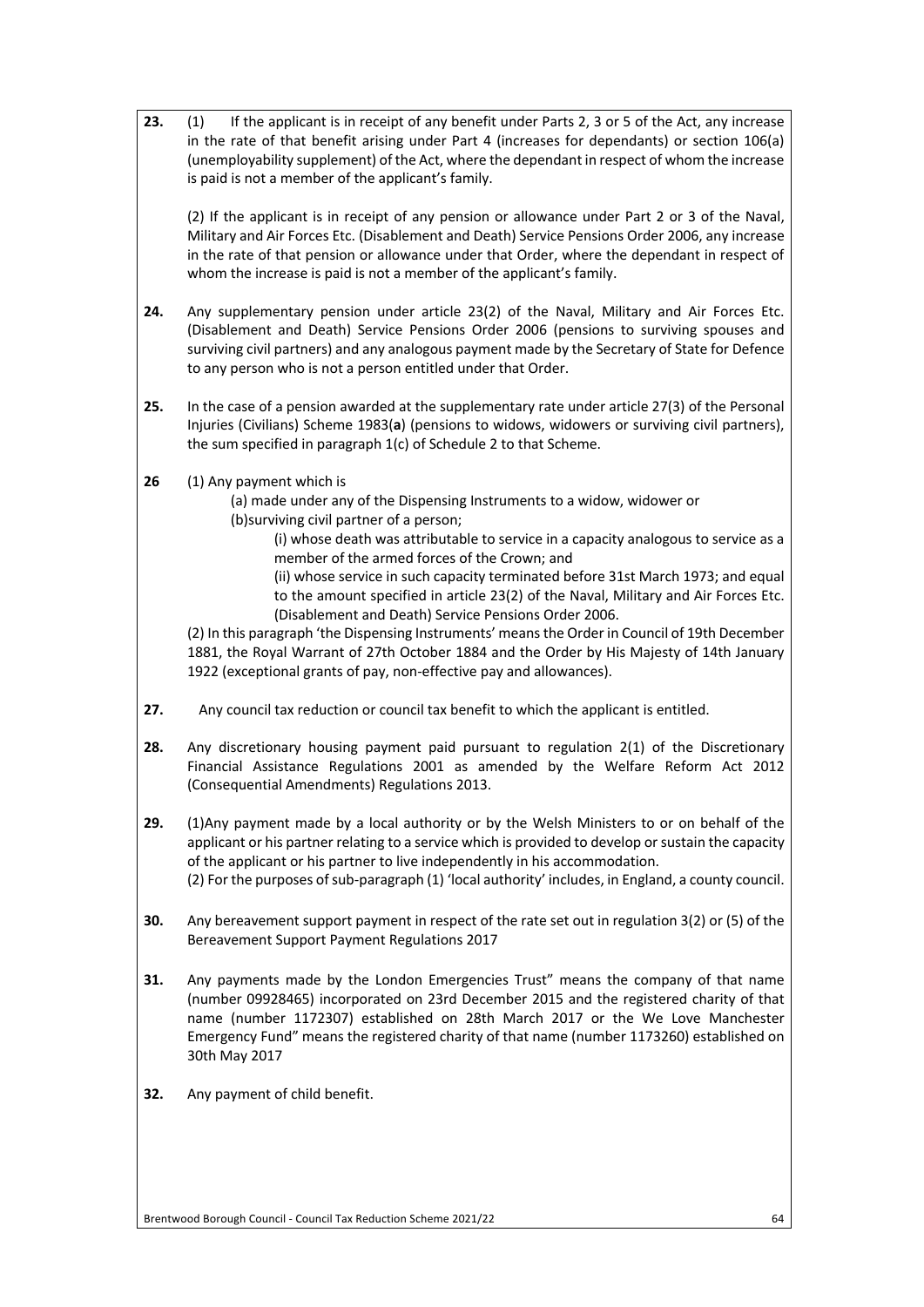**Schedule 3** 

**Capital to be disregarded23** 

<sup>&</sup>lt;sup>23</sup> Any amounts shown in this schedule will be uprated in line with the Housing Benefit Regulations 2006 as amended

Brentwood Borough Council - Council Tax Reduction Scheme 2021/22 65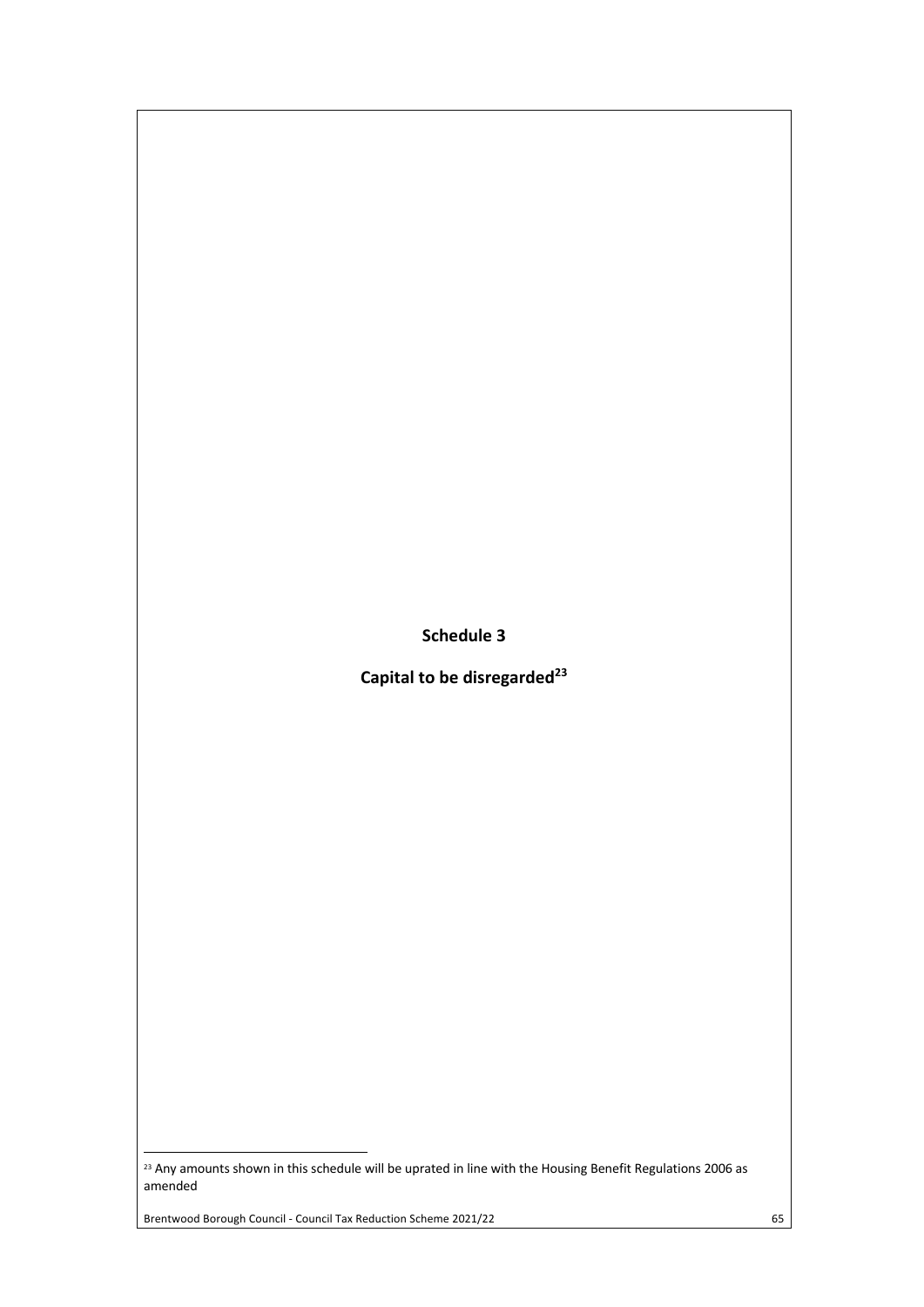- applicant as his home including any premises not so occupied which it is impracticable or unreasonable to sell separately, in particular, in Scotland, any croft land on which the dwelling is situated; but, notwithstanding section 15 (calculation of income and capital of members of applicant's family and of polygamous marriage), only one dwelling shall be disregarded under **1.** The dwelling together with any garage, garden and outbuildings, normally occupied by the this paragraph.
- **2.** Where an applicant is on income support, an income-based jobseeker's allowance or an income-related employment and support allowance, the whole of his capital.
- **3.** Where the applicant is a member of a joint-claim couple for the purposes of the Jobseekers Act 1995 and his partner is on income-based jobseeker's allowance, the whole of the applicant's capital.
- **4.** (1) The assets of any business owned in whole or in part by the applicant and for the purposes of which he is engaged as a self-employed earner, or if he has ceased to be so engaged, for such period as may be reasonable in the circumstances to allow for disposal of any such asset. (2) The assets of any business owned in whole or in part by the applicant where–
	- (a) he is not engaged as a self-employed earner in that business by reason of some disease or bodily or mental disablement; but

 (b) he intends to become engaged or, as the case may be, re-engaged as a self- employed earner in that business as soon as he recovers or is able to become engaged or re-engaged in that business;

 for a period of 26 weeks from the date on which the claim for council tax reduction is made, or is treated as made, or, if it is unreasonable to expect him to become engaged or re-engaged in that business within that period, for such longer period as is reasonable in the circumstances to enable him to become so engaged or re-engaged.

- (3) In the case of a person who is receiving assistance under the self-employment route, the assets acquired by that person for the purpose of establishing or carrying on the commercial activity in respect of which such assistance is being received.
- (4) In the case of a person who has ceased carrying on the commercial activity in respect of which assistance was received as specified in sub-paragraph (3), the assets relating to that activity for such period as may be reasonable in the circumstances to allow for disposal of any such asset.
- $5.$  compensate for arrears due to the non-payment of; **5.** (1) Subject to sub-paragraph (2), any arrears of, or any concessionary payment made to
	- (a) any payment specified in paragraphs 7, 9 or 10 of Schedule 2;
	- (b) an income-related benefit under Part 7 of the Act;
	- (c) an income-based jobseeker's allowance;
	- (d) any discretionary housing payment paid pursuant to regulation 2(1) of the Discretionary Financial Assistance Regulations 2001;
	- (e) working tax credit and child tax credit
	- (f) an income-related employment and support allowance

 but only for a period of 52 weeks from the date of the receipt of arrears or of the concessionary payment.

 (2) In a case where the total of any arrears and, if appropriate, any concessionary payment referred to in sub-paragraph (1) relating to one of the specified payments, benefits or allowances amounts to £5,000 or more (referred to in this sub-paragraph and in sub-paragraph (3) as 'the relevant sum') and is

(a) paid in order to rectify or to compensate for, an official error as defined in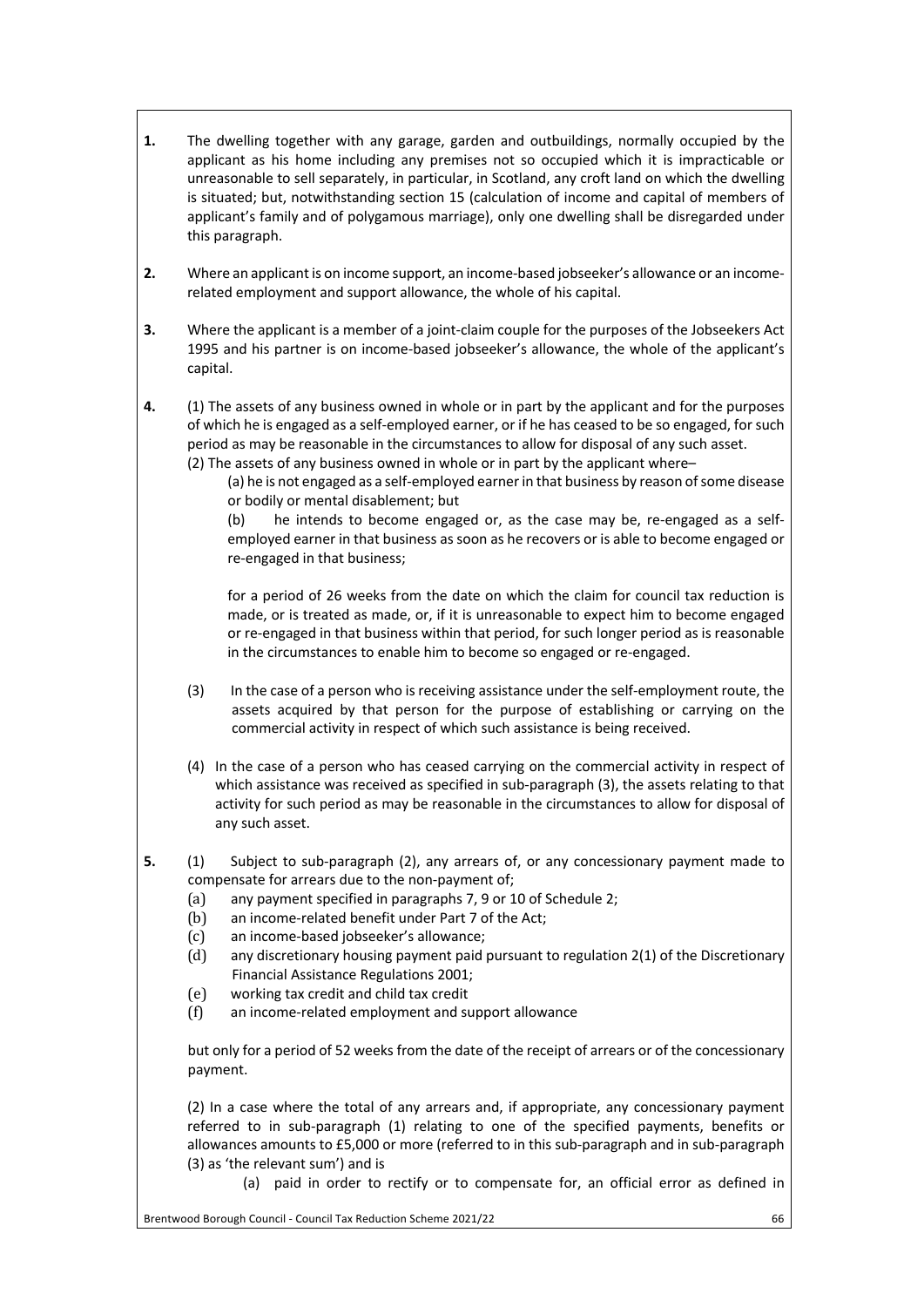regulation 1(2) of the Decisions and Appeals Regulations; and

(b) received by the applicant in full on or after 14th October 2001,

 sub-paragraph (1) shall have effect in relation to such arrears or concessionary payment either for a period of 52 weeks from the date of receipt, or, if the relevant sum is received in its entirety during the award of council tax reduction, for the remainder of that award if that is a longer period.

(3) For the purposes of sub-paragraph(2),'the award of council tax reduction' means–

 (a) the award in which the relevant sum is first received (or the first part thereof where it is paid in more than one instalment); and

 (b) where that award is followed by one or more further awards which, or each of which, begins immediately after the end of the previous award, such further award provided that for that further award the applicant;

(i) is the person who received the relevant sum; or

 (ii) is the partner of the person who received the relevant sum, or was that person's partner at the date of his death.

- **6.** Any sum
	- possession and intended for its repair or replacement; or (a) paid to the applicant in consequence of damage to, or loss of the home or any personal
	- it is to be used for effecting essential repairs or improvement to the home, which is to be used for the intended purpose, for a period of 26 weeks from the date on which it was so paid or acquired or such longer period as is reasonable in the circumstances to effect the repairs, replacement or improvement. (b) acquired by the applicant (whether as a loan or otherwise) on the express condition that
- **7.** Any personal possessions except those which have been acquired by the applicant with the intention of reducing his capital in order to secure entitlement to council tax reduction or to increase the amount of that support.
- **8.** The value of the right to receive any income under an annuity or the surrender value (if any) of such an annuity.
- **9.** Where the funds of a trust are derived from a payment made in consequence of any personal injury to the applicant or applicant's partner, the value of the trust fund and the value of the right to receive any payment under that trust.
- **10.** (1) Any payment made to the applicant or the applicant's partner in consequence of any personal injury to the applicant or, as the case may be, the applicant's partner.

(2) But sub-paragraph (1)

 (a) applies only for the period of 52 weeks beginning with the day on which the applicant first receives any payment in consequence of that personal injury;

 (b) does not apply to any subsequent payment made to him in consequence of that injury (whether it is made by the same person or another);

 (c) ceases to apply to the payment or any part of the payment from the day on which the applicant no longer possesses it;

 (d) does not apply to any payment from a trust where the funds of the trust are derived from a payment made in consequence of any personal injury to the applicant. (3) For the purposes of sub-paragraph (2)(c), the circumstances in which an applicant no longer possesses a payment or a part of it include where the applicant has used a payment or part of it to purchase an asset.

 (4) References in sub-paragraphs (2) and (3) to the applicant are to be construed as including references to his partner (where applicable).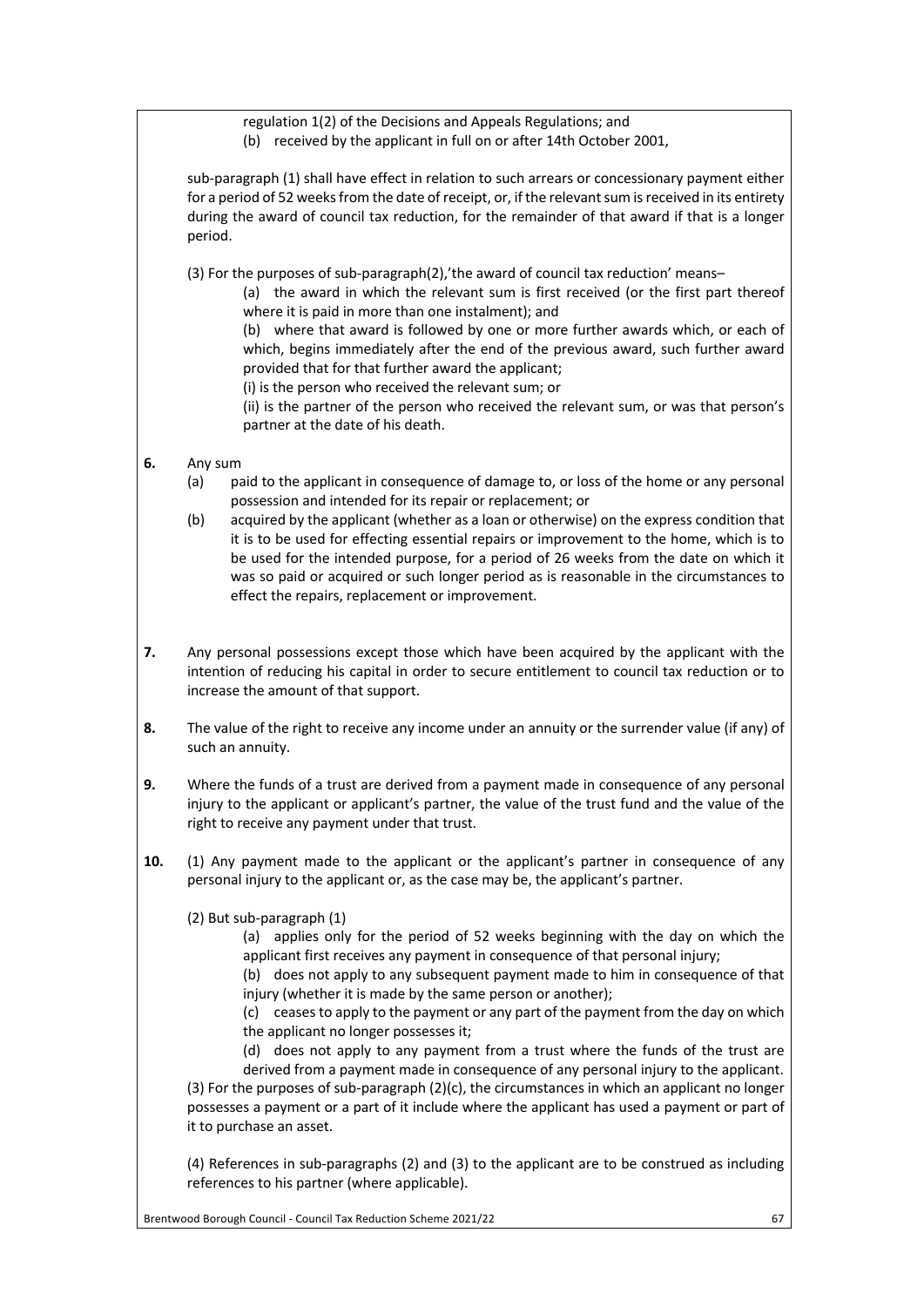- **11.** The value of the right to receive any income under a life interest or from a life rent.
- **12.** The surrender value of any policy of life insurance.
- **13.** Any payment made by a local authority in accordance with section 17, 23B, 23C or 24A of the Children Act 1989 or, as the case may be, section 12 of the Social Work (Scotland) Act 1968 or sections 22, 29 or 30 of the Children (Scotland) Act 1995 (provision of services for children and their families and advice and assistance to certain children).
- **14.** (1) Subject to sub-paragraph (2), any payment (or part of a payment) made by a local authority in accordance with section 23C of the Children Act 1989 or section 29 of the Children (Scotland) Act 1995 (local authorities' duty to promote welfare of children and powers to grant financial assistance to persons in, or formerly in, their care) to a person ('A') which A passes on to the applicant.

(2) Sub-paragraph (1) applies only where A;

- (a) was formerly in the applicant's care, and
- (b) is aged 18 or over, and
- (c) continues to live with the applicant.
- **15.** Any social fund payment made pursuant to Part 8 of the Act.
- **16.** Any refund of tax which falls to be deducted under section 369 of the Income and Corporation Taxes Act 1988 (deduction of tax from certain loan interest) on a payment of relevant loan interest for the purpose of acquiring an interest in the home or carrying out repairs or improvements to the home.
- **17.** Any capital which, by virtue of sections 31 or 51 (capital treated as income, treatment of student loans) is to be treated as income.
- 18. Independent Living Fund (2006), the Skipton Fund, the Caxton Foundation or the Charitable **18.** (1) Any payment made under or by the Trusts, the Fund, the Eileen Trust, MFET Limited, the Fund.

 (2) Any payment by or on behalf of a person who is suffering or who suffered from haemophilia or who is or was a qualifying person, which derives from a payment made under or by any of the Trusts to which sub-paragraph (1) refers and which is made to or for the benefit of–

 (a) that person's partner or former partner from whom he is not, or where that person has died was not, estranged or divorced or with whom he has formed a civil partnership that has not been dissolved or, where that person has died, had not been dissolved at the time of that person's death;

 (b) any child who is a member of that person's family or who was such a member and who is a member of the applicant's family; or

 (c) any young person who is a member of that person's family or who was such a member and who is a member of the applicant's family.

 (3) Any payment by or on behalf of the partner or former partner of a person who is suffering or who suffered from haemophilia or who is or was a qualifying person provided that the partner or former partner and that person are not, or if either of them has died were not, estranged or divorced or, where the partner or former partner and that person have formed a civil partnership, the civil partnership has not been dissolved or, if either of them has died, had not been dissolved at the time of the death, which derives from a payment made under or by any of the Trusts to which sub-paragraph (1) refers and which is made to or for the benefit of–

(a) the person who is suffering from haemophilia or who is a qualifying person;

 (b) any child who is a member of that person's family or who was such a member and who is a member of the applicant's family; or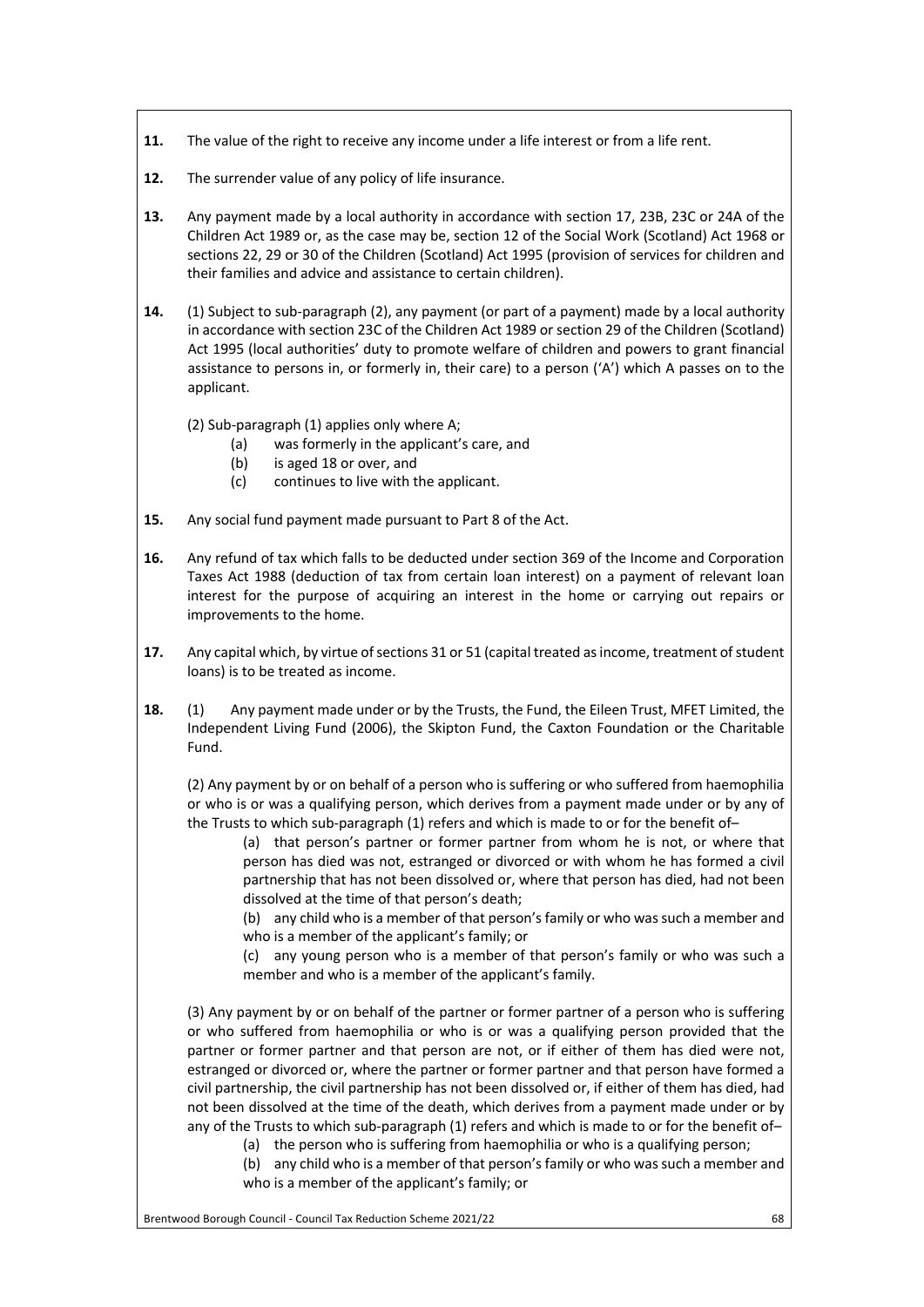(c) any young person who is a member of that person's family or who was such a member and who is a member of the applicant's family.

 (4) Any payment by a person who is suffering from haemophilia or who is a qualifying person, which derives from a payment under or by any of the Trusts to which sub-paragraph (1) refers, where–

 (a) that person has no partner or former partner from whom he is not estranged or divorced or with whom he has formed a civil partnership that has not been dissolved, nor any child or young person who is or had been a member of that person's family; and

(b) the payment is made either;

(i) to that person's parent or step-parent; or

 (ii) where that person at the date of the payment is a child ,a young person or a student who has not completed his full-time education and has no parent or step-parent, to his guardian,

 but only for a period from the date of the payment until the end of two years from that person's death.

 (5) Any payment out of the estate of a person who suffered from haemophilia or who was a qualifying person, which derives from a payment under or any of the Trusts to which sub-paragraph (1) refers, where

 (a) that person at the date of his death (the relevant date) had no partner or former partner from whom he was not estranged or divorced or with whom he had formed a civil partnership that had not been dissolved, nor any child or young person who was or had been a member of his family; and

- (b) the payment is made either;
	- (i) to that person's parent or step-parent; or
	- (ii) where that person at the relevant date was a child, a young person or a student who had not completed his full-time education and had no parent or step-parent, to his guardian,

but only for a period of two years from the relevant date.

 (6) In the case of a person to whom or for whose support payment referred to in this paragraph is made, any capital resource which derives from any payment of income or capital made under or deriving from any of the Trusts.

 (7) For the purposes of sub-paragraphs (2) to (6), any reference to the Trusts shall be construed as including a reference to the Fund, the Eileen Trust, MFET Limited the Skipton Fund , the Caxton Foundation, and the London Bombings Relief Charitable Fund.

 **19.** (1) Where an applicant has ceased to occupy what was formerly the dwelling occupied as the home following his estrangement or divorce from, or dissolution of his civil partnership with, his former partner, that dwelling for a period of 26 weeks from the date on which he ceased to occupy that dwelling or, where the dwelling is occupied as the home by the former partner who is a lone parent, for so long as it is so occupied.

 (2) In this paragraph 'dwelling' includes any garage, garden and outbuildings, which were formerly occupied by the applicant as his home and any premises not so occupied which it is impracticable or unreasonable to sell separately, in particular, in Scotland, any croft land on which the dwelling is situated.

- **20.** Any payment made by the Secretary of State to compensate for the loss (in whole or in part) of entitlement to housing benefit.
- **21.** The value of the right to receive an occupational or personal pension.
- **22.** The value of any funds held under a personal pension scheme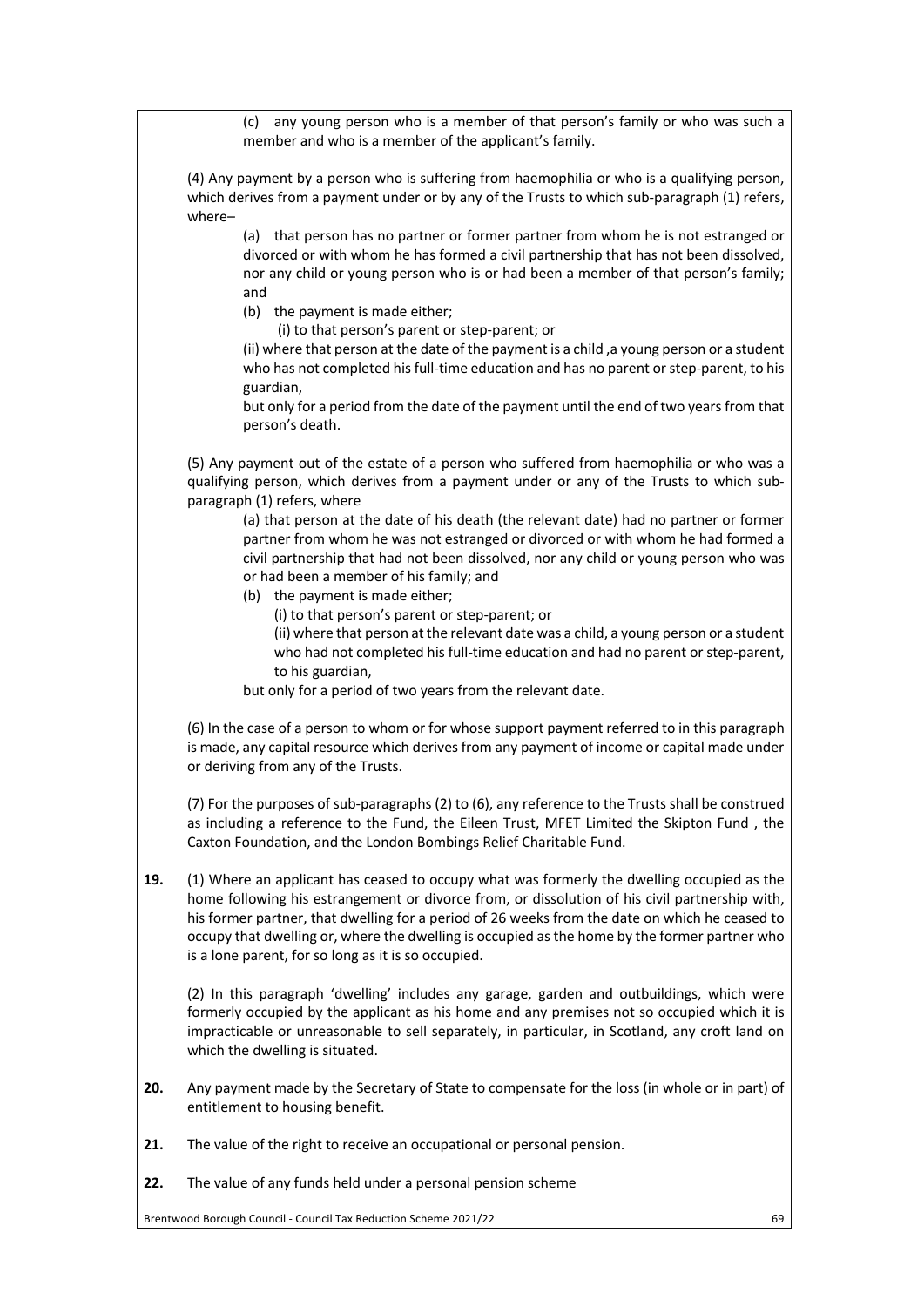- **23.** Any payment in kind made by a charity or under or by the Trusts, the Fund, MFET Limited, the Skipton Fund, the Caxton Foundation or the Independent Living Fund (2006).
- **24.** Any payment in consequence of a reduction of council tax under section 13 or, as the case may be, section 80 of the Local Government Finance Act 1992 (reduction of liability for council tax), but only for a period of 52 weeks from the date of the receipt of the payment.
- **25.** Any grant made in accordance with a scheme made under section 129 of the Housing Act 1988 or section 66 of the Housing (Scotland) Act 1988 (schemes for payments to assist local housing authority and local authority tenants to obtain other accommodation) which is to be used–
	- (a) to purchase premises intended for occupation as his home; or
	- (b) to carry out repairs or alterations which are required to render premises fit for occupation as his home,

 for a period of 26 weeks from the date on which he received such a grant or such longer period as is reasonable in the circumstances to enable the purchase, repairs or alterations to be completed and the applicant to commence occupation of those premises as his home.

- **26.** Any arrears of supplementary pension which is disregarded under paragraph 53 of Schedule 2 (sums to be disregarded in the calculation of income other than earnings) or of any amount which is disregarded under paragraph 54 or 55 of that Schedule, but only for a period of 52 weeks from the date of receipt of the arrears.
- **27.** Any payment made to such persons entitled to receive benefits as may be determined by or under a scheme made pursuant to section 13 of the Social Security Act 1988 in lieu of vouchers or similar arrangements in connection with the provision of those benefits (including payments made in place of healthy start vouchers, milk tokens or the supply of vitamins), but only for a period of 52 weeks from the date of receipt of the payment.
- **28.** Any payment made under Part 8A of the Act (entitlement to health in pregnancy grant).
- **29.** Any payment made either by the Secretary of State for Justice or by Scottish Ministers under a scheme established to assist relatives and other persons to visit persons in custody, but only for a period of 52 weeks from the date of the receipt of the payment.
- **30.** Any payment (other than a training allowance) made, whether by the Secretary of State or any other person, under the Disabled Persons (Employment) Act 1944 to assist disabled persons to obtain or retain employment despite their disability.
- **31.** Any payment made by a local authority under section 3 of the Disabled Persons (Employment) Act 1958 to homeworkers assisted under the Blind Homeworkers' Scheme.
- **32.** (1) Any sum of capital to which sub-paragraph (2) applies and
	- under Rule 21.11(1) of the Civil Procedure Rules 1998 (as amended by the Civil Procedure (Amendment No. 7 ) Rule 2013) or by the Court of Protection; (a) which is administered on behalf of a person by the High Court or the County Court
	- (b) which can only be disposed of by order or direction of any such court; or
	- (c) where the person concerned is under the age of 18, which can only be disposed of by order or direction prior to that person attaining age 18.
	- (2) This sub-paragraph applies to a sum of capital which is derived from;
		- (a) an award of damages for a personal injury to that person; or
		- (b) compensation for the death of one or both parents where the person concerned is under the age of 18.
- **33.** Any sum of capital administered on behalf of a person in accordance with an order made under section 13 of the Children (Scotland) Act 1995, or under Rule 36.14 of the Ordinary Cause Rules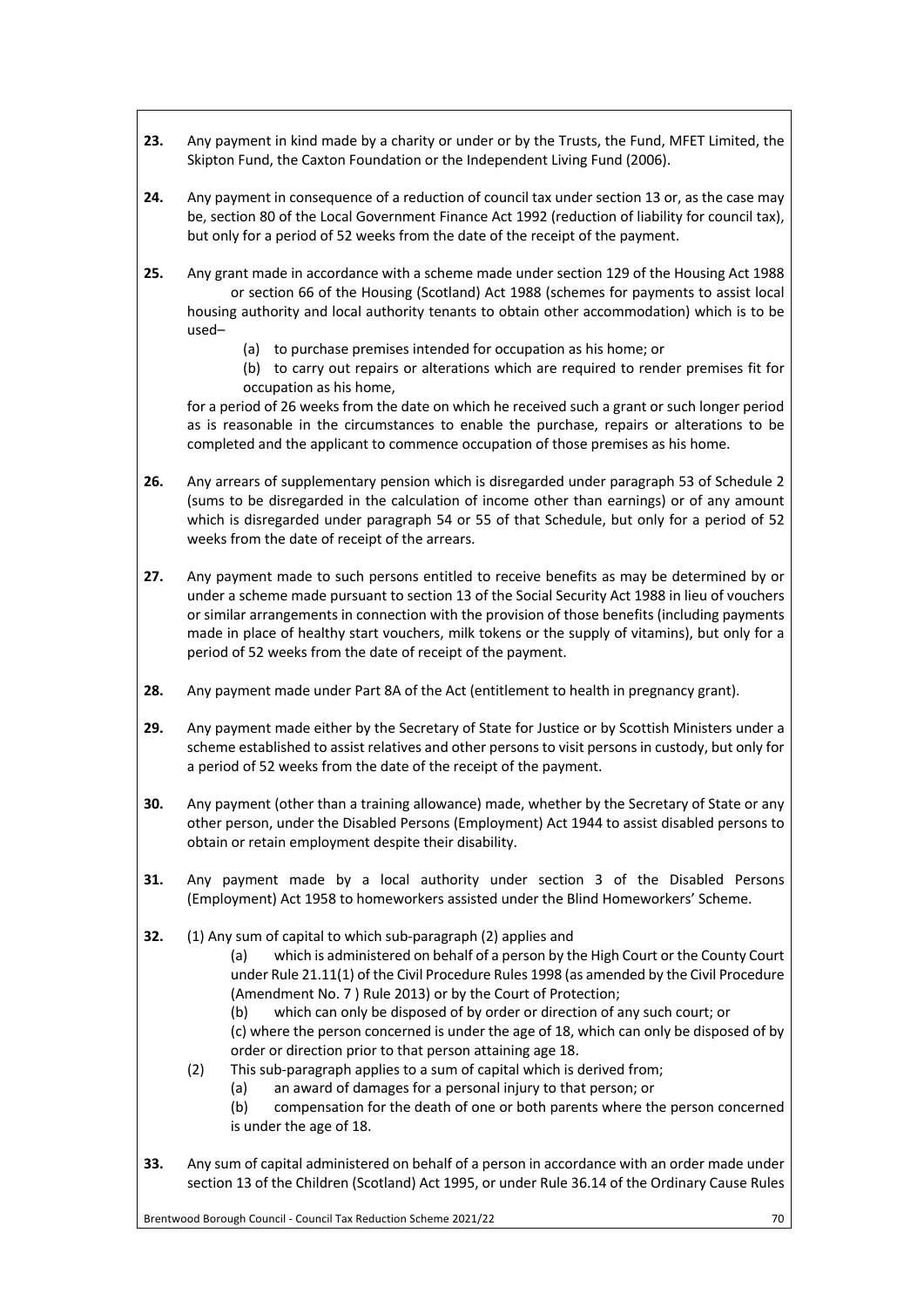1993 or under Rule 128 of those Rules, where such sum derives from

- (a) award of damages for a personal injury to that person; or
- the age of 18. (b) compensation for the death of one or both parents where the person concerned is under
- **34.** Any payment to the applicant as holder of the Victoria Cross or George Cross.
- 35. a member of an applicant's family who is **35.** (1) Subject to sub-paragraph (2), the amount of any trust payment made to an applicant or
	- (a) a diagnosed person;
	- (b) the diagnosed person's partner or the person who was the diagnosed person's partner at the date of the diagnosed person's death;
	- parents or a person who was so acting at the date of the diagnosed person's (c) a parent of a diagnosed person, a person acting in place of the diagnosed person's death; or
	- who was a member of the diagnosed person's family (other than his partner) at the date of the diagnosed person's death. (d) a member of the diagnosed person's family (other than his partner) or a person
	- (2) Where a trust payment is made to;
		- (a) a person referred to in sub-paragraph (1)(a) or (b), that sub-paragraph shall apply for the period beginning on the date on which the trust payment is made and ending on the date on which that person dies;
		- (b) a person referred to in sub-paragraph (1)(c), that sub-paragraph shall apply for the period beginning on the date on which the trust payment is made and ending two years after that date;
		- (c) a person referred to in sub-paragraph (1)(d), that sub-paragraph shall apply for the period beginning on the date on which the trust payment is made and ending–
		- (i) two years after that date; or
		- (ii) on the day before the day on which that person–
		- (aa) ceases receiving full-time education; or
		- (bb) attains the age of 20,
		- whichever is the latest.
	- payment has been made or of any payment out of the estate of a person to whom a trust payment has been made, which is made to an applicant or a member of an applicant's family who is– (3) Subject to sub-paragraph (4), the amount of any payment by a person to whom a trust

 (a) the diagnosed person's partner or the person who was the diagnosed person's partner at the date of the diagnosed person's death;

 (b) a parent of a diagnosed person, a person acting in place of the diagnosed person's parents or a person who was so acting at the date of the diagnosed person's death; or

 (c) a member of the diagnosed person's family (other than his partner) or a person who was a member of the diagnosed person's family (other than his partner) at the date of the diagnosed person's death,

 but only to the extent that such payments do not exceed the total amount of any trust payments made to that person.

(4) Where a payment as referred to in sub-paragraph (3) is made to–

 (a) a person referred to in sub-paragraph (3)(a), that sub-paragraph shall apply for the period beginning on the date on which that payment is made and ending on the date on which that person dies;

 (b) a person referred to in sub-paragraph (3)(b), that sub-paragraph shall apply for the period beginning on the date on which that payment is made and ending two years after that date; or

 for the period beginning on the date on which that payment is made and (c) person referred to in sub-paragraph (3)(c), that sub-paragraph shall apply ending–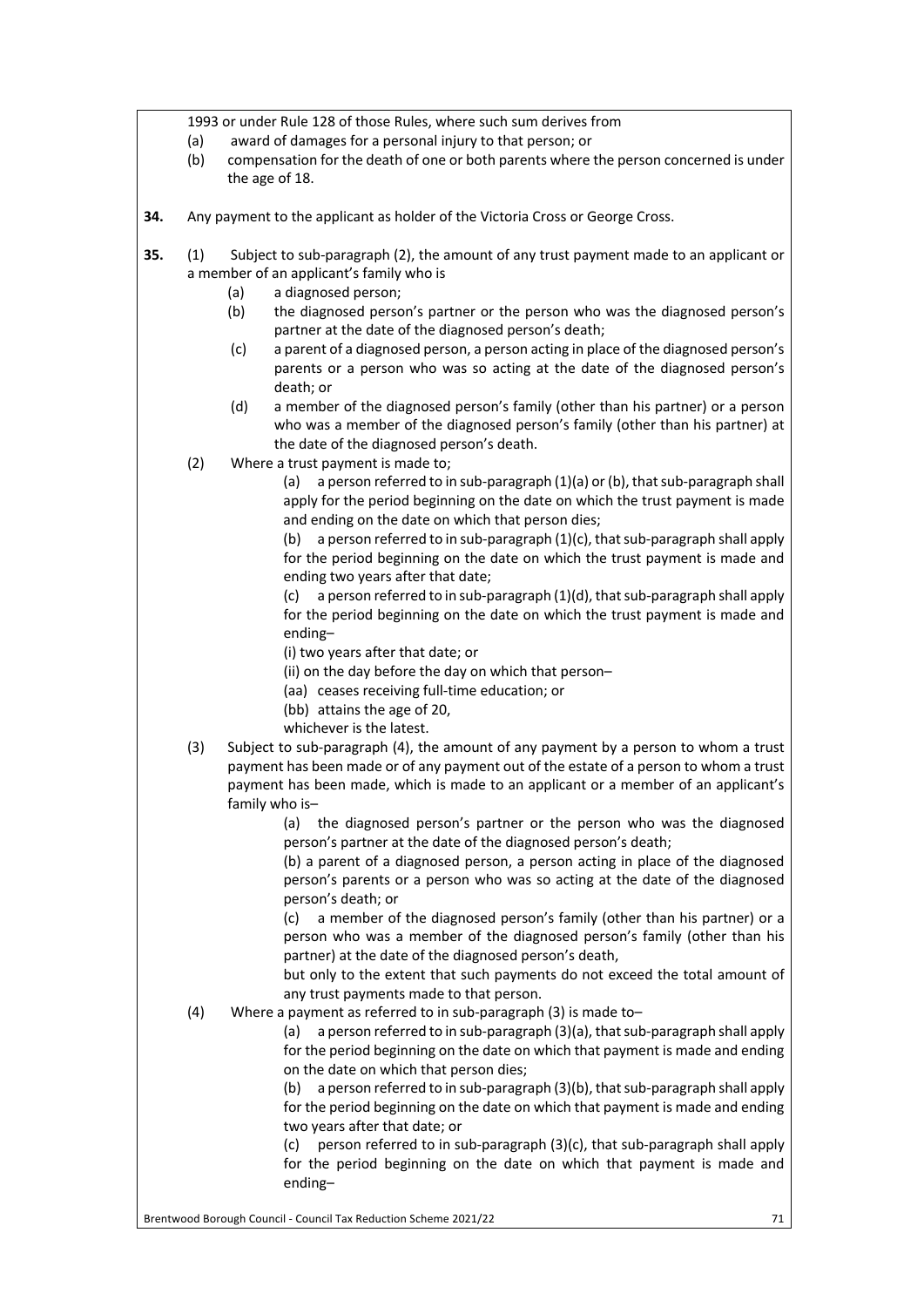|     | (i) two years after that date; or                                                                    |
|-----|------------------------------------------------------------------------------------------------------|
|     | (ii) on the day before the day on which that person                                                  |
|     | ceases receiving full-time education; or<br>(aa)                                                     |
|     | attains the age of 20,<br>(bb)<br>whichever is the latest.                                           |
|     | (5)<br>In this paragraph, a reference to a person-                                                   |
|     | (a) being the diagnosed person's partner;                                                            |
|     | (b) being a member of a diagnosed person's family;                                                   |
|     | (c) acting in place of the diagnosed person's parents,                                               |
|     | at the date of the diagnosed person's death shall include a person who would have been               |
|     | such a person or a person who would have been so acting, but for the diagnosed person                |
|     | residing in a care home, an Abbeyfield Home or an independent hospital on that date.                 |
|     |                                                                                                      |
|     | (6)<br>In this paragraph- 'diagnosed person' means a person who has been diagnosed as                |
|     | suffering from, or who, after his death, has been diagnosed as having suffered from,                 |
|     | variant Creutzfeld- Jakob disease;                                                                   |
|     | 'relevant trust' means a trust established out of funds provided by the Secretary of State           |
|     | in respect of persons who suffered, or who are suffering, from variant Creutzfeld-Jakob              |
|     | disease for the benefit of persons eligible for payments in accordance with its provisions;          |
|     | 'trust payment' means a payment under a relevant trust.                                              |
|     |                                                                                                      |
| 36. | The amount of any payment, other than a war pension, to compensate for the fact that the             |
|     | applicant, the applicant's partner, the applicant's deceased spouse or deceased civil partner or     |
|     | the applicant's partner's deceased spouse or deceased civil partner                                  |
|     | was a slave labourer or a forced labourer;<br>(a)                                                    |
|     | had suffered property loss or had suffered personal injury; or<br>(b)                                |
|     | was a parent of a child who had died,<br>(c)<br>during the Second World War.                         |
|     |                                                                                                      |
| 37. | (1) Any payment made by a local authority, or by the Welsh Ministers, to or on behalf of the         |
|     | applicant or his partner relating to a service, which is provided to develop or sustain the capacity |
|     | of the applicant or his partner to live independently in his accommodation.                          |
|     |                                                                                                      |
|     | (2) For the purposes of sub-paragraph (1) 'local authority' includes in England a county council.    |
| 38. | Any payment made to the applicant pursuant to regulations under section $2(6)(b)$ , 3 or 4 of the    |
|     | Adoption and Children Act 2002.                                                                      |
|     |                                                                                                      |
| 39. | Any payment made to the applicant in accordance with regulations made pursuant to section            |
|     | 14F of the Children Act 1989 (special guardianship support services).                                |
|     |                                                                                                      |
| 40. | Any payments to a claimant made under section 49 of the Children and Families Act 2014               |
|     | (personal budgets and direct payments)                                                               |
|     |                                                                                                      |
|     |                                                                                                      |
|     |                                                                                                      |
|     |                                                                                                      |
|     |                                                                                                      |
|     |                                                                                                      |
|     |                                                                                                      |
|     |                                                                                                      |
|     |                                                                                                      |
|     |                                                                                                      |
|     |                                                                                                      |
|     |                                                                                                      |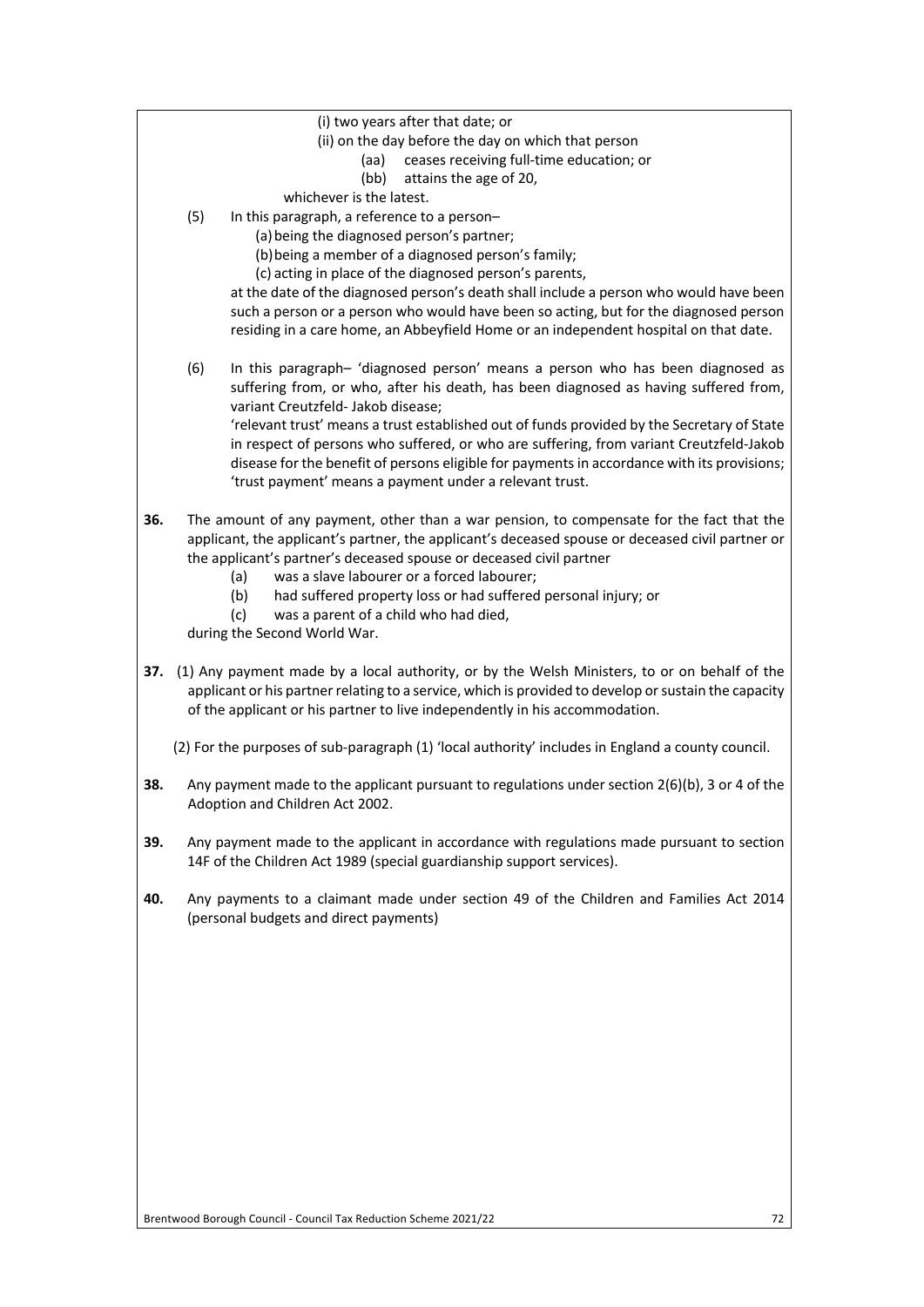## **Council Tax Technical Changes**

The Council Tax (Exempt Dwellings) (England) (Amendment) Order 2012

 The Council Tax (Prescribed Classes of Dwellings) (England) (Amendment) Regulations 2012

 The Rating (Property in Common Occupation) and Council Tax (Empty Dwellings) Act 2018

Brentwood Borough Council - Council Tax Reduction Scheme 2021/22 73